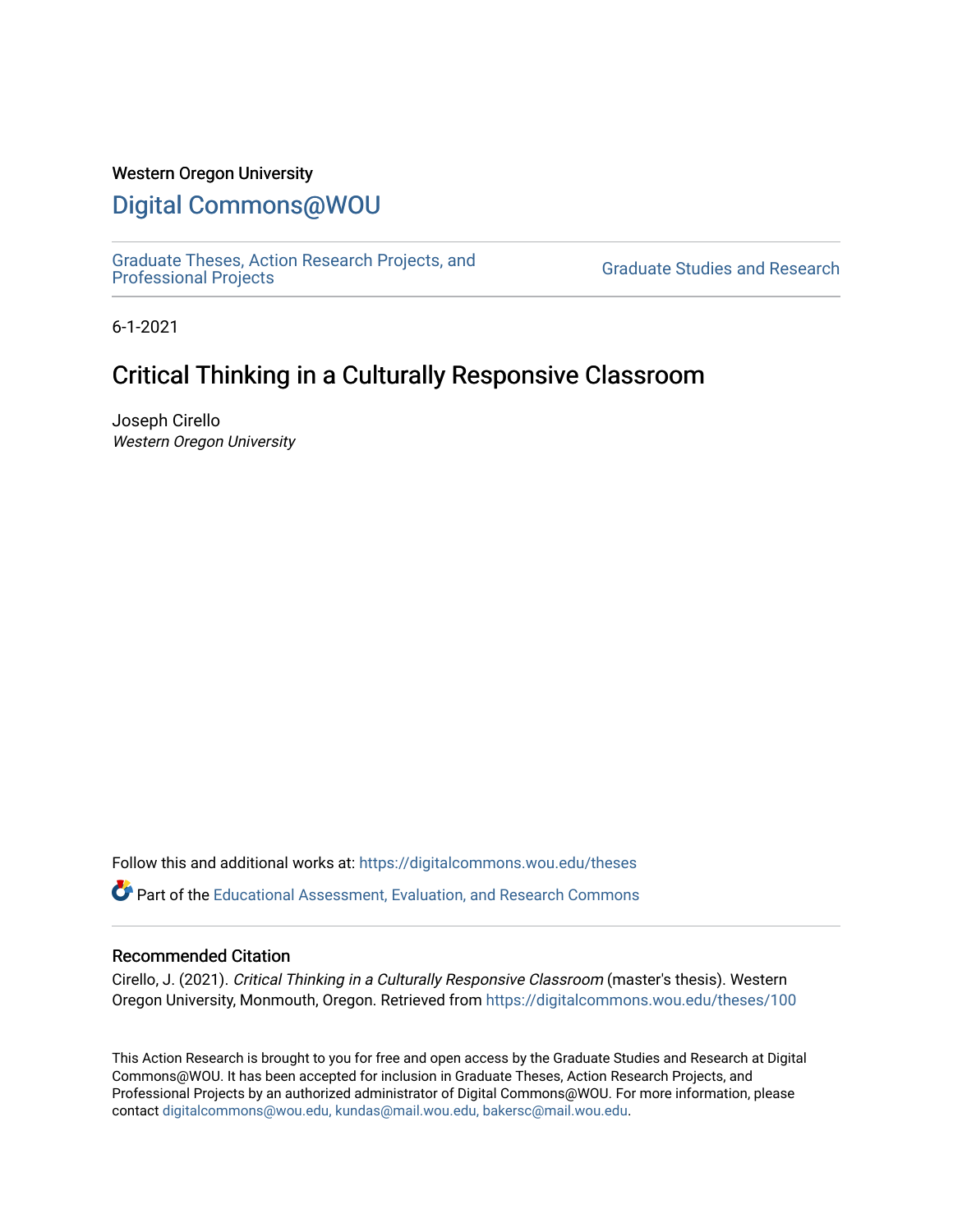## **Critical Thinking in a Culturally Responsive Classroom**

By Joseph Cirello

An Action Research Project Submitted to Western Oregon University

In partial fulfillment of the requirements for the degree of:

Master of Arts in Teaching

June 2021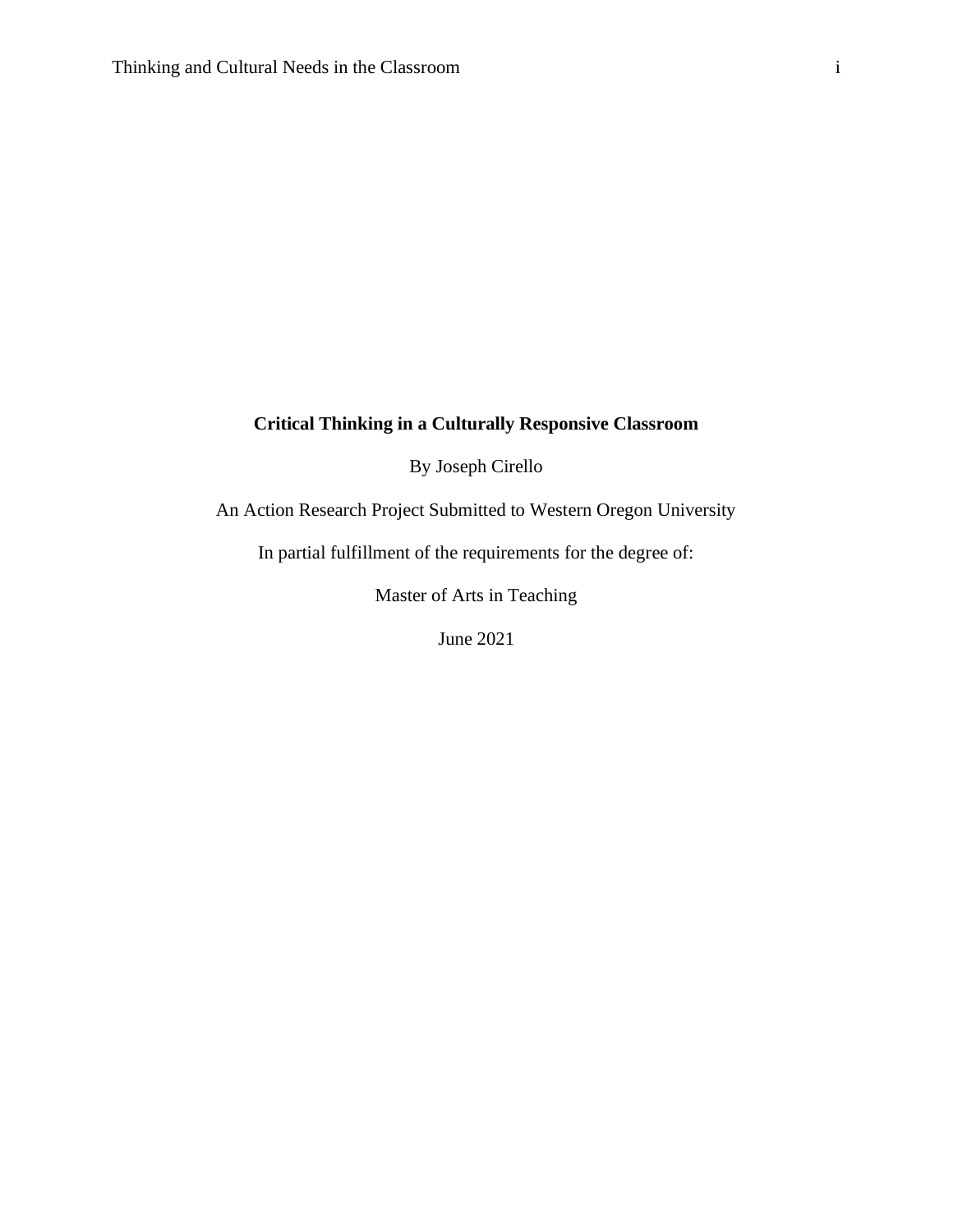

## **WE, THE UNDERSIGNED MEMBERS OF THE GRADUATE FACULTY OF WESTERN OREGON UNIVERSITY HAVE EXAMINED THE ENCLOSED**

Action Research Project Title:

\_\_\_\_\_\_\_\_\_\_\_\_\_\_\_\_\_\_\_\_\_\_\_\_\_\_\_\_\_\_\_\_\_\_\_\_\_\_\_\_\_\_\_\_\_\_\_\_\_\_\_\_\_\_\_\_\_\_\_\_\_\_\_\_\_\_\_\_\_ Critical Thinking in a Culturally Responsive Classroom

Graduate Student: Joseph Cirello **Superman City of Cirello** and the set of the set of the set of the set of the set of the set of the set of the set of the set of the set of the set of the set of the set of the set of the

Candidate for the degree of : Master of Arts in Teaching: Initial Licensure

*and hereby certify that in our opinion it is worthy of acceptance as partial fulfillment of the requirements of this master's degree.*

\_\_\_\_\_\_\_\_\_\_\_\_\_\_\_\_\_\_\_\_\_\_\_\_\_\_\_\_\_\_\_\_\_\_\_\_\_\_\_\_\_\_\_\_\_\_\_\_\_\_\_\_\_\_\_\_\_\_\_\_\_\_\_\_\_\_\_\_\_ \_\_\_\_\_\_\_\_\_\_\_\_\_\_\_\_\_\_\_\_\_\_\_\_\_\_\_\_\_\_\_\_\_\_\_\_\_\_\_\_\_\_\_\_\_\_\_\_\_\_\_\_\_\_\_\_\_\_\_\_\_\_\_\_\_\_\_\_\_

## **Committee Chair:**

| Name: Dr. Melanie Landon-Hays | →1gnature: |
|-------------------------------|------------|
| Date: 6/7/21                  |            |

### **Committee Member:**

| Name: John Bowden & Joe Neill | Signature: |
|-------------------------------|------------|
| Date: 6/7/21                  |            |

#### **Dean of Graduate Studies and Research:**

| Name: | ~<br>mature:<br>~<br>-------- |
|-------|-------------------------------|
| Date: |                               |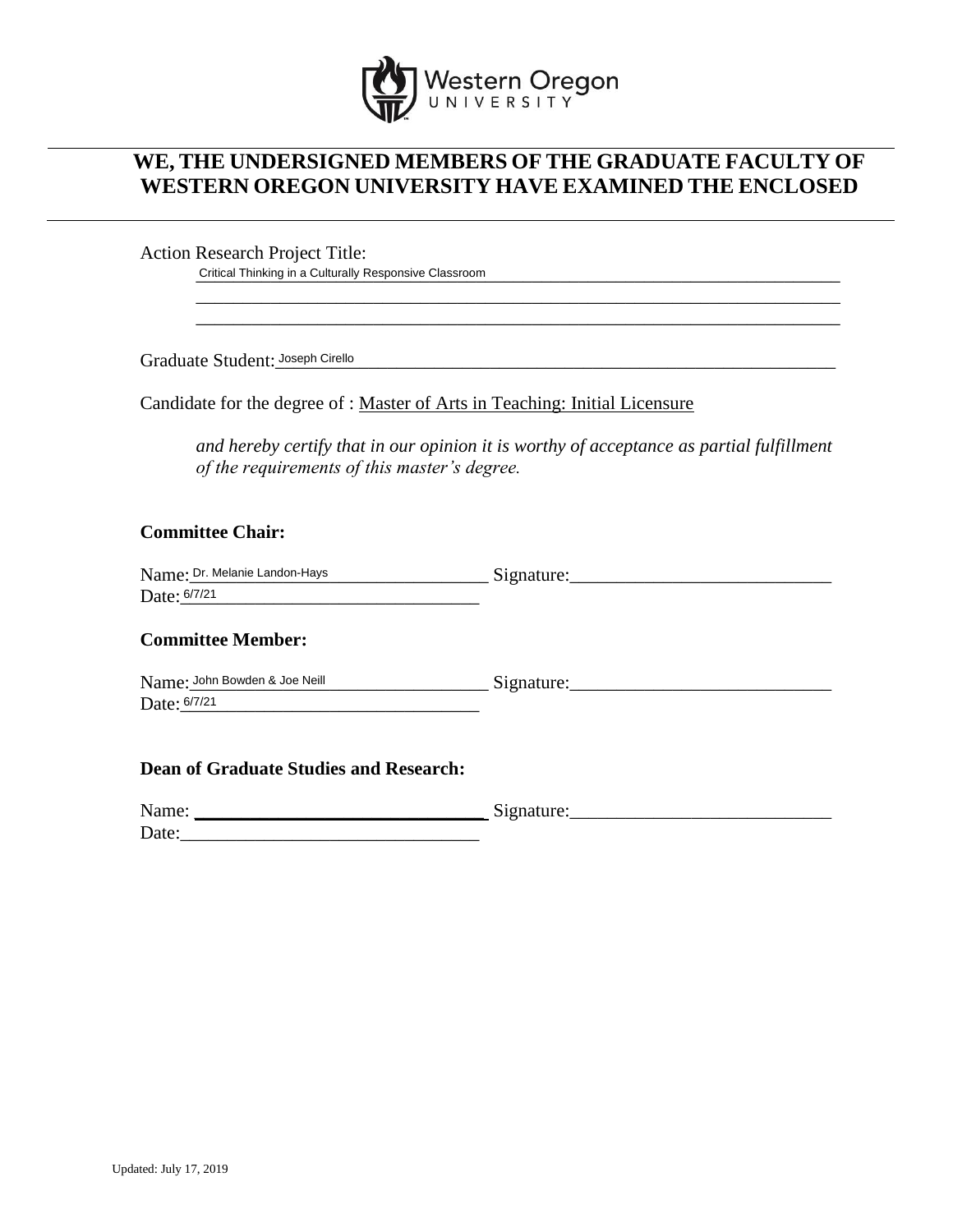### **Acknowledgments**

I would first like to thank my amazing mom because she has always been there supporting me even though I didn't call her nearly enough at times while writing this project. Secondly, I would like to thank Dr. Landon-Hays for guiding me through this whole drawn out process that was like nothing I had ever worked on before, and for adjusting the entire program on the fly as a result of the Coronavirus pandemic. Finally, I would like to thank my two mentor teachers, Joe Neill and Johnny Bowden, for letting me into their classroom in what is sure to be the weirdest year of their careers.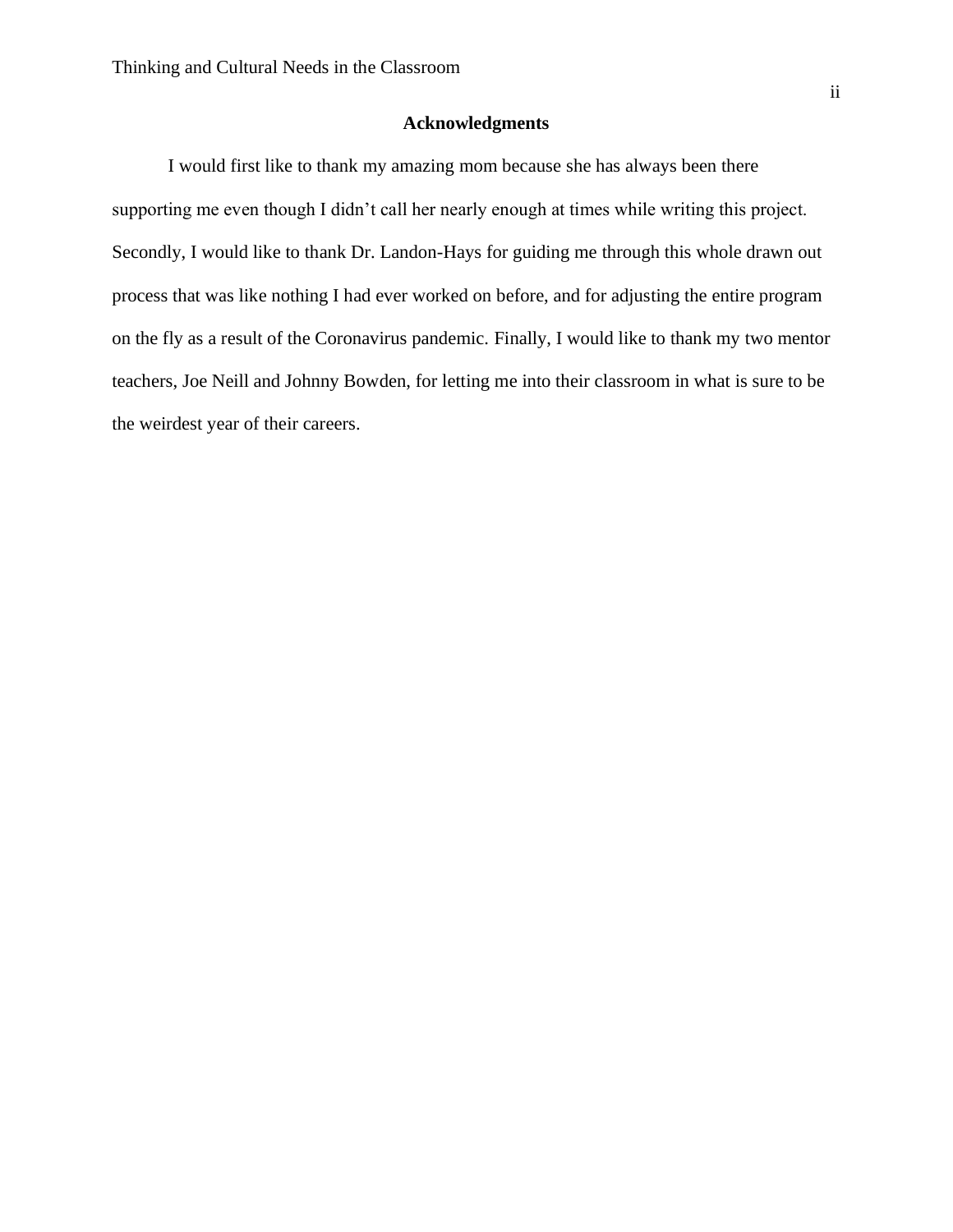#### **Abstract**

This document is an action research project that follows my growth as an educator over my time in the Western Oregon University Master of Arts program. I wanted to see what the current best practices were for teachers and then analyze how I can best align my teaching to match those. First I researched the best practices in the field of teaching that related to culturally responsive pedagogy, discipline specific literacy, and sourcing in a social studies classroom. This gave me an understanding of how I wanted to teach once in a classroom, and what I wanted to focus on, and best practices, for improvement while there.

Once teaching in a classroom I recognized the need to focus on two questions: how can I get students to display critical thinking in their responses to questions, and how can I plan lessons to best display culturally responsive practices in the classroom? These were both aspects of teaching I prioritized in my philosophy of teaching and wanted to make sure I could excel at once in a career. During the process of research, I attempted different strategies that attempted to answer the first question with varied results. I eventually came to the conclusion that asking students questions about the factual information before asking them to respond to prompts with more in depth thinking provided better results than going straight into in depth questions. For my second question I found that I was far more inconsistent in making lessons that were appropriately culturally responsive. Although not entirely negative, I was disappointed in the consistency and depth of the culturally responsive pedagogy that I taught. Fortunately this was only one year of student teaching, and this project provided me with the ability to study and adjust my teaching for the better in the many years of my career to come.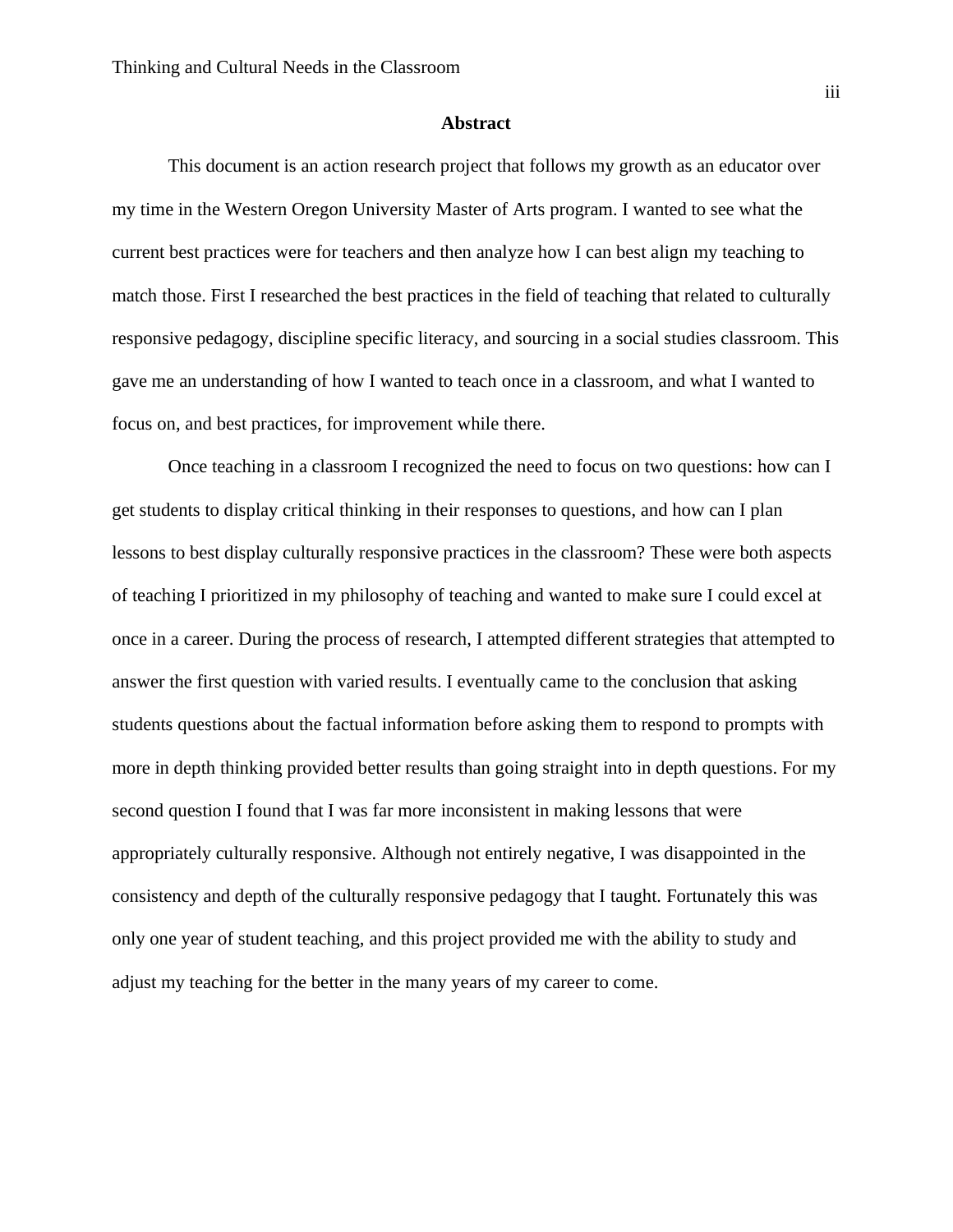## **Table of Contents**

| Acknowledgments                       | p. ii   |
|---------------------------------------|---------|
| Abstract                              | p. iii  |
| Table of Contents                     | $p.$ iv |
| Chapter I: Philosophy of Education    | p. 1    |
| Chapter II: Literature Review         | p. 9    |
| Purpose and Objective                 | p. 9    |
| Procedure for the Literature Review   | p. 10   |
| <b>Culturally Responsive Pedagogy</b> | p. 11   |
| Differentiation                       | p. 11   |
| Aspects of Power                      | p. 14   |
| <b>LGBTQ Students</b>                 | p. 18   |
| Discipline Specific Literacy          | p. 22   |
| Questioning                           | p. 23   |
| Visual Literacy                       | p. 25   |
| Note Taking                           | p. 27   |
| Sourcing                              | p. 30   |
| <b>Primary Sources</b>                | p. 30   |
| <b>Historical Fiction</b>             | p. 32   |
| <b>Current Events</b>                 | p. 34   |
| <b>Chapter III: Research Methods</b>  | p. 38   |
| <b>Research Questions</b>             | p. 38   |
| <b>INTASC Standards</b>               | p. 39   |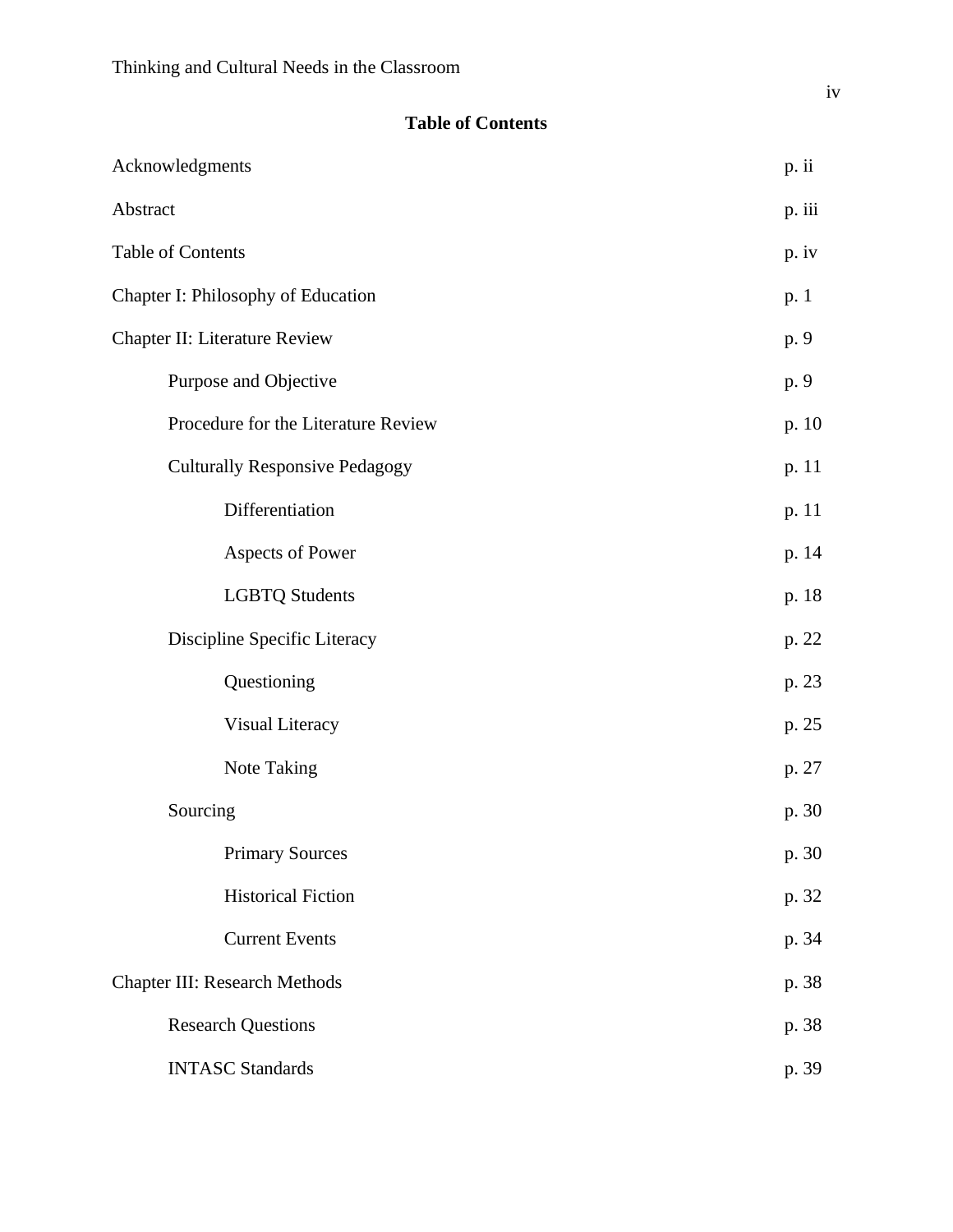| Methods and Procedures                                          | p. 40 |
|-----------------------------------------------------------------|-------|
| Data Collection                                                 | p. 41 |
| <b>Journal Entries</b>                                          | p. 42 |
| <b>Lesson Plans</b>                                             | p. 43 |
| Cooperating Teacher and Advisor Observations                    | p. 43 |
| Context of the Study                                            | p. 43 |
| Participants                                                    | p. 45 |
| How I Studied my Teaching                                       | p. 47 |
| Chapter IV: Data Analysis                                       | p. 48 |
| Overview                                                        | p. 48 |
| Question 1: What practices promoted critical thought            |       |
| in student answers to my questions about the lessons?           | p. 50 |
| <b>Teacher Assignments</b>                                      | p. 51 |
| <b>Lesson Plans</b>                                             | p. 54 |
| Observations                                                    | p. 56 |
| <b>Personal Reflections</b>                                     | p. 59 |
| Question 2: How have my lesson planning changed to              |       |
| reflect culturally responsive practices the more I have taught? | P. 62 |
| <b>Teacher Assignments</b>                                      | p. 63 |
| <b>Lesson Plans</b>                                             | p. 65 |
| Observations                                                    | p. 75 |
| <b>Personal Reflections</b>                                     | p. 78 |
| Chapter V: conclusion                                           | p. 82 |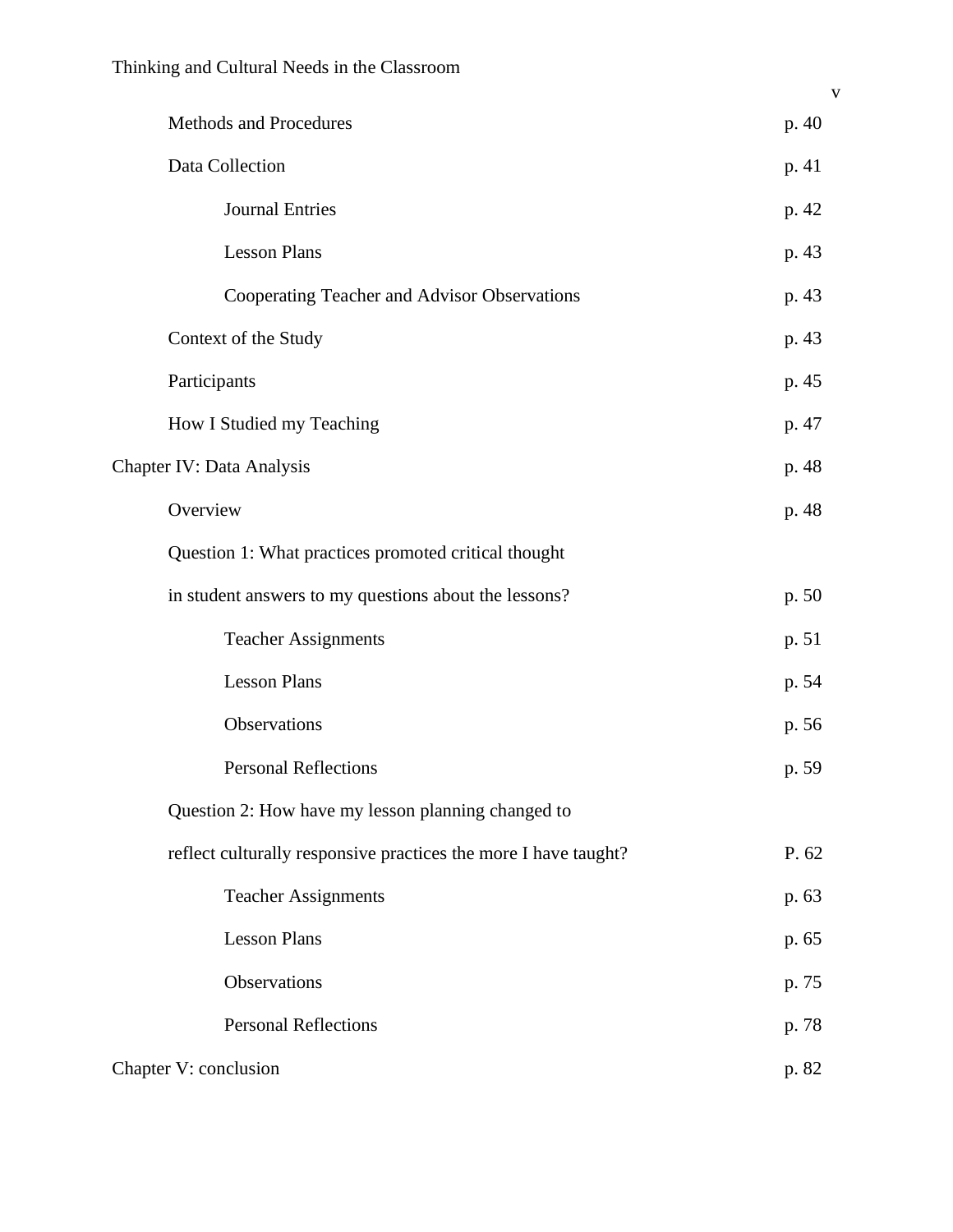|                  | Results                   | p. 82  |
|------------------|---------------------------|--------|
|                  |                           |        |
|                  | Implications              | p. 84  |
|                  | Limitations               | p. 84  |
|                  | Future Use of Information | p. 87  |
|                  | Conclusion                | p. 88  |
| References       |                           | p. 90  |
| Appendix A       |                           | p. 95  |
| Appendix B and E |                           | p. 99  |
| Appendix C       |                           | p. 103 |
| Appendix F and G |                           | p. 107 |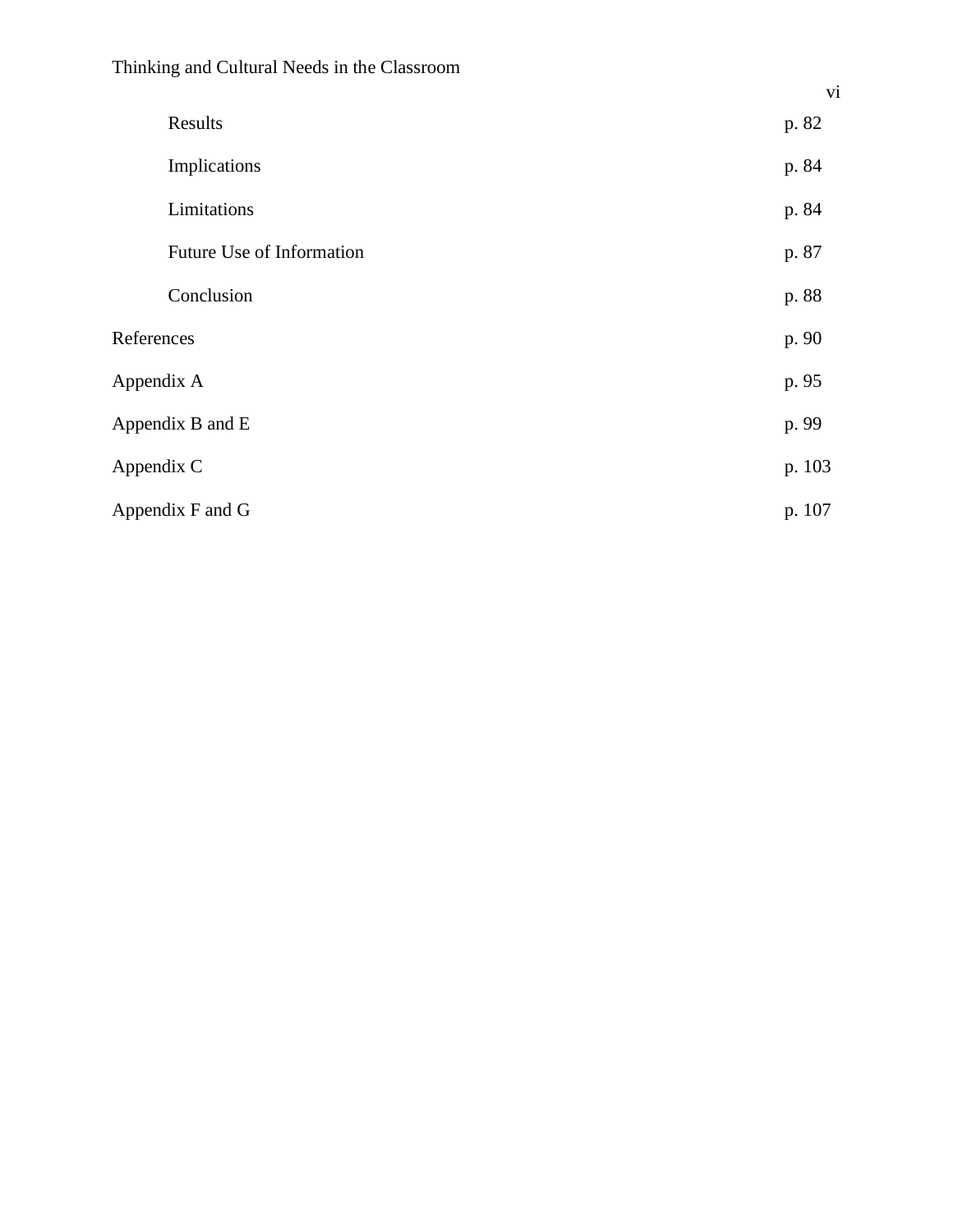#### Chapter I

## PHILOSOPHY OF EDUCATION

My philosophy of teaching, like most, started while still in school. Teachers in all subjects showed how they chose to captivate a classroom and water the garden that is their students' knowledge. Some were more likely to simply fill our brains with information not caring what happened to us after we left their class, but the ones I remember best tried to build a desire to learn. This passion may be beyond whatever topic they were teaching, but the fact that they could impart excitement about learning is the more important aspect. It is these teachers that I want to replicate in my future. One class, or even four years of classes, are not enough to make a student a genius in any topic, but if I can build the same passion for learning that my best teachers built in me I would be happy with the results.

Throughout this year new theories of teaching have been floating around my head. We started with the radical question of "is learning necessary for teaching to have occurred?" (Fenstermacher & Richardson, 2000). Yes, there are agreed upon practices considered "good" teaching, but if students aren't learning with those you should adjust them for practices that work for the students you have. Although the authors made some interesting points, the overall theory of their article came up short once put to critical thought. The first true week of my licensure program, I was also introduced to Freire who enlightened me to a new school of thought that actually resonated in my brain. The idea that no matter what we are doing, teaching, cooking, typing a paper, or even something as passive as watching the tides, we are always learning. As teachers this means we are constantly both teaching and learning in our classrooms (Freire, 1968). Not only does this force one to have the same open mind that I would want in my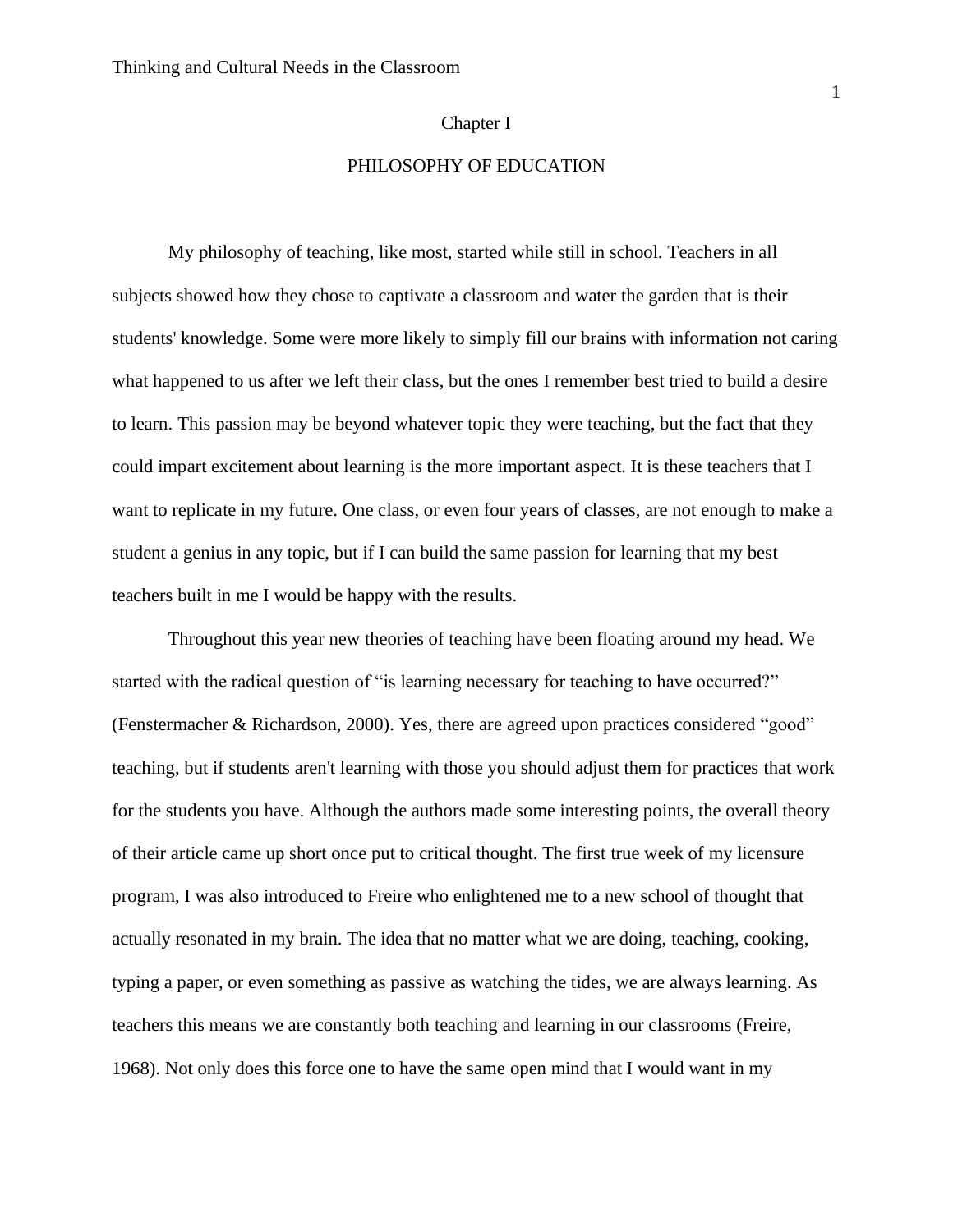students, it also helps one evolve as a teacher. Up until now, as someone who has loved living the life of a learner, I cannot wait to continue my journey while simultaneously igniting the match for the next generations.

A quote in Davis' (2004) book by Montessori says "Education is not something which a teacher does… but a natural process which develops spontaneously in the human being" (p.129). For this to happen a teachers' task is simply guiding their students to the information, the actual learning happens fully within the student. The easy access modern technologies give us to facts make the classroom a great place to compare how different perspectives and ideas can arise from the same information. With this in mind we should focus more on analyzing sources of information, and showing that there are many ways to interpret each one. Further, we need to ensure students become intelligent consumers of media. The spread of disinformation is rampant in our current society, and it is difficult to decipher fact from opinion or fiction from truth. As a future social science teacher, I am keenly aware that part of history and other social sciences is being able to identify a valid source, be it historic or modern. The first step in this process is questioning what you read and hear. This means questioning what story the source of the information is trying to tell as you are reading it. Teaching students to recognize what part of a narrative is missing and what part is highlighted, so they can properly question its biases, is just one strategy that will make students think more critically while retaining information throughout their lives.

As far as teaching methods in the classroom I was struck by the idea that we need to first teach our students to think like professionals in our subject, then teach them the more focused subject content. To accomplish this in social studies we need to make sure students don't always take what they are reading as gospel. Specifically in history, professionals are constantly arguing

2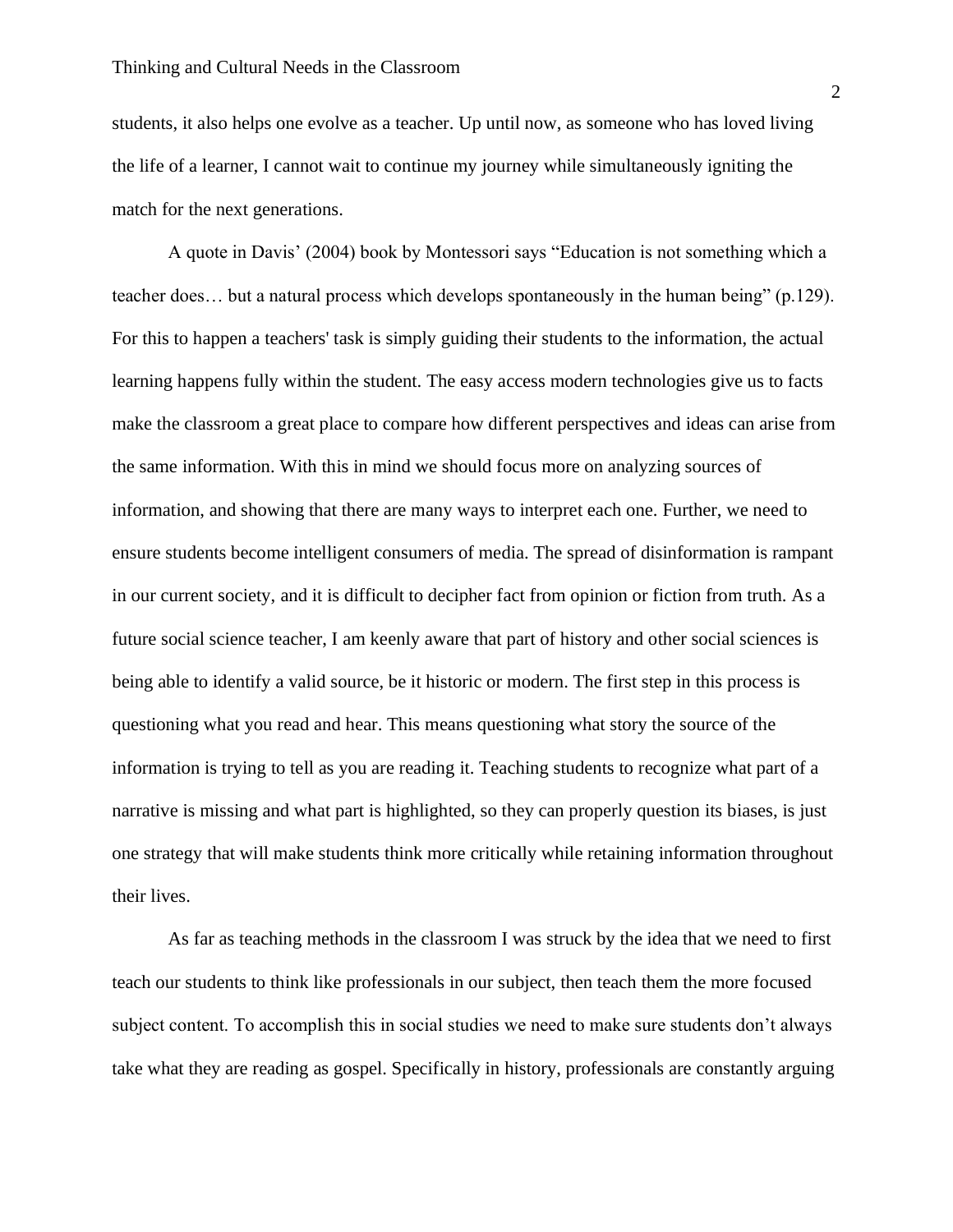#### Thinking and Cultural Needs in the Classroom

about what has happened, and how to interpret primary sources. Tapping students into the idea that what they are reading, or learning in general, is an interpretation of evidence left from that time period changes how many will see the subject overall. Teaching students to think like this will both make the subject more fun and increase their critical thinking while learning. When you promote questioning of the texts, not just asking questions about the text, be it reading, listening, or watching a video, students look beyond the simple facts. That is what it means to think and behave like a historian, and that is what makes social studies such a fascinating subject. It has never been about the names, places, and dates even if some teachers tested that way. Social studies has always been about the questions of how humans and cultures act, and how similar situations can cause people to behave in certain ways over time. Teaching students to question everything they learn is the first step towards them learning valuable lessons that will carry on beyond the next test.

While teaching you need to be aware of the forces outside of the classroom pushing you towards a certain type of educating. In *What do Schools Teach?*, Apple and King (1977) wonder if the real lesson of our school system is how to fit into our society's social constructs. They argue that "the curriculum field has its roots in the soil of social control" (Apple & King, 1977, p. 344). The goal of creating a perfect worker once they reach adulthood is started almost immediately in schools. This issue carries on today and is an issue that, from my perspective, schools haven't made an effort to change. In the earliest years of education, you are told the most important things to do are quietly sit down and pay attention. Basically, you are trained to be a passive observer in your learning. Not only does this apply to how things are taught, it applies to what is taught. Schools I have attended and observed made it quite clear what they find important about the past, and that is often in contrast to creating a successful multicultural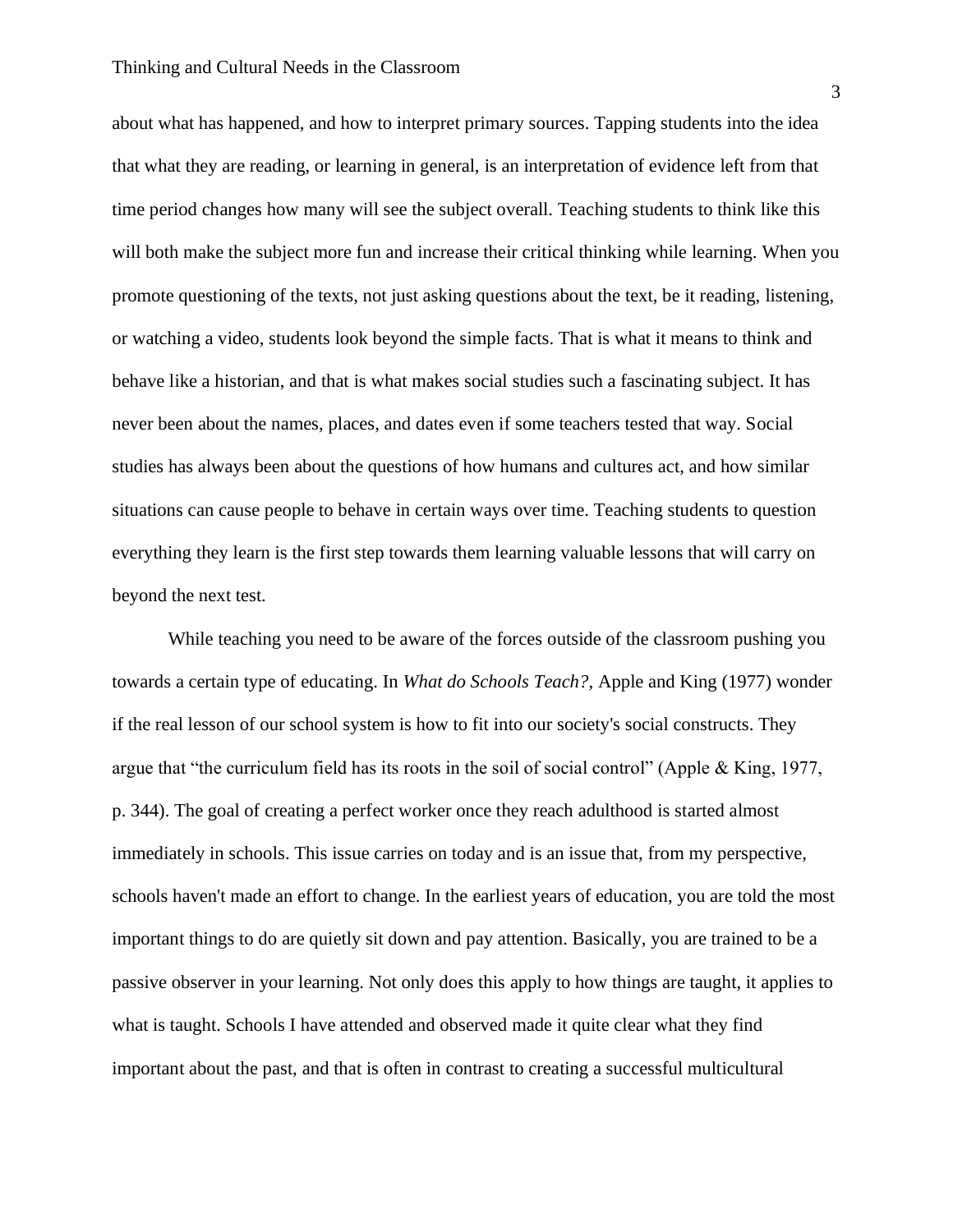#### Thinking and Cultural Needs in the Classroom

society. Our country was founded by old white men, and so consequently students will learn almost exclusively about old white men. We whitewash what is being taught, and minimize the horrors of some of our cultural heroes. Schools start this at a young age, so the questioning of our current hierarchical social system is thought of as perfectly normal. Only seeing one group make every important decision, invent new technologies, and overall run the world has serious implications for every group of marginalized peoples' self perception. I am aware that I, as a white male, will need to emphasize the inherent biases that are present in all aspects of life more than others. Because I benefit from the dominant culture of power in America, going out of my way to demonstrate the system of power to a multicultural classroom should be a priority.

While teaching in a system of cultural domination like in America you are either educating against the system, or enforcing the oppressions that have formed our culture to this point. To break the cycle of oppression means showing the truths that are often hidden about how the men credited with creating America lived, while showing the struggle and fight that women and people of color went through to achieve every gain they have gotten. Rather than teaching about slavery as something that was of a bygone era, and forgive people of the past for not knowing any better, we should teach about how aware the people of the time were that what they were doing was abhorrent, and nations across the globe judged America for its actions. Rather than promoting the fallacy that Rosa Parks was just too tired to get up from her seat on the bus, talk about her as what she was: an activist who was willing to fight for her rights as a black woman in Alabama. Our oppressive society reduces movements to one or two figures who have stories that are easy to digest for the oppressors. We need to focus more on the people that have been willing to put uncomfortable truths into the ears of others before they were ready to hear it.

4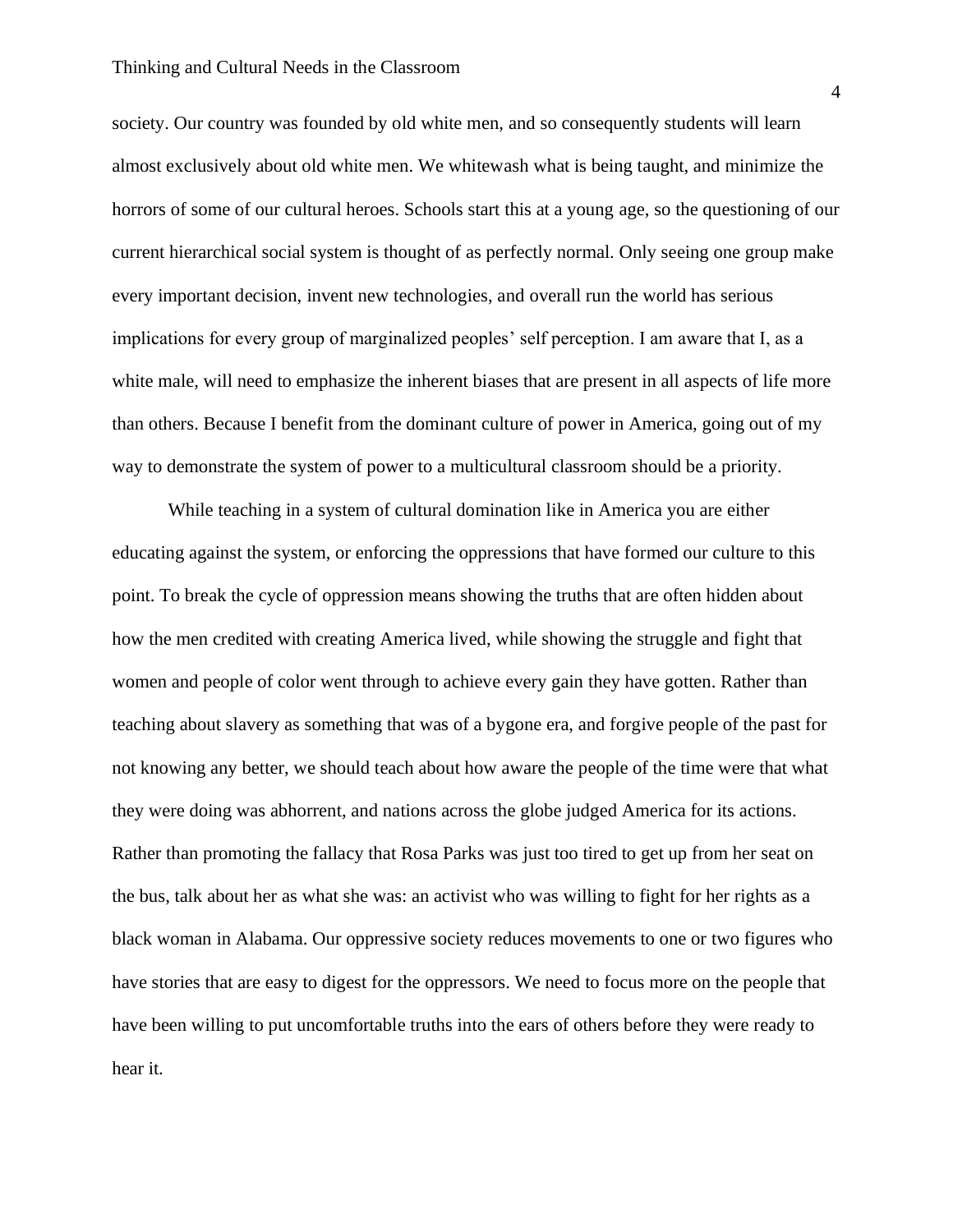I know the curriculum is not something totally under my control, but this diverse style of teaching is what I would love to achieve. Having the ability to show the implied cultural biases in what is being taught through our system of oppression is still an option. People from all backgrounds have accomplished such fantastic things that history classes should have no trouble with a lesson plan that mirrors society. Teaching about the heroes of various struggles and the ways that powerful people have tried to maintain that power over time while connecting the themes of the civil rights and women's suffrage movements can show the consistencies in the way humans have dealt with oppression across cultures and time. Showing the themes across struggles, and how although no two moments are the same they all have similarities, holds more weight than if you told a boring linear story that has the "good guys" coming out on top. Social Studies is different from other subjects because it can be dry and boring if told wrong, but if framed correctly is one of the most exciting things in the world. Tales movie writers can only dream about such as Nat Turner's revolt, or the nationwide bombing campaigns of suffragettes in the United Kingdom can capture the minds of students regardless of their race and gender. Unfortunately, the connection between these harrowing histories are rarely taught in middle and high school classes. Educating students about the real discriminations that many women and African Americans endured fighting for the vote, and other similar situations, shows them the true world they enter once outside of school. My goals for teaching would be to promote this type of learning. Learning that doesn't promote the "hidden curriculum" as Apple and King (1977) call it, learning that engages students to think the world they see every day has massive flaws, but that with enough determination it is possible to change them. That's the type of education I would want to give students when I am a teacher.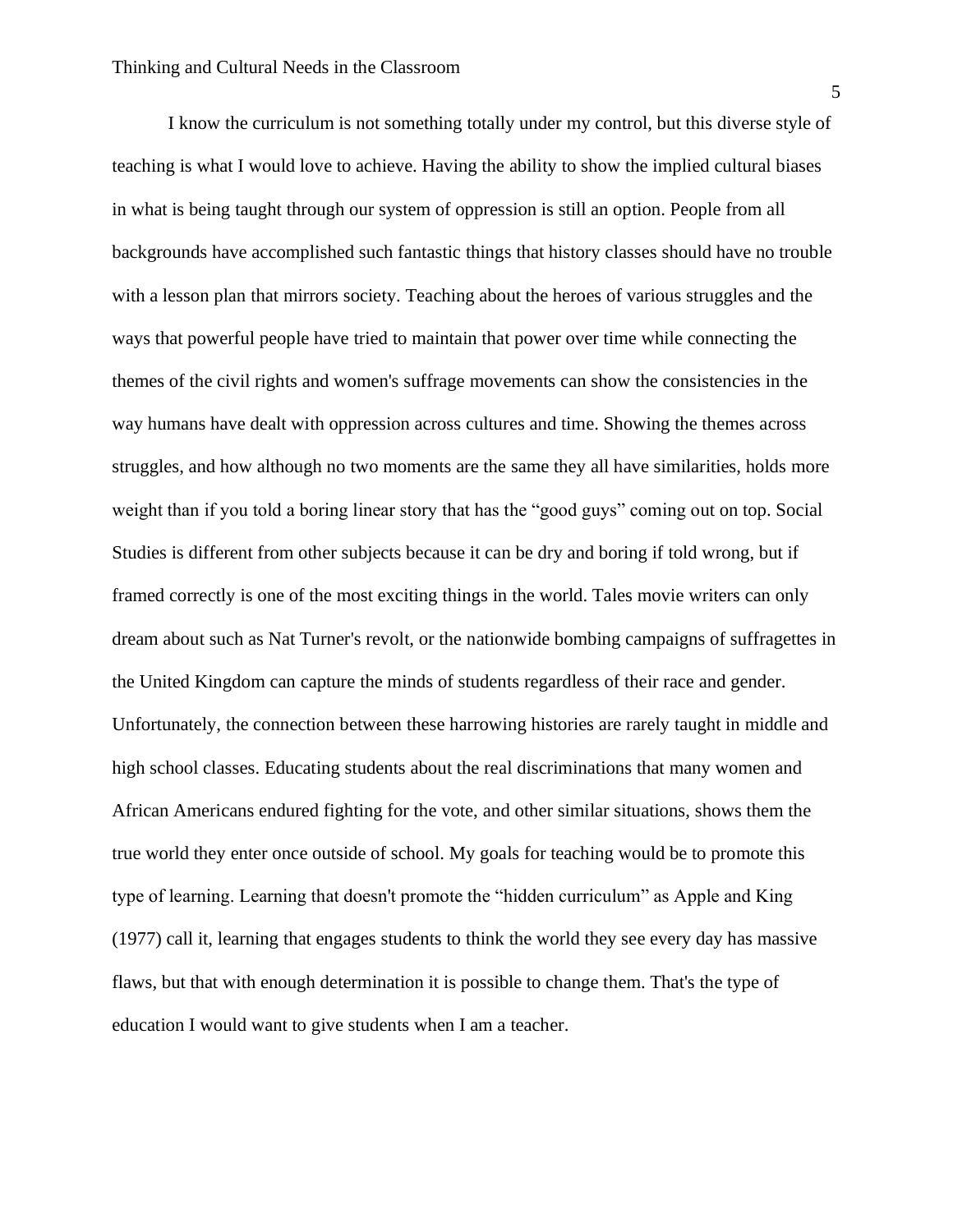Beyond the actual substance of what I teach, the culture I promote in the classroom should contribute to this type of thinking as well. To do this I need to be inclusive of every type of student, the experiences and thoughts they have. Promoting critical thinking is something that requires an entire classroom to be supportive of each other. This means accepting ideas, both good and bad, not putting them down, but focusing on why they may or might not work in a situation. Debate amongst the students can make this goal easier. Vygotsky theorizes that class discussion can both make students more interested in what they are learning and see a diversity of perspectives (Ormrod, 2016, p. 345). The importance of creating a classroom that is supportive of all types of ideas is hard to overstate when having these discussions. Students who may be shy or have anxiety will not share their opinions if they feel like it will be met with unfair criticism. It will be a delicate balance of accepting these ideas, and critically looking at ones that are not factual. Although the priority of social studies is understanding cultures and moments through time, acknowledging the basic truths of the world has its role in the classroom. The rise of disinformation coming from seemingly reputable sources shows that prioritizing what is a valid source and what information is accurate is as important as ever. It is crucial that all students are working from the same field of knowledge for class discussions like this to work. That is the first step in viable debates among students and without it what they learn will not be what was intended.

"To teach is not to transfer knowledge but to create the possibilities for the production or construction of knowledge" (Freire, 1968, p. 30). With this quote Freire makes the point that has guided me to this point in my life educationally. Simply transferring knowledge is underestimating the students you have in your classroom. It was a great contrast in those first weeks of the year to see such drastic differences in teaching philosophy. As we learned more, the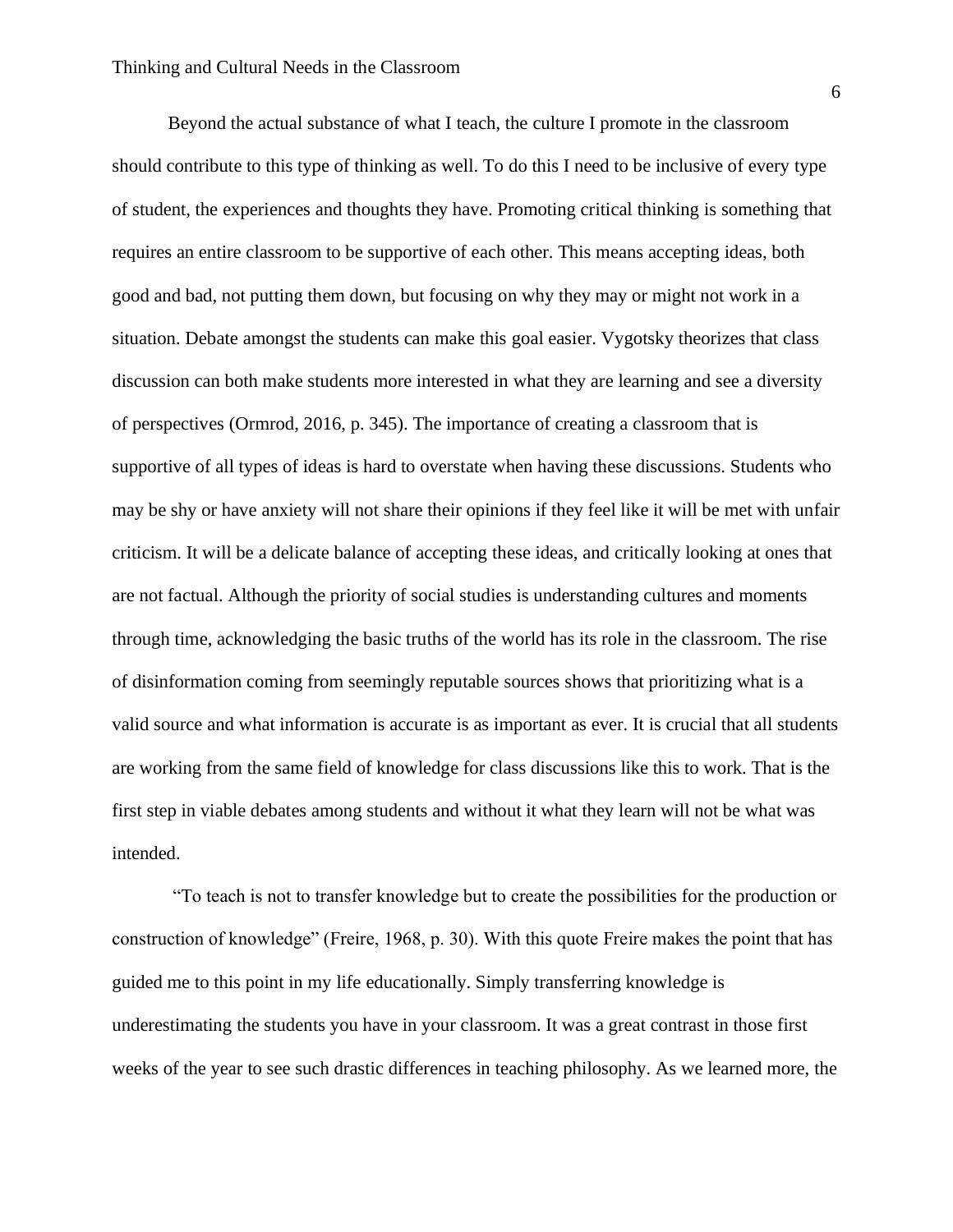#### Thinking and Cultural Needs in the Classroom

importance of a student centered classroom became more apparent. Freire's philosophies struck a chord with me beyond ideas of what should be perceived as a traditional teacher. His ideas of both teaching and learning being in step with each other is true for all aspects of life. As I stated previously it is impossible to do something new in your life without learning. For teaching this means every new class you get will be showing you something about the world. No matter how much you have changed personally, the students will educate you on life's new ideals. This results in teachers unfolding the world, with all its beauties and flaws, before them as they show you how each generation adapts and capitalizes on the changing world.

All subjects in school have the students that enjoy them, students who tolerate them, and students who seem to not care. I want all of these students to experience my class in a way that gives them a desire to learn more about history once out of my class. My mission statement hasn't changed dramatically since the beginning of this program: I want to guide students to new knowledge or ideas, I want to do this in a way that is broader than basic facts, I want them to learn the value of curiosity rather than the value of being right, and I want to do this in a way that is inclusive of everyone no matter their race, culture, or gender. It is with this curiosity that knowledge will really bloom. Students should not only have questions about the subject, but questions about what they are learning. Questioning the author, by your students, of what they are reading is not only essential to fully understand social studies, it makes the subject much more fun. Once out of my class, or even once the student graduates, most people will see the importance of knowledge. With history this can mean many things. If I guide the students to the knowledge that all people, regardless of who they are, have the ability to make drastic changes in our history, my students will go into the world believing that. I want my classroom to be inclusive of all cultures with lessons that highlight the ways all people have made the world, for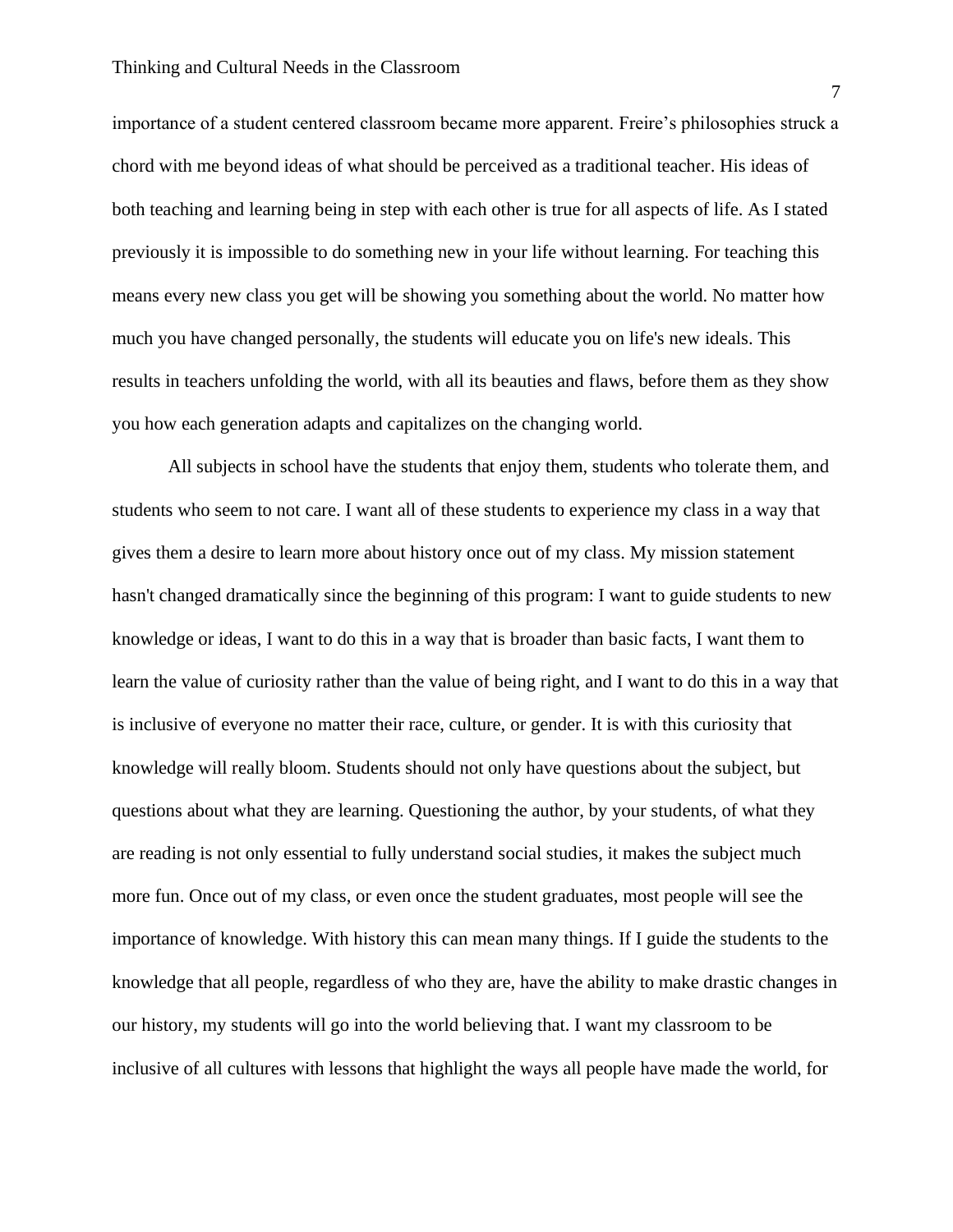better or worse, what it is today. With this belief they may make the world better, or simply have a better understanding of the world around them.

Turning my philosophy of teaching into practical teaching strategies will require educating myself on the best practices relating to what I desire to do. To achieve this I will be completing a literature review in which I research strategies that connect to how I would like to eventually engage students in learning. In this review I will specifically focus on culturally responsive pedagogy practices, getting students to be discipline specific readers, and examining how different sources can be used effectively in social studies classrooms. I will use this research as the groundwork for promoting student learning while in a practicum setting.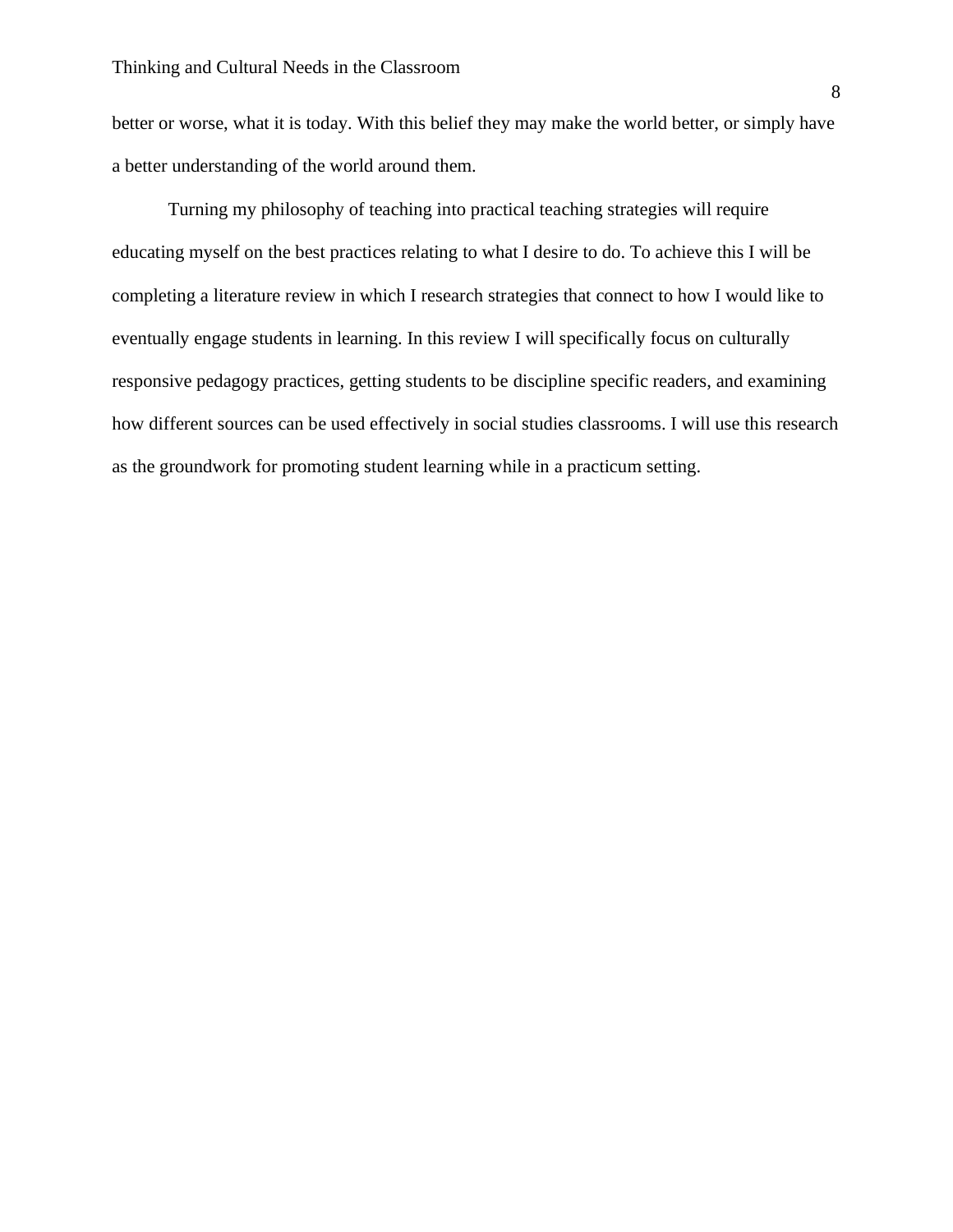#### Chapter II

## LITERATURE REVIEW

#### **Purposes and Objectives for the Literature Review**

My purpose in the review of this research was to discover what research has said about the best ways teachers and researchers have looked at effective teaching and teacher growth in their discipline. I looked for research on culturally responsive pedagogy because as a society we need to realize that throughout history we have mostly been teaching the story and culture of the white predominantly working class. This group has dominated the culture and educational landscape surrounding schools and the adults that come out of them for decades dismissing other cultures continuously. Culturally responsive pedagogy is a promising path for changing this focus and improving schools for all students. I also searched for studies on discipline specific literacy teaching strategies, and developing their skills in an academic discipline because understanding how to think and read like a professional in a discipline makes learning both more interesting and easier. Additionally, because I would be studying my own practice and learning new ideas in my endorsement area, I looked for studies to indicate the best use of different types of sources while teaching social studies.

This literature review will address my knowledge of these concepts as a foundation for the understanding I have gained to set goals and grow from in my own teaching. I especially looked for research that described effective strategies for each area and gave examples of how it might work in a classroom. Application of this research was an essential part in building my own knowledge base for this project.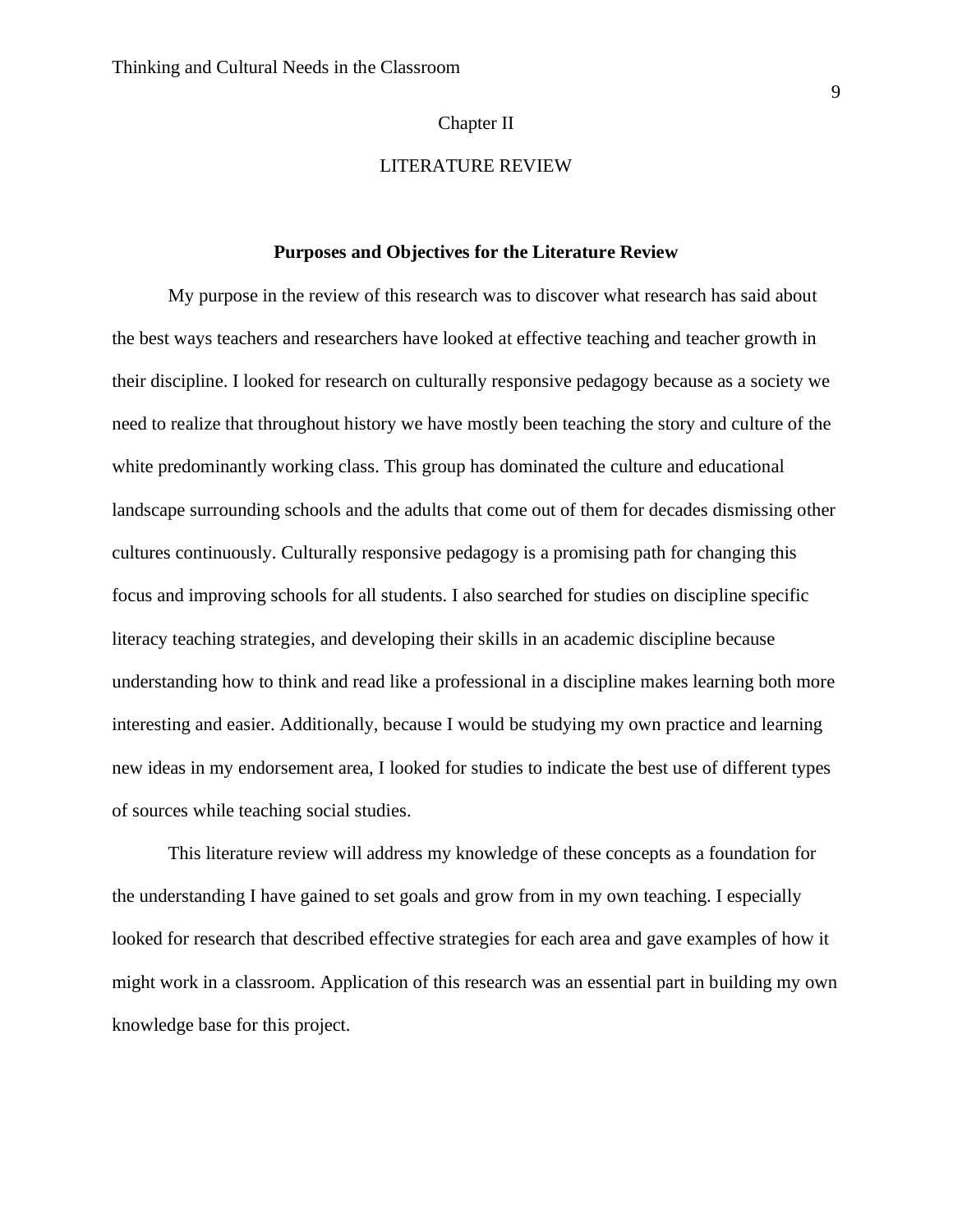#### **Procedure for the Literature Review**

I selected literature for this review based on several specific criteria. I initially researched articles given in various classes and looked through the bibliographies of those for more specific information. I also searched for other research through Google Scholar and the Hamersly Library portal at Western Oregon University's website. My initial search of culturally responsive pedagogy resulted in over 15,000 results. To narrow this down I focused on keywords, like aspects of power and funds of knowledge to get my research down to a manageable level. The two subsequent sections found similar results, and while narrowing them down I found good sub categories to focus on my own research.

In order to integrate the literature review, I developed a coding protocol with major corresponding separation of three major themes: 1) culturally responsive pedagogy 2) discipline specific literacy and 3) sourcing, particularly in a social studies classroom. I read each article to determine how it fit with these broad thematic categories, and then, through a process of reading and rereading for salient features of each study, I determined my subheadings for the literature review. My intent was to start with the broad treatment of each theme and then systematically narrow down my approach within my major themes. The three sub themes for culturally responsive pedagogy are: 1) differentiation 2) aspects of power and 3) LGBTQ students. The sub themes I found for discipline specific literacy teaching strategies are: 1) questioning 2) visual literacy, and 3) note taking. Finally, the sub themes while researching sourcing are: 1) primary sources 2) historical fiction, and 3) using current events.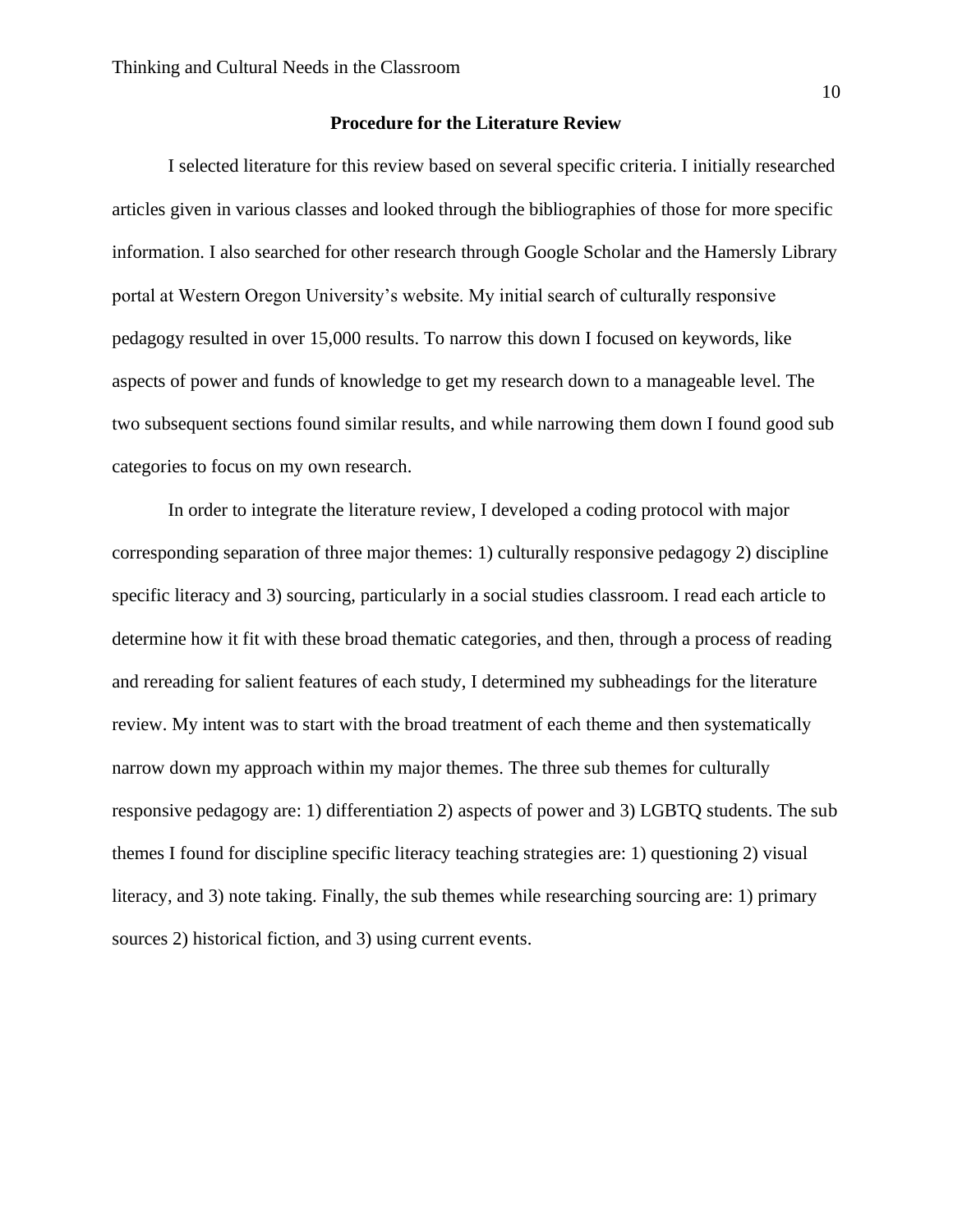#### **Culturally Responsive Pedagogy**

Culturally responsive pedagogy (CRP), or teaching, is when educators utilize the relationship between home cultures and the culture present at the school with aspirations to make the difference in communities smaller (Ladson-Billings, 1995, p.467). All students have different backgrounds and cultures which affect how they learn and "Culture profoundly influences the ways in which children learn" (Santamaria, 2009, p. 227). With this knowledge it would be senseless to only relate to one culture in a classroom. With culturally responsive teaching you are ensuring all students in the classroom connect to the lessons you are giving. This can come from making sure lesson plans teach about all cultures rather than the dominant white one, or by simply scaffolding new language with what is comfortable to your students before diving into the academic vocabulary. When contrasted with teaching that does not focus on cultural responsiveness CRP is more inclusive of students' lives by framing their cultures and references into the curriculum rather than forcing them to adapt to new ideas on the fly (Santamaria, 2009, p. 224).

#### **Differentiation**

When teaching a diverse group of students with a diverse group of learning needs teachers need to be able to differentiate their lessons accordingly. Differentiation is "a group of common theories and practices acknowledging student differences in background knowledge, readiness, language, learning style, and interests, resulting in individually responsive teaching appropriate to particular student needs" (Santamaria, 2009, p. 217). This means teachers need to be fluid in how they approach a new class of students. Understanding who they are as individuals and adapting an instructional strategy that will work for an entire class, as well as scaffolding curriculum to reflect the various starting points of each student as the class begins is crucial.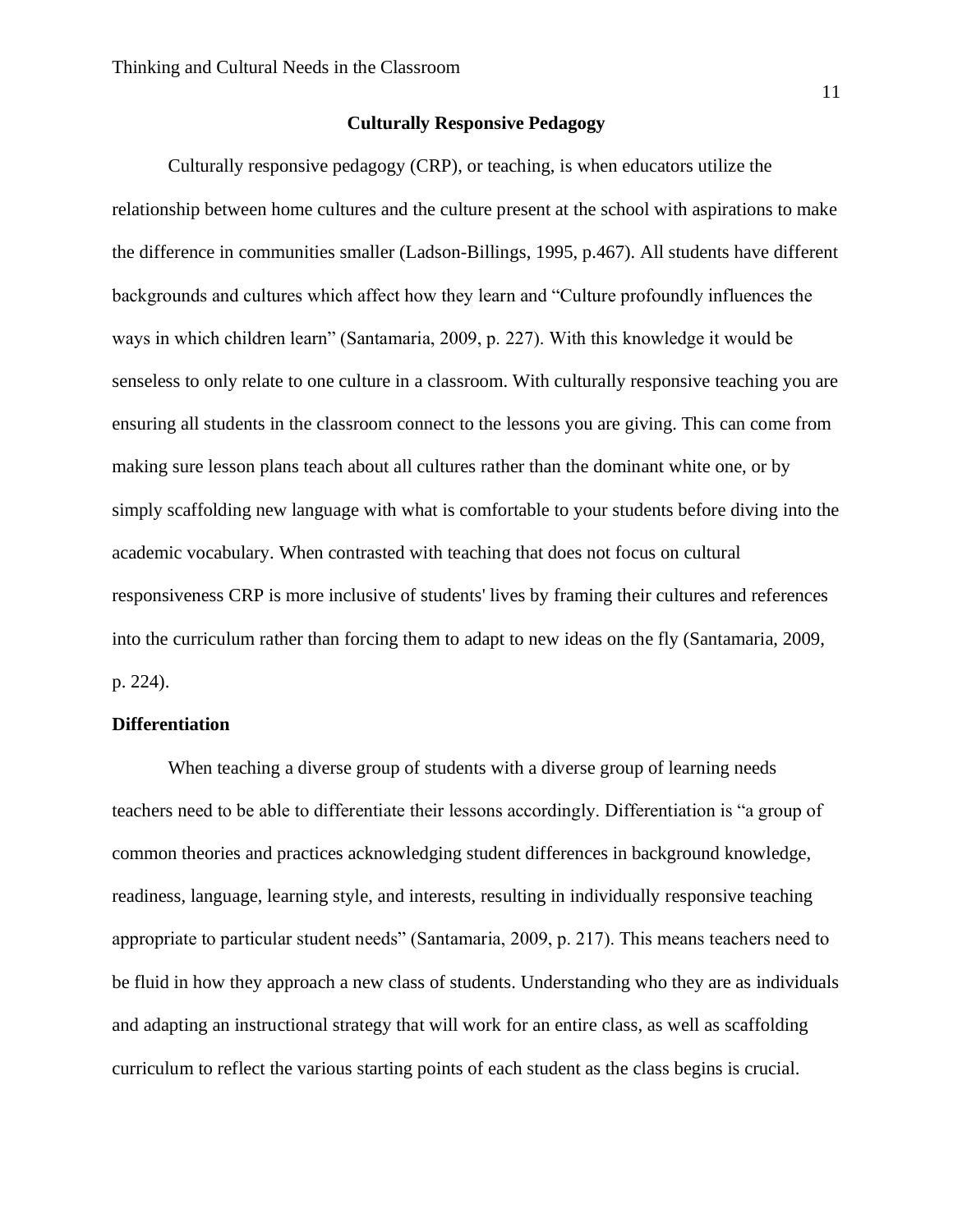#### Thinking and Cultural Needs in the Classroom

"Achieving the goal of maximum academic growth, however, is dependent upon effective instructional practices working in concert with an effective curriculum" (Tomlinson & Moon, 2013, p. 9). Combining instruction and curriculum within a culturally responsive setting will allow more students from various backgrounds to reach their academic peaks.

Managing a diverse classroom, utilizing the tools required to communicate effectively with every student, and making sure all cultures are appreciated is something that doesn't happen from only one approach. Differentiating instruction is something that should take place in all classrooms regardless of cultural differences, but integrating culturally responsive practices can benefit the classroom as a whole. "At the most basic level, culturally responsive teaching can be defined as using the cultural characteristics, experiences, and perspectives of ethnically diverse students as conduits for teaching them more effectively" (Herrera et al., 2012, p. 3). With the increasingly diverse demographics of classrooms, being able to differentiate culturally is of the utmost importance. Further, "the assumption underlying CRP is that culture determines how we think, believe, and behave, even without being consciously aware of it" (Valiandes et al., 2016, p. 388). Traditionally differentiation focuses on how students develop at different speeds, and from different practices, and you need to be able to educate them regardless of what they knew prior to joining your class. "CRP draws upon differentiation to adjust learning to every aspect of a student's culture, since differentiated instruction recognizes and expects that students are different and teaching needs to be adjusted to these differences'' (Valiandes et al., 2016, p. 388). Connecting differentiated classrooms with culturally responsive ones is a natural step in ensuring all students get a thorough education, not just those of the dominant class.

Differentiation for culturally diverse groups depends on having deep funds of knowledge about the cultures you are teaching. "In a differentiated classroom the teachers aim is to make the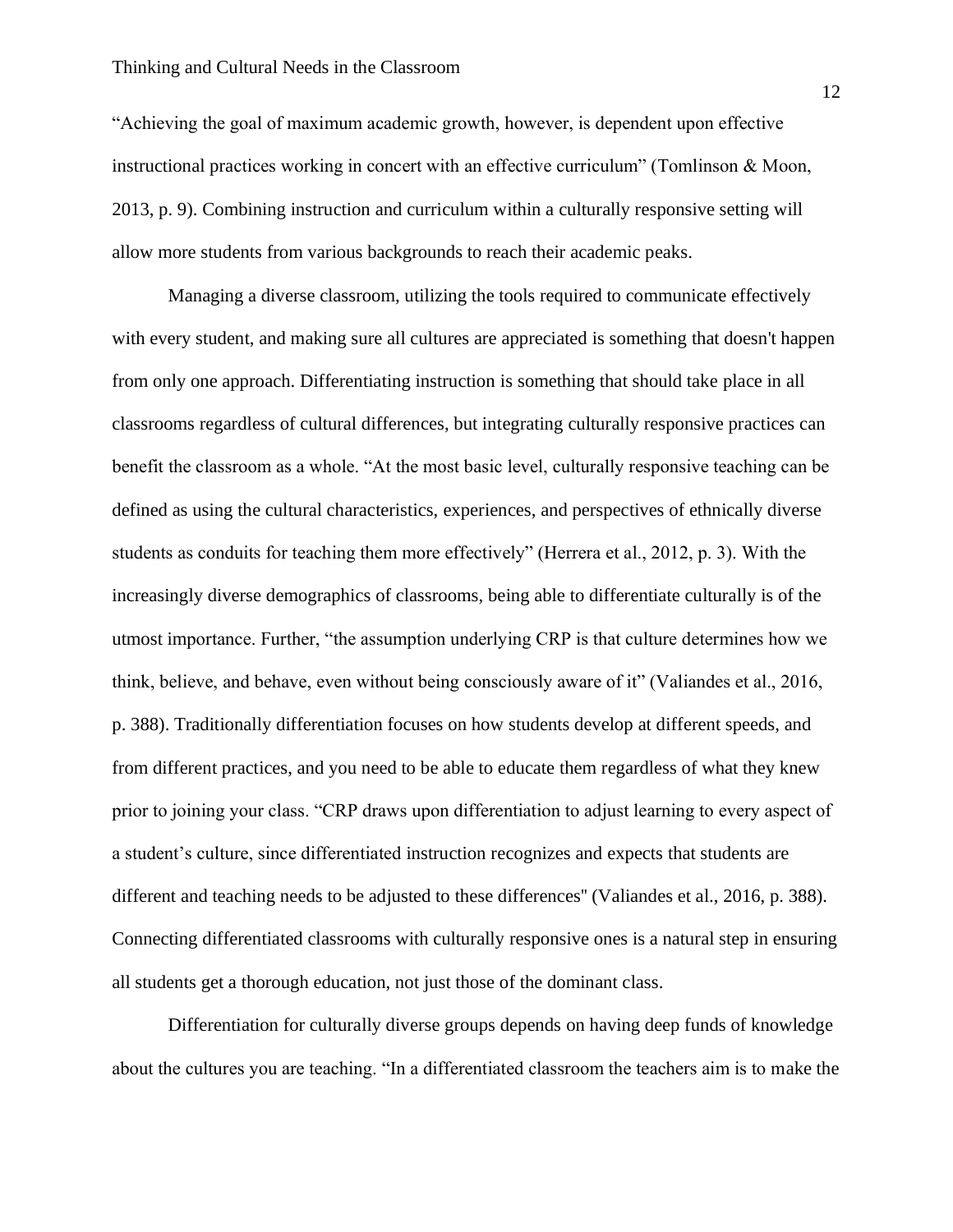classroom work for each students' who is obliged to spend time there. Thus the teacher is attuned to the students' various needs and responds to ensure they are met." (Tomlinson & Moon, 2013, p. 4). So in a social studies classroom this means having lessons that educate students about a diverse range of cultures from the past to present that may be represented in your classroom is not enough. "For instructional planning to truly make a difference for all learners, educators must consider how students' differences affect learning, and align pedagogies that effectively address those differences" (Kieran & Anderson, 2019, p. 1203). You need to understand them as individuals so you can tell when their educational needs are met and they are internalizing what you want them to learn. From there, creating lessons that engage students with worthwhile tasks gives you a chance to know them better as well as holding their attention because that task seems more worthwhile. This leads to increased understanding for both teacher and student of the other (Tomlinson & Moon, 2013, p. 7). These activities are going to be more student centered as well which will result in both more enjoyment and better internalization of the materials.

While planning lessons, teachers need to be aware that students will all have their own cultures affecting how they act and learn in a classroom. How they adapt their lesson plans to reach the entirety of their students is the difference between each strategy. Well differentiated instruction should have cultural standards, and CRP should be well differentiated. Differentiated instruction and culturally responsive pedagogy are both designed to reach marginalized learners, with the difference being that differentiation sets out to do this academically, while CRP does it culturally (Santamaria, 2009, p. 240). If done well, the combination of the two can empower students of all cultures to achieve their best academic growth.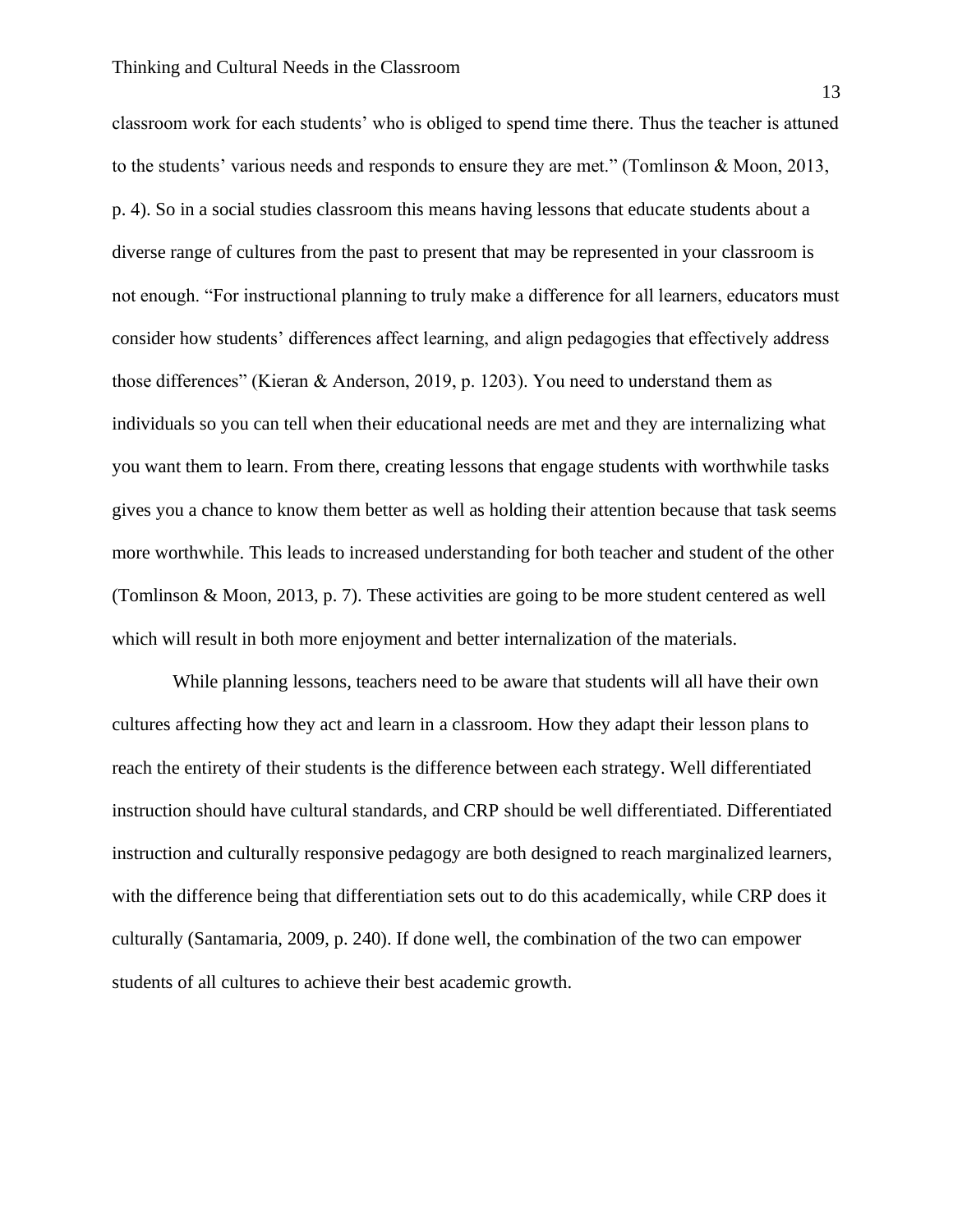#### **Aspects of Power**

Power in the classroom comes from a variety of places. The teacher obviously is in charge of the room and the students, but more importantly the curriculum is designed in a way that highlights the culture of power white people hold over society (Delpit, 1988, p. 284). Although schools are designed to empower students of all cultures, what they do more often than not is embolden the status quo. Rather than enlightening students from the dominant culture, schools will often fall into the trap of oppressing those that are marginalized (Yosso, 2005, p. 74). An idea that is prominent within the research on culturally responsive pedagogy is Critical Race Theory (CRT). CRT is the theory that racism is not an outlier, but rather ingrained in the culture of America in a way that makes it a natural part of our everyday lives (Ladson-Billings,1998, p. 11). This affects students in the classroom by downplaying actions that challenge the dominant culture in society. For example, students learn of Rosa Parks and Martin Luther King as peaceful individuals who protested for equality rather than driven fighters who had distinct goals in their cause (Ladson-Billings, 1998, p.18).

While teaching you need to be fully aware of this impact on your students. Delpit (1988) came up with the five aspects of power that will need to be worked through to teach culturally responsive pedagogy.

- 1. Issues of power are enacted in classrooms
- 2. There are codes or rules for participating in power, that is, there is a culture of power
- 3. The rules of the culture of power are a reflection of the rules of the culture of those who have power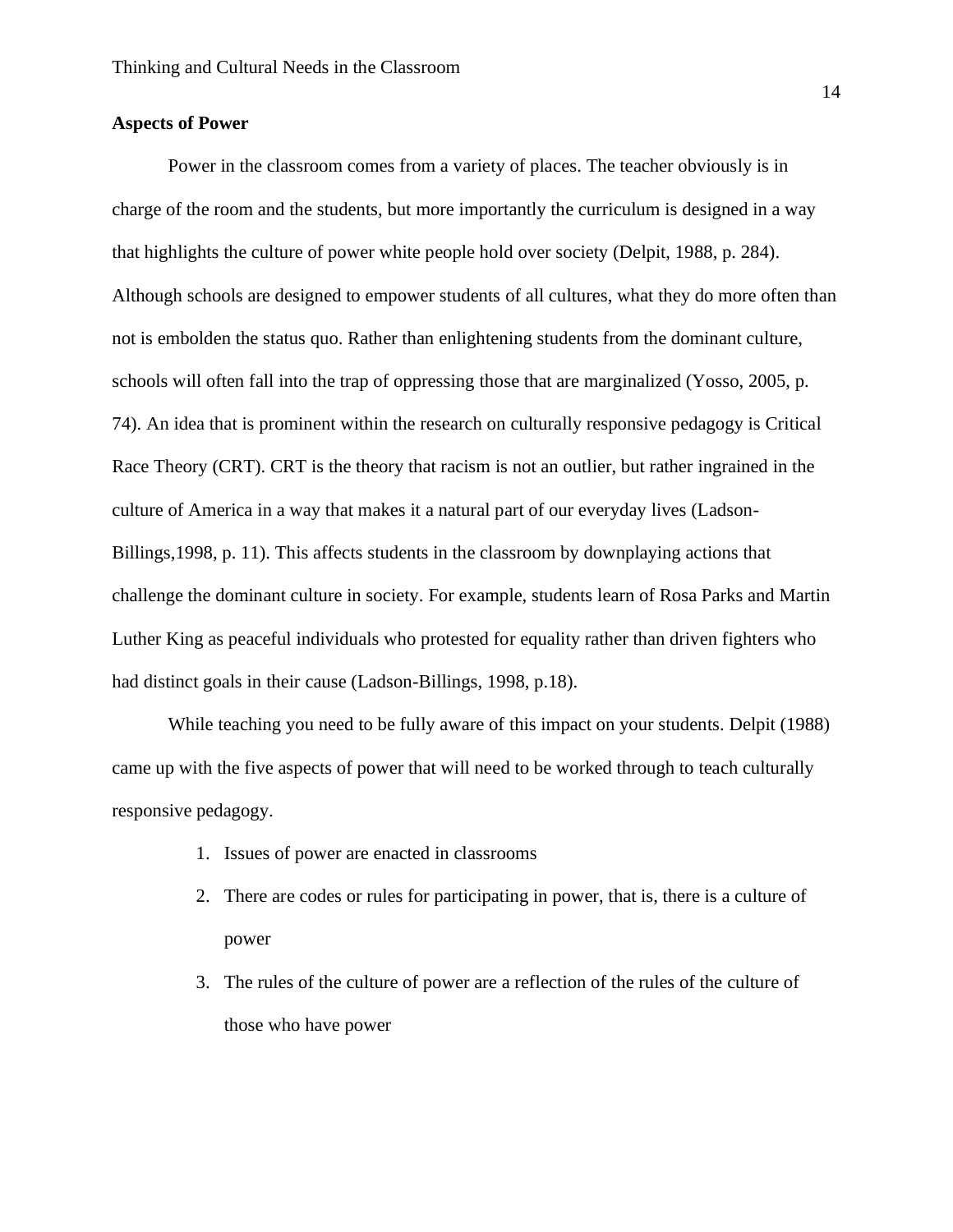- 4. If you are not already a participant in the culture of power being told explicitly the rules of that culture make acquiring power easier
- 5. Those with power are frequently least aware of- or at least willing to acknowledge - its existence. Those with less power are often most aware of its existence (p. 282)

These aspects are constantly at play with what, and how, a lesson is being taught. As a member of the dominant culture knowing how the power structure works allows me to recognize my own power. Further, having this knowledge allows me to make students aware of the implied rules of that power in our culture which makes their acquisition of future power easier.

For a lot of people, recognizing their power is difficult. Many individuals are willing to acknowledge that racism may be making lives more difficult for others, but not that it's making their own lives easier. "Whites are taught to think of their lives as morally neutral, normative, and average, and also ideal, so that when we work to benefit others, this is seen as work which will allow "them" to be more like "us."" (McIntosh, 1989, p. 1). This is the power of privilege that needs to be unearthed in educational environments. The power of being in the dominant culture allows individuals to be oblivious to all the ways that they benefit from being included in what is considered normal, or neutral, while everyone else is viewed as outside that societal norm. Issues that are commonly taught as ways to be inclusive in classrooms, such as the importance of not stereotyping, marginalization of cultures not in power, and educating about past imperialism that created this culture in the first place are not sufficient. It is more important to understand the oppression and domination of cultural groups and individuals and how they are represented in society to this day (Cho, 2017).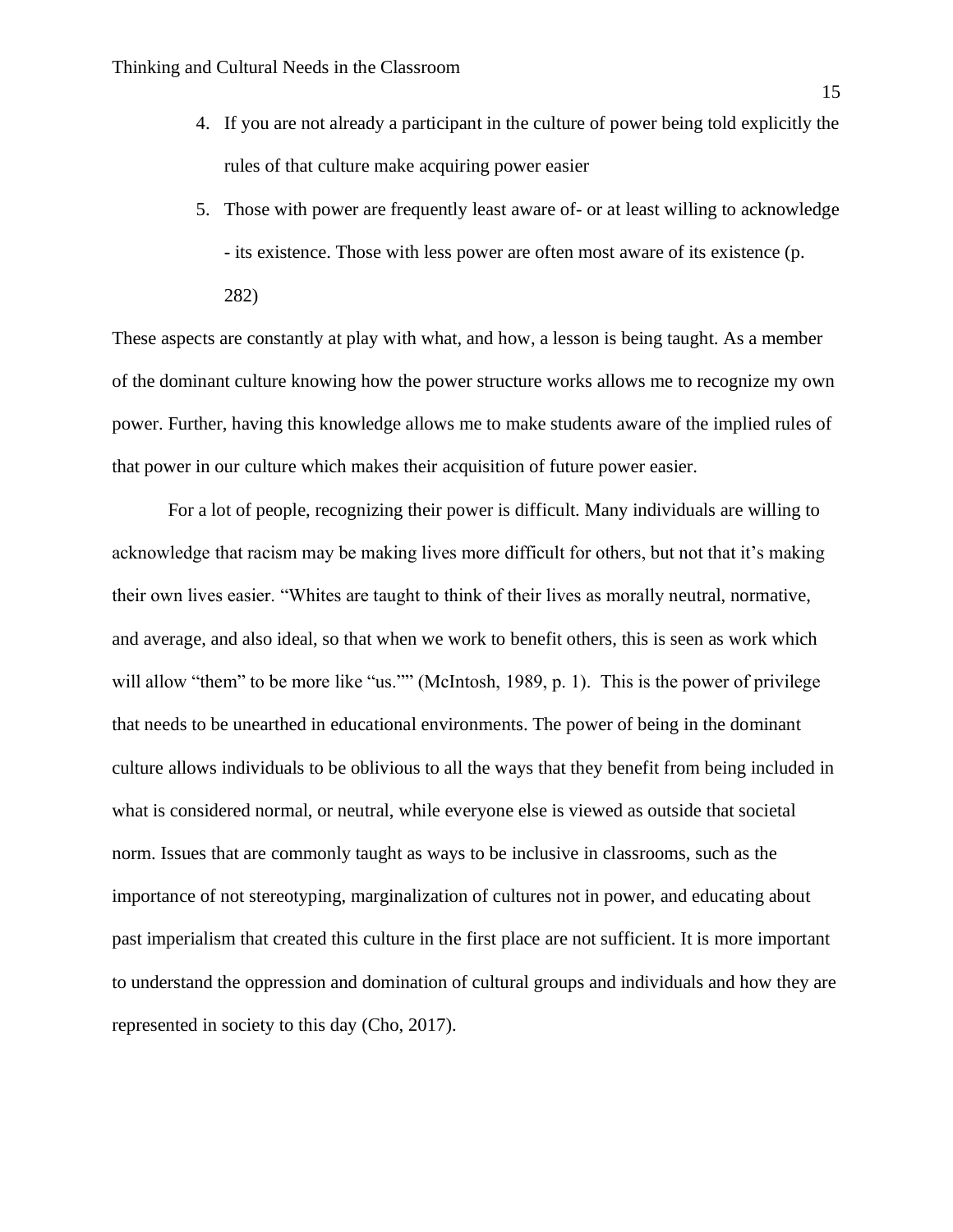For our education system, and my future classrooms, to be responsive to every culture I would want to start with the issue of power. Without getting to that students will never grasp the depth of how racism has truly been the driving force behind our country since its inception. Students should understand "the root problem… the self interest of racist power. Powerful economic, political, and cultural self interest." (Kendi, 2019, p. 42) Kendi explains that this concept has been a tradition passed down since the 1400's when the dynamics of race were first created, and how the powers at play are constant and a driving force in our society to this day. (Kendi, 2019, p. 42)

To even begin teaching in a culturally responsive manner you need to understand the students in your classroom and how your power affects them. In a multicultural society this can be a daunting task. Developing knowledge of cultures outside your own needs to be done in depth rather than by shallow assumptions that commonly bring inaccurate stereotypes into play. Teachers need to have a sophisticated understanding of who they are teaching, including how they communicate, how they show respect to authority figures, and what their lives are like in the time spent away from school—these concepts are commonly called "funds of knowledge" in educational research (Moll et al., 1992, p. 139). Without an in-depth knowledge of different cultures it is incredibly difficult to reach everyone in a diverse classroom to your best abilities.

Communication between teacher and student is key to student learning. Different cultures communicate in a variety of manners that teachers need to understand. When students are struggling they need to be able to recognize if it is an issue of communication or something deeper. The idea of teaching codeswitching is something that allows students to keep their cultural identities as well as learning the language of the classroom (Wheeler & Swords, 2004, p. 471). Standard English is the term for what is commonly spoken in professional and educational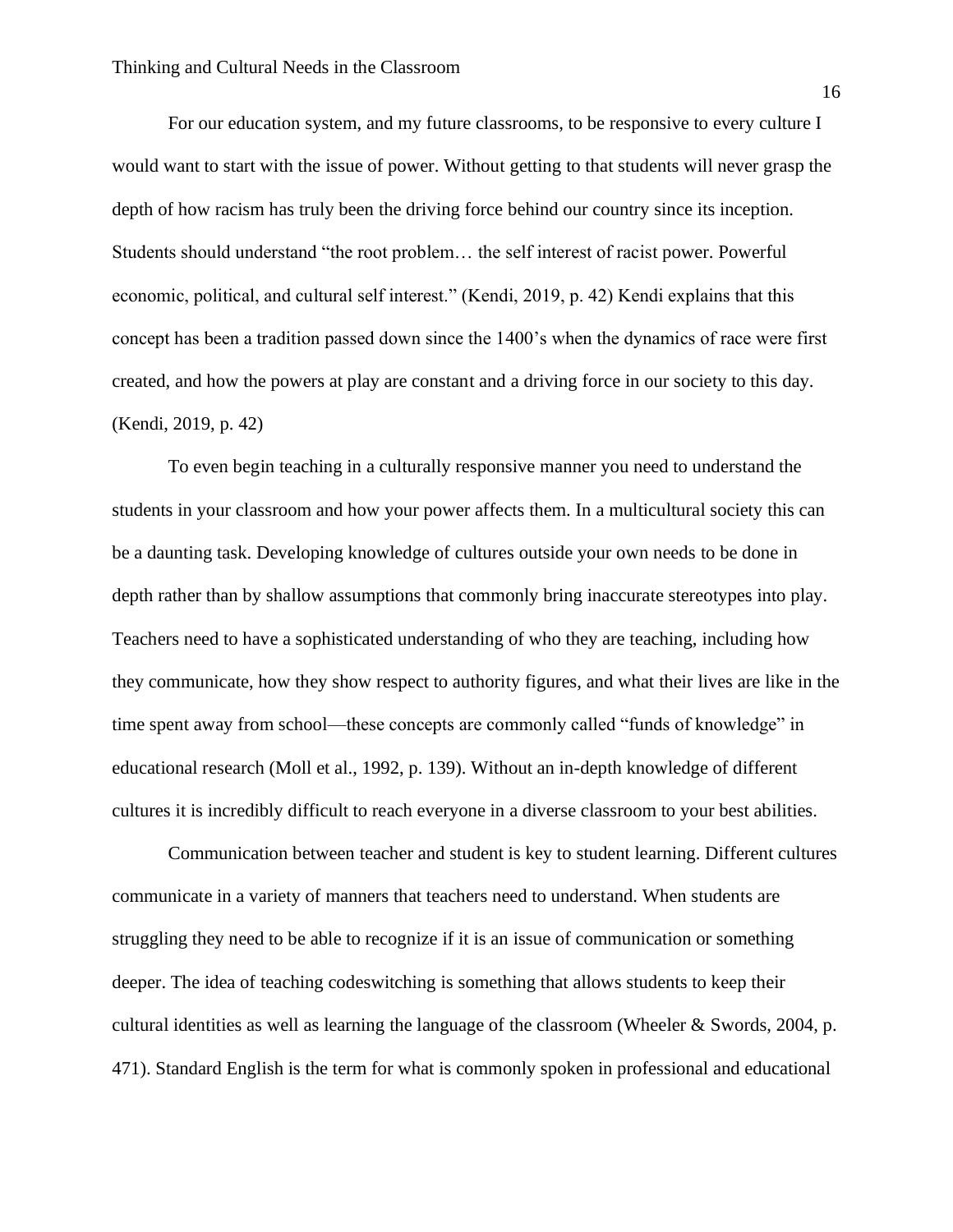settings, and is also that of the dominant white culture. Highlighting the differences between this and other styles of English is beneficial for students. Rather than telling students from different cultures how they speak is wrong, teachers should lift them up and accentuate how beneficial it can be to communicate with two diverse groups while adding standard English to their toolbox (Wheeler & Swords, 2004, p. 473). Delpit's definitions of aspects of power demonstrates that explicitly telling people who are not members of the dominant group the rules of power gives them an advantage. As students are all growing adults they will likely have picked up the differences between cultural vernaculars already, but it is beneficial to demonstrate the contexts in which they are needed and why it is beneficial (Delpit, 1990).

While doing this It is important to ensure students' cultures are not delegitimized. Teachers need to confirm that what they are learning is a different form of communication, not a better one, but one that will be needed beyond the classroom. In many cases having the ability to switch between languages is an advantage that others don't get (Wheeler & Sword, 2004, p. 471). This is crucial in guaranteeing students have the self efficacy needed to further their educational goals, empowering them. To achieve this task you cannot force students into speaking differently from how they would while at home, but allow natural communication to occur. Asking students to translate a conversation or an answer in their head before speaking will only slow down their growth. As Delpit says "All students invariably speak of the impossibility of attempting to apply rules while trying to formulate and express a thought" (1990, p. 240). Further, standard English is not a language that phonetically makes total sense as is. The language is full of silent letters and confusing pronunciations. Teaching students that spelling and pronunciation aren't connected in some words then rejecting that notion on others can be both confusing and detrimental to the learning of children who speak other dialects (Delpit,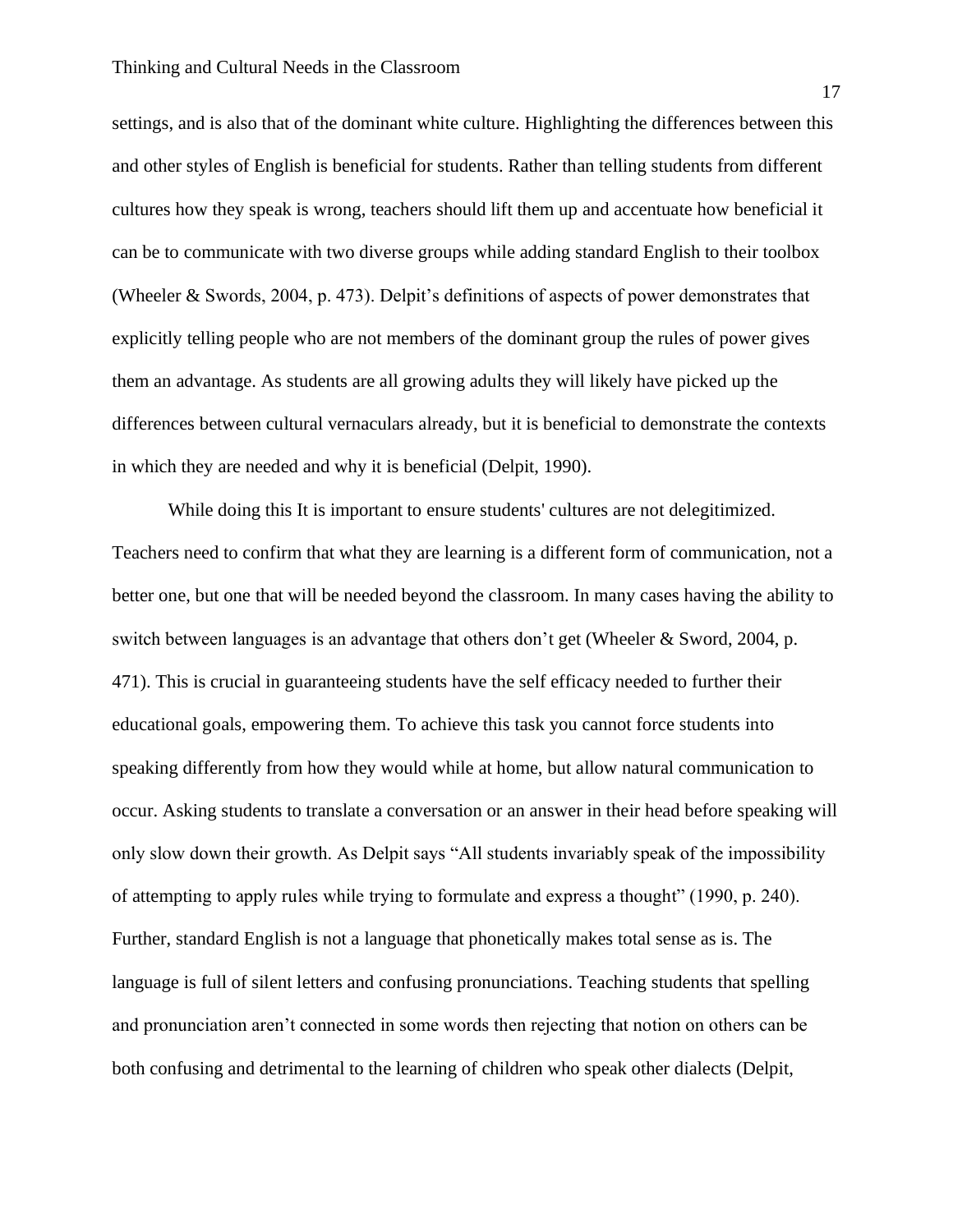1990, p. 258). When students translate what was read, or overheard from standard English to their cultural one it shows understanding of the material beyond simple repetition. It takes more levels of thinking to translate something while keeping the original meaning than simply repeating what was taught (Delpit, 1990, p. 257).

Power is a complicated issue while dealing with students. Teachers will always have some form of power while leading a classroom, but good ones should be aware of how their cultural representation relates to their students. For cisgender white males, such as myself, this means educating yourself on the multiple different cultures you will be teaching and how your cultural power will affect them.

#### **LGBTQ Students**

Culturally responsive pedagogy provides a framework for considering all of the ways that students may be marginalized from very narrow definitions of success that have traditionally been promoted in schools. The culture of power that is present when speaking about racial issues does not go away when the focus changes to sexual orientation. "LGBTQ+ is often deemed as controversial and forbidden in the curriculum because heterosexuality is the implicit norm" (Block, 2019, p. 1). This lack of inclusion ushers a far too common culture where LGBTQ students are harassed at a much higher rate than their cisgender peers. 36.2 percent of students who identify as LGBTQ report being physically harassed at school, and a remarkable 55.5 percent do not feel safe while at school. To make it worse, over ten percent of LGBTQ students said they were more likely to hear homophobic or transphobic comments in the presence of teachers than other students (Banks & Banks, 2010, p. 139). A crucial part of culturally responsive pedagogy is the comfort and safety of the students, and LGBTQ students clearly do not feel comfortable or safe while at school. Teachers can start with the simple tasks of using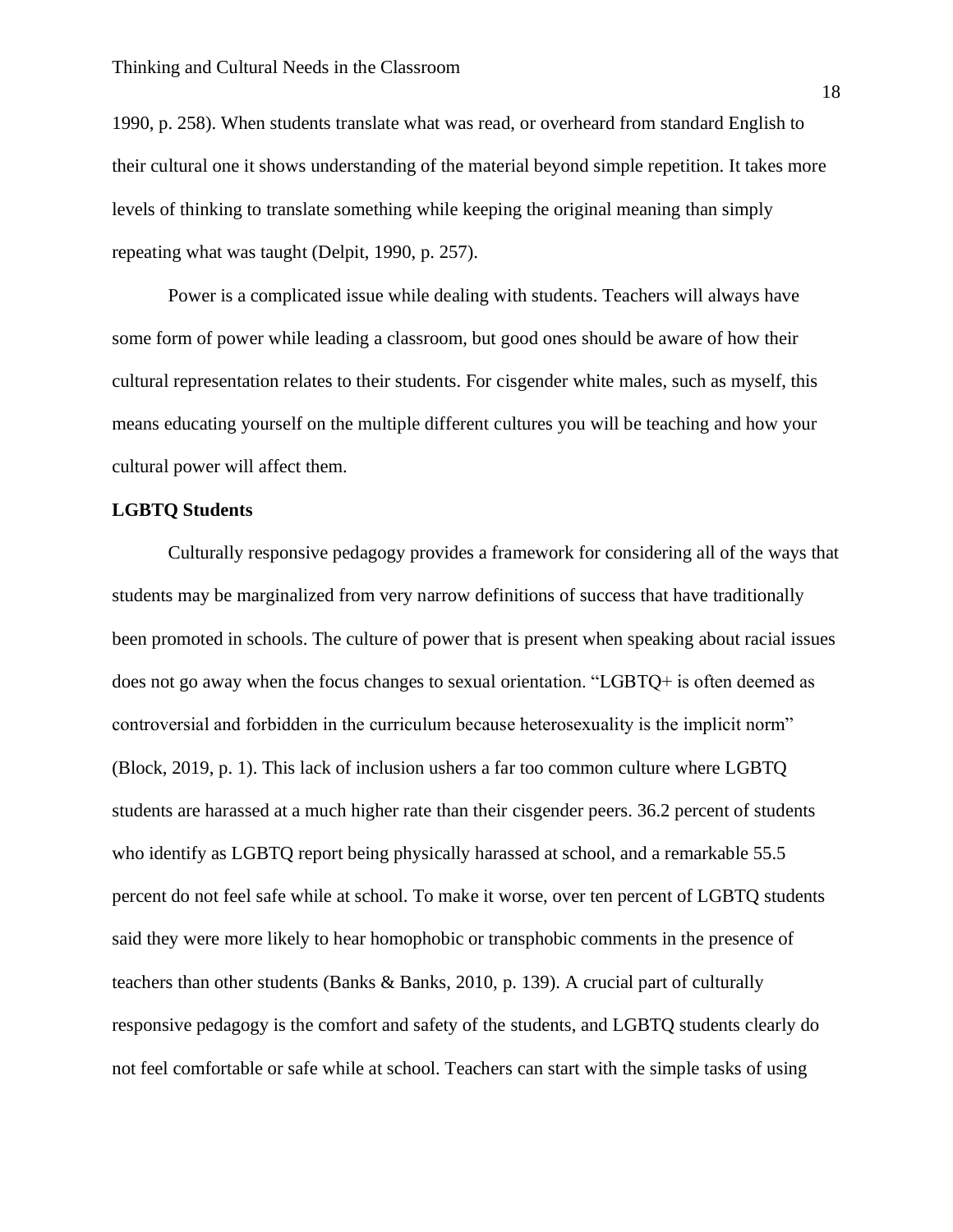proper pronouns, and go beyond that by avoiding the heterosexual assumptions that perpetuate our society (Taylor, 2018, p. 57). Similar to students of color being held to the cultural standard of the white dominant class LGBTQ students are subject to heterosexual's hegemonic customs in society. Banks and Banks (2010) contend that,

Schools, like the rest of the social world, are structured by heterosexism—the assumption that everyone is heterosexual. Curricula, texts, school policies, and even mundane examples (such as illustrations of magnets showing males attracted to females but repulsed by each other) are most often constructed to reflect heterosexuality as not only the norm but also as the only possible option for students (p. 139).

Teachers need to include the best cultural practices in both how they teach and what they teach in the same way they would for other marginalized groups. Including LGBTQ topics in subjects such as civil rights, or landmark Supreme Court cases, can normalize these issues for students (Block, 2019, p. 3).

Many schools create clubs and groups that are designed to foster a more comfortable environment for LGBTQ students. These are commonly meant to reduce the discrimination these kids are subjected to throughout their lives and promote LGBTQ experiences in the school (Brockenbrough, 2016, p. 171). However, what do not do enough of is educating them beyond the heteronormative culture, and certainly not in a way that values their lived experiences. Introducing LGBTQ positive sexual education is something that is rarely gone into with much detail in traditional sex ed courses either but can provide incredible benefits towards confidence and health of these young students (Brockenbrough, 2016, p. 181).

Teaching about the history of LGBTQ culture is not done well enough in traditional curriculum. Often what will be taught is the history of discrimination that has been thrust upon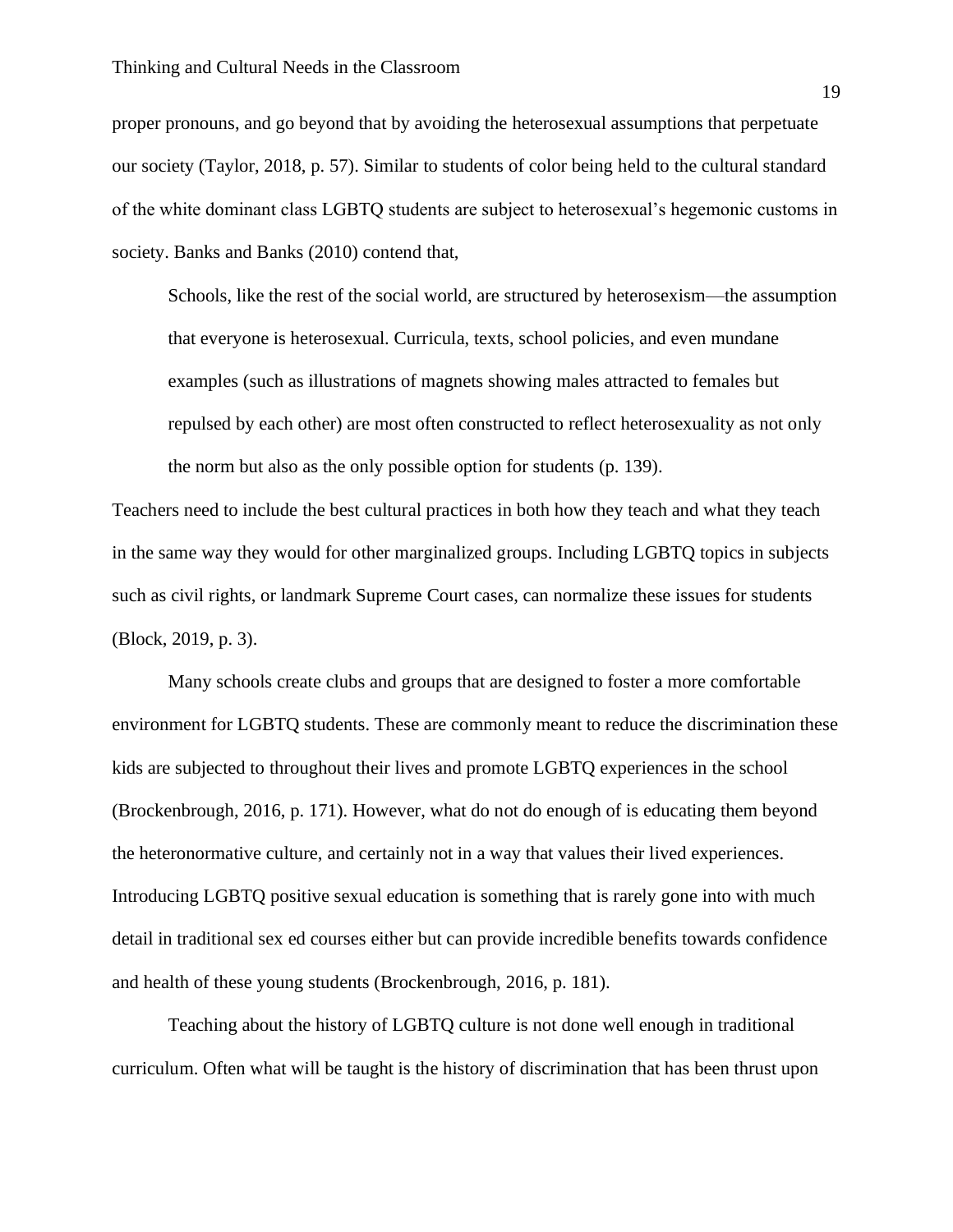LGBTQ individuals. Doing this leaves out many positive cultural events that created the broad reach of their culture. One school I found in research by Brockenbrough (2016) taught in depth about the house ball culture of Black and Latino LGBTQ communities, and even held small scale balls in an after school club. Providing a more culturally based education proved beneficial in building a community among the LGBTQ students throughout that school (p. 185). This last point brings up the broader culture of the LGBTQ community. Many students will not only be LGBTQ, but will also be from other marginalized groups. Brockenbrough (2016) maintains,

Queers of color, like any cultural group in the United States, are not homogeneous, but they do share the unique challenge of finding space and voice in a society where their multifaceted otherness requires ways of being and knowing that resist systemic assaults on their humanity (p. 174).

Knowing these students and their cultures is paramount in making sure they are comfortable in your classroom, and with LGBTQ students that can require a broad range of knowledge of other cultures as well.

Despite the seemingly increased acceptance of LGBTQ culture in society the classroom still barely mentions their culture or the struggles they went through historically. Everywhere you look in popular culture there is LGBTQ representation, and a social studies classroom is a great place to get that representation in the classroom (Maguth & Taylor, 2014, p. 25). Adapting already made lessons to be inclusive of LGBTQ individuals comes naturally in many ways "LGBTQ people and their allies are everywhere in the curriculum, but we just do not acknowledge them as such" (Maguth & Taylor, 2014, p. 25). As easy as it is to teach about the Stonewall Riots and other major events in LGBTQ history, demonstrating that throughout the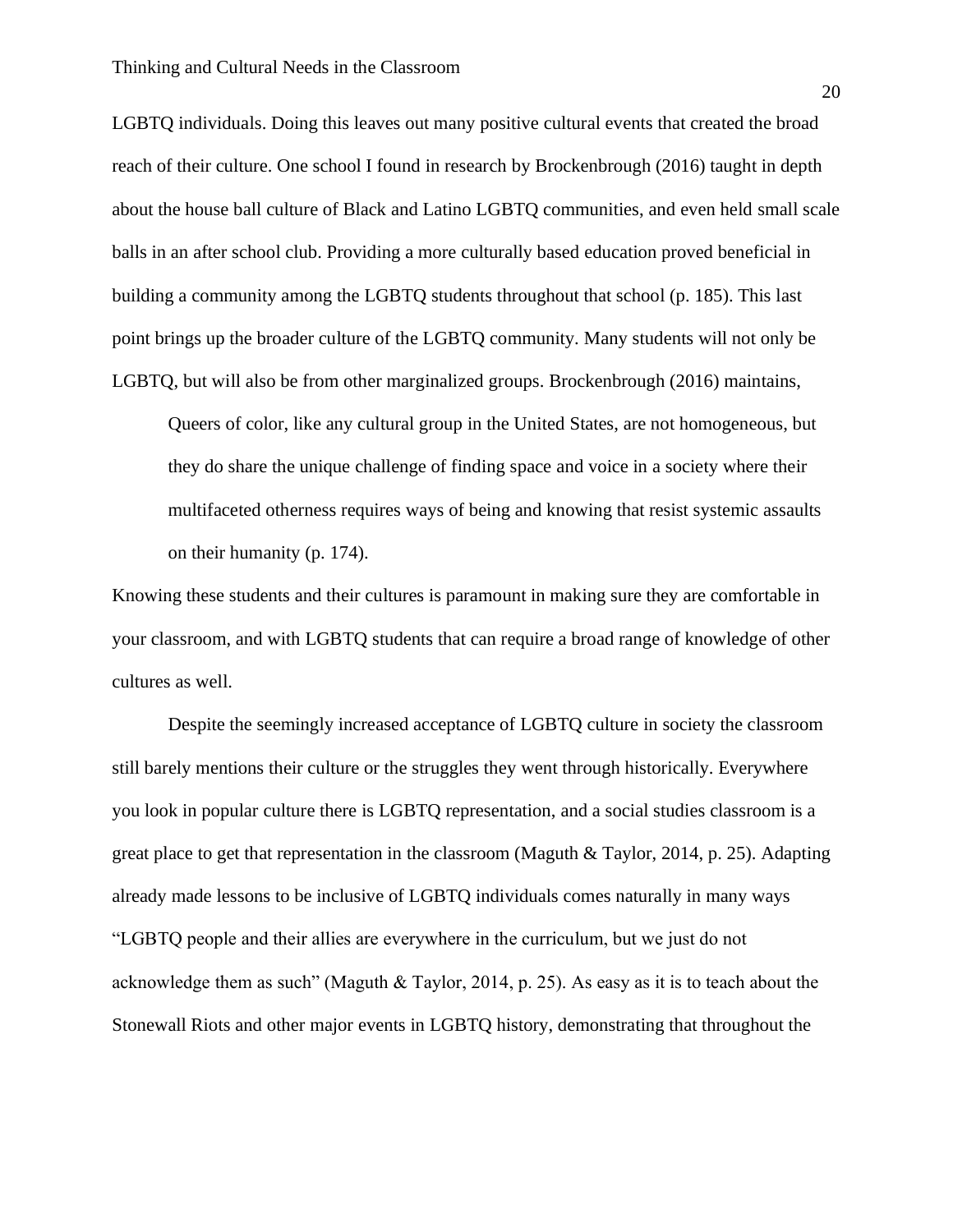events already being taught LGBTQ individuals and their allies already existed goes a long way in representation.

Making the classroom a place where these groups can thrive with lessons that accentuate the great things about a diverse range of cultures is crucial to enacting a culturally responsive pedagogy. Active teaching that is engaging and geared towards the students should always be prioritized, but focusing on underrecognized cultures will benefit them if it is more inclusive of their specific needs. Teachers can fall into the trap of boring teaching with these students as well, "when teachers have lower expectations for students, the instructional emphasis may be teachercentered and teacher-directed with few requirements for students to engage in higher level thinking or problem solving" (Kieran & Anderson, 2019, 1204). It is hard to overstate the importance of connecting and working with students from these cultures that are far too often overlooked.

LGBTQ students can come from all different cultures and backgrounds. Despite their presence in all communities, they face discrimination far more than the average student. Connecting the LGBTQ culture, and representing them in curriculum goes a long way in legitimizing their issues and cultures (Block, 2019, p. 12). Although LGBTQ students can appear as part of the dominant group and thus have power in certain situations, heteronormativity creates a world in which they are still discriminated against. Teachers should educate themselves about LGBTQ histories and issues, like any other discriminated group, which would give themselves the ability to be culturally responsive in their teaching entire classrooms.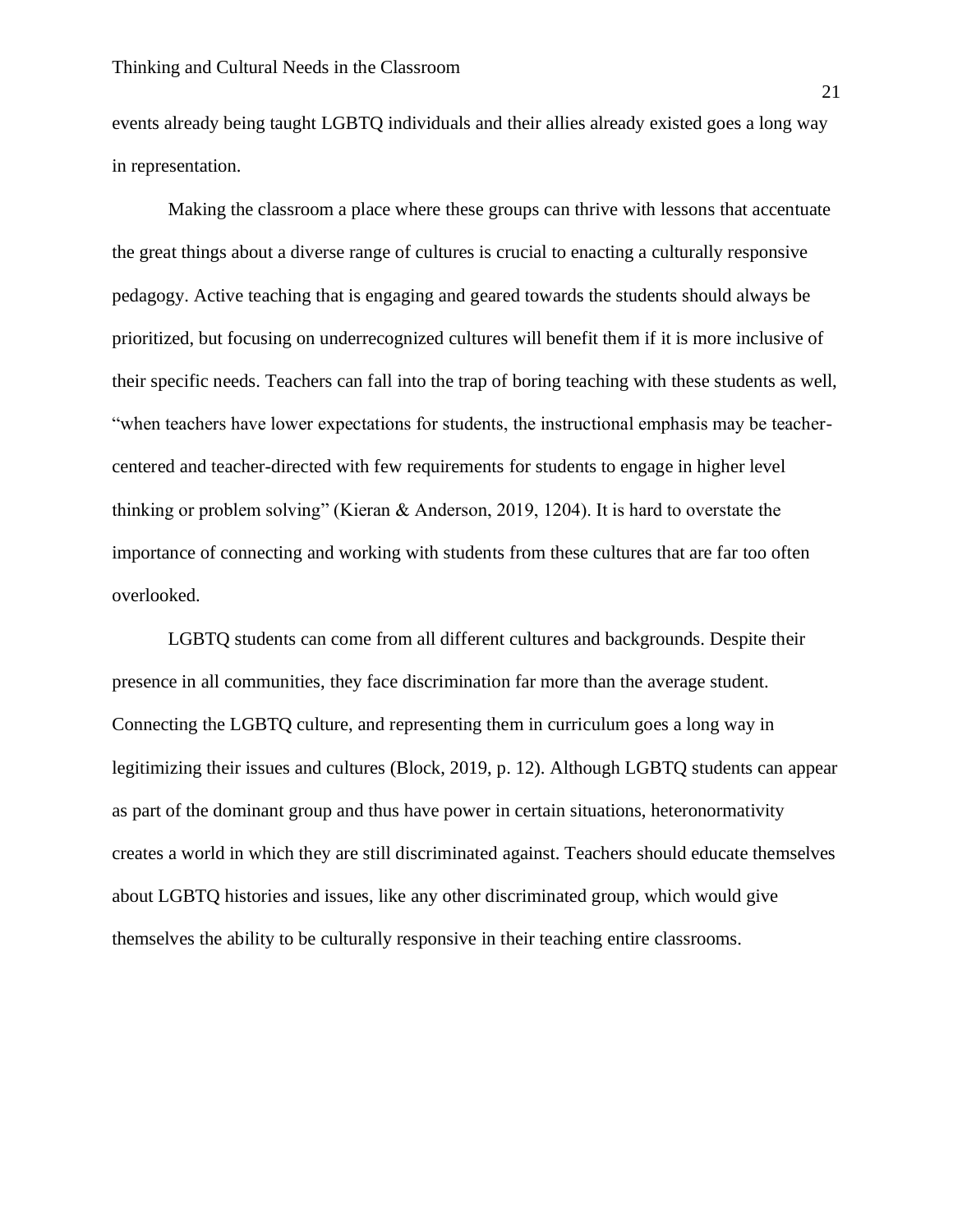#### **Discipline Specific Literacy**

Students at the middle and high school levels traverse the world of knowledge every day. They may have to take science, math, and social studies classes in back to back succession with minimal time in between. Despite all three of these subjects being important for learners they should not all be taught and thought about in the same way. Social Studies, for example, is a subject where you are reading one interpretation of past events. There is rarely a correct way to interpret what happened in the past and students should be aware of that. When you compare this to math, which has a much stricter sense of right and wrong answers, the school day requires students to switch how they think repeatedly.

It is no surprise that different disciplines have different languages that need to be taught and learned. How we perceive our own academic identities of who we are as readers is important in how we learn in each discipline (Buehl, 2017, p. 4). As students learn how to identify themselves as insiders within the discipline they will see the need in how to ask questions in the right manner, how students should be interpreting visuals, and how note taking can be utilized most effectively in each discipline (Buehl, 2017, p. 7). Going back to the math and social studies examples, the visuals in a math class are in the design of equations, graphs, and geometric shapes. Compare this to social studies where you are looking at maps, photographs, and in some cases political cartoons. Even in the instances where the disciplines may share imagery such as a chart depicting information about an event they should interpret them differently. In math students will look at how to interpret the numbers, and social studies they should be looking at the events that lead to them. Getting students to think, read, and write about each discipline in the correct manner allows students to access the unprecedented amount of information that is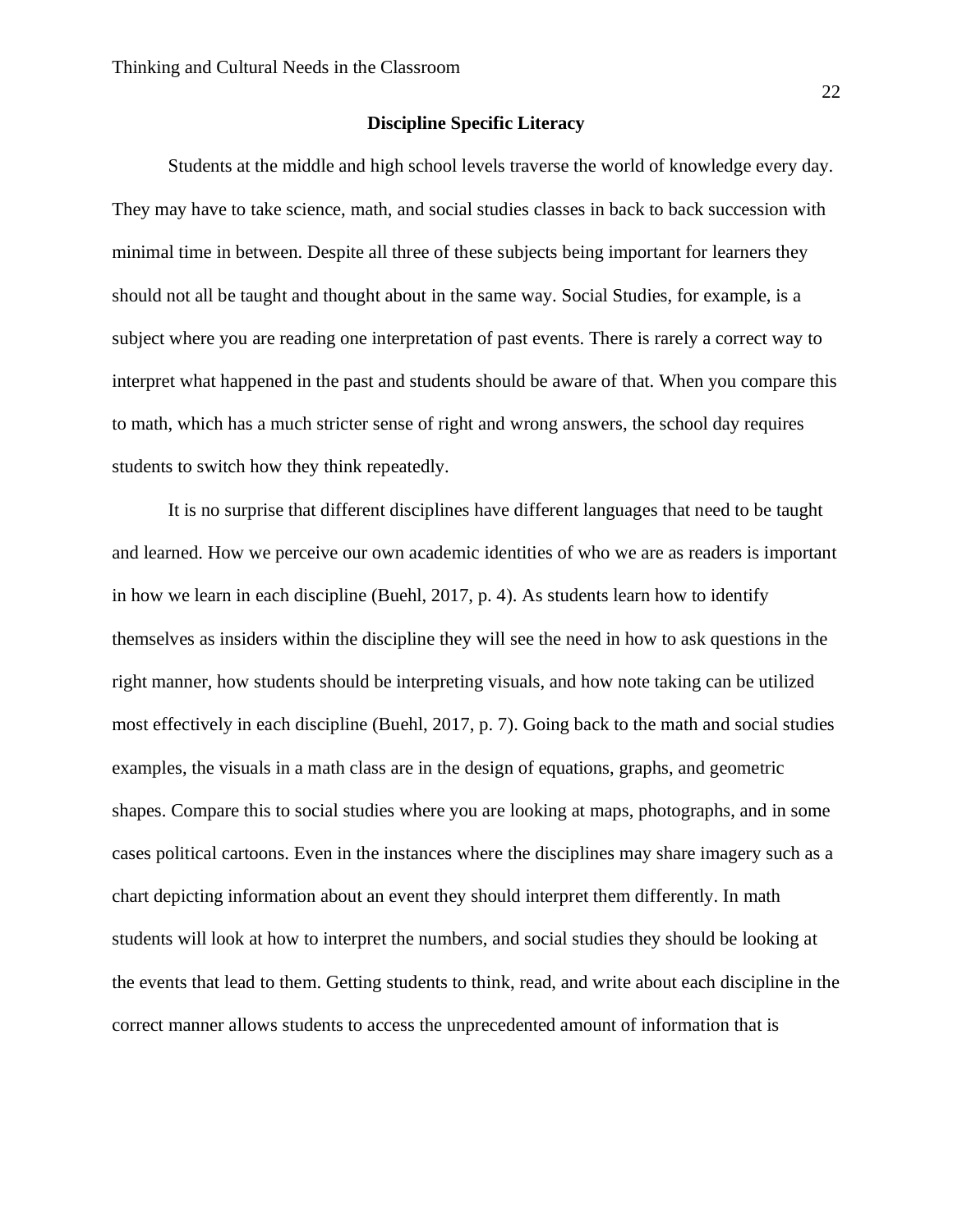available, online and from other sources, in a way that can expand their disciplinary knowledge like never before (Buehl, 2017, p. 26).

#### **Questioning**

An important skill for building disciplinary literacy is teaching students to ask questions. Asking questions is an important part of understanding any subject. Learning how to phrase and ask questions is a key part of identifying oneself within a discipline. A sense of wonder not only shows students willingness to learn, but it implies that they care enough to engage with the material to think about it critically (Buehl, 2017, p. 176). Unfortunately, in many classrooms the main source of questions are asked by the teacher to the students, or worse from a textbook to the students. These questions have a tendency to be simple and only require the skimming of whatever text was in use to fill out an answer. Rather than teach for these skimming answers which generally do not dive deep enough into the subject, it is best to teach students to ask their own questions. "Teaching students to generate their own questions about texts can significantly improve their comprehension" (Buehl, 2017, p. 174). Building on this, it is more important to ask students what they were wondering about something, or what someone may wonder about it rather than what they learned from it. When doing this, some of these questions may not have an objectively correct answer, but don't worry---that is good! This gives students a glimpse into what it is like while being a professional in the discipline, and can lead to furthering their desire to learn more about the topic (Buehl, 2017, p. 183). If students are prepared for this line of thinking, inquisitiveness will become more natural which will in turn deepen their learning.

In some instances teachers will need to ask questions of their students. To keep away from the skimming and regurgitating of a shallow answer that is all too common, these questions should require critical thought about what students took from the writing, rather than specific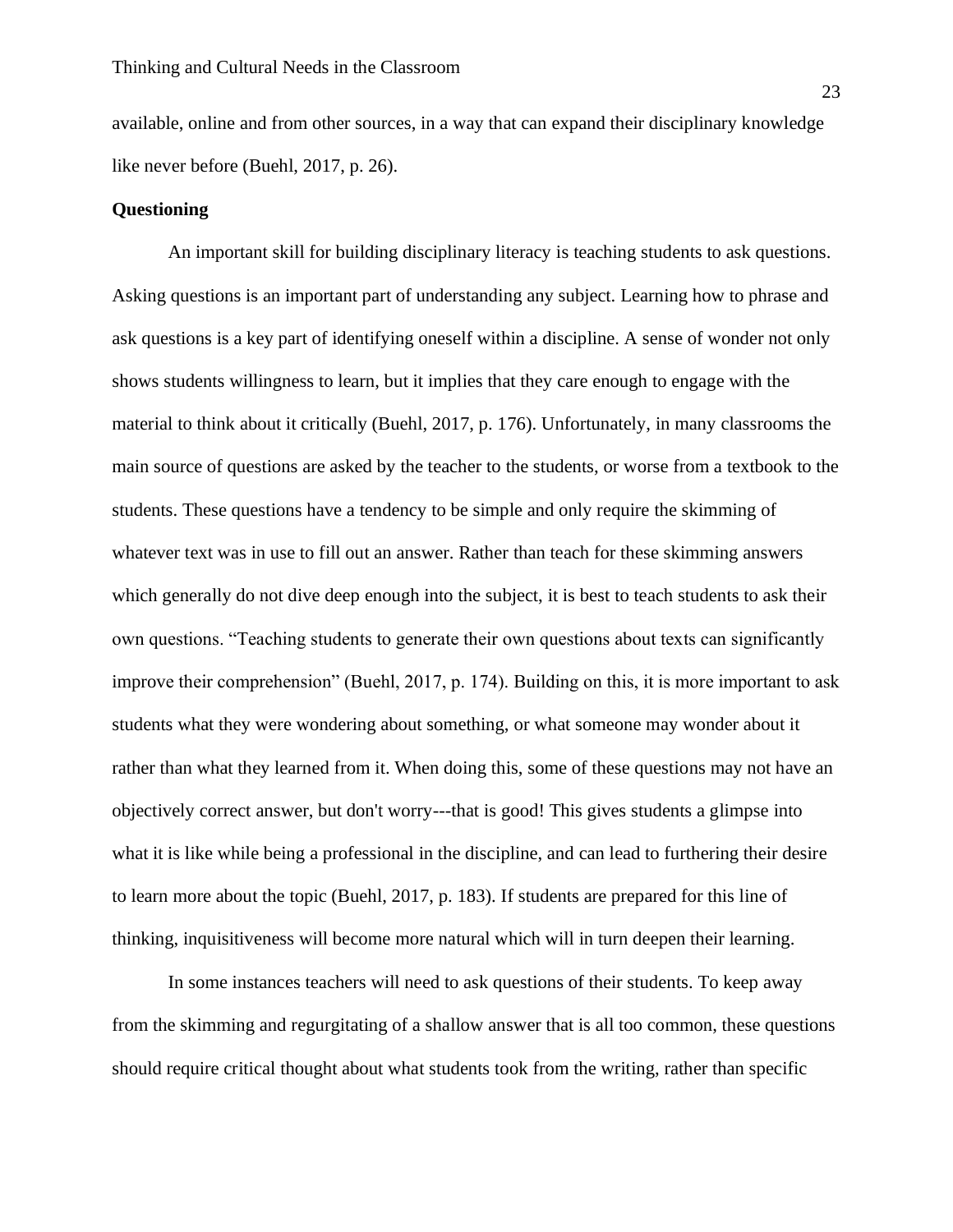facts. Bloom's Taxonomy, which is a description of behaviors students demonstrate regarding the depth of their knowledge, has six levels that are designed to increase in complexity: remembering, understanding, applying, analyzing, evaluating, and creating (Ormrod, 2016, p. 118). A teacher's goal should be getting students to increase their levels in Bloom's Taxonomy from merely remembering, to understanding or analyzing. This requires students looking about text in its entirety, which can be analyzed, rather than finding tidbits of information placed throughout (Ormrod, 2016, p. 119). When teachers ask questions focusing on what the author is trying to argue it forces students into thinking in a way that creates knowledge through critical thought rather than simply have it fed to them (Buehl, 2017, p. 185)

One way in which questioning is accentuated in classrooms is the overall questioning of the author of the texts students are reading. In this instance, text can mean many things: speeches, images, podcasts, and yes, even readings. Students have a tendency to take what is being read or taught at face value which is not how subjects should always be viewed. My focus is going to be on social studies because that is what I know the most about, but this is applicable across disciplines. In social studies, the author of any source used in the classroom has a specific agenda that they are getting across to the reader. This is true for any form of text. Images may be a snapshot of what was happening at that moment in that time, but what they leave out or what is at the forefront tells a specific story. Following this if you have an image, it is important to teach your students to ask what do we know about this time that is not in the image (Wilson & Chavez, 2014, p. 104)? This forces them to recognize that they are only seeing one aspect of the subjects' life, culture that they come from, or other contextual clues found in the image. Further, while reading a traditional source, be it primary or secondary, it is crucial to recognize the authors' perspective in the writing. Biases are always present in what is emphasized and why, or what is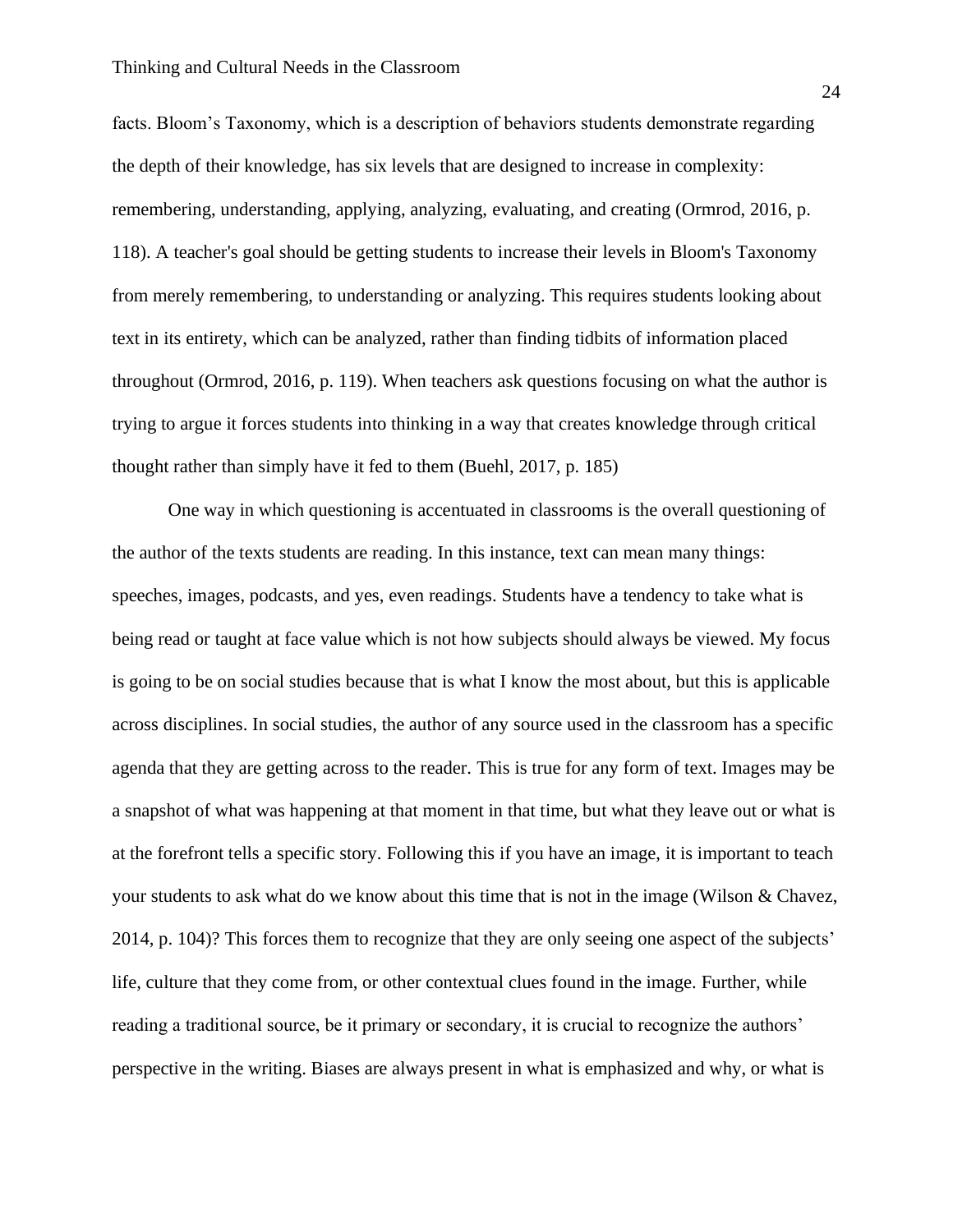minimized. Noticing these take readers from simply accepting something as fact to being a part of the evolutionary way opinions can change through how information is interpreted.

Being better at questioning also makes students better at writing within their discipline. Again looking at social studies, students need to be able to persuade others of their opinions for why something may have happened. Without having the ability to question what they have learned students will not be able to explain their reasoning an adequate amount. Part of this is because narrative writing is generally prioritized in classrooms, but another is that students have never been taught how to question what is being taught. Developing this frame of questioning, searching for an answer, and defending that answer helps create learners that are searching for more knowledge than simply answers, building a student's sense of wonder, and their disciplinary literacy skills.

#### **Visual Literacy**

Disciplinary literacy research emphasizes that texts go beyond the traditional definitions of words on paper. Photographs, cartoons, movies, music, etc. all count as texts that students are challenged to comprehend in the classroom. While I touched on this briefly in the previous section, the ability to read images is an underappreciated aspect of today's classrooms. Visuals play as prominent of a role in our lives as words do, so why wouldn't they be as common in educational settings? Students should have the same capabilities in sourcing, analyzing, and evaluating images as they do with text sources (Mayer, 2014, 277). As teachers we should give our students as many different varieties of learning as possible and "Visual literacy brings new conversations to the disciplinary table and gives space for different learning styles." (Mayer, 2014, p. 280). No two students are going to learn the same, and with the prevalence of visuals in our society it makes sense that some of them would get more out of a classroom where they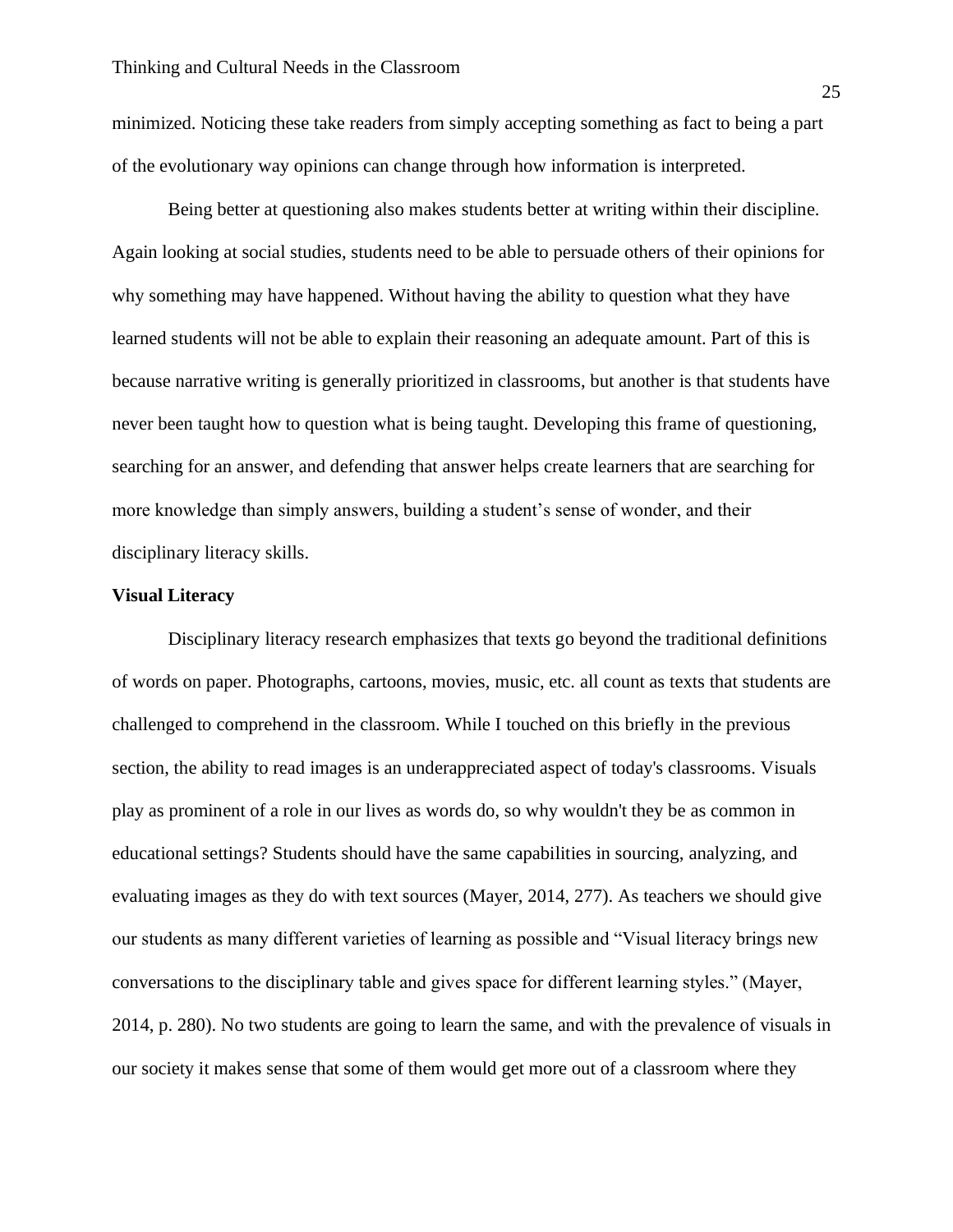focused on images rather than text. This learning will be important for them outside of the classroom as well when looking at media from other sources.

Beyond the meaning of specific images "Aristotle stated that, 'without image, thinking is impossible'" (Stokes, 2002, p. 10). This means that even the words that we read take the form of visuals inside our head. Further the use of visuals in many ways is a more natural form of communicating information than text. For many, our first introduction to any literacy at all is in the form of picture books that have images taking up either the entire page, or the vast majority. Following this we innately create meaning to images before even learning the alphabet (Tillman, 2012, p. 13). Imagery follows us throughout our lives after this initial representation. People will intuitively assume a light bulb above a stick figures head means they have an idea. This and many other visuals we see in our lives every day represent literacy that can be utilized in the classroom.

In the recent past teachers have been increasing their use of visuals. This makes sense as the use of primarily text based lessons only focuses on one type of learner. As the use of computers has become the predominant form of communication in the past two decades using images has become faster and easier as well. "A culture's predominant mode of literacy depends on the technology and mass media it embraces" (Stokes, 2002, p. 11). With the internet and computers being the dominant form of mass media right now, communication can be in almost any form we have ever had, sending texts, pictures, and gifs that combine the two can all be done effortlessly. Memes which can be used for the most mindless jokes imaginable also provide the opportunity to convey issues in a lighthearted way that younger students will still have the ability to understand. Images can also be used to humanize aspects of a lesson and create emotional connections that are not possible under traditional text options. "Visuals can add appeal and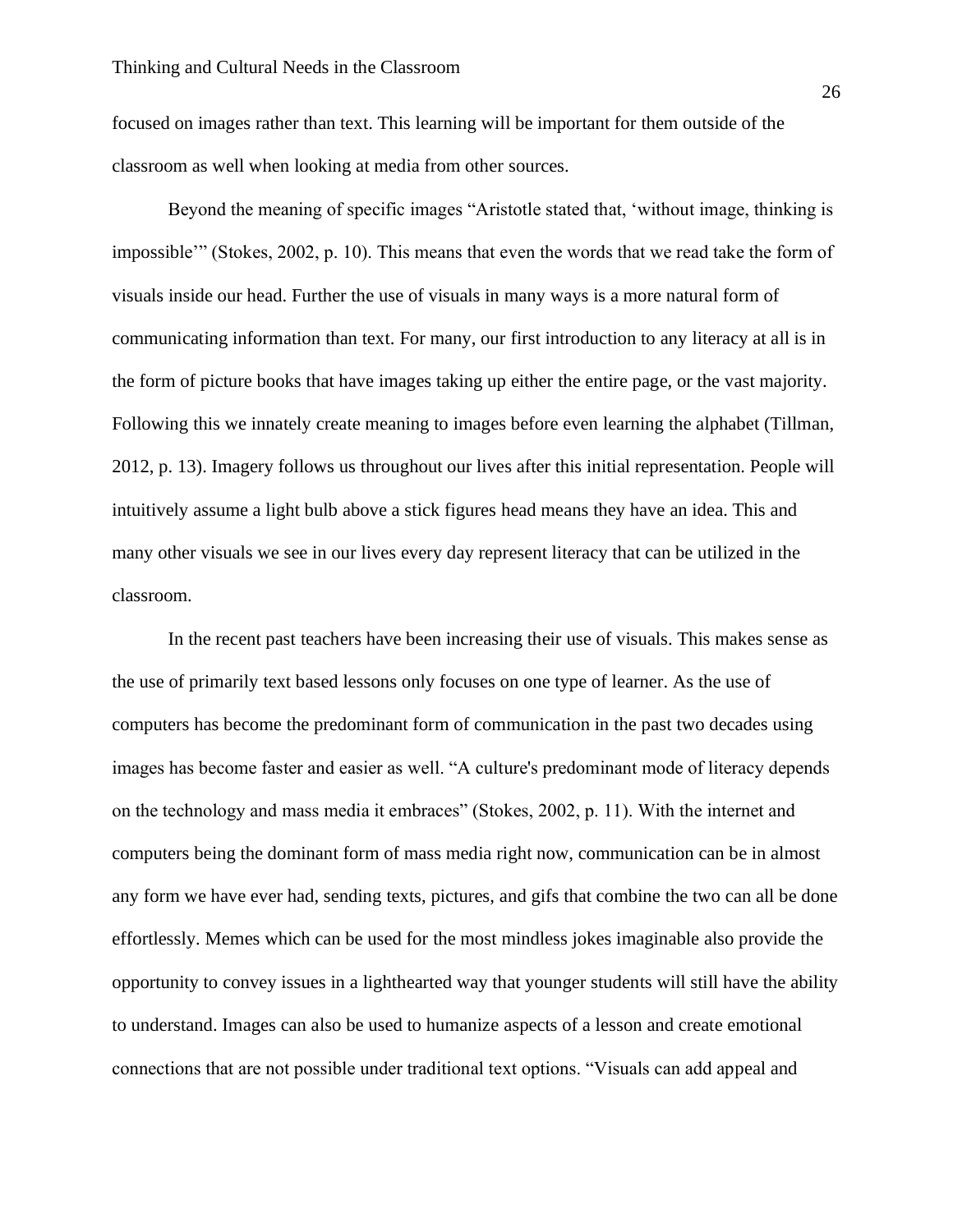emotional impact, provide inspiration, and communicate information concisely" (Mayer, 2014, p. 282). Building empathy within lessons for characters either fictional or non fictional is a key element in understanding stories being told in English or social studies classes. Visual literacy in a discipline like social studies is also crucial in analyzing primary source images which are the easiest form of primary source to include in the classroom.

Visual literacy is another tool that should be in the tool box of a learner. For this to work teachers need to accentuate the importance of visuals in everyday life. Highlighting how to analyze an image for what is both shown, not shown, and to look for context clues that may be missing should be as standard as analyzing text. With the ease of visual communication in modern times, teaching how to be literate when it comes to images is an essential role for teachers to play.

#### **Note Taking**

Disciplinary literacy studies emphasize teaching that allows students to use different literacies to make learning their own. Taking notes may seem like a natural process for many, but students are historically bad at taking notes and will only record about half of the critical information (Katayama & Robinson, 2000, p. 119). When students take notes without any guidance they will either prioritize the information that you did not, take partial notes, or fail to take them at all if left to their own devices (Katayama & Robinson, 2000, p. 119). Knowing this, teachers need to either teach ways to take more productive notes, give guidelines that help students know what to prioritize, or have interactive notebooks that are designed for note taking and further studying afterwards.

Research suggests multiple methods of teaching note taking to students. First, looking at interactive notebooks which are a tool that is used directly as part of the lesson that is being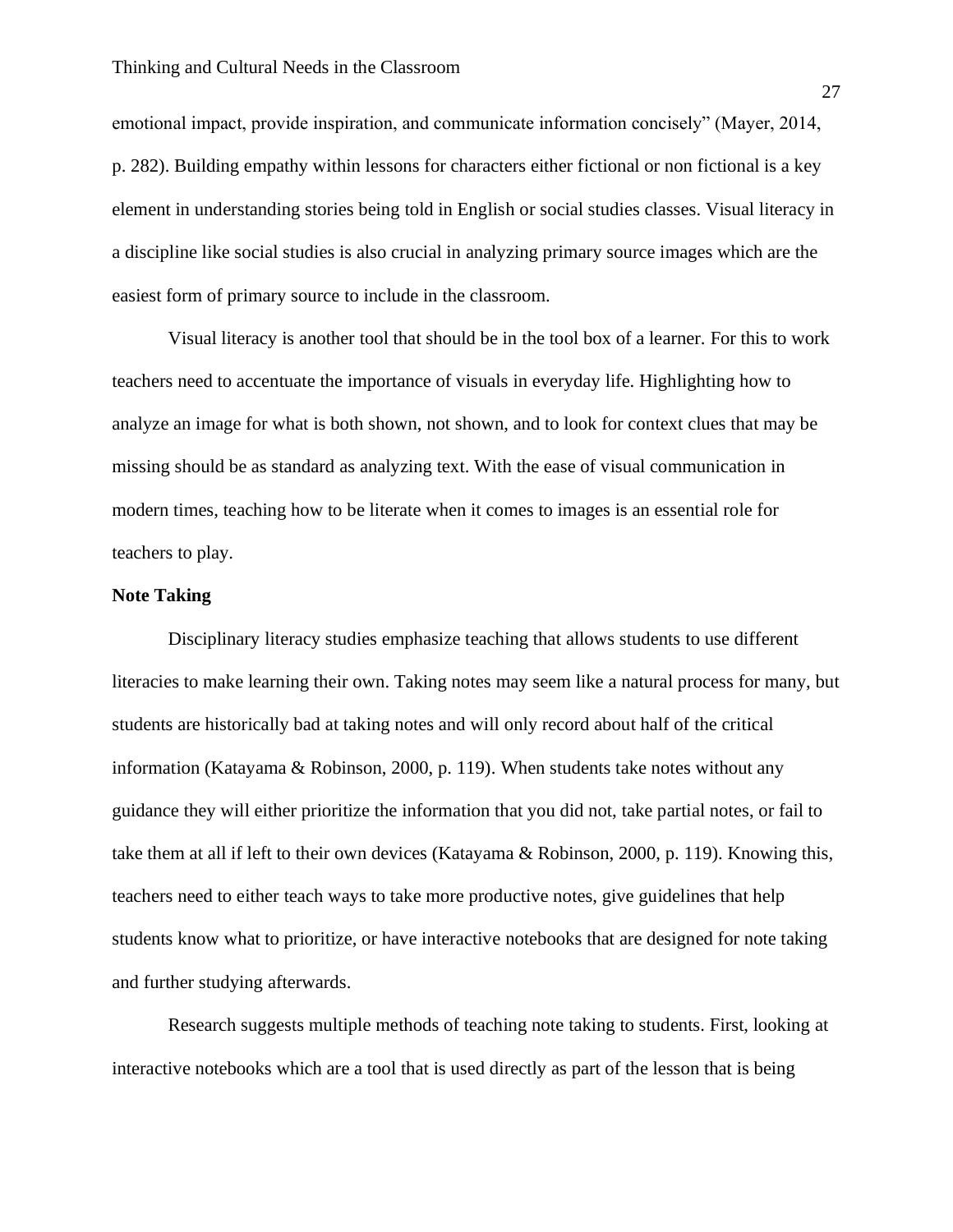#### Thinking and Cultural Needs in the Classroom

taught. They require the same tools that are needed for traditional note taking, but are manipulated to work for the students, and give them built in studying strategies. "Interactive note taking creates opportunities to understand the structure and function of informational texts. These activities also support the development of new vocabulary. By putting these interactive notes into notebooks, students create records of their learning and development" (Goodman, 2018, p. 6). These notebooks provide one half of the open notebook to function as the side for the lesson's input and is filled with guided notes or lesson outlines. Ideally this side is used to demonstrate better ways to take notes for students to use in the future as "It is an excellent place to model various note taking strategies for students to grasp onto for future use." (Endacott, 2007, p. 130). The other side of the notebook is destined for student analysis and exploration of what was taught (Goodman, 2018, p. 7). This provides an opportunity to internalize the knowledge further by going over the lesson and reorganizing it into your own format, or language. An example of this is having traditional notes on one side that are organized as an outline, then the other side of the notebook has a mind map that is designed by the student. You can also glue things within the notebook that were used in the classroom and build it into an all around tool to use while reviewing a unit (Goodman, 2018, p. 9).

When this form of note taking is not available it is best to at least provide some form of outline to guide students through the important information they will need to use later. Concept maps and outlines of the lesson are common strategies to get students focused on the pertinent points of a lesson, however using outlines that are partially filled has shown to be a useful strategy combining traditional note taking and full outlines. Katyama and Robinson (2000) contend,

28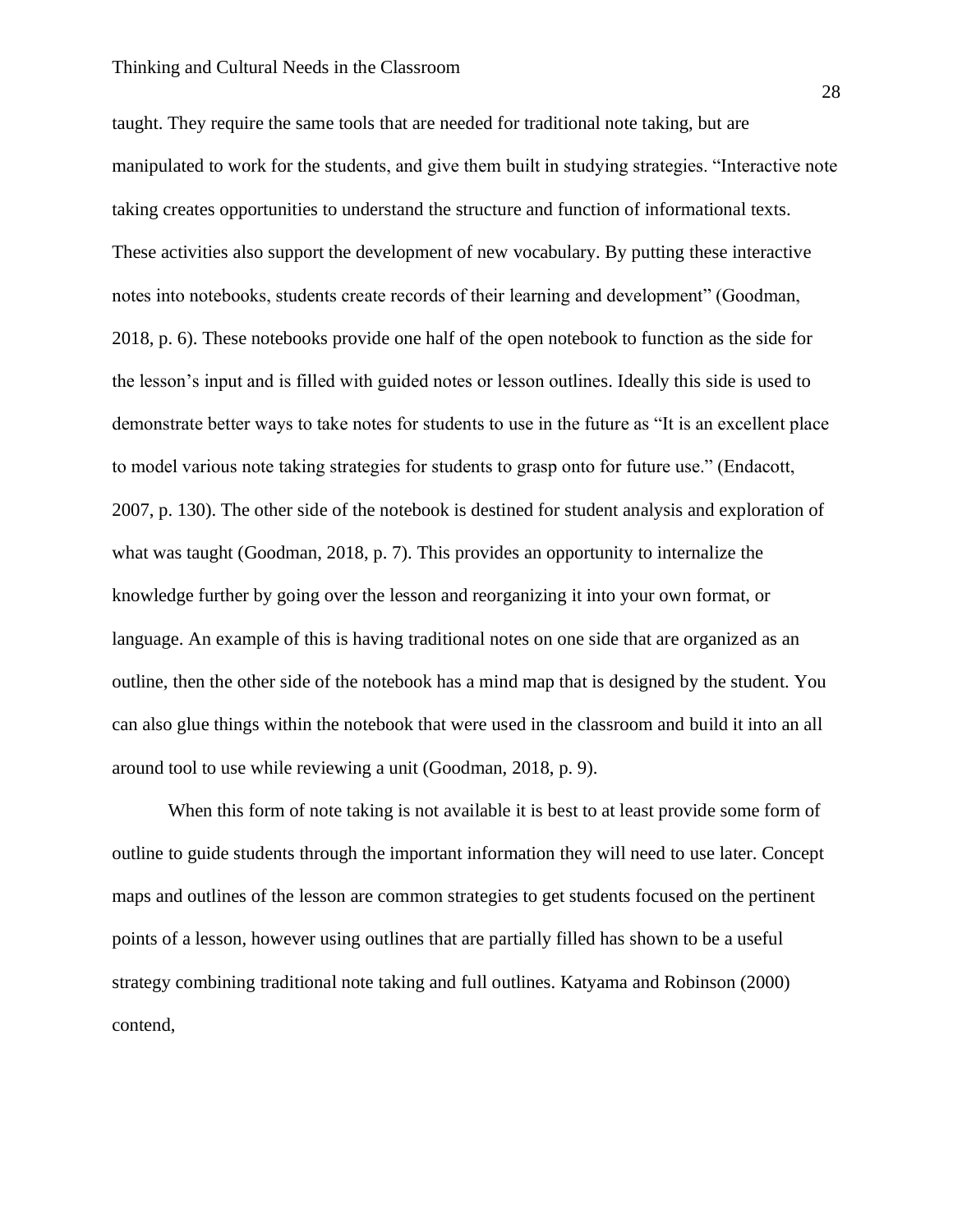when students are required to become actively involved in generating some of the information they will study later, the information seems to have more meaning than if the notes are merely provided for them to study. Actively generating notes results in better text comprehension (p. 130)

It is a middle ground that results in the most important information still being put to memory while keeping the function of writing down other important aspects for future use. Providing a full outline fails to give students the initial memory action of writing down the information while not providing anything has been shown as ineffective as students miss information so they cannot review it in the future. This combination blends the two aspects smoothly and in a way that works for students. Developing note taking skills is just one tool that can aid students in the transition into thinking like an insider of the disciplines by actively generating information for themselves to look at and study later (Katayama & Robinson, 2000, p. 130)

Literacy in a discipline comes from a variety of areas. If you are not asking the right questions, not highlighting the important information, and only following along to written texts you are missing a large part of disciplinary knowledge. These skills are all important beyond the classroom as well. Questioning what you see in the news, or from politicians is a habit that more people would benefit from in modern culture. Knowing how to parse important information from the static helps keep the daily bombardment of news organized. Finally, the importance of visual communication continues with the ease of sending pictures over text and the internet. Learning these within a discipline should make their implementation outside of a classroom easier.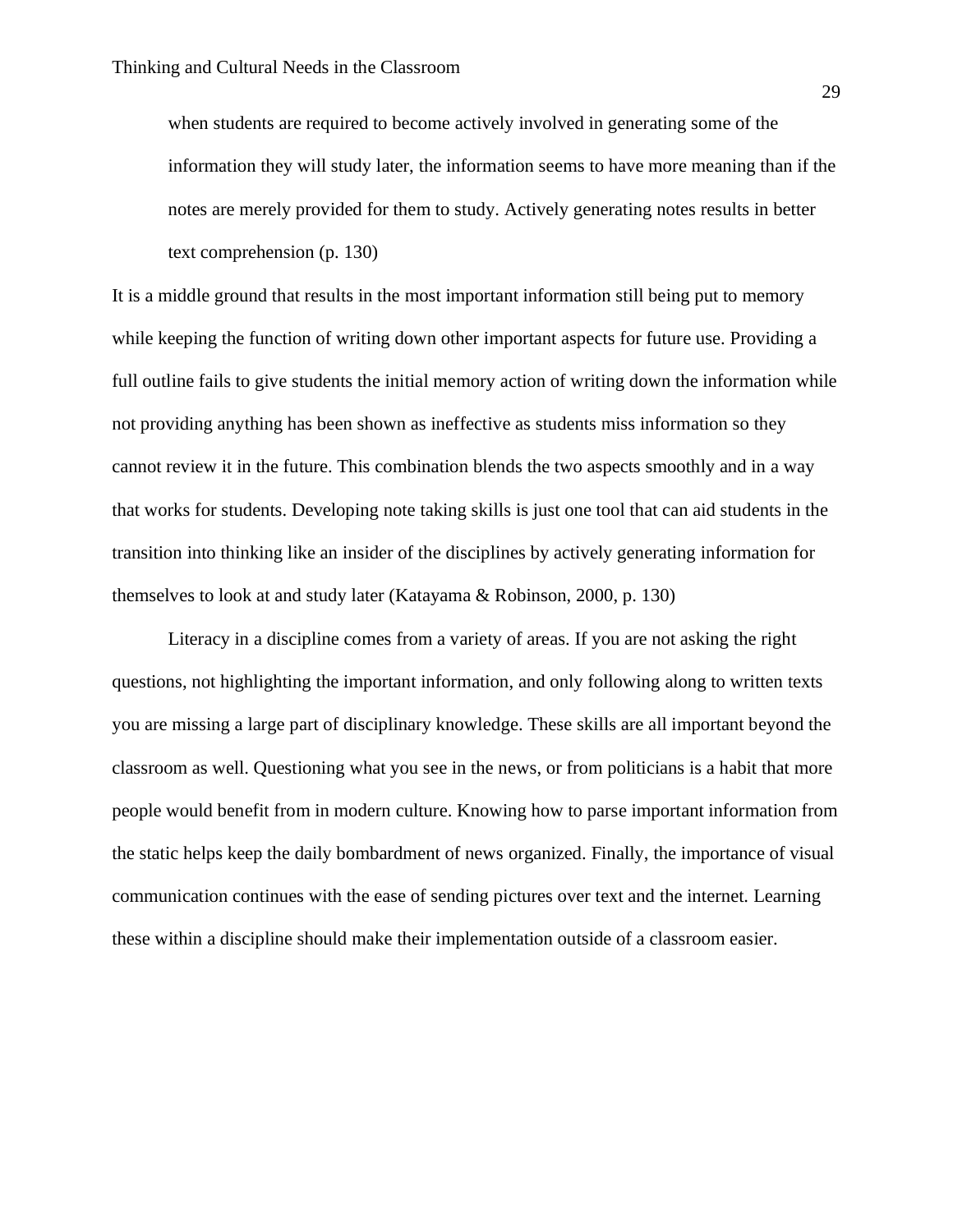#### **Sourcing**

While teaching social studies, how you use sources is pivotal to how the class perceives information. Thinking like professionals in the subject would mean using primary sources which the students interpret in their own ways. Although this is a great way to get students questioning what they read or hear, it is impractical to only use primary sources at a middle or high school level. Primary sources can be too dense with too much non pertinent information to have everyday use at that level, and they lack needed context that students may not have coming into the lesson. What is important, no matter the source used, is teaching students how to use them. As stated in the last section making sure students are questioning the texts in front of them they will get more out of them than rote memorization. And the reading of source materials should be scaffolded with as much attention as using the source materials themselves.

#### **Primary Sources**

Primary sources are vital in getting students to understand and enjoy social studies. They provide all of the most interesting aspects of cultures throughout time. The main drawback is they are not always succinct and students need to learn how to interpret them correctly. Using primary sources does not automatically make students think like historians either, and for some, especially younger students, they may not know what primary sources are and what their importance is compared to secondary ones. "Research on how students analyzed historical sources revealed their tendency to approach primary sources as they would any narrative and to simply accept the text at face value" (Hicks et al., 2004, p. 230). Getting the idea across that the two types of sources are approached differently can be difficult, but one way to differentiate between primary sources and secondary is to get students understanding that primary sources are the evidence of something happening, while secondary sources are the retelling of what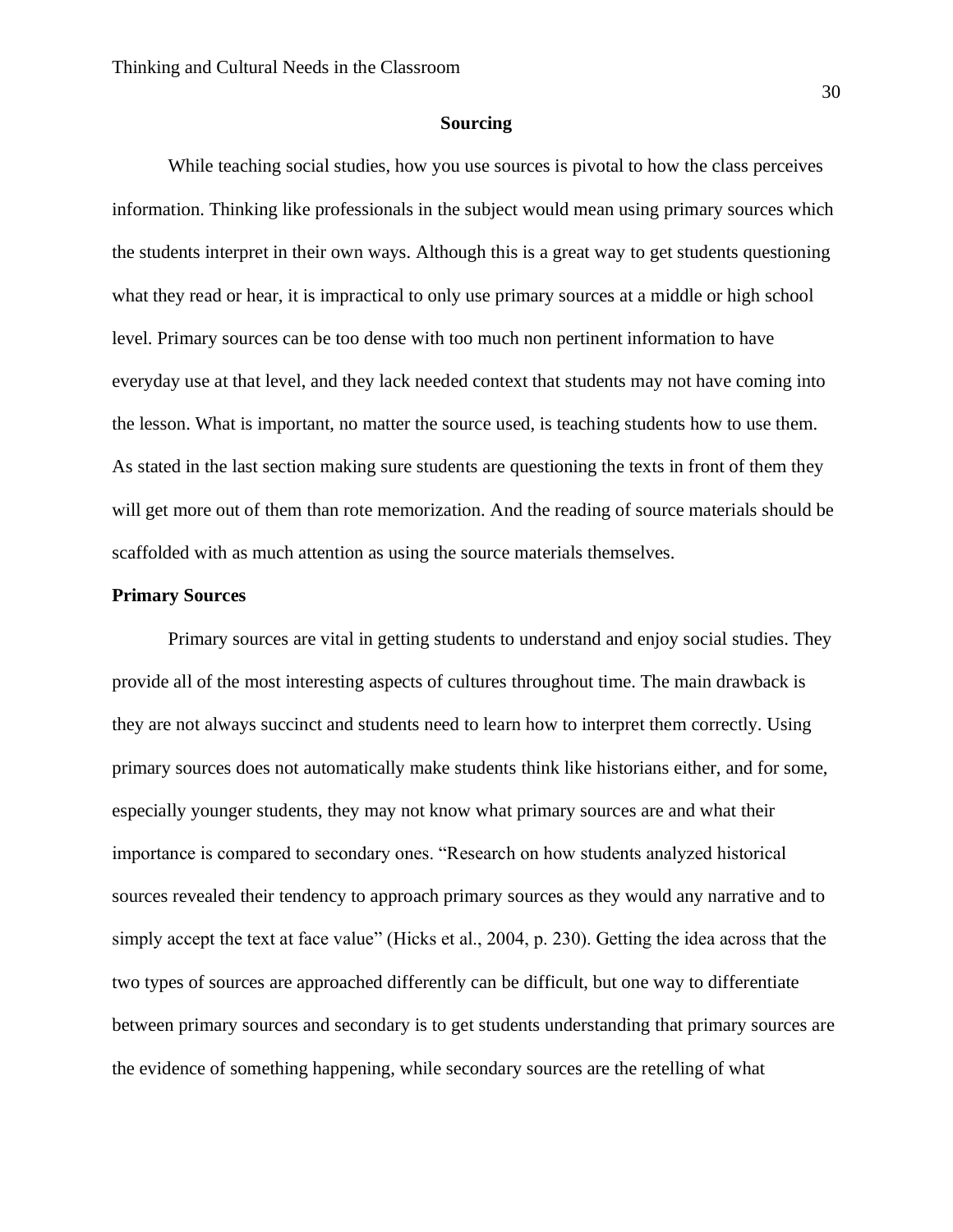happened (Waring, 2010, p. 23). Demonstrating examples of primary vs secondary sources from students' own lives can clarify this to those who may struggle. Asking students what proof they have of their own existence as humans in the current era can provide a start to this training of thought. Most students will naturally reply by citing their interactions with other humans, once you can get them focusing beyond that to footprints, handwritten notes, and materials they have used recently is when they will start thinking about what primary sources really are (Waring, 2010, p. 23).

From this point it is crucial to teach students that there is more than one way to interpret a primary source, and for them to know that in some cases they can be blatantly misleading (Waring, 2010, p. 25). This is never more true than when learning about marginalized groups throughout history. It is far too common for primary documents relating to groups such as Native Americans to be written from the perspective of the oppressive culture. Beyond that "learners rarely develop a context for primary documents on their own, borrowing that context, instead, from their own contemporary social experience—an experience that is built upon decades of social stratification" (Stanton, 2012, p. 344). This relates back to creating a culturally responsive classroom in that building context about how cultures have interacted throughout history is a foremost aspect of social studies. Hopefully teachers will be building a culture of questioning prior to the introduction of these sources to ensure they are aware the author may have an agenda that is not stated in the text. "When guided appropriately, students in classrooms that incorporate primary documents can learn about often-neglected perspectives and develop "dispositions and strategies," such as context building and empathy, which help them interpret both historical and contemporary events" (Stanton, 2012, p. 343). Overall properly scaffolding students through the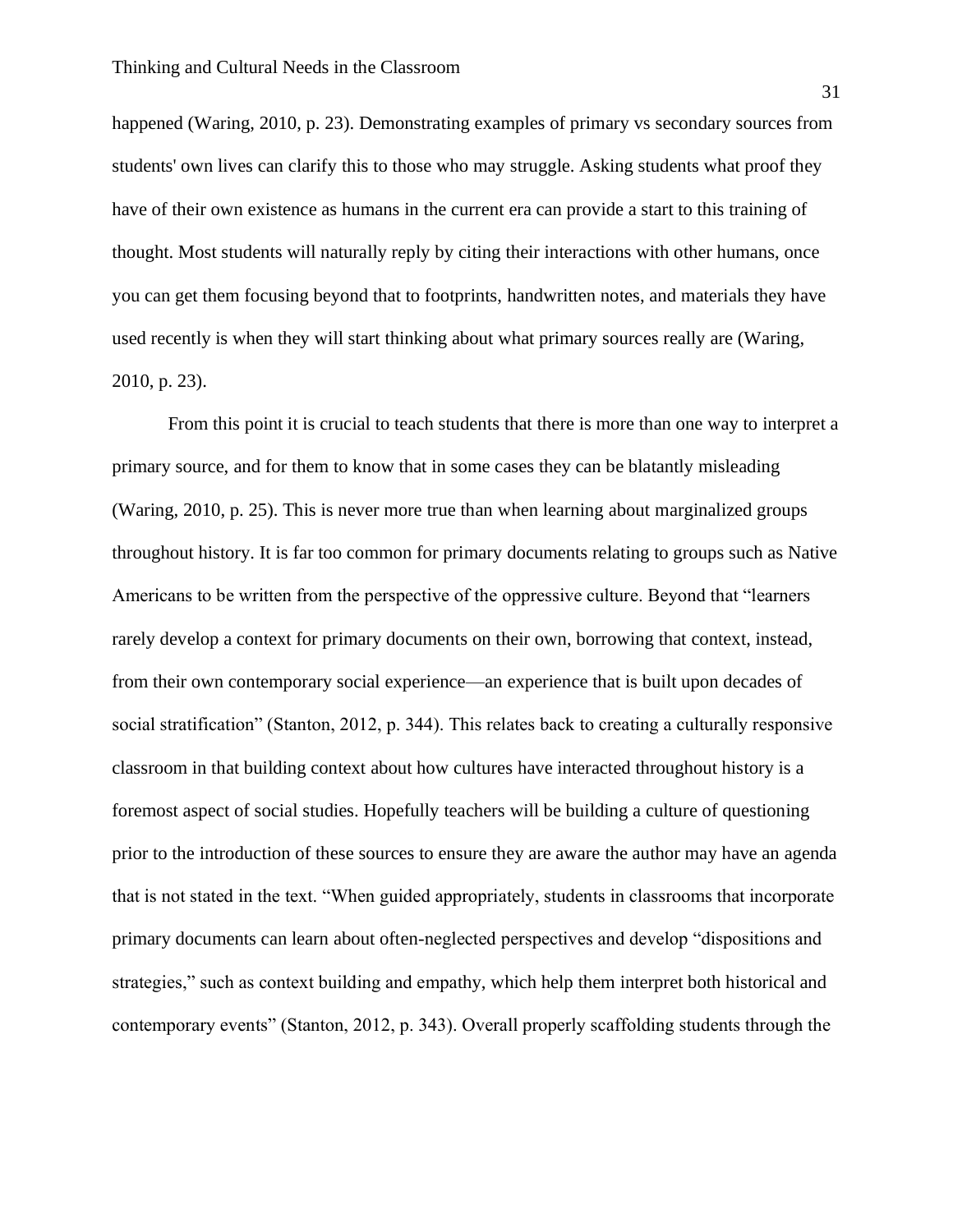use of primary sources is a great way to get them into the mental framework of social studies professionals.

#### **Historical Fiction**

On the opposite end of the spectrum from primary sources is using historical fiction in the classroom. While at first this may seem counterintuitive, these fictions can provide insights into the cultures of various eras. Much like primary sources these need to be used with the proper front loading so students do not interpret them incorrectly, or worse only get their entertainment value. It can be difficult but "in the hands of an effective teacher, the double-edged sword of fiction can be a powerful tool in the teaching of history" (Clark & Sears, 2016, p. 621). More than anything the study of social studies focuses on the relations between people and cultures across time and place. There is nothing that restricts a work of fiction, if done well, from presenting this relationship as well as nonfiction. In many cases they can be used to provide context to students who may be new to learning about a historical moment. Novels in particular can be used as a form of primary source for the era in which they were written "Certain novels tell us more about a certain time and about certain people than even the best of histories" (Clark & Sears, 2016, p. 628). Think of Jane Austen, for example. From all accounts she wrote accurate descriptions of the class structure, and cultural needs of someone with her standing in life. Despite the stories being works of fiction they tell us similar details as would be found in primary sources.

In many cases, like it or not, the fictional or Hollywood telling of events will be the first thing students think about when a subject is brought up. Rather than run from this idea it is important to teach around it so students can properly separate truth from fiction. In fact, it can be argued that "a central role in school history is to engage prior knowledge in order to help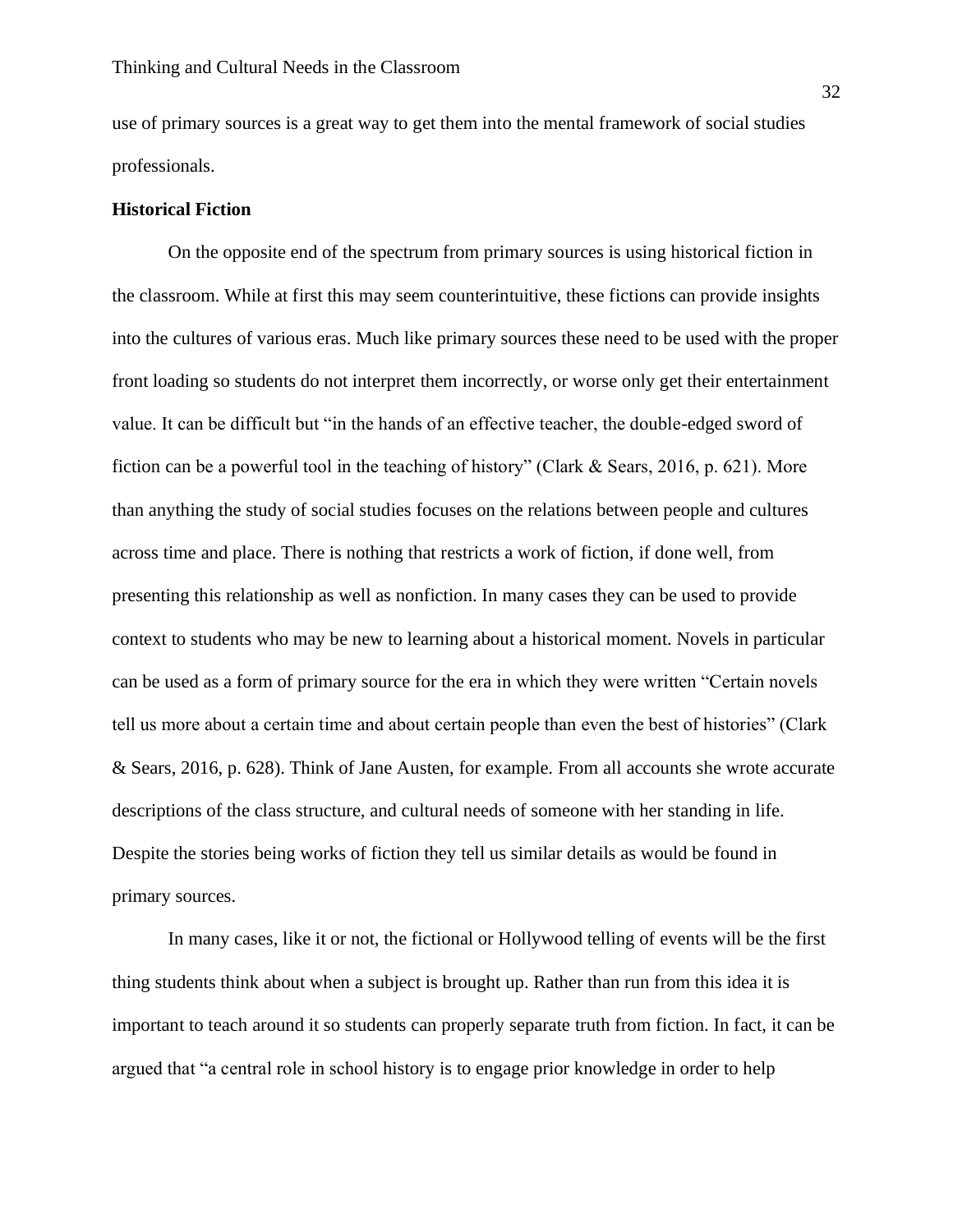students acquire more complex and reflective understandings of the past" (Clark & Sears, 2016, p. 624). Using a nonfiction story, students are familiar with to prime students' memories can be useful in building these complex understandings. To separate fact from fiction in the stories it is helpful to have an activity that not only holds their attention, but helps focus them on the lesson you want to teach. "Without support by the teacher, students may commonly lack the understandings needed to discern important historical issues or the personal motivation to look for answers" (Neumann, 2010, p. 19). Further, students will come up with questions more naturally while critically watching or reading historical fiction than while reading primary texts. These will usually be about what is true and untrue, but it gives you an opportunity to dive into the realities of the depicted period (Neumann, 2010, p. 20).

One aspect of watching or reading fictional stories in class is how they build empathy with the people from the past. Going back a bit, Jane Austen's novels not only provide the cultural stories of the era, they give them a human face. "Historical details build empathy and help students understand why characters in historical novels make certain decisions, thus humanizing historical periods and events" (Hinton et al., 2014, p. 23-24). It's hard to overstate this importance, as empathizing with the past is key in how students think of other cultures, and relate to them as fully formed societies rather than simply something to be studied. Fictional stories allow us to see beyond the evidence left behind in primary sources to the implications of the era. As Clark and Sears (2016) state "Historians can't invent in the gaps, so they wind up just building the structure all full of holes. Artists, on the other hand, invent in the gaps all the time" (p. 632). Humanization of the past, bringing entertainment to the classroom, and still providing the cultural touchstones that social studies should prioritize are all benefits of bringing historical fiction into the classroom if done correctly.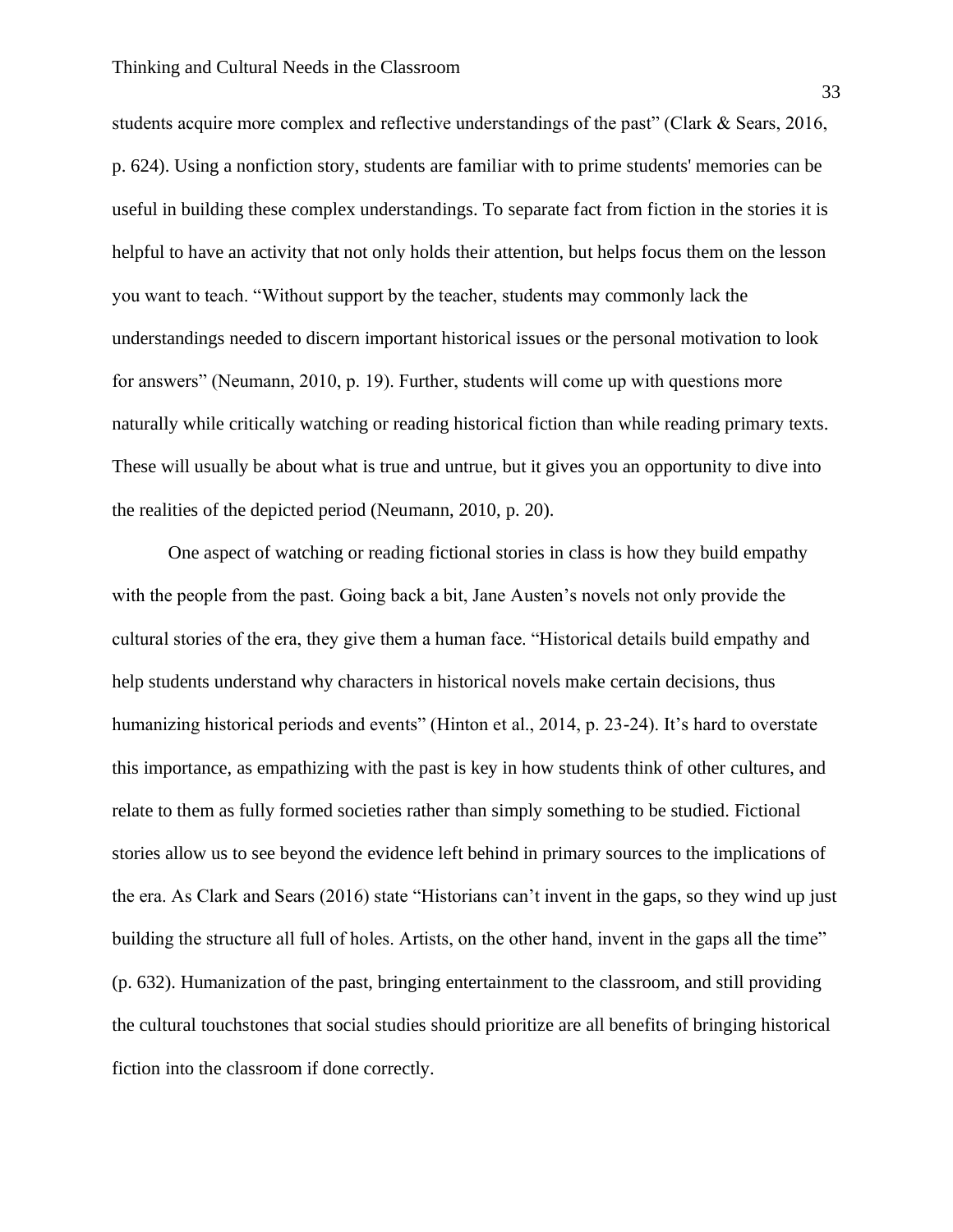# **Current Events**

Social studies is based on studying people throughout time and because of this it is important to take time to teach about current events and how these stories are portrayed in the media. In our current world the news media is a topic of contention among many parts of the population. As "the civic mission of social studies instruction provides a natural link to current events instruction and use of news media to understand political and social issues" (Clark et al., 2020, p. 264). The advent of "fake news" makes the trustworthiness of what should be credible sources of information dubious and this understanding more difficult. Rather than take everything at face value news media should be looked at like other sources that are used in a social studies classroom. "If educators want to create student learning opportunities that contribute to students' capacities to think about complicated processes—like determining the difference between credible and unreliable sources—then teachers need to understand and acknowledge the complexity of making and interpreting news" (Clark et al., 2020, p. 263).

Looking at the media this way is only half of the issue present in the current political landscape. Just because something is truthful it doesn't mean that it is presenting the entire story. Biases in news media used in the classroom are difficult to get away from. Teachers come into each lesson with biases of their own that show up in how and where they get news. Getting to know their biases is only one part of the solution "As political scientists have shown, peoples' investments in particular political positions will refuse or resist information contradictory to those positions" (Garrett et al., 2020, p. 5). So, if teachers are trying to present an unbiased example of news media they need to not only be aware of their own biases, but be able to overcome natural urges to resist information that opposes their own thinking.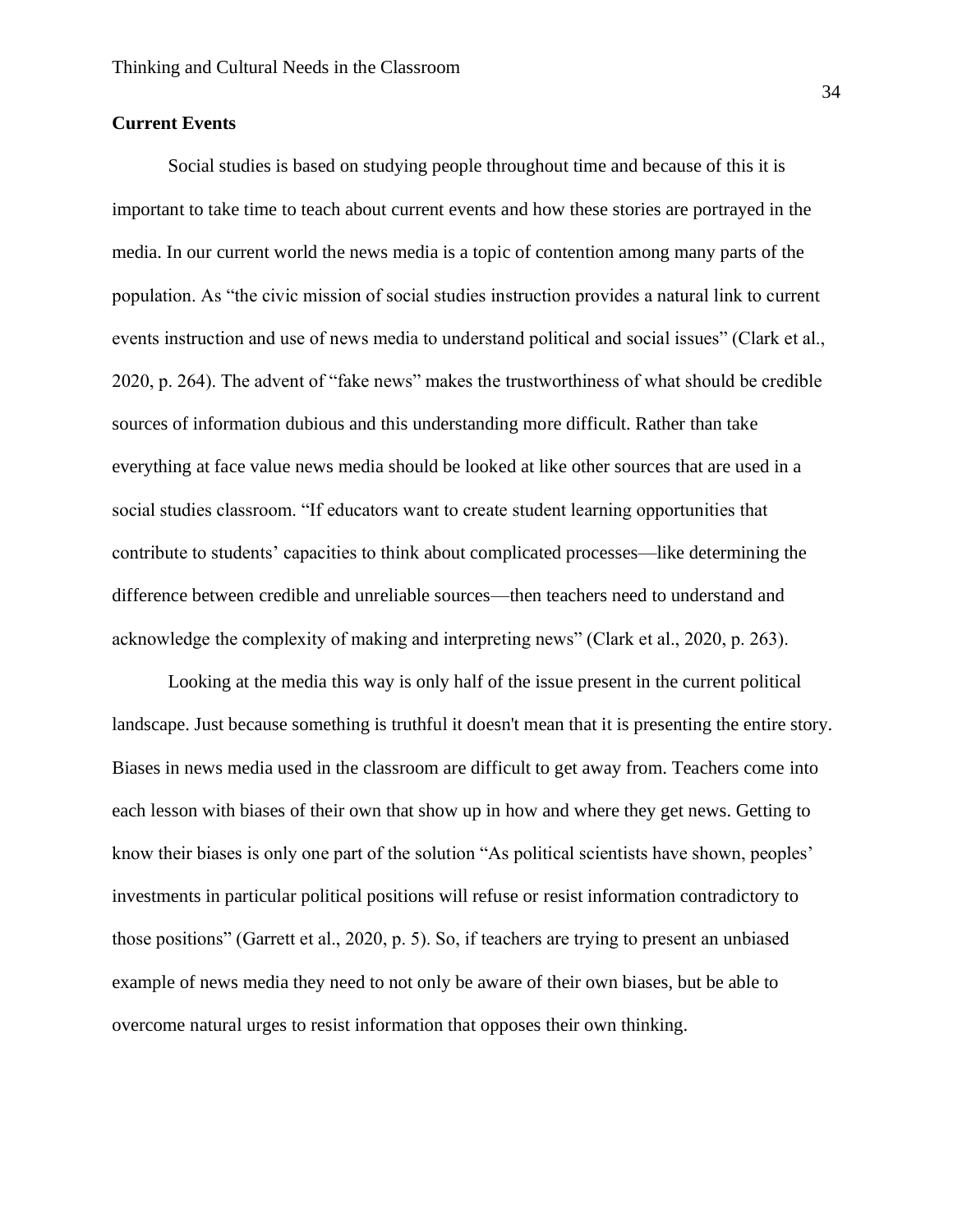The question of whether teachers should try to teach in this unbiased, neutral, manner is something that is debatable from the forefront. Tallon (2013) argues "An important element of critical theorists within education is that they see education as a political act; it is not a neutral exercise" (p.32). To accept the status quo that is presented in most major areas of news media is accepting the current power structure of our society "Similar to other social institutions, mainstream media can overlook systemic inequities or issues that impact disempowered groups in favor of "infotainment" that conveys trifling gossip or scandalized narratives" (Krutka, 2017, p. 27). In culturally responsive classrooms this power structure should be revealed rather than glorified which would mean highlighting what is often left out when watching or reading current events. Addressing these systemic themes can be difficult but when accompanied with a credible source of information students should be able to dive into the deeper issues in our country with factual information.

This brings us to the question of what even is a credible news source, and how do you tell when one is not credible? Is how truthful the information all that matters regardless of its presentation? Does presenting an obvious bias instantly make a news source untrustworthy? What should surprise few is that different teachers will come up with their own version of what credibility means. As mentioned earlier people will refuse to believe news that goes against their preconceived biases unless the evidence is clear (Garrett et al., 2020, p. 5). What is more important is that these biases will affect what news media sources we find credible. A teacher's ideology "makes them more likely to present a particular definition of credibility to their students" (Clark et al., 2020, p. 268). Research suggests that teachers who define credibility as a process of how the news was gathered rather than the results of what were presented were more likely to look past their biases when hearing information that went against them (Clark et al.,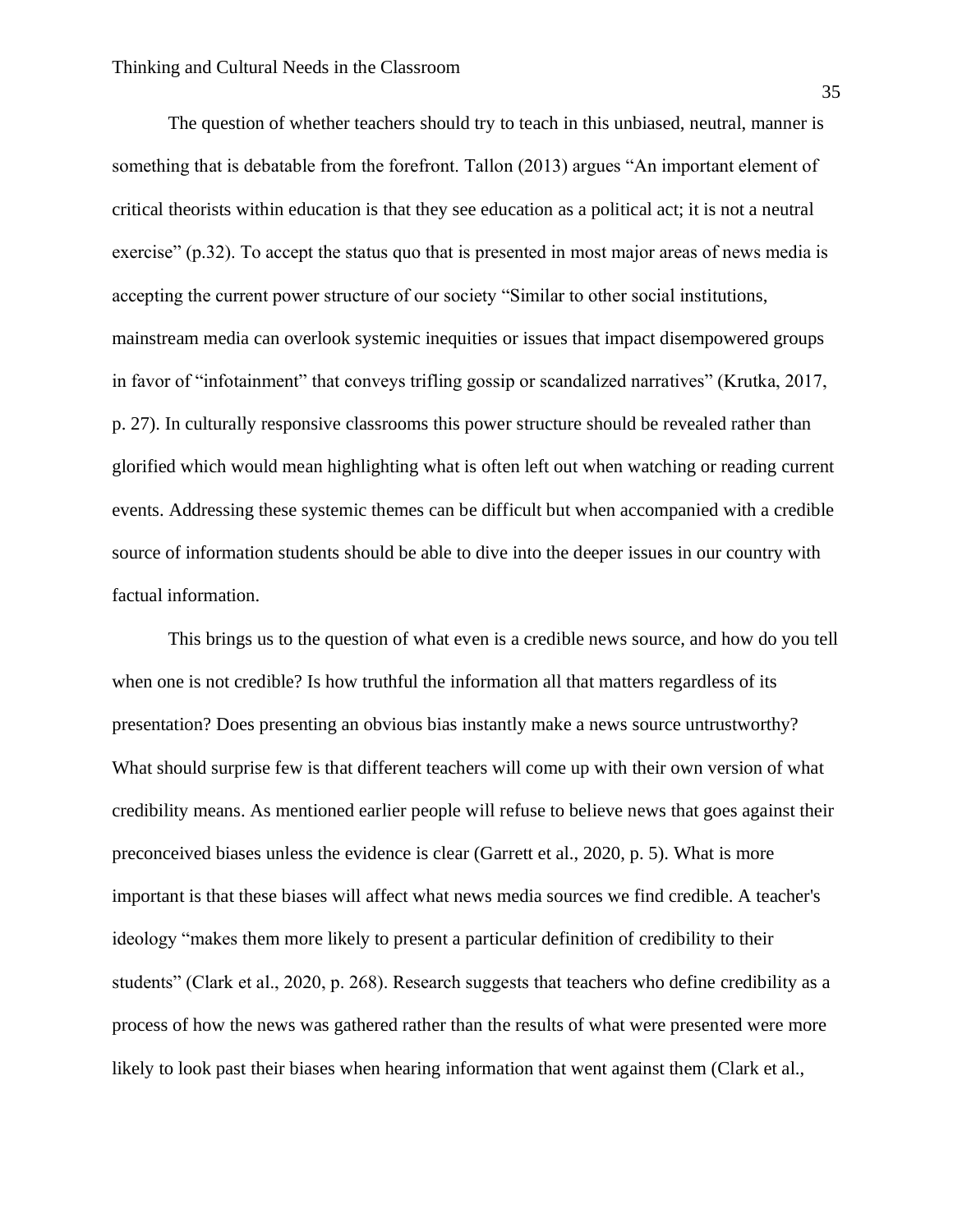2020, p. 267). Importantly, best practices in social studies teaching suggests that you need to look at the hows and the whys rather than the whats and the whens if you want a full idea of how to process the current media landscape.

Defining a credible source is a difficult job, and one that takes a lot of someone's own personal biases into play. While teaching how to separate valid and nonvalid sources you need to be aware of what that person is trying to say about a moment. Asking yourself, and your students, if the presenters have any biases, can gain anything from how they are presenting the information, or maybe if they have a reason to be untruthful can help get students to parse through the natural biases everybody has. For some events using fictional accounts that have been portrayed in pop culture can humanize the history for students who may not think about the past in that manner. How you choose the sources used in your classroom and how students are asked to interpret them provides a huge difference in what you are teaching.

Different facets of good pedagogy all have to connect to each other in teaching the diverse array of students seen in modern classrooms. To ensure all students adapt the desire to learn beyond the classroom you need to teach them to be learners rather than students. Getting students of all cultures to think like professionals in your subject, and asking the right questions creates the roadmap of educational growth for after they leave your classroom. Ideally their quest for knowledge will lead them to various methods and sources that create a breadth of knowledge and understanding beneficial throughout their adult lives. As an educator, putting all of the aspects of effective pedagogy together should be your goal. I will be working on that and seeing what methods of my own teaching work best in translating these goals into practice as I evolve in my life as an educator.

36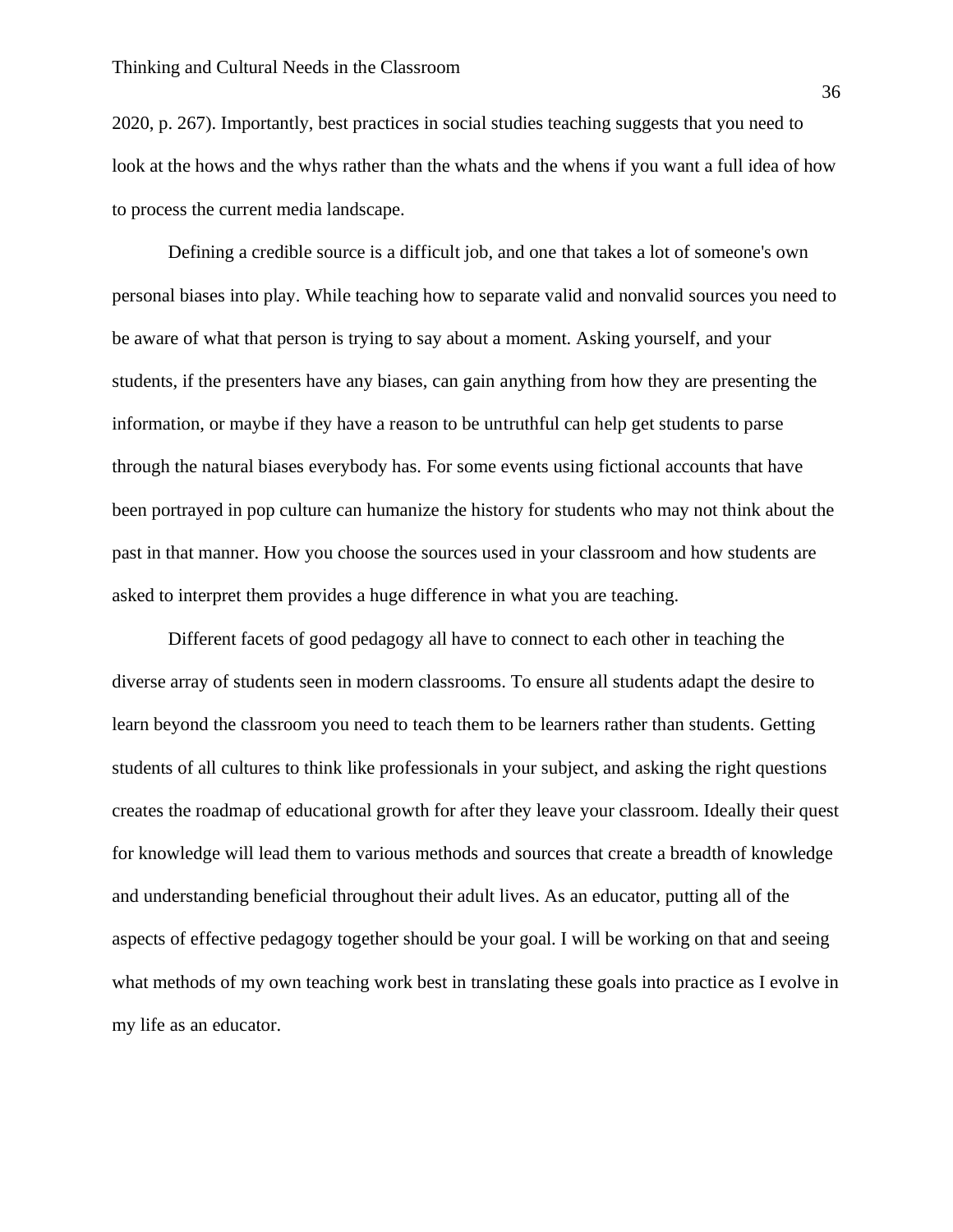Blending all of the aspects regarding culturally responsive teaching, content specific literacy, and the use of a variety of sources while teaching social studies is complicated work that requires focused decision making in how to plan and execute lessons. It is important that when planning lessons to represent cultures that are marginalized you also promote their voices in the curriculum. While doing this the ability to encourage questioning through various methods including even questioning the author of what is being read, be that text or imagery is included in the goal. Finally, as a future social studies teacher, using sources that give students the perspective of a historian through primary sources, or drawing their attention in with more dramaticized retellings will give them more intriguing lessons that will be committed to memory. During the time I will be in a practicum setting it will be one of my primary challenges to analyze how each of these aspects of teaching can be used in my own teaching.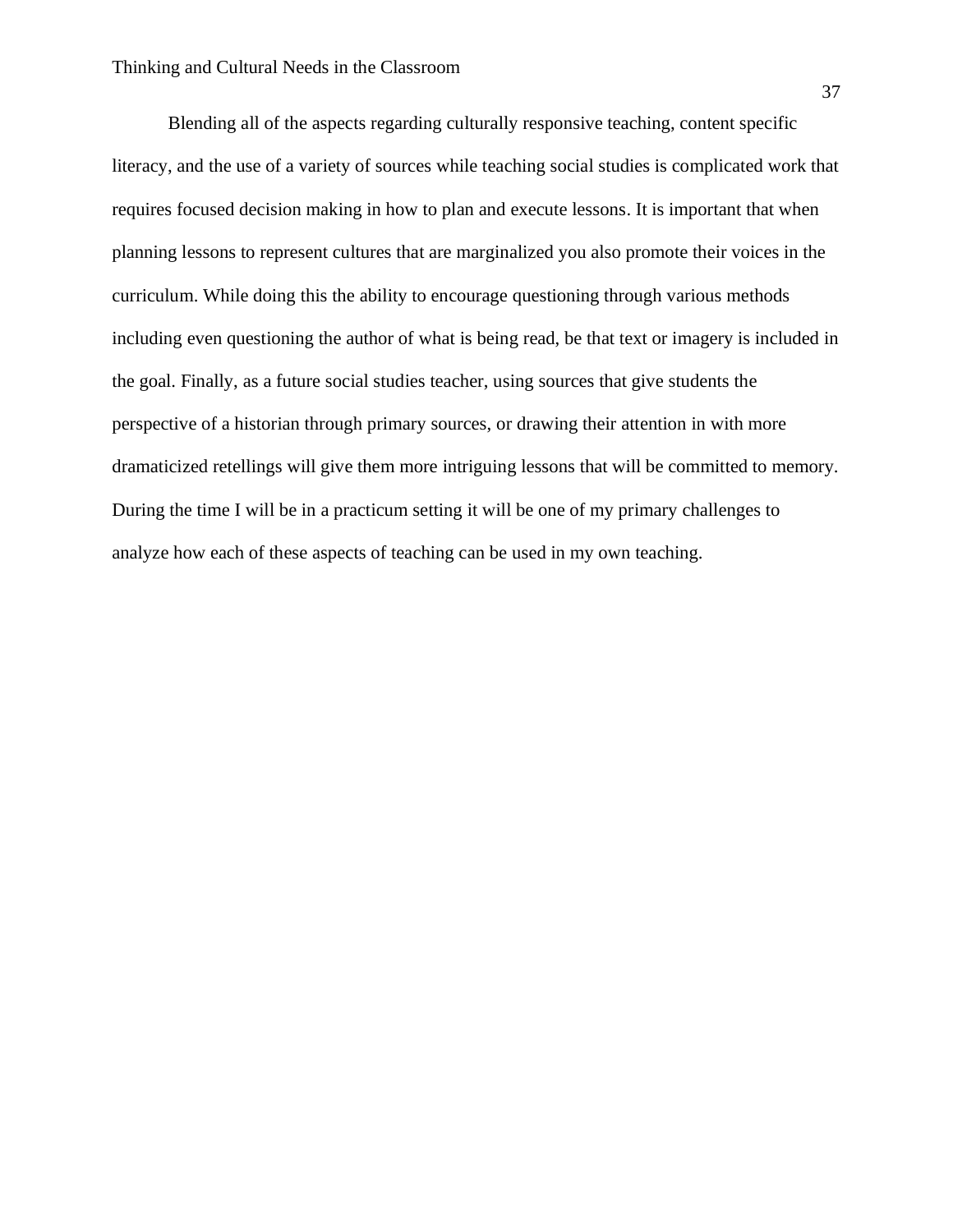#### Chapter III

# RESEARCH METHODS

The methods of inquiry for this study focused on the principles and practices of action research, using self-study aligned with professional teacher standards, teacher artifacts, lesson plans, personal journal entries, and keeping track of student questions in the best manner possible as means of data collection. I will begin with a review of action research principles to establish the foundation for this study's method of inquiry. Second, I will review the choices and purposes of data collection that helped to highlight my instruction and means for searching for improvement. Third, I will detail my context for the study, methods of data collection protocols, maintaining credibility and trustworthiness of the data, and acknowledge my limitations as a researcher. Finally, I will present the procedures used for studying my practice, while providing data and analysis that speaks to adaptations and adjustments made to my instruction as I implanted this study.

#### **Research Questions**

My focus for this research was getting students to think critically through answering questions that are prompted, both in class, and assignments. Specifically, I examined how my lesson planning through culturally responsive practices, and questioning evolved to promote more thoughtful answers beyond simple facts that they had memorized. This focus aligned with the following INTASC Standards for teacher professional development, learner development, learning differences, planning for instruction, and instructional strategies. Additionally, I considered how studying my own practice in line with INTASC Standards could improve my own instruction and therefore, student learning. My purpose of this study was to improve my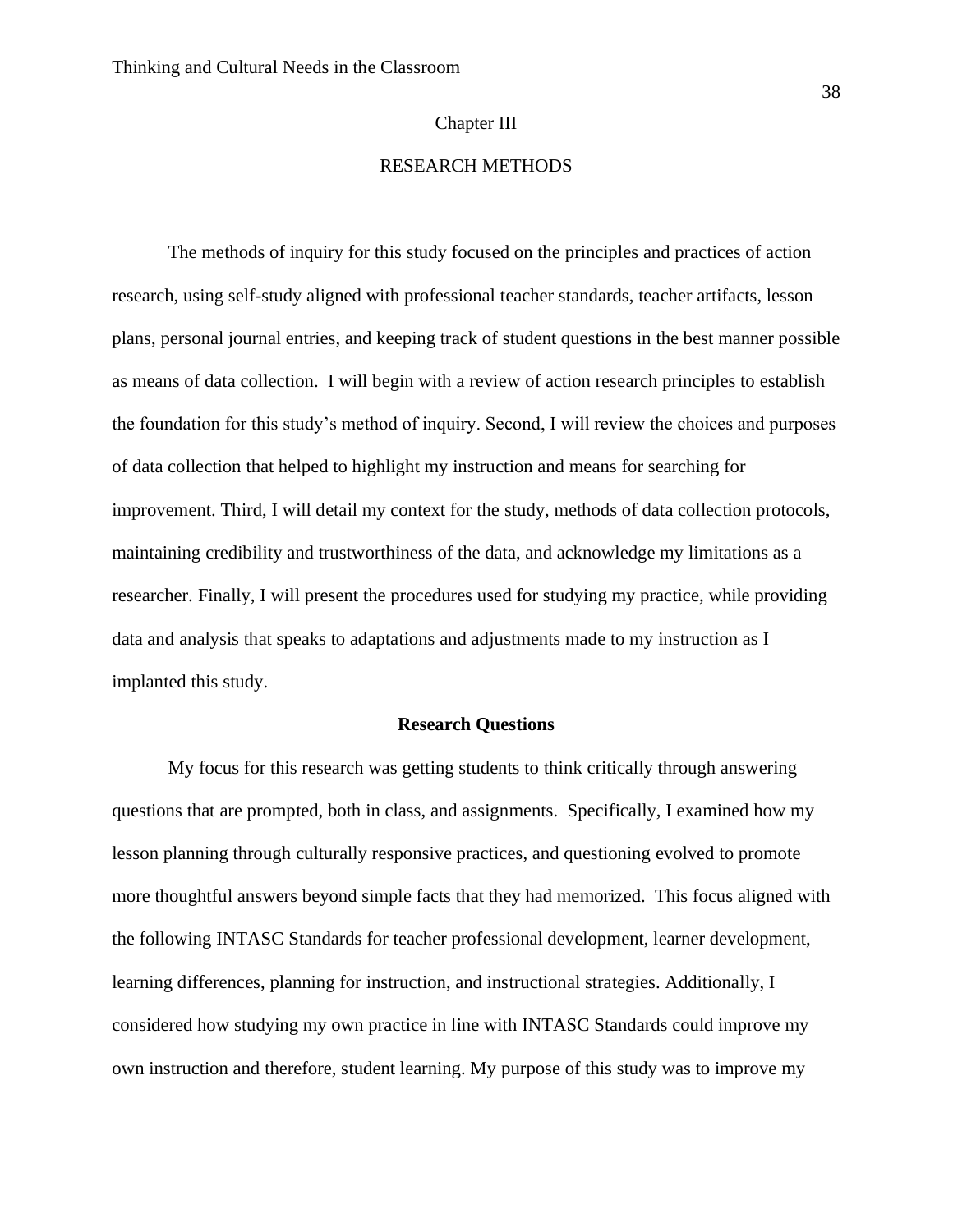teaching of all students through culturally responsive practices with the goal of having the students asking better questions after the research process. The research questions for this study were:

- 1. What practices promoted critical thought in student answers to my questions about the lessons? I hope to build a classroom that inspires learning. And in social studies learning beyond the traditional facts requires critical thought that allows you to identify the broader themes that are at play throughout a lesson and dive deeper into the world of social studies that is so interesting.
- 2. How has my lesson planning changed to reflect culturally responsive practices the more I have taught? I hoped that as my comfort and knowledge improved I would be able to lesson plan across cultures, races, and genders more effectively. Data gathered from a focus on this question was used to test the best practices for differentiating culturally in a diverse classroom.

## **INTASC Standards**

The INTASC standards are a group of professional standards that teachers should strive for while educating. They connect to aspects of teaching that connect to the different ways to develop learning in students, how to utilize content knowledge in your subject area, assessments, instructional strategies, and professional disposition to thrive as a teacher. As a developing educator you can use them to gauge your growth throughout your career. In this research I will be focusing on six of the ten standards that I will go through now. Standard 1 is learner development which I will be gauging through the improvement in student answers in regards to critical understanding as the study goes along. Standard 2, learning differences, will be looked at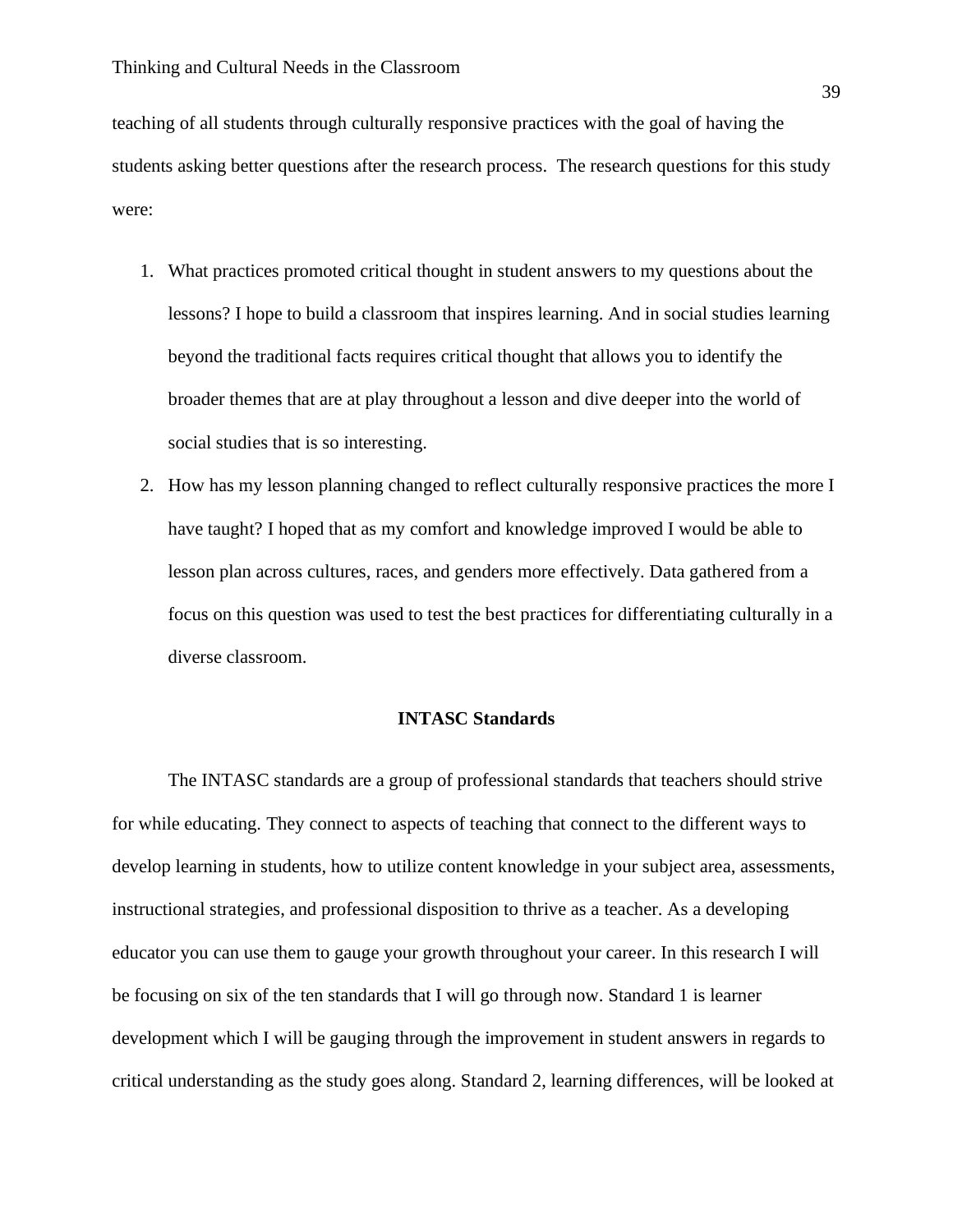by how differentiation in my lesson plans improves throughout the research, and how students react to those changes. For Standard 2, learning differences, I will be focusing on student reactions to how I present information and questions will allow me to see how different students react to a variety of prompts. Using student artifacts that are turned into me will also allow me to see their responses to these questions. Standards 7 and 8 are respectively focused on planning and strategies for instruction. I will use the lesson plans throughout this program, but mostly since starting practicum, feedback from my advisor and mentor teacher, and my own personal notes to see the improvement in best teaching practices overall, as well as those that reflect culturally responsiveness for my students.

#### **Methods and Procedures**

Because my purpose was to describe my own teaching practice as well as how I use data to improve my own practice in line with the INTASC professional standards, it was important to choose a method that could account for both what the standards are for teachers and how I was paying attention to my own practice through data collection to improve it. Accordingly, this study was designed as an action research study.

Action research studies are useful when educators want to improve their teaching through a planned, systematic method of gathering information on how to best reach students. Through action research teachers should strive towards successful teaching strategies that are repeatable over time to a diverse range of students. In a study such as this you will usually identify an area you wish to improve in pedagogically, then research that area to both see other methods that have been successful in similar studies as well as improve your knowledge of the topic. From here you will plan a systematic way to complete your study. This goes into what specific strategies you will use and how you will collect the data from these strategies such as student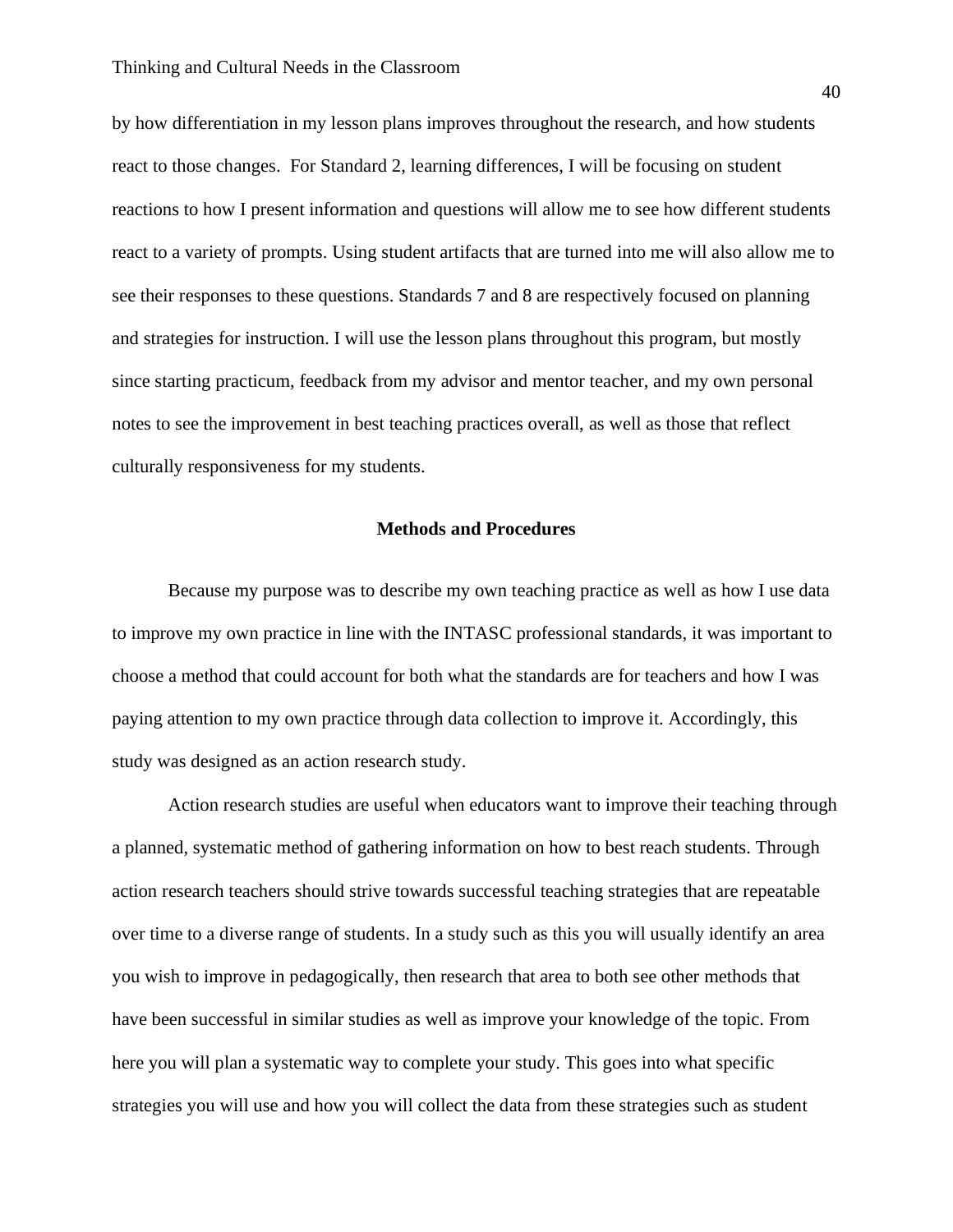artifacts, journaling, and videos taken in class. Finally you will put the plan into action following your pre thought out strategies to collect the data you need. The final step is analyzing that data and deciding how to best utilize it moving forward in your pedagogy (Preisman, 2007, p.103).

This kind of research is useful for teachers because it gives teachers a specific area, or areas, to work towards improvement, with a strict plan of how to reach their goals. Possibly most importantly action research allows teachers to work collaboratively with others in their school, district, or anywhere else, to improve pedagogical practices for all. Teachers who were not participants in an action research study can see what has worked in the past regarding potential practices they may be interested in. From there they can apply the work in their own teaching strategies, or evolve the practice further. The ability to work together in this regard is a great way for teachers to help each other as well as making education a collaborative process despite generally being alone in your classroom.

#### **Data Collection**

The basic steps in action research are 1) identify a topic or issue to study, 2) collect data related to the chosen topic or issue, 3) analyze and interpret the collected data, and 4) carry out action planning, which represents the application of the action research results. Data collection in an action research project typically is related to the topic or issues, and provides answers pertinent to the research questions. As Padak and Padak observe, "Any information that can help you answer your questions is data" (1994). Therefore, I used a variety of data collection tools related to my topic to ensure the validity of my results. Furthermore, I adhered to the following four characteristics in determining the data I would collect for my study, 1) anonymity of students, 2) comparison in data collection was built in so that the results could be judged against themselves both before and after the intervention period, 3) aspects of performance to be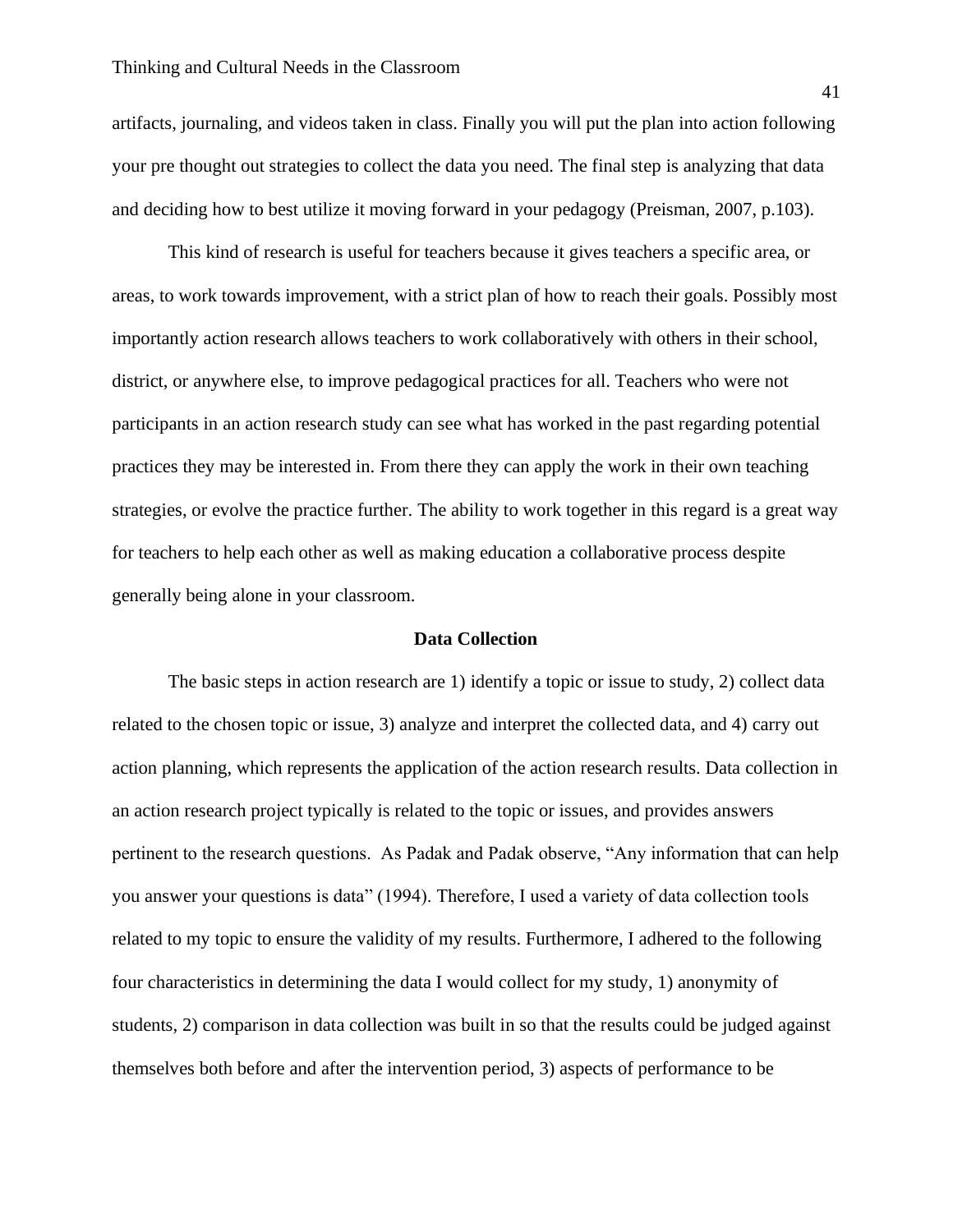#### Thinking and Cultural Needs in the Classroom

examined were identified prior to data collection so that the information was relevant and connected to the research questions, and 4) a variety of data was collected so that different aspects of the topic could be brought to light (Padak and Padak, 1994). Finally, because I was studying my own practice while I was in the middle of said practice, I acknowledge the "spiraling nature" of data collection in action research (Padak and Padak, 1994). By focusing on data in connection to my research questions, my attention turned to other pieces of data that emerged in relation to my questions. These emergent data pieces were included as part of the study as they had relevance to my research questions.

Because my research questions focus on getting students to think critically while using culturally responsive practices, I chose to collect data that would provide information about how my practice and the interventions I identified aligned with the research topic. The types of data I chose to collect are described next.

#### **Journal Entries**

As soon as I started working in a classroom setting I immediately began reflecting on practices that seemed to work and not work when it came to getting student engagement in the classroom. I will document daily both how I attempted to get students to talk, or use the chat, Zoom lessons, as well as conversations I had with my cooperating teachers about how to promote engagement in more traditional settings. Through reflecting on these varied practices I will get a better idea of how to get students to communicate, and debate comfortably in my eventual classroom.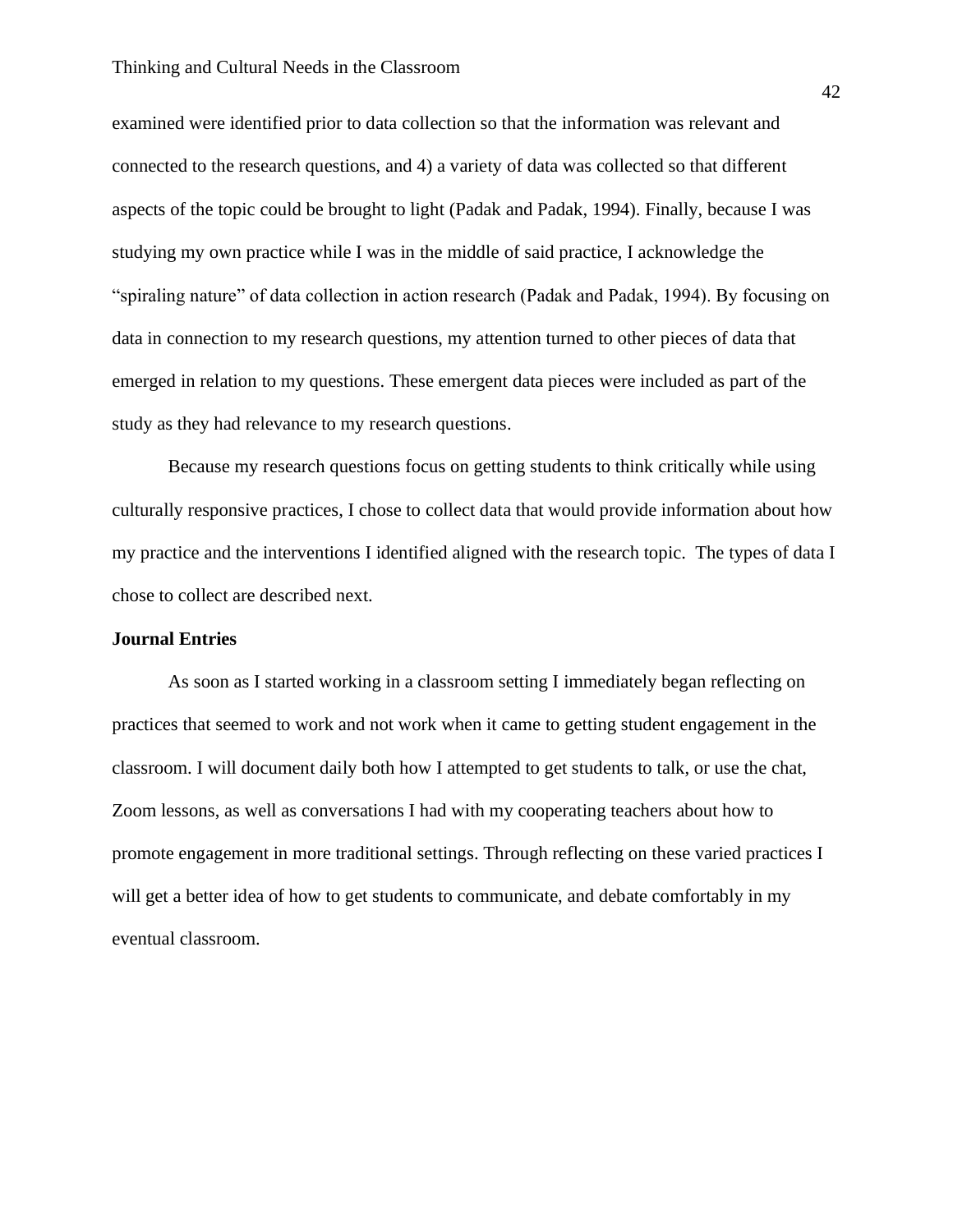## **Lesson Plans**

My lesson plans used throughout the self education process will go hand in hand with the daily reflections that I will be doing. I will connect actions that I thought would work while making my lesson plans with the reality of the situation when I taught. Looking at the development of my lesson plans will also tell me how well I adapted culturally responsive teaching practices which relates to the second research question I have been looking at. Through reading my lesson plans again with a more seasoned perspective I will be able to see where I accentuated the voices of different cultures, specifically BIPOC individuals, and where I fell into the trap of telling the dominant cultures perspective. I can connect this with my reflections and see how well I actually followed through with my goals while teaching the lessons.

#### **Cooperating Teacher and Advisor Observations**

These are stating how I actually represented myself while teaching each lesson. Each observed lesson saw me change how I was attempting to reach my students to varying degrees of success. Another aspect of these is my first formal observation came when I was freshly placed in a classroom setting and had only taught one lesson at the time. This gives me the opportunity to see how far I have grown from the beginning of my teaching journey through where I am today. Both my cooperating teacher and advisor through WOU have been very good at giving constructive criticism throughout the year and I will be able to read through their advice on how I can improve further going forward.

#### **Context of the Study**

My research was completed at a rural school that taught grades 6-12 outside of Eugene, Oregon. As an entire school there were approximately 650 students in all grades combined, with approximately 350 of those attending the high school. The school predominantly takes place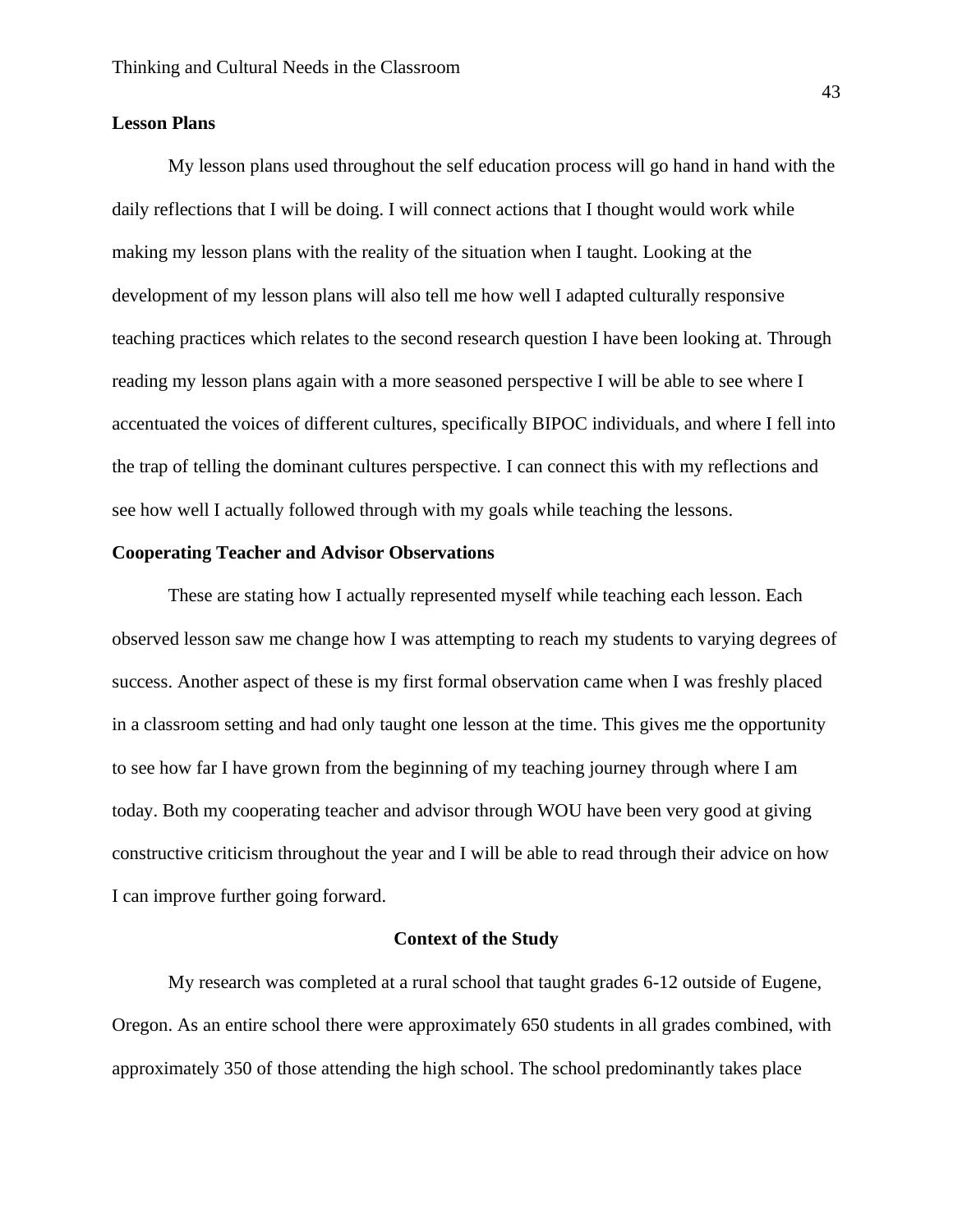#### Thinking and Cultural Needs in the Classroom

between two hallways, one for each the high school and middle school, with the connecting hall being the de facto science wing. This separates the grades well, and during this year in which social distancing is prioritized, the middle school has seemed like a completely different building to me. Class sizes were smaller than others that I have seen around this area with most having between 20-27 students which was a manageable amount for me to learn during this year.

I was lucky enough to be splitting my time between both of the social studies teachers at the high school level. Although one was only teaching a single class while I was there, I got to see two different perspectives on how to teach the broad subject of social studies. One of the teachers has both a masters in teaching as well as one in US history. This gives his classes a more debate-heavy atmosphere that accentuates the mindset of thinking like a historian I want to create in my future students. The start to my practicum happened at a much later point in the year, and I had to jump right into the teacher role with minimal observations. Despite predominantly teaching in one of the teachers classes, both of them have been extremely helpful when it comes to how I can lesson plan and prepare for a variety of circumstances that may arise.

It would be impossible to create context for this study without talking about it taking place during the global Coronavirus pandemic. The school I was working at was, like many others, figuring out the best way to combine the necessity of social distancing with meeting students' academic needs. As a latecomer to the school, only joining in February, I got to witness the changes taking place on the fly as regulations across Oregon changed quickly after my arrival. When I first began at the school they would teach Zoom lessons in the morning, then have individual or small group lessons or tutoring in the afternoon. Neither the Zoom lessons or tutoring were mandatory as long as you checked in with your teachers daily. After one month with this as the schools policy they opened for their hybrid model of teaching. In this model the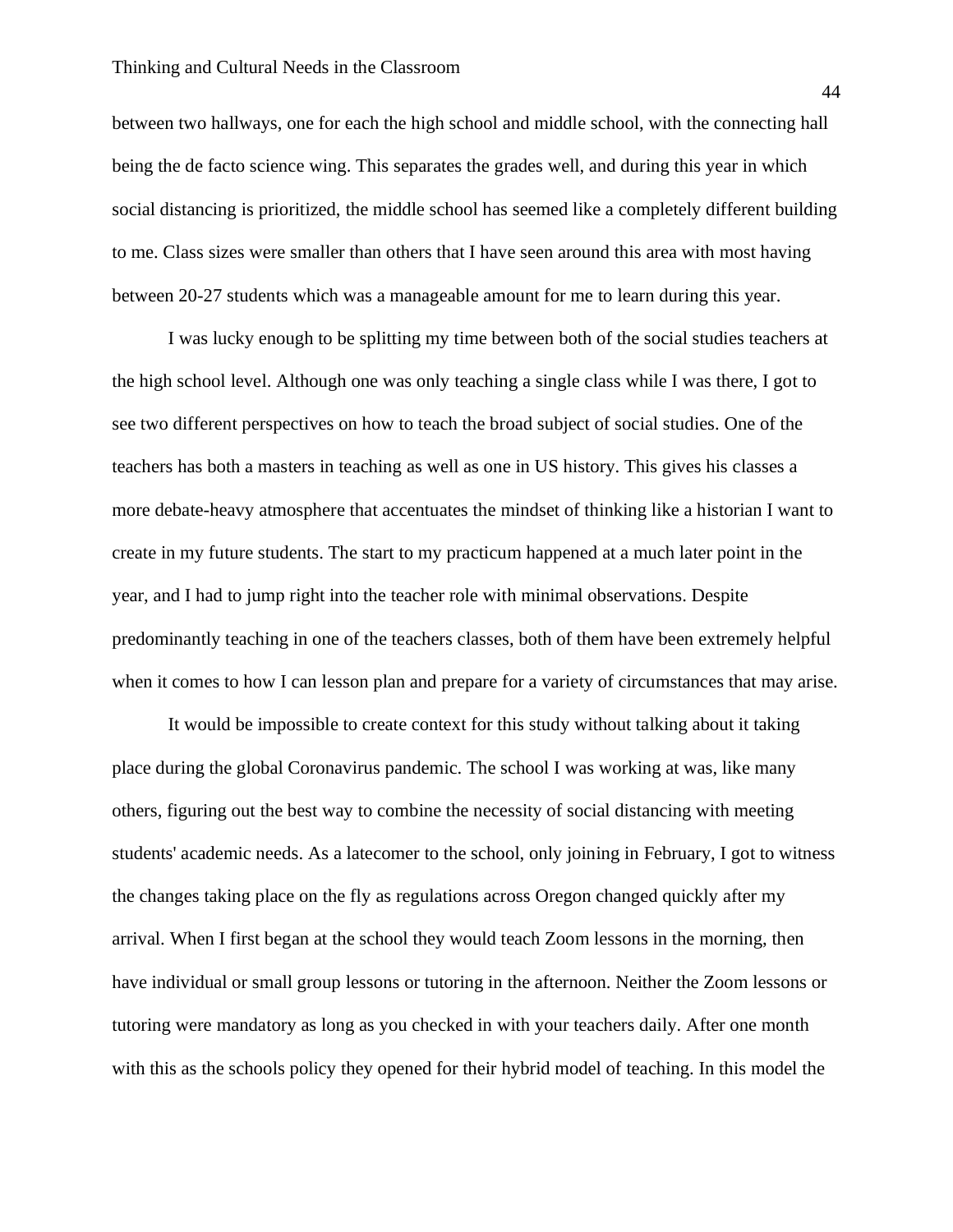Zoom lessons would not be changed, but the afternoon sessions would involve each classroom having a cohort and teachers would move around to different rooms every forty five minutes. While in each classroom teachers were essentially doing the same as in the previous model and helping with homework rather than teaching full lessons. Slightly more than one month after that the school opened up as much as it will this year. In this final stage Zoom classes were still being taught in the mornings with students coming into the building after lunch. The final adjustment was that teachers would be teaching full lessons in this model because more students were allowed in each classroom. Teachers would still be moving from cohort to cohort, but the plan was to have a greater amount of students available so more traditional classrooms could be achieved. For lower grades this seems to have worked fairly well, but as I am working with juniors and seniors I have not seen a major improvement in student involvement inside the building.

#### **Participants**

Because this study was designed using an action research approach, the main participant in the study is myself, as the teacher. As my learning progressed throughout my student teaching program, I became interested in a number of ideas that would help me to improve my instruction. Ultimately, I decided to focus on the main research areas outlined in my research question. To lend credibility to the results I will share from my self-study of my practice, it is important to describe my role in the classroom where I teach. In this section I will focus on describing my own classroom and my role as the teacher.

This is my first foray into teaching. I have worked with kids before, but never in this role and was excited to finally lead a classroom. Because of issues surrounding the pandemic I did not get placed into a classroom until late february of 2021. Because of this I had to gear right into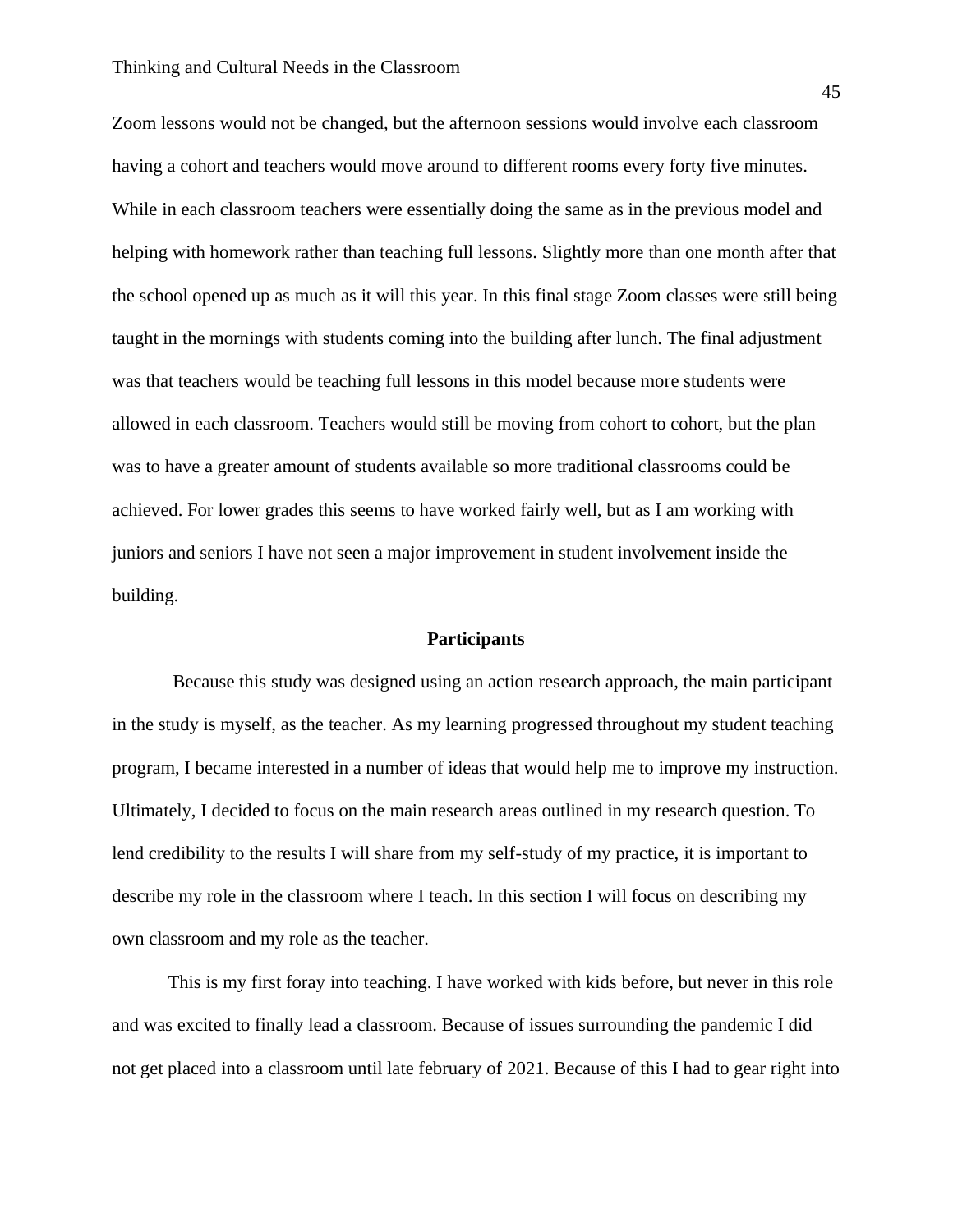#### Thinking and Cultural Needs in the Classroom

the concepts of lesson planning, data collection, and general comfort in front of a group of students almost immediately. I am sure my early lessons were shaky at best, but I do think the trial by fire method has been good for me overall. After my first lesson taking place two weeks into my placement I have taken control of a US history course that meets every Tuesday and Thursday. Planning for the continued flow of a course over a series of weeks has been a great challenge, but gives me a better understanding of how to progress lessons and lead them into each other as I have improved. Most of my lessons are designed by me with little input from either of the cooperating teachers unless I ask for it. I have, however, seen ideas from their lessons and implemented them into what I do while teaching something similar on numerous occasions.

Designing this study was an interesting process. We were originally tasked with coming up with our research questions before I had a placement in a school. I had ideas in mind about what I wanted to research but was unsure of the practicality of them. Furthering the unknowns was the ever present concept of teaching over Zoom. I had an idea of what teaching in a classroom is like from past observations and my time as a student but the world of online learning was foreign to me. I quickly noticed students were not as likely to speak up in class and had to revise my questions to reflect that. My questions were devised more through what I found important in teaching from my learning throughout the Western Oregon MAT program than in class structure. Overall I am focusing on what I think makes students better learners and people who are thinking critically and learning about other cultures in a positive and exclusive manner.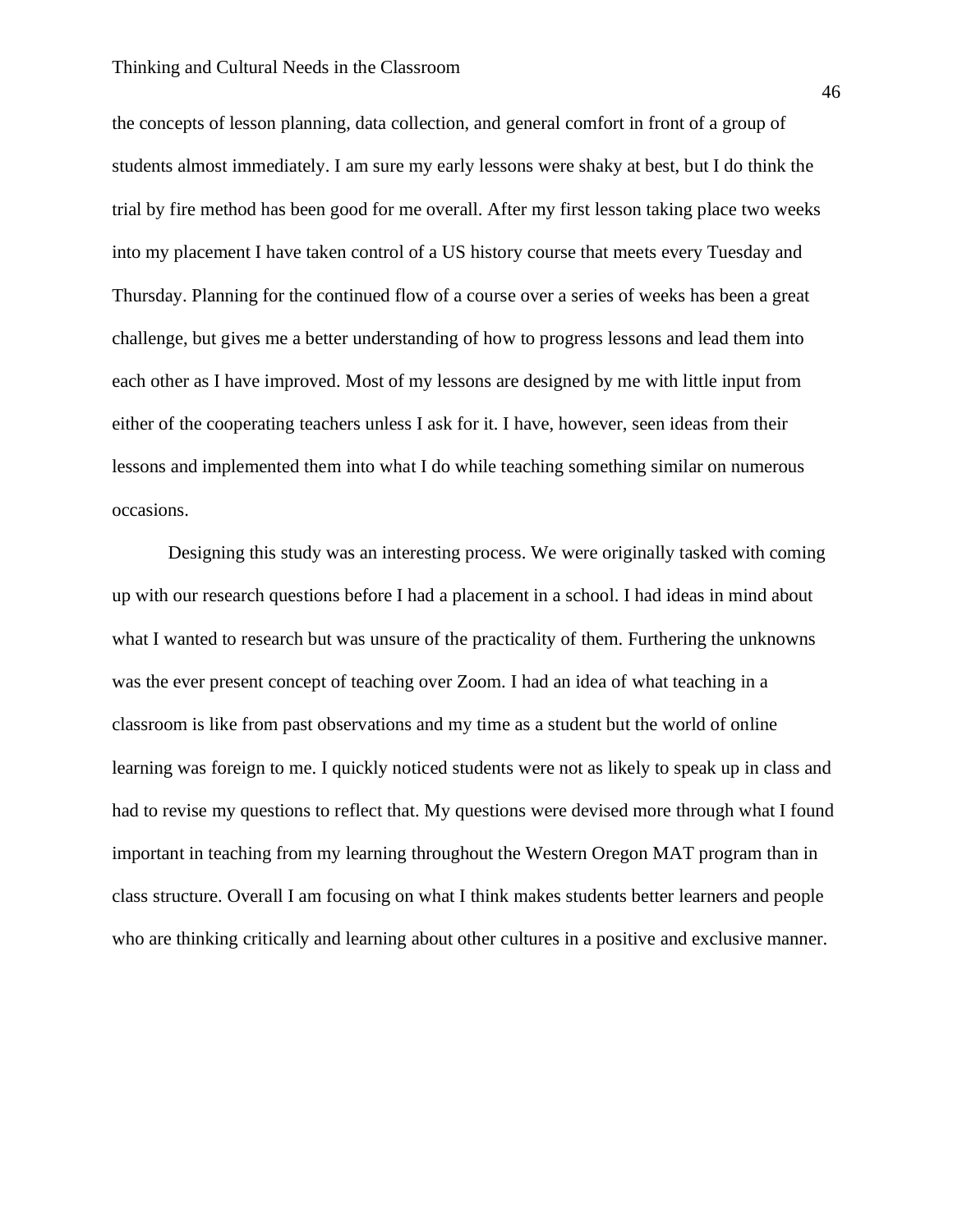#### **How I Studied my Teaching**

I studied my teaching through comparing and contrasting observations and work that was done at early stages in my teaching progressing onwards. Reading lesson plans, journal entries, and observations has led me to see the difference in practices that can reach my desired goals. Given my late start I immediately began gathering information from observing and conversing with my cooperating teachers. Once teaching I have adjusted what worked best in my lesson plans to get students to critically think in their own work returned to me. Through a process of trial and error I found what style of question works best in getting students to think critically beyond the simple factual answers in social studies.

When focusing on getting a more culturally responsive approach to pedagogy I will mostly be studying my lesson plans, and how I reflected on the lesson once taught. There will be a few instances of taking student feedback into account in this regard, because I attempted to ask students questions that made them focus their perspective on BIPOC individuals' perspectives. These are not common enough to play a major part in the research however, and will only be brought up to support existing evidence.

The data I am collecting will be qualitative so there is a subjective aspect in how it is read. As someone who is trying to improve their own practice I will be fair, but still critical of what I think my results show. I will be looking back on my past lessons and seeing how I have grown throughout my time teaching in hopefully beneficial ways that will continue going forward.

47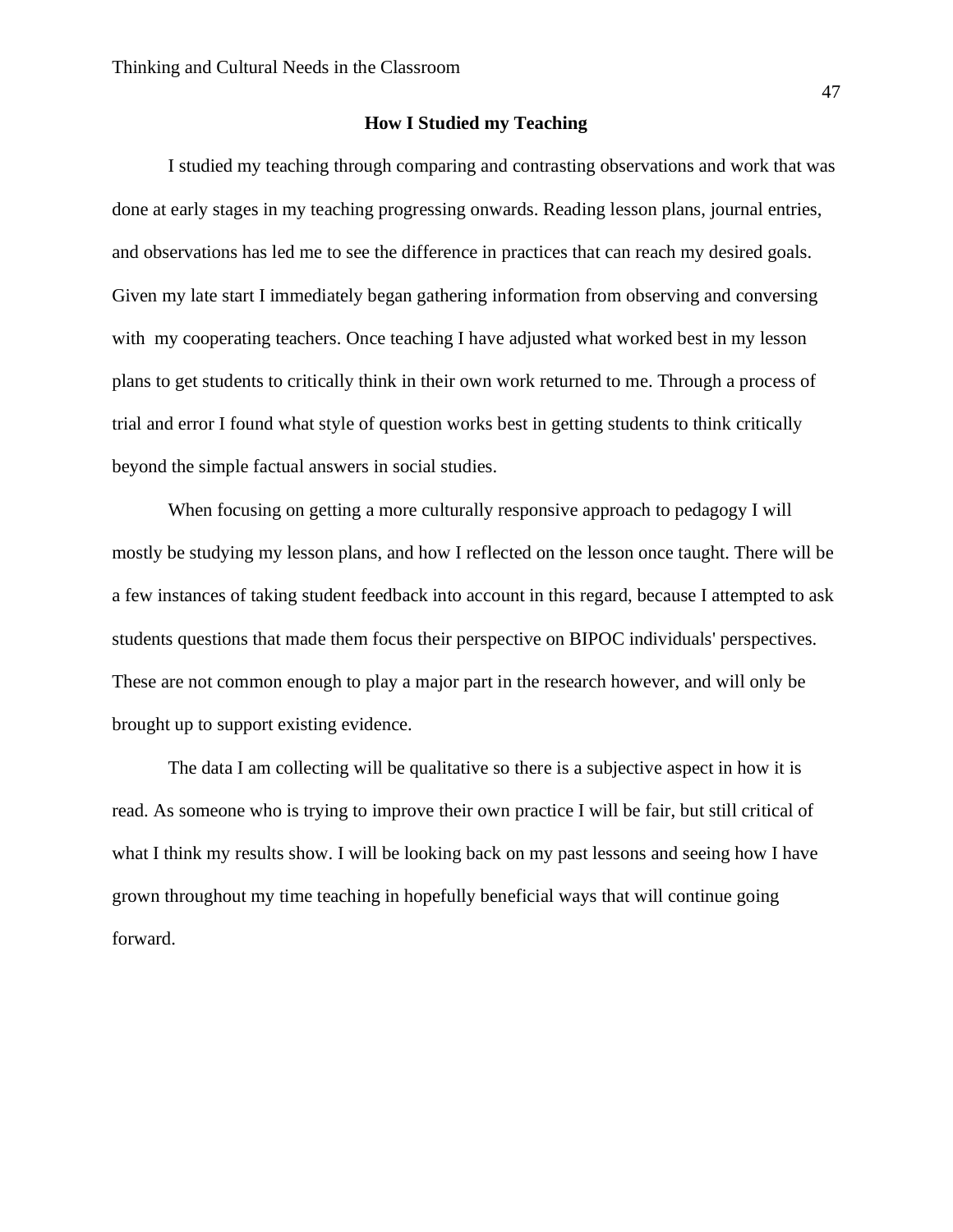#### Chapter IV

## DATA ANALYSIS

#### **Overview**

In this chapter I present the findings that came from my data collection in the action research project. I will be analyzing the findings to conclude if the questions I have about my teaching were answered either positively or negatively, in connection to the data I collected. The data I collected had to do with my two original questions that I was researching, which were 1) What practices promoted critical thought in student answers to my questions about the lessons, and 2) How has my lesson planning changed to reflect culturally responsive practices the more I have taught? My main goal in this research project was to answer the questions stated above about my own teaching through the process of action research, which is research conducted on one's own practice, especially in relation to teaching. During this project the research data which I analyzed was collected in four main ways: written lesson plans, observations from both my cooperating teacher and a Western Oregon appointed advisor, formal assessments I assigned, and a journal of my personal reflections that I wrote daily after either teaching or observing others teach. I sorted through and then analyzed the data to see if I have been successful in finding positive ways to get students engaged in critical thinking and using culturally responsive practices through my time in practicum this year. I also wanted to focus the data collection on my own actions as a teacher, rather than collecting student data, and so realized that this option would not work for my ultimate goals in understanding my own teaching.

When originally planning for the action research project my first desire was to include another question that focused on getting students to ask questions that showed critical thought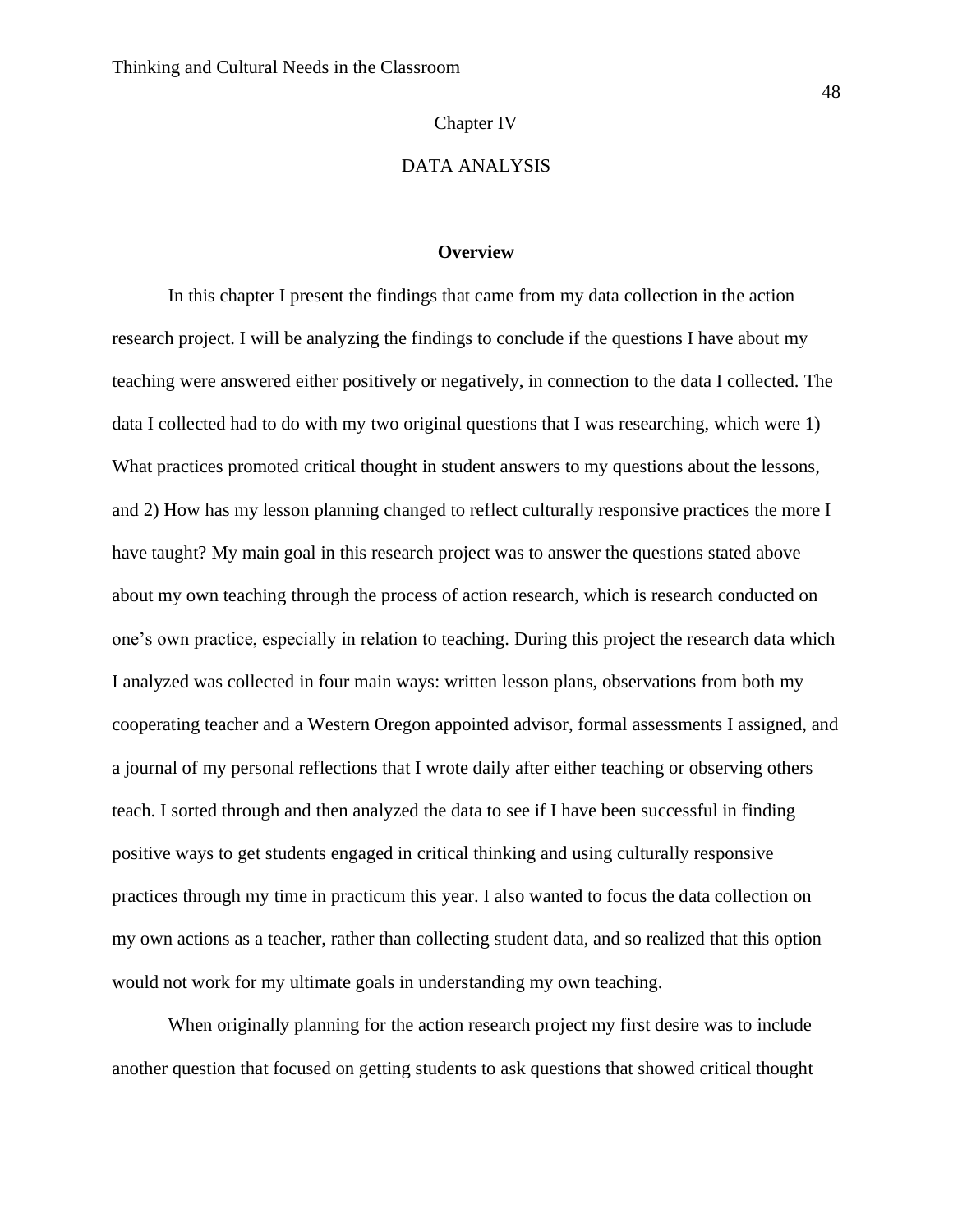about the lesson. Unfortunately, at least partly due to school districts around me managing the Coronavirus pandemic, I was not placed in a school until late February. This meant I had little idea about how distance learning had been working over Zoom. When I first got into online classrooms for observations it was a small shock at the lack of questions that were asked, or general student engagement that occurred. With that late adjustment in mind I had to rethink what questions could be researched with this foreign school format. As a way to both streamline my research for a shorter timeline, and ask questions that were more applicable to online learning I only asked two questions instead of three, and asked about getting students to think critically in their response to questions made by me rather than questions they would ask in the classroom.

Through the evaluation of this data I will observe how my teaching changed over the time I have been in the classroom. It is not a guarantee teachers are always improving throughout their careers so going through the process of action research was a fantastic skill to develop in evaluating my own abilities moving forward. Once working in a professional setting this practice will aid my ability to constantly rework the strategies used to get either student engagement, critical thought, or many other practices that ensure I am getting the most out of my students.

I organized my data by first highlighting each research question, then focusing on the evidence acquired through these four things: teacher assigned work, observations from my cooperating teacher and Western Oregon appointed advisor, lesson plans, and my personal reflections from after teaching each day. I will look at the evidence from all four sources for both questions. The amount of pertinent data collected from each piece varies from question to question, so each section will primarily focus on a different part of the evidence I gathered.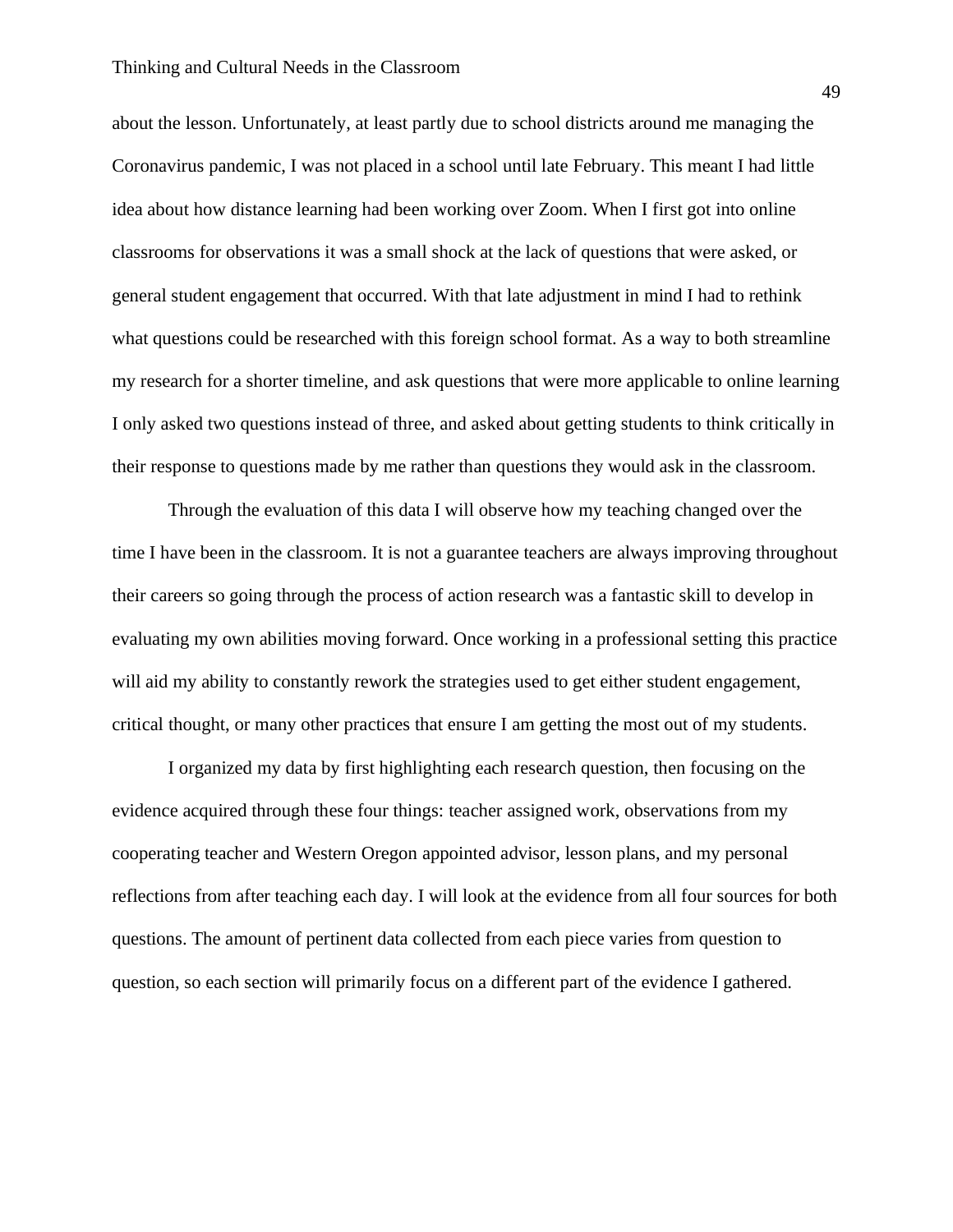# **Data Analysis Question 1: What practices promoted critical thought in student answers to my questions about the lessons?**

My first research question asked "what practices promoted critical thought in student answers to my questions about the lessons?" I wanted to become a social studies teacher to ensure students were not learning about the boring parts of the past. Too many people focus on the names and dates that are neither exciting or, in reality, important. The major themes and events that connect them are not answered through rote memorization, but critical thinking about how people throughout time react to certain situations. Getting students to interpret and analyze information in a way that allows them to make connections across eras and cultures is a key to becoming a valuable citizen, and one that social studies should prioritize.

One misunderstanding I had regarding online Zoom school before starting this research was the flexibility that most teachers had adopted regarding late work. As I started teaching, a little over half way through the third term as an unknown teacher in a new space, it took longer than I would have liked to get any assignments turned in. This made adjusting my strategies for getting student thought more difficult than in a traditional setting. As a result the changes I made to my assignments started slowly, and without much guidance, but I eventually worked out the best practices for the situation I was in.

Another issue that I have that is harder to quantify, but I will try, is how my in-class teaching affected the understanding of the information. It would make sense that if my actual lessons didn't go as well as I planned the students wouldn't get a good enough understanding to give detailed answers that require the type of thinking that I am looking for. I will look at my lesson plans from the first lessons I taught and see if there were missed opportunities to develop this thinking. Luckily for me my first lessons were all parts of formal observations because of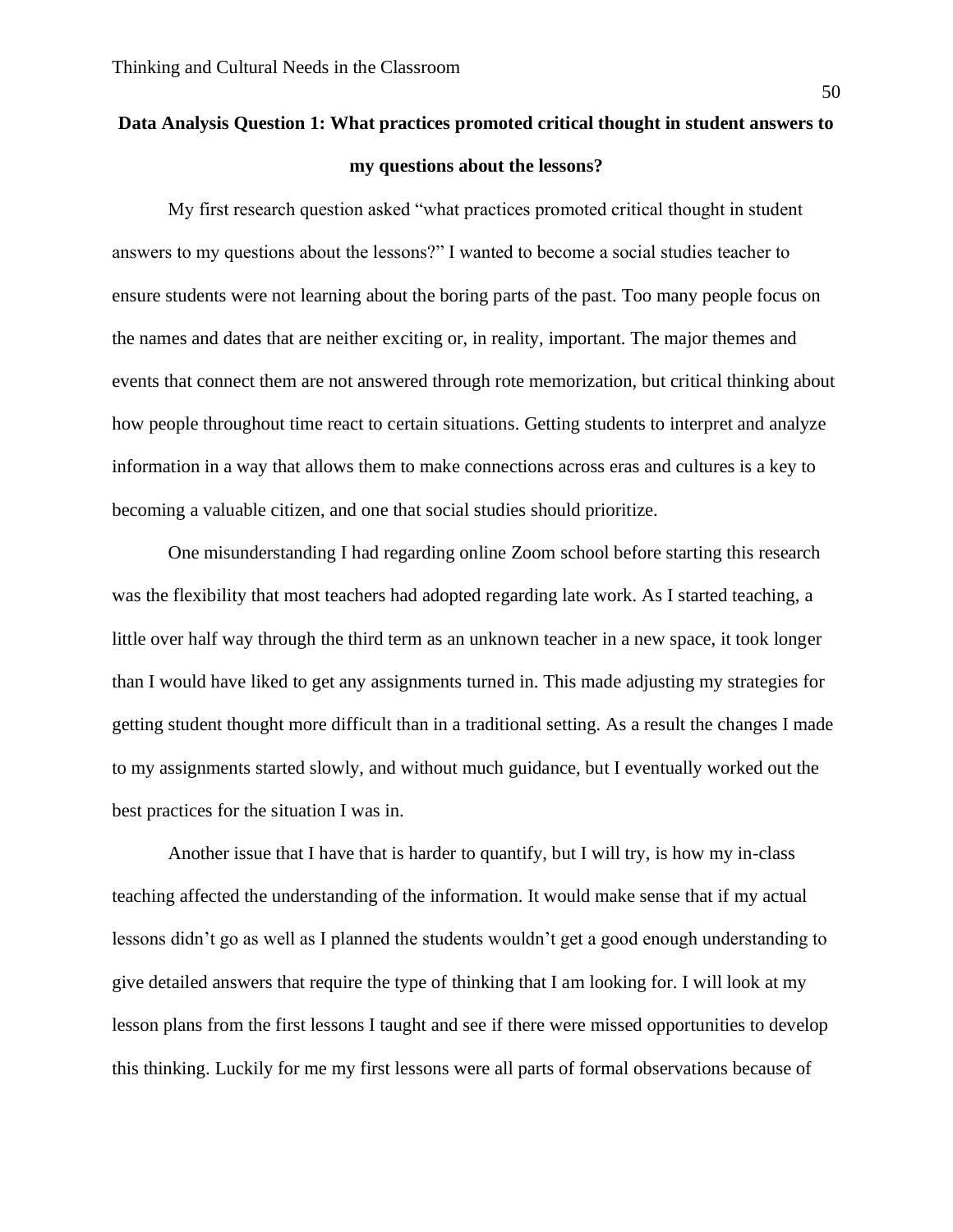my late arrival, and the timing of the end of Western Oregon's winter term. This will give me more evidence of my in class performance that may have affected the thinking of students.

#### **Teacher Assignments**

I probably came into the classroom a little too excited to try and form critical thinking in students. In my first lesson taught I attempted to tackle school segregation with a reading focusing on an example of how a small school in post WWII Texas handled the issue of school segregation. I had two prompts that students first worked on in groups then discussed in class. The answers to the prompts were not directly stated in the reading, but could be inferred by highlighted segments throughout. The prompts were,

- 1. Why would the recent ending of WWII impact Black residents of Hearne to be more vocal about their mistreatment by their own government locally"
- 2. What was the importance of previous court rulings, such as those in South Carolina and The University of Texas Law School, in regards to the lead up to the Brown v. Board case.

Although many of the answers did show an ability to think deeper into the reading than was stated directly they generally lacked substance in supporting their reasoning. Answers that made vague connections to the reading were common, but ones that made strong connections and showed an ability to think beyond what was explicitly stated were rare. Some students showed they were thinking in the manner I wanted by asking questions that connected to the reading which does demonstrate thinking beyond the surface level. As Buehl states in *Developing Readers in the Academic Disciplines* "Wondering implies curiosity" (2017, p. 176). So even though I was not primarily focusing on getting students to ask questions, the fact that some did shows that they were at least thinking about the topic in a meaningful way. If I focused on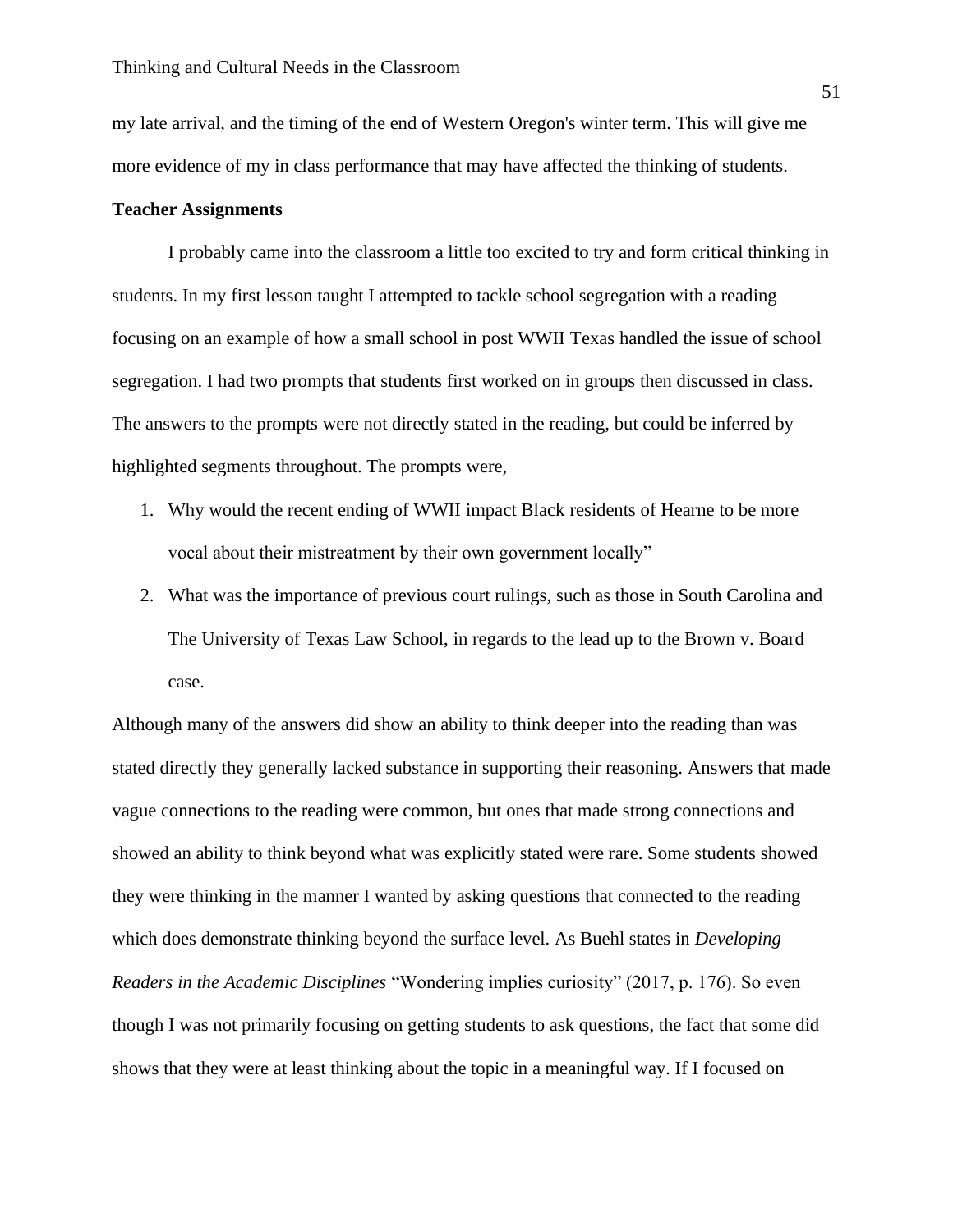having students think about, or respond with, questions rather than simple worksheets they may have taken more from each lesson, but this is something that I did not have time to fully research in a thorough manner.

I didn't have assessments like this after every lesson I taught so the progress on my questions was a slow transition. One thing that I found did help in creating critical responses to my questions was first asking questions about factual information regarding the lesson. I took this strategy from one of my two cooperating teachers, who consistently has assignments separated in two parts: first, a factual section that has answers based on the lesson he taught that day either through the slide deck, or his lecture, second is a part that requires putting the information taught into practice outside of what was strictly taught in the lesson. Although he teaches an economics class which I have not yet taught because my knowledge of the subject is not sufficient, this strategy has served me well in the US history course that I have primarily been teaching. In my teaching so far, this strategy has proven to be the most effective in getting students to provide in-depth answers that both show critical thinking outside of the stated information and a connection to what was taught in the lesson that day.

The best example I have of this is a lesson I taught about the Reconstruction period after the Civil War. It was one of my most recent so not every student has completed the assignment, but the ones I have received have had much better reasoning behind the claims that they are making. After asking these three fact based questions that were readily available in the slide deck that accompanied the lesson.

- 1. What were two laws put in place with the passing of the Reconstruction Act in 1967?
- 2. The recently allowed right to vote among Black Americans in the 1860's and 70's led to higher Black representation in politics until when?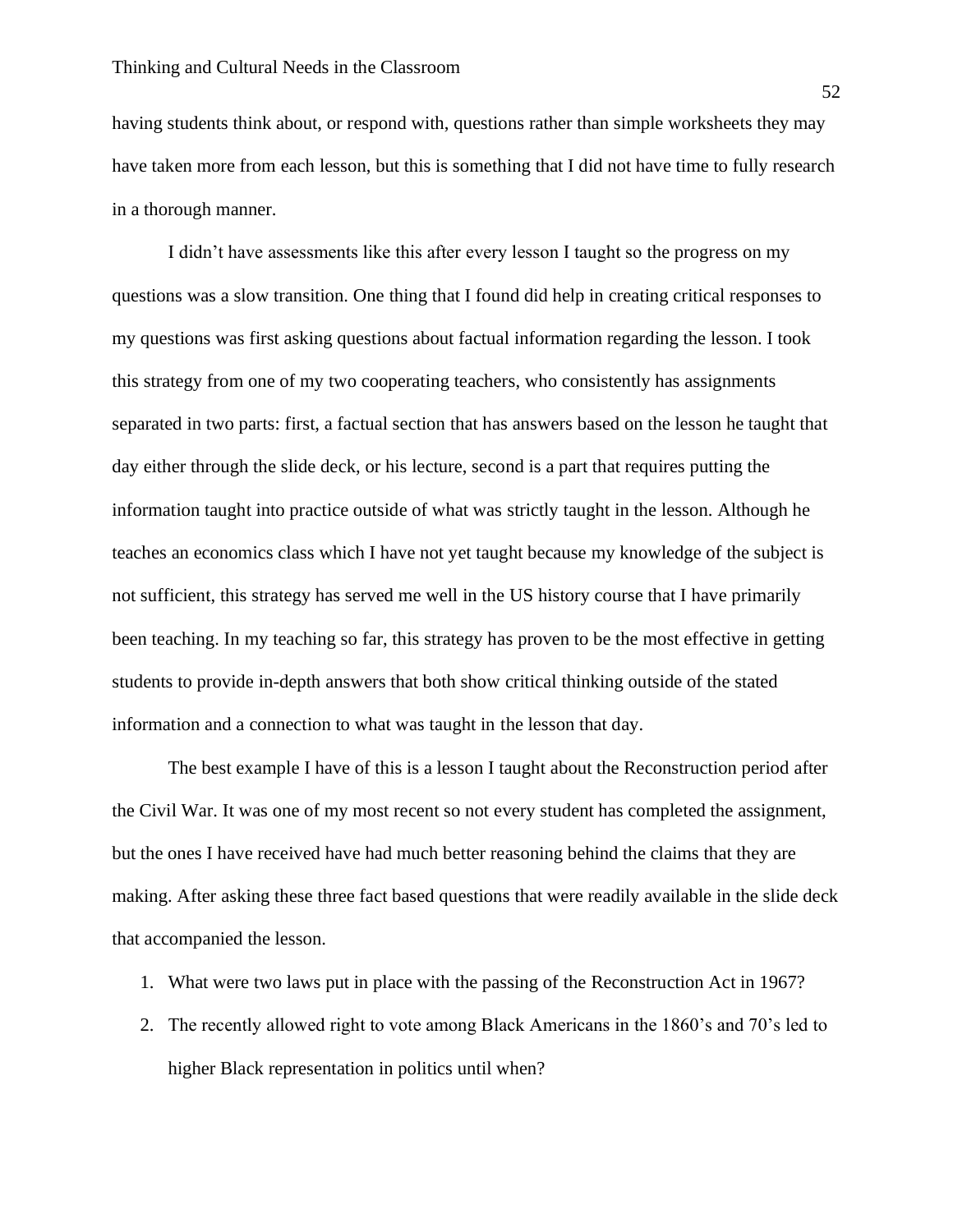3. Black Codes were laws that put unjust punishment for what small crimes? What were potential punishments as well?

After those three I asked a question that required the type of thinking that I was hoping for in my research, which was

1. What actions that were put in place, both through legal and illegal means, that limited the right to vote for people of color after the reconstruction era. (think about the lesson on the Jim Crow south)

The responses to this question were much better in regard to critical thought than from my earlier attempts. Demonstrations of critical thinking that focused on facts presented through the first three answers were more common than in the past assessments I had given. This led me to believe ensuring the understanding of essential information before diving into the type of critical thinking that I desire is a crucial first step.

Another aspect that I believe improved students' displays of critical thought was the comfort I had in teaching them, and they had with me. I will elaborate more on this in later sections that focus on my personal reflections after each lesson, but in my more recent lessons the in person engagement has been better and students have in turn given me answers that display an internalization of the lesson. I taught a lesson about the origins of World War 1 in which I focused on the complications about why an event like the assassination of one man could turn into a war that included the majority of Europe. I highlighted this as something students should be thinking about early in the lesson so they would be prepared to answer the question later. For this lesson I asked a simple exit ticket question at the end of class about what students believed the purpose of so many countries joining the war in the summer of 1914. Despite there not being as much build up to the question demonstrating factual information like in the other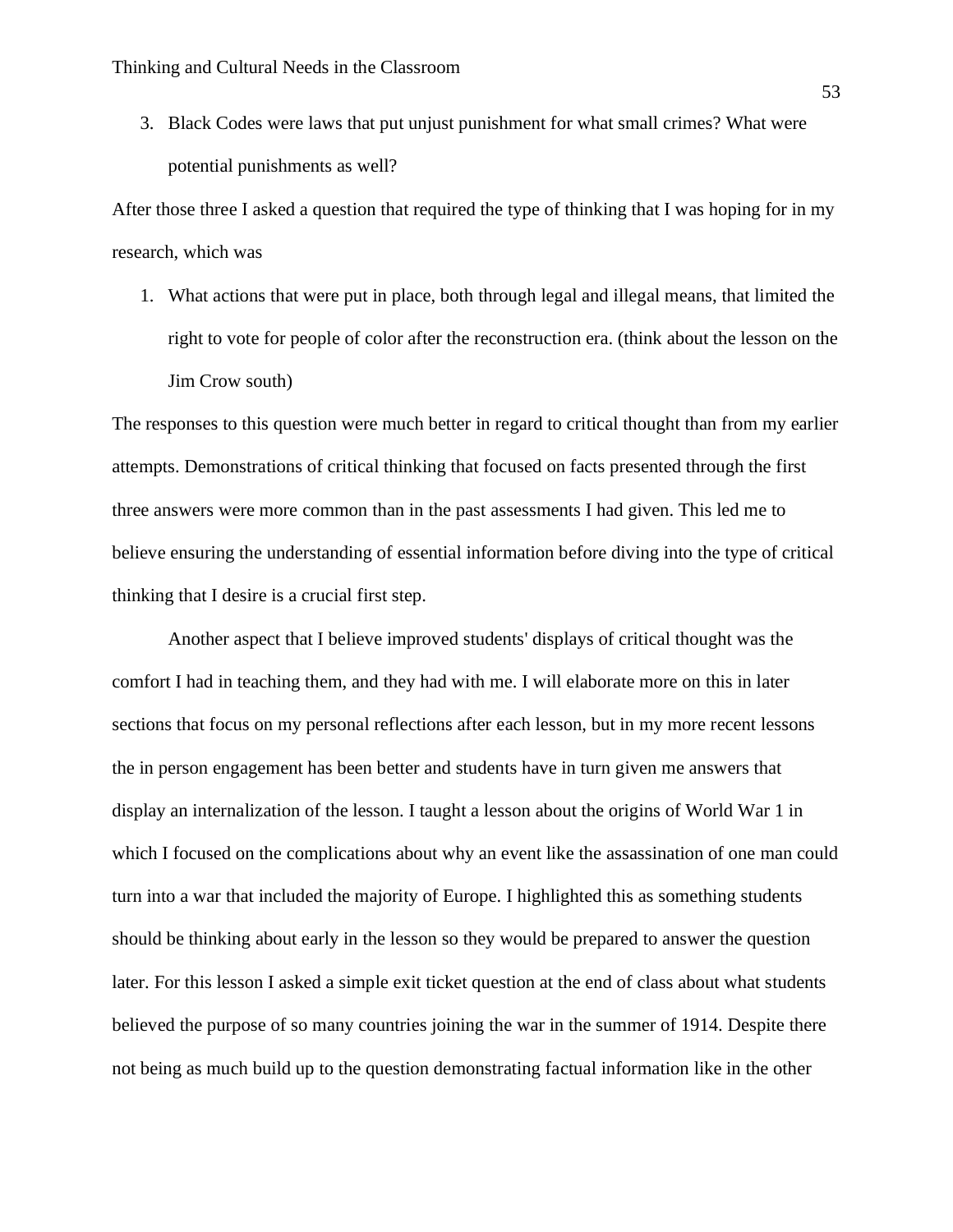examples, I got a diverse range of answers, including some that connected students' past knowledge about the issue in ways that I did not even prioritize in my lesson. This connects to the strategy of asking factual questions prior to ones that focus more on critical thinking. Checks for understanding during a lesson are hugely important in knowing when students have the ability to give detailed answers that demonstrate their understanding of the main themes of the lesson, and this is a more formal way to get those prior to an in depth question.

## **Lesson Plans**

While looking over my lesson plans to see if those may have affected the student response in such situations you can see a clear growth with how much I assumed students would take from my lessons. In the first example lesson used above, in which I was attempting to get students to understand school segregation through a reading example about a small school district in Texas, my lesson plans are almost devoid of how I plan on getting students to actually think about the lesson. As you will see in figure A below I had a lot of generalities that I should not have included especially as an inexperienced teacher.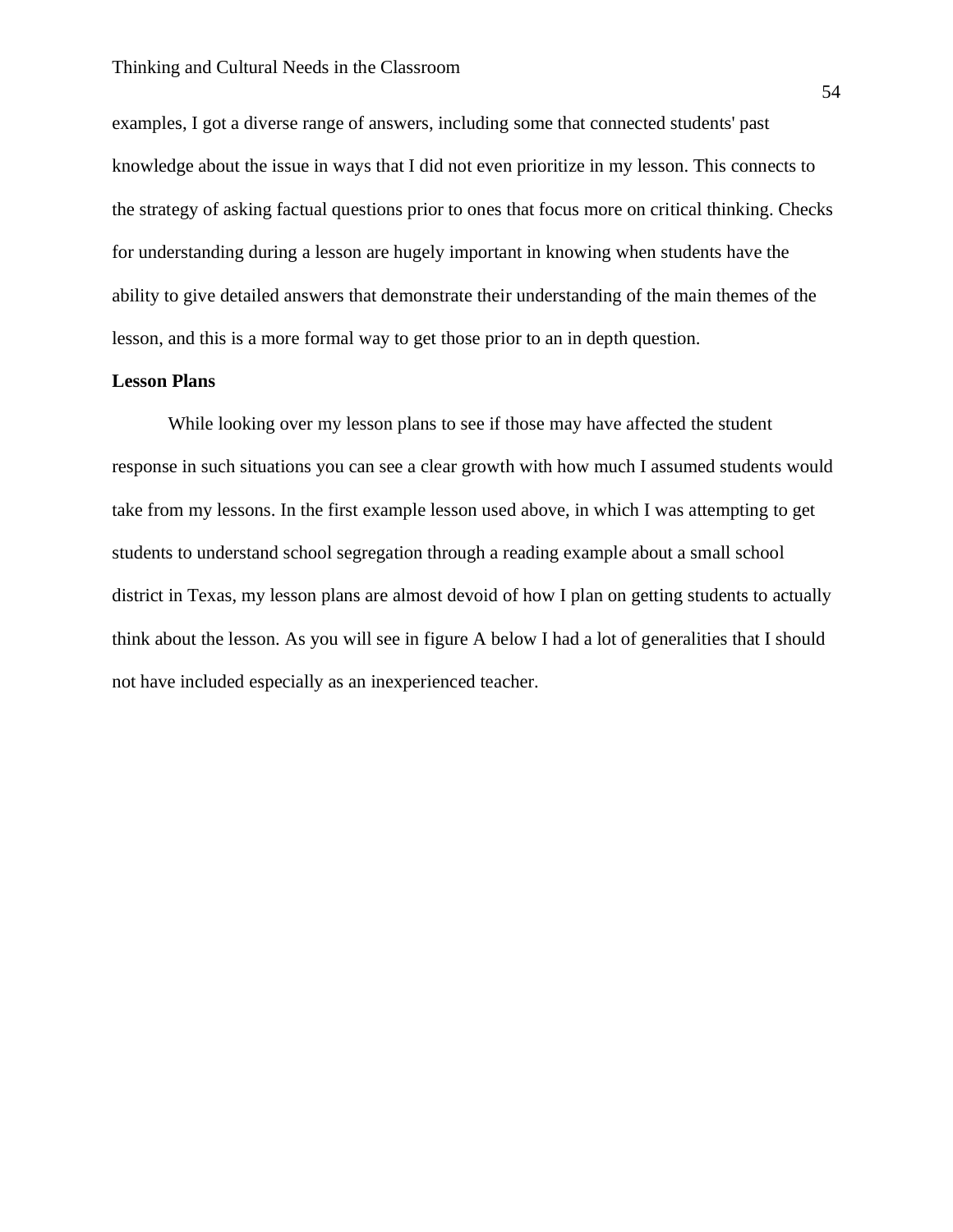# **Figure A**

| Segment of lesson plan on school segregation |  |  |  |  |
|----------------------------------------------|--|--|--|--|
|                                              |  |  |  |  |

| 25<br>minu<br>tes | Teaching OR Group OR<br>Independent Application:<br>Get into the meat of the lesson<br>which is going over the reading<br>that I have found from Four<br>Hundred Souls with parts that I<br>have found important highlighted.<br>I want to focus on the issues of<br>perception by the parents as they<br>fought for a better school, and the<br>disparity in funding/quality of the<br>schools for black students despite<br>being the majority of the district. I<br>will ask students questions about<br>the reading as we go | Teaching OR Group OR<br>Independent Application:<br>Read along with the article. I will<br>be summarizing most of it, but will<br>have highlighted parts and will be<br>puting the reading in the google<br>classroom for students to access. | The responses<br>in the<br>assessment after<br>the lesson is<br>over |
|-------------------|----------------------------------------------------------------------------------------------------------------------------------------------------------------------------------------------------------------------------------------------------------------------------------------------------------------------------------------------------------------------------------------------------------------------------------------------------------------------------------------------------------------------------------|-----------------------------------------------------------------------------------------------------------------------------------------------------------------------------------------------------------------------------------------------|----------------------------------------------------------------------|
|                   |                                                                                                                                                                                                                                                                                                                                                                                                                                                                                                                                  |                                                                                                                                                                                                                                               |                                                                      |

In this I make a lot of assumptions about whether or not students are listening, comprehending, or internalizing anything that I am attempting to teach. As a result the student work did not show the type of critical thinking that I was hoping to achieve.

Not only did I fail to provide a formative assessment before the end of the class, I just assumed students would understand what type of answers I wanted in the questions. In future lesson plans, specifically the one focusing on reconstruction mentioned prior, I explicitly state what I want students to understand as a result of the lesson. That was clearly the most successful lesson I had taught in regards to getting students answering thoughts in a critical manner, so it will have my best examples for this section. Looking back on the lesson plan I gave the students a better idea of how to answer the question with information than in the other lessons I had finished. In figure B you can see how I lay out a much more detailed plan to give students the background information that I want students to know compared to the plan in figure A. When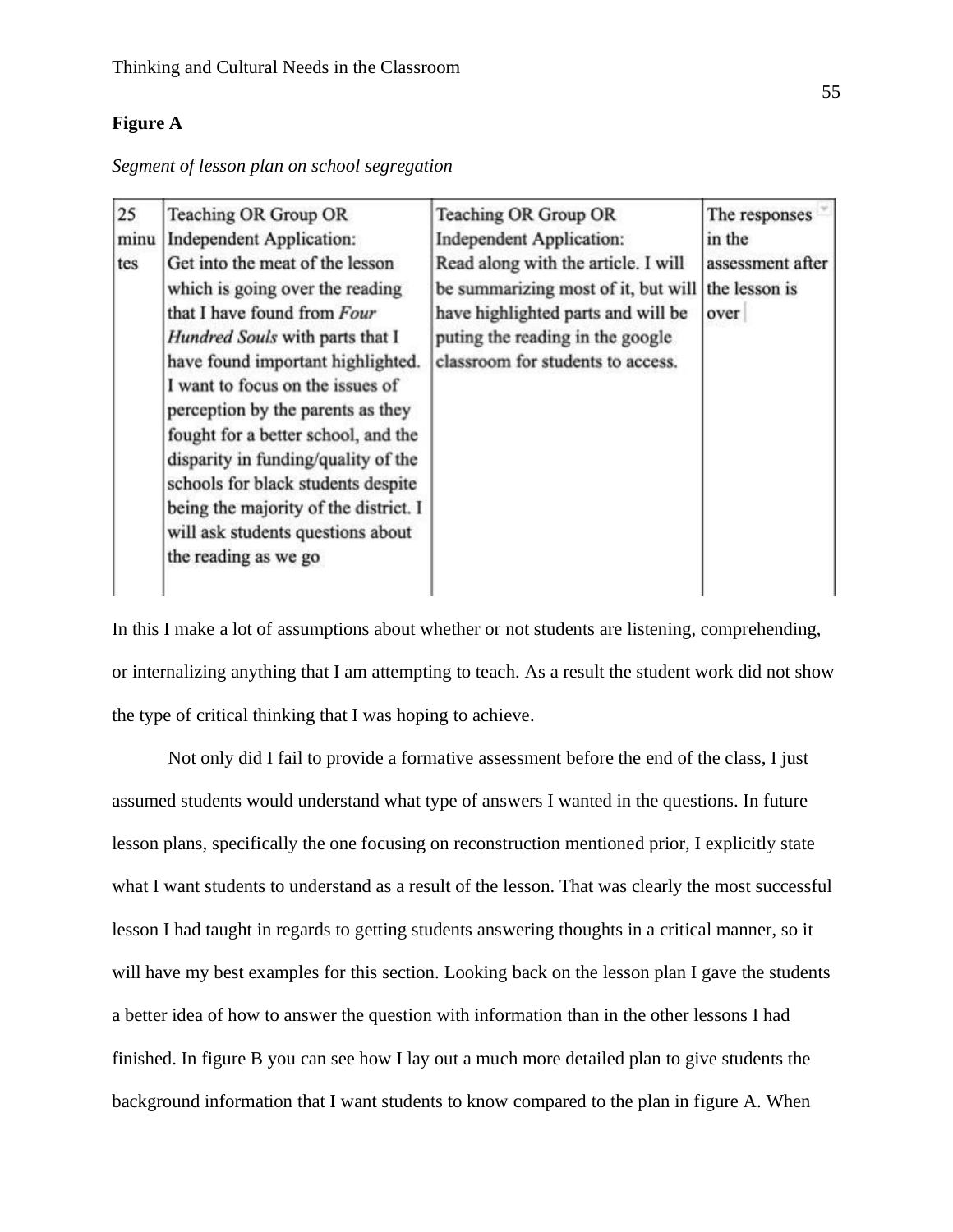combining my better planning along with more experience in class teaching, I was better at

delivering the information in a digestible way for the students.

## **Figure B**

## *Segment of lesson plan on Reconstruction*

| 20   | <b>Teaching OR Group OR</b>                                                                                | Teaching OR Group OR                | This has to do                 |
|------|------------------------------------------------------------------------------------------------------------|-------------------------------------|--------------------------------|
| minu | <b>Independent Application:</b>                                                                            | <b>Independent Application:</b>     | with the second                |
| tes  | Cover the actual reconstruction act Follow along with the lesson, and<br>that was passed through congress. | how at one point after the Civil    | part of the<br>worksheet given |
|      |                                                                                                            |                                     |                                |
|      | Prioritize that after this act and the                                                                     | War the political rights of black   | over Google                    |
|      | 14th amendment were both passed                                                                            | men were higher than at any point   | classroom so I                 |
|      | the amount of black men that                                                                               | in nearly one hundred years until   | would like to                  |
|      | could vote was higher than it was                                                                          | the passing of the Civil Rights Act | see connections                |
|      | both before, but also after the                                                                            | in the 1960's                       | made during                    |
|      | immediate reconstruction era                                                                               |                                     | that.                          |

# **Observations**

Although the observations for my first lessons did not have a direct result on the thinking that was displayed by students it does give me an insight into how I was managing the classroom and getting the important information across. One of the benefits of my late placement in the school was that I had to get my earliest lesson formally observed by the Western Oregon University official. This gave me a great starting point to know where I should grow from in the earliest stages of my teaching. Between the university advisor and my cooperating teacher I got excellent advice on how to get my teaching jump started right away in my practice.

After my first lesson, which was observed by my cooperating teacher, I got this feedback about the learning targets for that class: "They were communicated in the lesson plan but not clearly to the students. It would be a good idea for Joe to either display the learning targets on a document or on state them so the students have a clear plan of what historical context and academic arguments they will be getting into." This clearly demonstrates my actual teaching was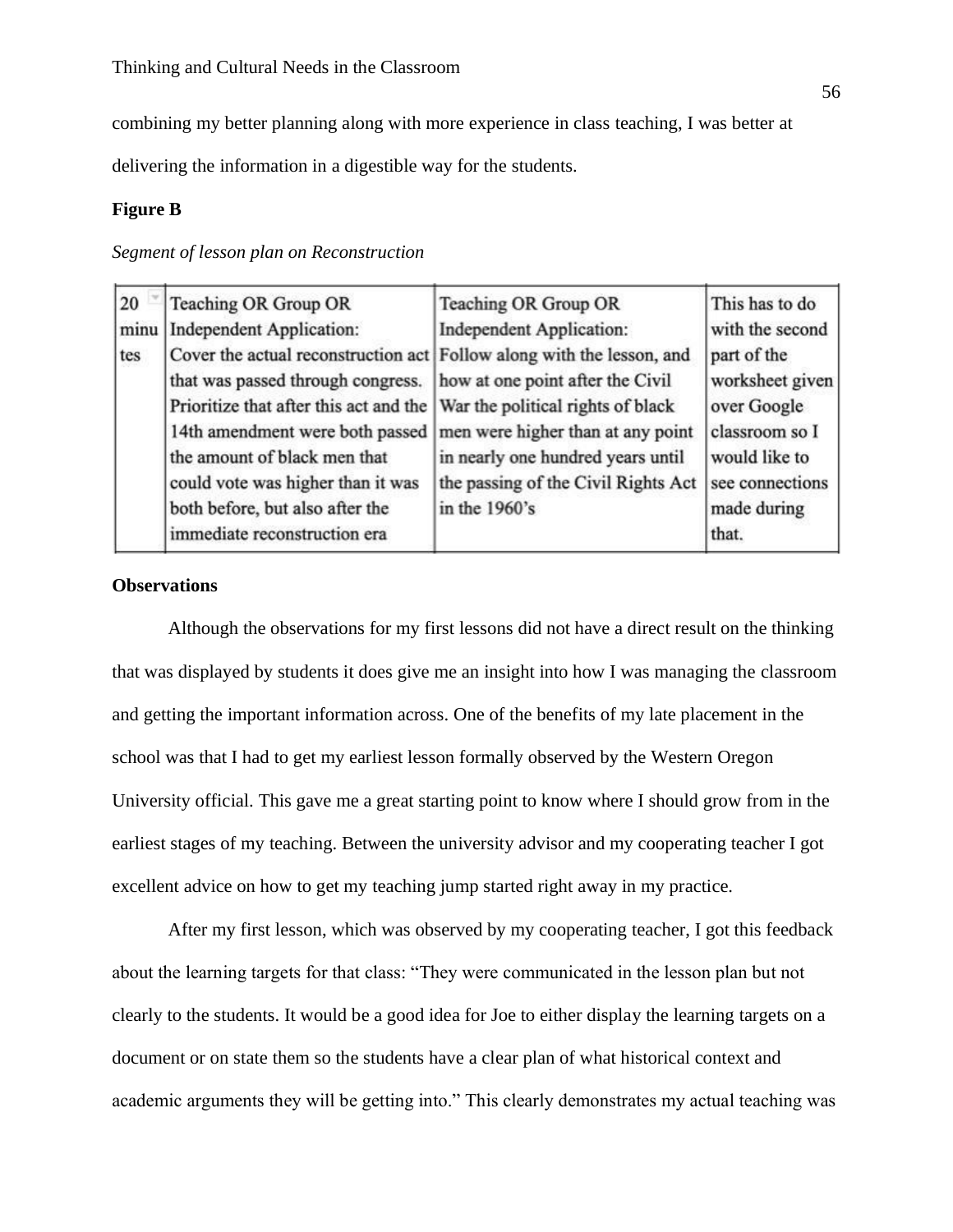not adequate for getting the important information across. This type of feedback is important when thinking about the responses in my earlier assessments. If students are not given appropriate teaching, then they will obviously have difficulty giving answers that demonstrate critical thinking.

For my first observation from my Western Oregon advisor, which was my second lesson overall, He gave me feedback on "the art of teaching" which was about the ability to let a lesson have some space built into it. Space between information gives students the ability to actually remember what you are saying rather than just having a bombardment of information for the entire lesson. In those early lessons I was very nervous which gave me a tendency to talk faster. When this is combined with the overwhelming awkwardness that persisted when I let silence fill the room, students never had a chance to actually internalize what I wanted them to. I will talk more about my personal reflections later, but want to look at what I said for this lesson in particular here. I talk a lot about how I need to slow down my thought process saying "I need to elaborate on the information more than I am. This is a thing that has been my issue in a lot of papers/projects throughout my educational life. I go too broad and don't realize that people will not connect things that just happen in my head without thought. Remember to go into details and don't be afraid to go off script. Trust myself with the knowledge that I have. I am working on these lesson plans for long enough I should be able to answer questions that the students are going to ask. I need to provide more information as well in a way that can enhance the lessons." As you can see I was, and am, aware that I have a tendency to gloss over information because I do not fully understand the knowledge levels of my audience. I will give an explanation that makes sense to me, but when taken out of context and without my own personal perspective and background knowledge, does not give the reader the full range of information that I want.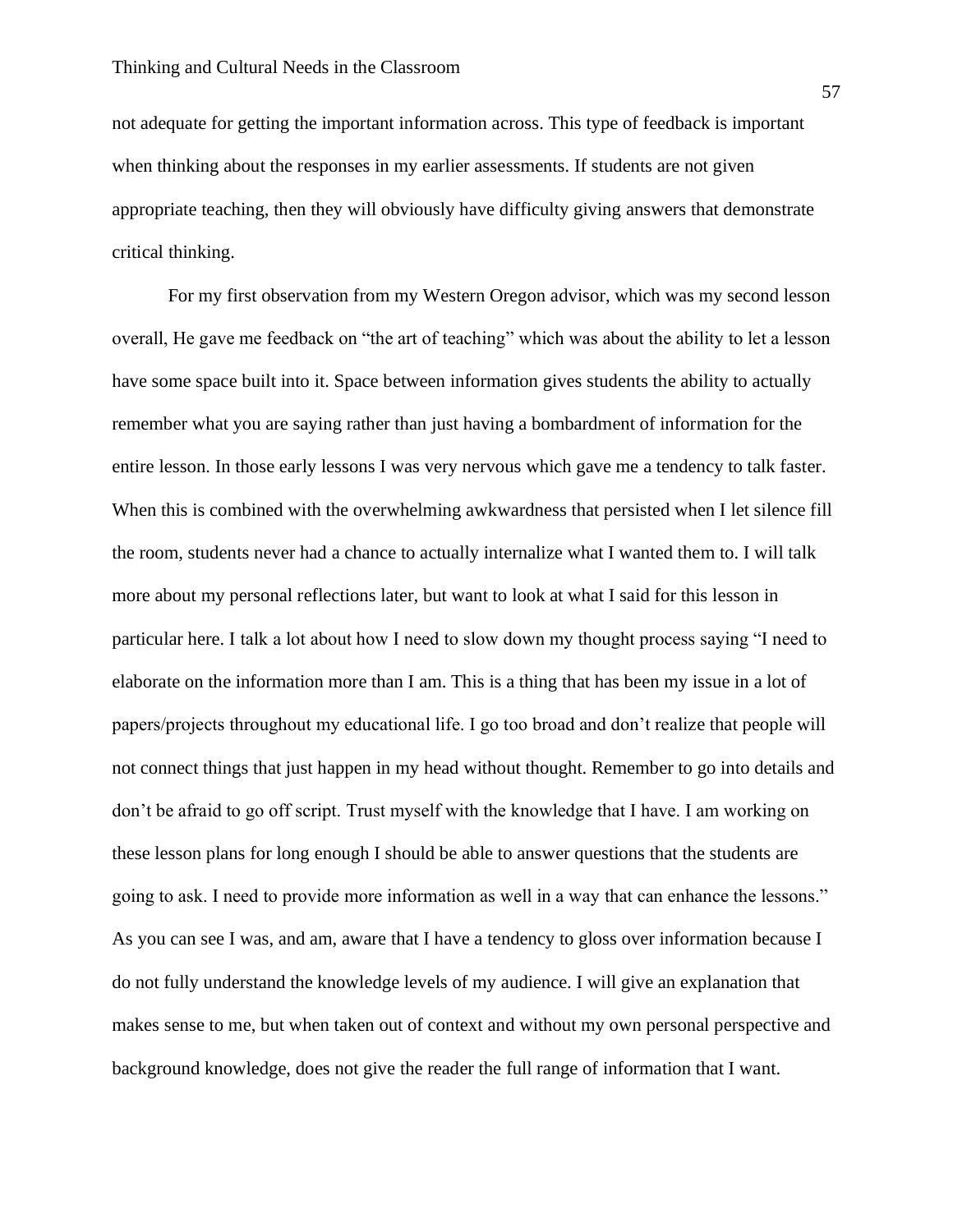One other issue that was consistent in my earliest lesson was the lack of informal checks for understanding. Without my knowledge of where students stood as far as understanding the lesson it should not have been a surprise when they didn't show the type of thinking that I was expecting in the assessments afterwards. The observation notes for my first three lessons all mentioned that I needed to work on informal formative assessments. From my cooperating teachers first observation they said I "Presented good information on the topic of Jim Crow laws but was lacking a measurable formative assessment to gauge student understanding of the information provided in the lesson. Needs to add oral checks for understanding throughout the lesson and a formative assessment to judge the student's ability to retain the information presented." Unfortunately this type of feedback continued into the next few lessons. My WOU advisor was generally very positive in his feedback because he knew was observing some of my earliest lessons, but in his first observation he said "However, with little to no student engagement, assessments were not formally or informally observable." and "Without observing student engagement connecting to assessments, it is difficult to say that any assessing took place". These are not horrible on their own, but considering these were not that long ago I remember the lessons clearly and can confidently say I got essentially no form of assessment done while teaching this lesson.

Overall my lack of ability in the classroom was clearly a factor in how my students responded in their post class assessments. With better informal assessments during the lessons I would have known how to teach towards the type of responses that I was trying to get. Unfortunately I have not had more formal observations since the earliest part of my teaching as I am trying to develop as much comfort while teaching as possible before another. From my own observations I am more patient in letting students make comments or letting them demonstrate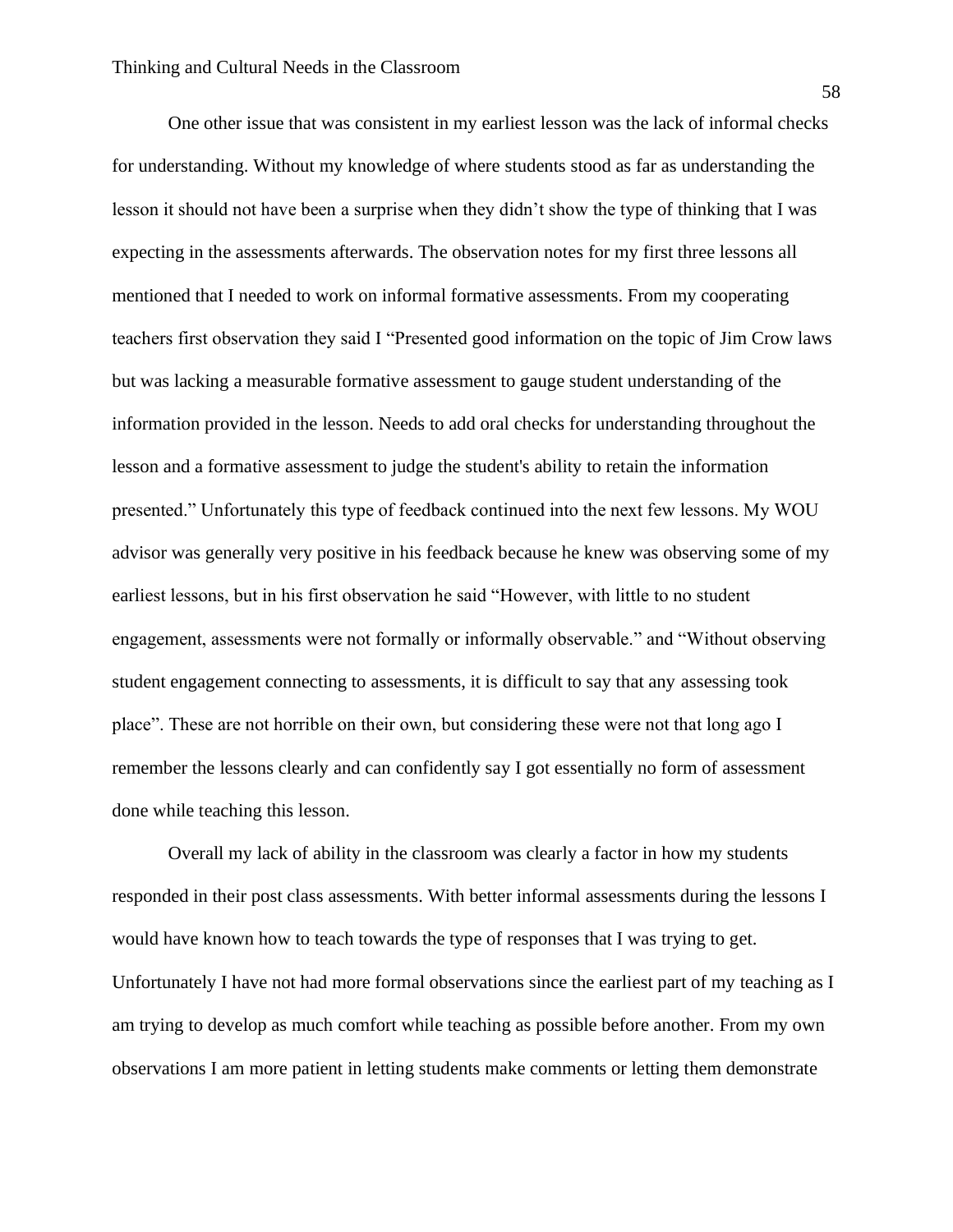that they have learned something in other ways. The ability to utilize the chat aspect of Zoom has been a major factor in the informal assessing that has been done. Having students give quick one or two word responses essentially asking them if they have understood what you are teaching is hugely beneficial in giving you an idea of how well you are getting your main point across.

#### **Personal Reflections**

In a way these connect to the feedback from my cooperating teacher, and WOU advisor, but I have always found that I am an appropriately harsh critic of myself. Triangulating my own personal observations with theirs provided a strength to my evidence and helped me to know where I was being appropriately insightful, and where I was being too hard on myself. Considering that I have not had a full schedule of formal observations from either my advisor or cooperating teacher, these became an appropriate substitute. I have already discussed my thoughts after the second lesson I taught and how that affected the work my students turned in. Other lessons provided me with the chance to show how I had been working to develop in the "art of teaching" as my advisor said. A lot of the issues come from me not getting an appropriate amount of informal assessments while I teach. Without those I am not sure where I need to focus or change up my lesson to focus on the main learning target in a better manner.

Starting from my first lesson, on March 9th, which was only two days before the lesson mentioned in the last section, I knew I had to pause and elaborate more than I was. After that first lesson I wrote down "it's okay to be redundant when giving information to the students, you never know which tidbit will be the one that sticks in their mind," and in all capital letters I said "don't be afraid to stop and elaborate". When this is combined with the notes left from my cooperating teacher about how I had difficulties communicating the learning objective to the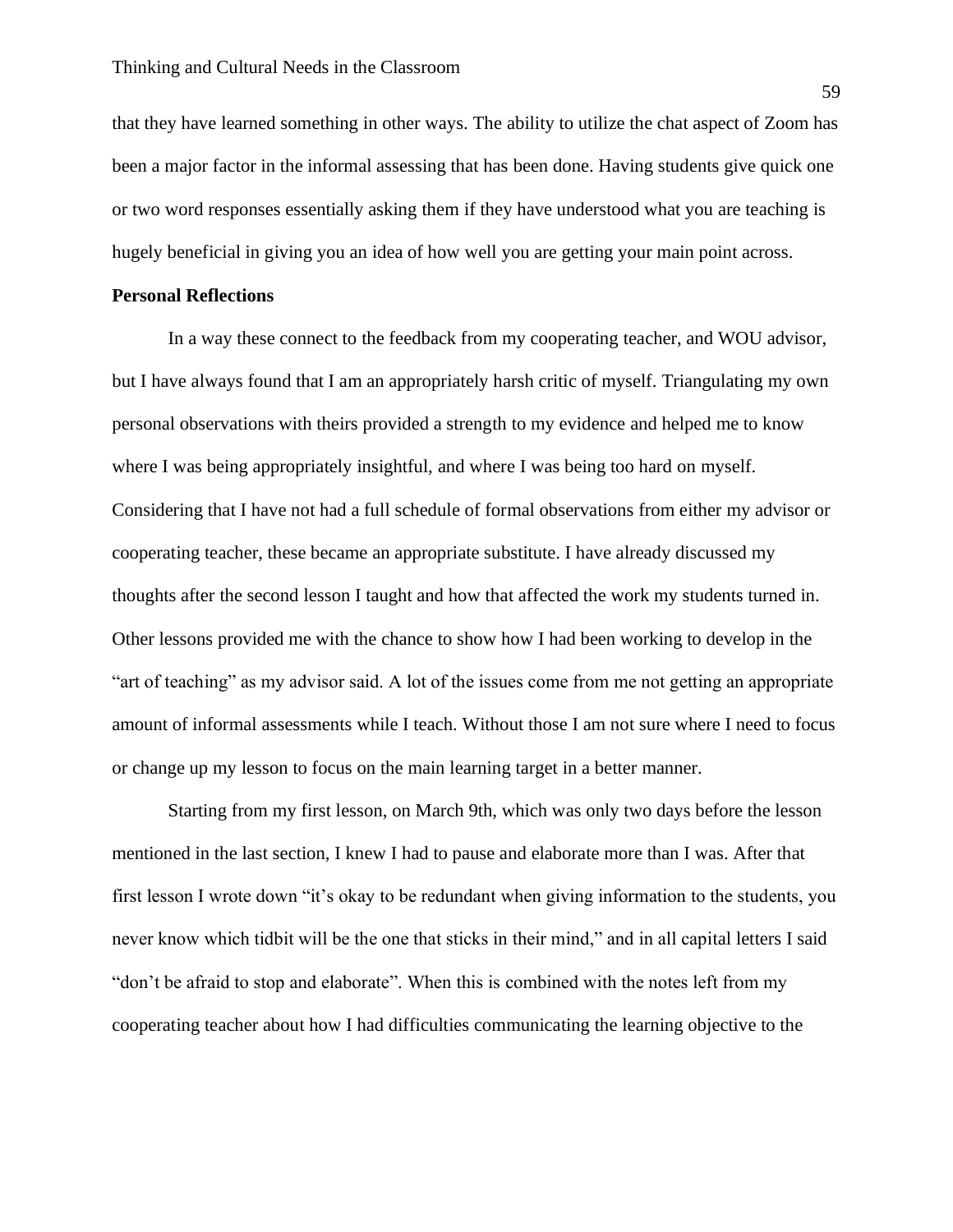students during the class it shows how my lack of ability leads to students who would be unprepared for the assessments that followed.

As I continued working on my practice the disconnect between what I was hoping to teach, and what I was delivering to students continued to be a quandary for me. Phrases like this one on March 16th "I do think the actual lesson plans I am writing are solid, but actually translating them to the lesson is still a work in progress." were not uncommon. I do show some improvement in this concept, especially in regards to getting informal formative assessments as I continued teaching. By my fourth lesson, on March 18th, I was giving myself specific feedback about how I can get students to understand the main focus of the lesson so they can actually demonstrate their learning, but still not getting consistent assessments during the lessons. First I talk about the need to review what I am going to assign before class, which primes the students for a way of thinking, but yet again do not set a strong theme for the lesson saying "I need to be better at expressing strong themes for my lessons and demonstrate an idea of what students need to know and understand. I drift between what I want the students to know and sort of aimless teaching. I also need to be better at giving them an opportunity to demonstrate this knowledge.". This specific quote is kind of a catch all for how I felt my teaching was going at this stage. Each lesson was not nearly as focused as it should have been and the lack of assessments did not let me know if students were prepared to answer questions with the type of critical thinking that I wanted.

Fortunately I have worked to improve the main issue of not getting informal assessments. In one lesson that focused on John Brown I made sure to elaborate the main focus which was viewing his actions through different perspectives. I tried to do this in a couple different ways, the first was asking the class while teaching and hoping for responses. Although this was one of

60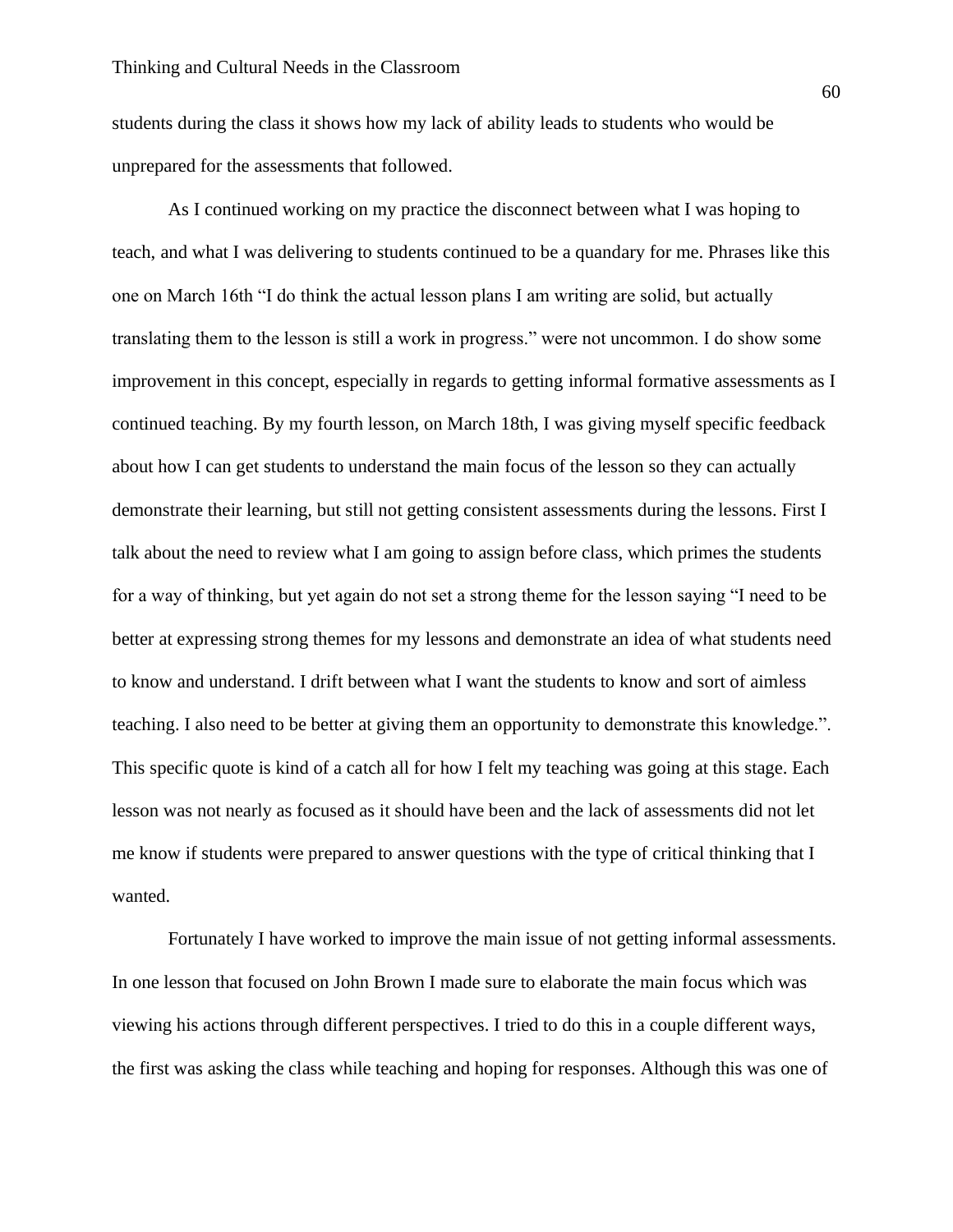#### Thinking and Cultural Needs in the Classroom

the first times I felt like I gave the class time to stew in silence after getting asked a question, it still failed to get students to speak out in class. The lack of student participation over Zoom lessons is one part of my struggle, but for this I do think it would have been more successful if I specifically mentioned the chat which has been more useful in getting engagement. My second attempt was an exit ticket that asked for the students' personal opinion about the events that happened in Harpers Ferry. Now this is not as thorough of a question as the main theme of the lesson, but it did at least show that students had understood the question I was asking and gave me something to build on in future lessons. This was the first step in me really making progress towards getting students to show some understanding, and from there demonstrating some type of critical thought in their answers.

When I finally started getting students to engage in the classroom more is when I first started seeing improvement in the responses. I brought up the lesson on the origins of World War 1 while talking about student responses, but also feel like bringing it up here is a useful task. This was the lesson that I have gotten the best in lesson engagement so far. I utilized the chat better than in the past with simple questions that asked students to type a number only. I think doing this early in the lesson got them in the mood to engage more throughout the rest of the period. After teaching this lesson, but before looking at student responses to the exit ticket I wrote down "I did forget to mention the main theme of the lesson until a little into it, but I had more student interaction than I have had in any of my lessons prior. Now I have to wait and see how students handle the exit ticket". It shows I still was not perfect in how I taught the lesson, but saw improvement and was hoping to see how the class responded to the prompt. As stated earlier this lesson resulted in higher quality answers than previous attempts, and did so without the use of questions that asked the factual information leading into the more thought provoking ones.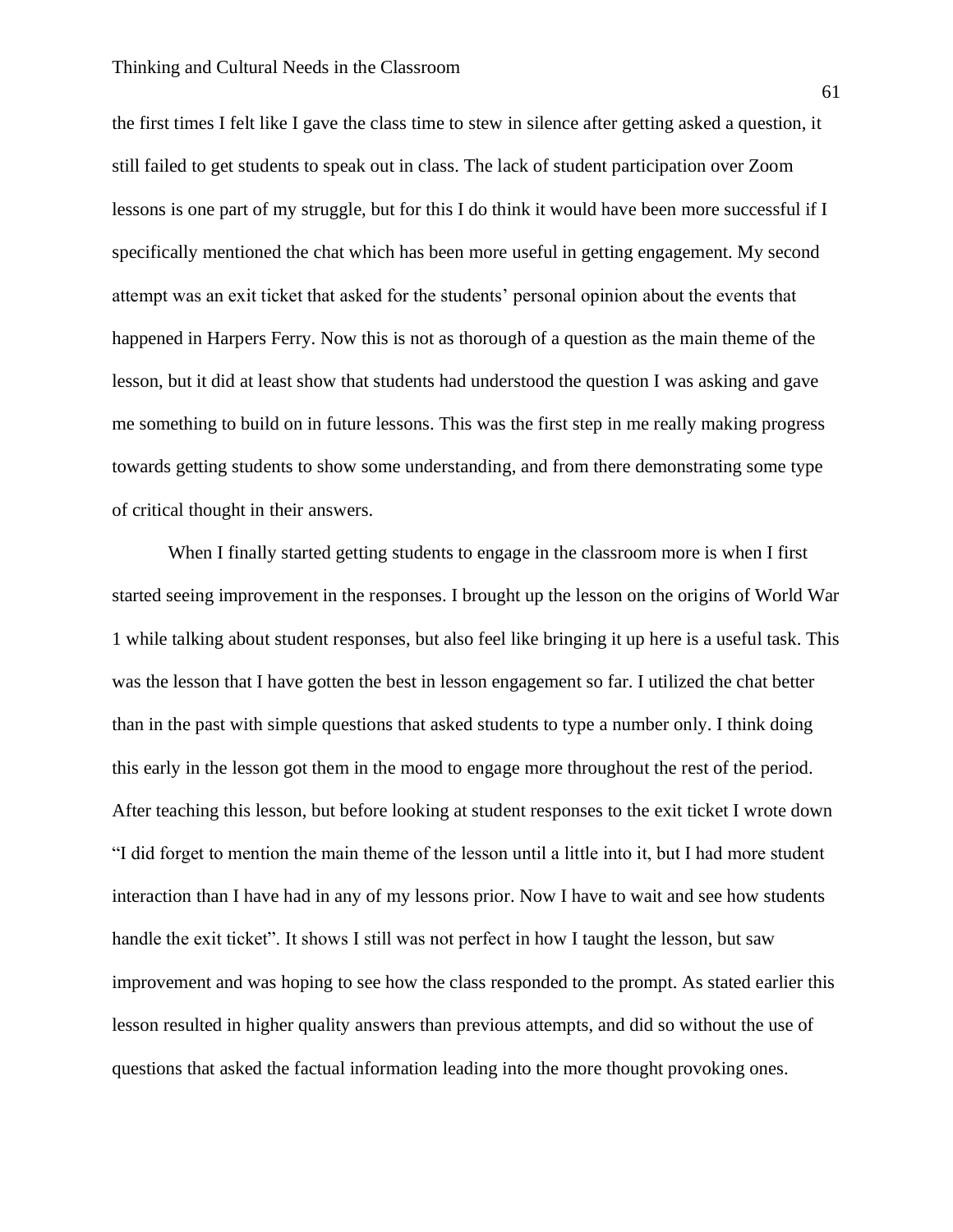Overall a large part of getting students to think in a critical manner after the lessons is to provide the appropriate amount of information during them. Without doing this I was never giving the students a chance to demonstrate the full extent of what they knew after the fact. Making sure I was providing a strong theme during the lesson about what I wanted students to understand afterwards provided a stepping block forward, then improving my in class formative assessments provided another. Providing strong themes lets students know what and how they should be thinking while the lesson is being taught. You can expand this to entire units in the form of essential questions that students should be debating while they are learning each lesson. Improving on getting quick informal formative assessments during the lessons was a major way to improve the teaching I have done. It let me adjust how I was teaching during each lesson to focus on the areas students may have missed or I neglected. Getting these two improvements is what I believe translated to better displays of critical thinking in the responses to my later assessments. Once I can get better at this practice I would want to use these practices to get students to be more open and showing this type of thinking within class engagement, but for now am pleased with how I have improved in getting students to show depth of thinking in my short time teaching.

# **Data Analysis Question 2: How has my lesson planning changed to reflect culturally responsive practices the more I have taught?**

The other aspect of my teaching that I was researching during this time in the classroom was how I taught through a culturally responsive pedagogy. While analyzing my data for this question my lesson plans played a far larger part than the previous question. The use of reflections based on advisor critiques, and my own post teaching thoughts played a role as well. One thing that played a much smaller role in this area was teacher assignments. Although I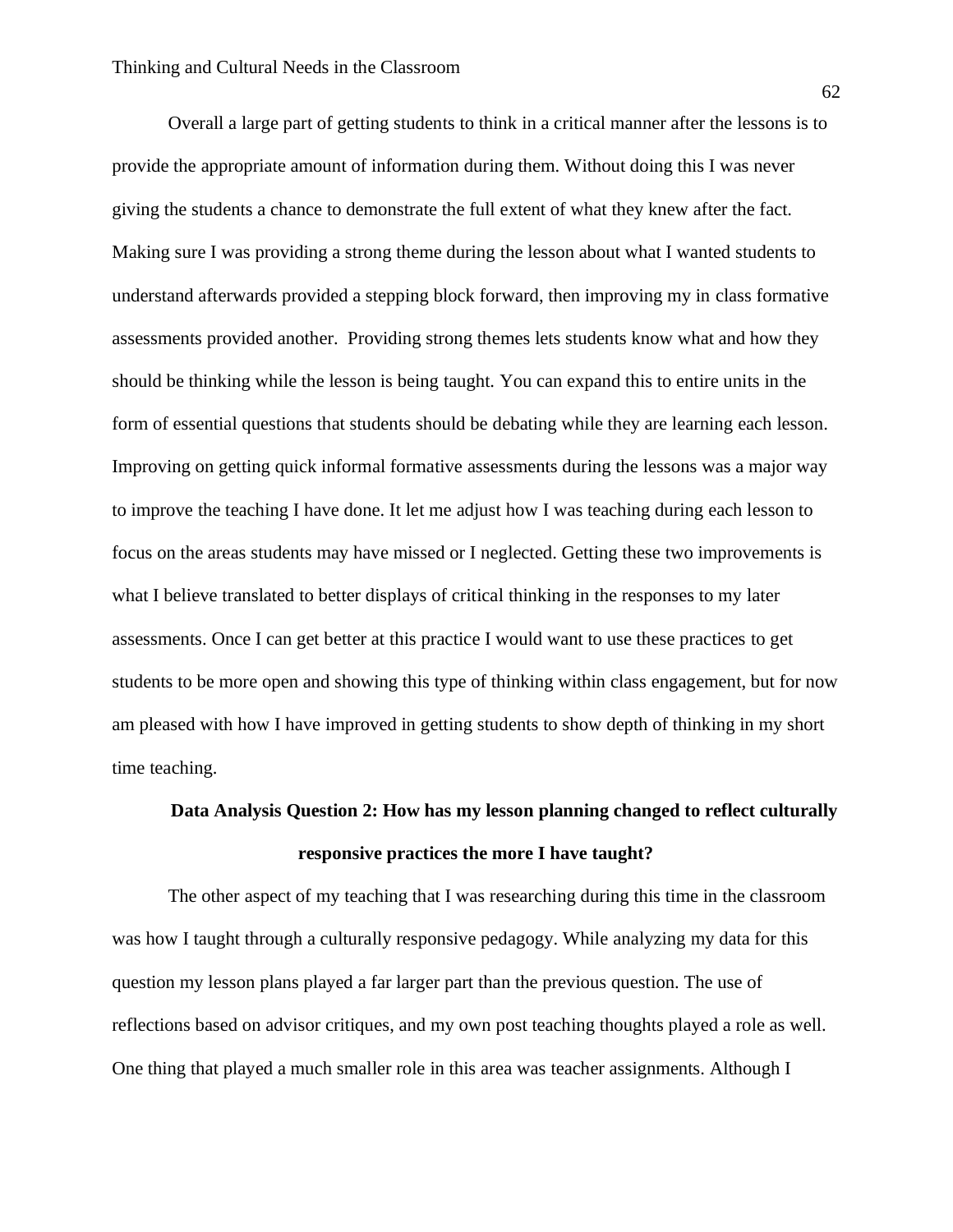attempted to ask questions that would receive culturally responsive answers this was not as successful as I had hoped. I do have information that was useful in my analysis, but that will be a much smaller section compared to the previous question.

What was an unexpected aspect to this category was the fact I was placed in a school that is outside of my local community, and is far more rural and conservative than I was anticipating while framing this question. Although this did not affect how I ended up teaching in a major way I was always aware when giving lessons about things that could be seen as controversial, like the beginning of the Civil War, the potential for political ideologies that countered the truthful information I was teaching was possible. As you will see I did my best to use primary sources in these situations that would prove the validity of what I was saying rather than secondary ones that were up for more interpretation.

#### **Teacher Assignments**

In one early assignment I tried to get students to think about school segregation through the lens of Black citizens' treatment after WWII. The lesson had a reading which talked about how Civil Rights leaders were emboldened to fight for equality after seeing the nation claim the moral high ground when facing the Nazis in Europe. In an attempt to get students to focus on the cultural responsiveness of this lesson, I asked them to think about how what the nation claimed internationally affected how Black men and women would react within the country. The question "Why would the recent ending of WWII impact Black residents of Hearne to be more vocal about their mistreatment by their own government locally?" got minimal responses, as I was still dialing in how to get students to answer questions that required interpretation skills. Although this was a good question that focused on the empowerment of a marginalized culture, I had not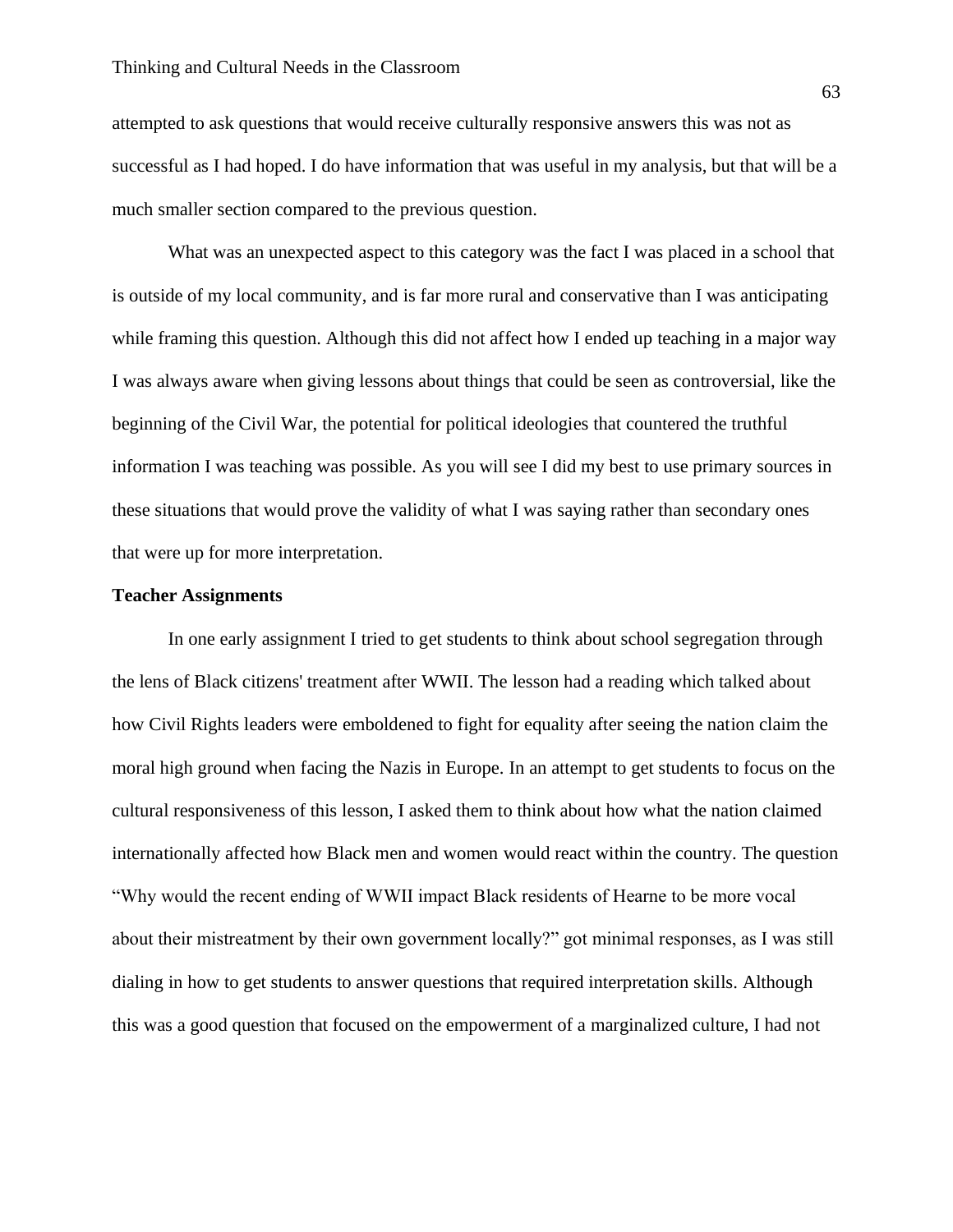given students the information, or demonstrated the interpretive ability to answer it in a way that was suitable for the question.

For a lesson that focused on the civil rights movement I also tried to ask questions that prioritized the Black voices behind the movement. I have regrets about how I taught the lesson, but also how I tried to assess the lesson. I believed I was going far enough by simply asking questions about who Rosa Parks was in her life prior to the Montgomery Bus Boycott, which I talked about during the lesson. Although it is important to give Parks some agency in her life this is not nearly far enough in regards to asking questions that promote culturally responsive thinking in students. It would be better to ask students questions about why she is commonly represented in a way that minimizes her role in the Montgomery Bus Boycott. This would get students thinking about historical figures from the past, who are often more than what they are initially shown as when teaching in a manner not reflecting culturally responsive practices.

During the previous section of this chapter, devoted to the question based on getting students to display critical thinking I noted how a lesson and assignment that focused on Reconstruction showed my best improvement. Unfortunately I did not have the same focus on promoting culturally responsive questions. Two of the first three questions, which were designed to be fact based, showed the desire to connect culturally responsive practices. However, the final question which I wanted to demonstrate more critical thought did not. This question was "What actions that were put in place, both through legal and illegal means, that limited the right to vote for people of color after the reconstruction era?" To answer this question students needed to look at actions by white members of society, and how they negatively affected people of color. A more culturally responsive question would have focused on the actual people that were being marginalized, and how they attempted to overcome that marginalization. I didn't require students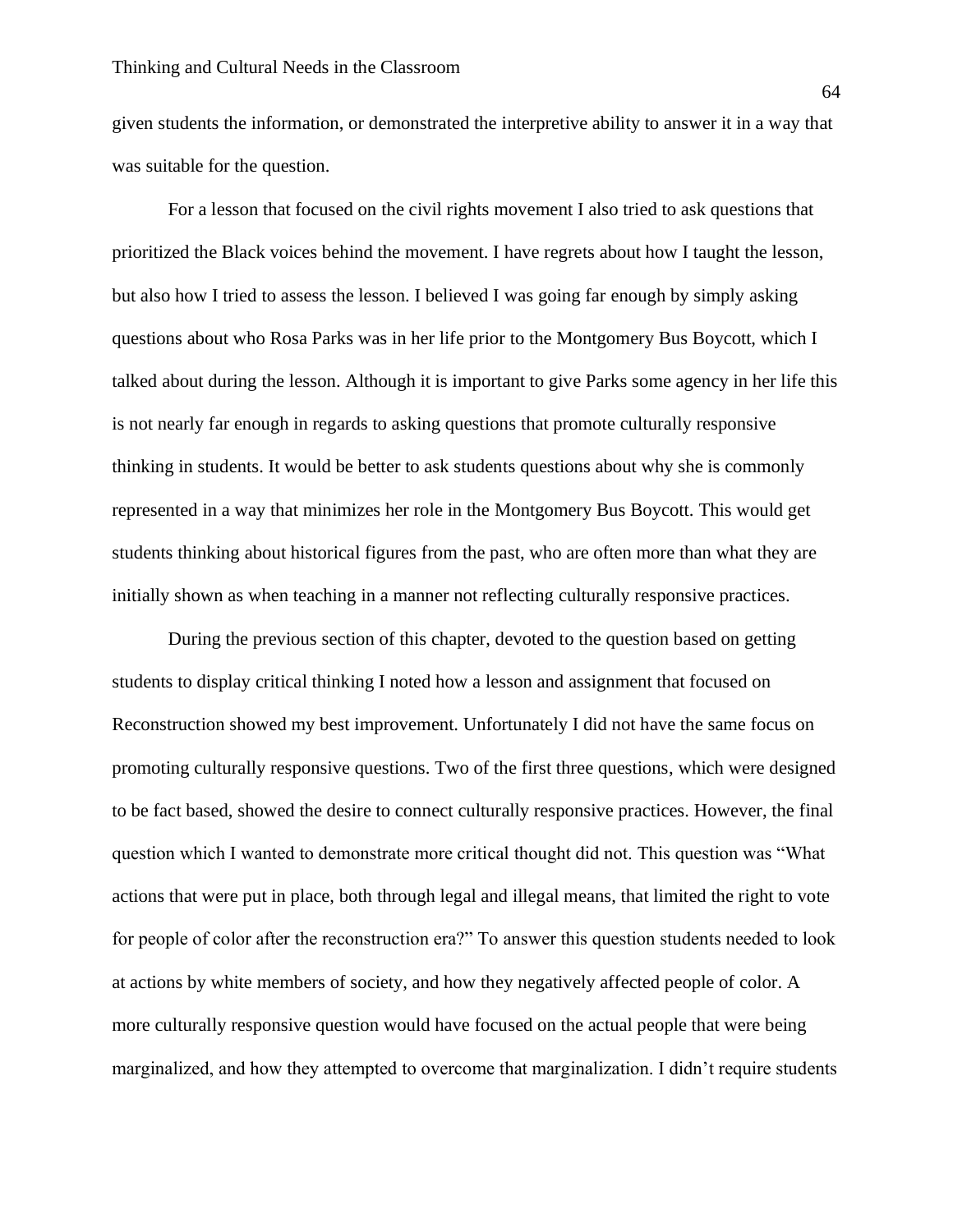to make connections about the realities of life as a Black member of society during the Reconstruction era, just recognize the terrors that white men and women caused them. This is in line with the other aspects of my journey towards teaching with culturally responsive practices, in that they were inconsistent in their implementation throughout my time teaching.

I did learn the importance of teaching in this manner during my time in the classroom. After teaching about the March on Washington in the same Civil Rights unit. There were students who showed appreciation for my inclusion of Bayard Rustin in the lesson in an exit ticket simply asking for something interesting they found about the lesson. The reward for giving students the chance to show an appreciation of other cultures was pretty great, and shows that attempting to teach in this manner is worth the extra effort required in making each lesson.

#### **Lesson Plans**

As this question focuses on how I have planned lessons in a manner that is culturally responsive, lesson plans played a major part in my data analysis. In my time teaching I wanted to prioritize the voices of BIPOC individuals and tell the history of the United States from their perspective. Many of the first lessons I wrote gave me great opportunities to try and implement these practices. In my first few lessons I got to teach about Jim Crow, school segregation, and Martin Luther King which provided me with opportunities to teach in a way specifically focusing on Black history and culture. I found that connecting the lesson to culturally responsive practices was more difficult than I had previously thought. During my literature review I talked about culturally responsive teaching, and how important it is to make lesson plans that prioritize the voices of marginalized groups, and connecting lessons to cultures other than the dominant white one that is commonly focused on. Bringing my own education into context, I was taught about most things from the perspective of white culture. This led to the initial places I searched for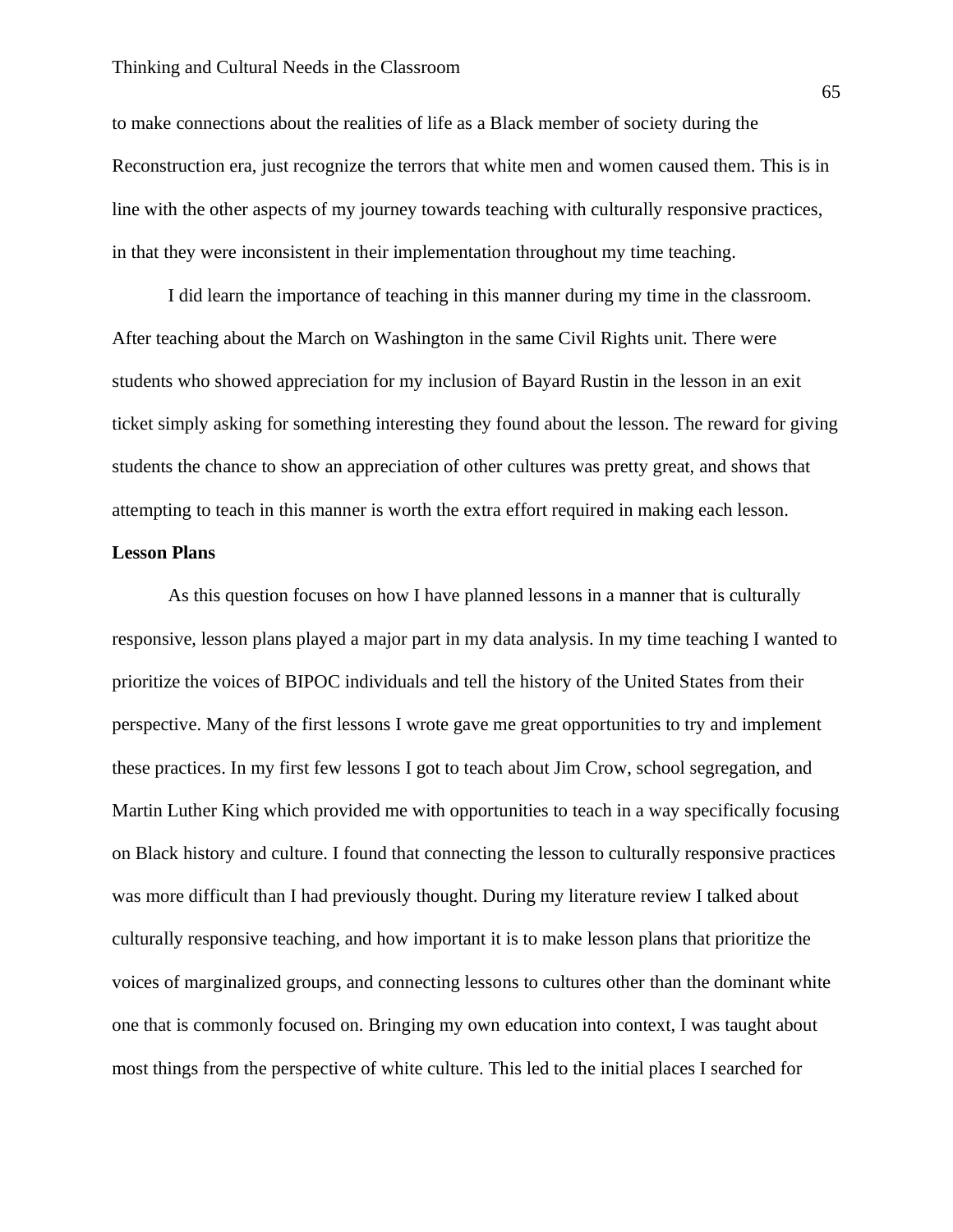lessons to be focused in the same way. Although I tried to find valuable primary or secondary sources that highlighted the history of Black Americans through their perspective it was not always successful in a way that directly translated to my lesson plans.

In the very first lesson I wrote, which was about Jim Crow laws in the South I made an effort to tell the history from a perspective empathetic to Black Americans, but could not find appropriate ways to integrate them into the lesson. In turn I showed a short video that talked about the institutionalization of the Jim Crow era that made having specific laws in place not necessary in parts of the South. I wanted my main theme to be focusing on the institutionalization of Jim Crow laws, and how they affected the voting rights for the huge numbers of citizens. However, I was not quite as thorough when it came to making my lesson plans, or allotting the time each segment of a lesson would take at this point of my teaching, so my lesson plan looked like this for this section (Figure C).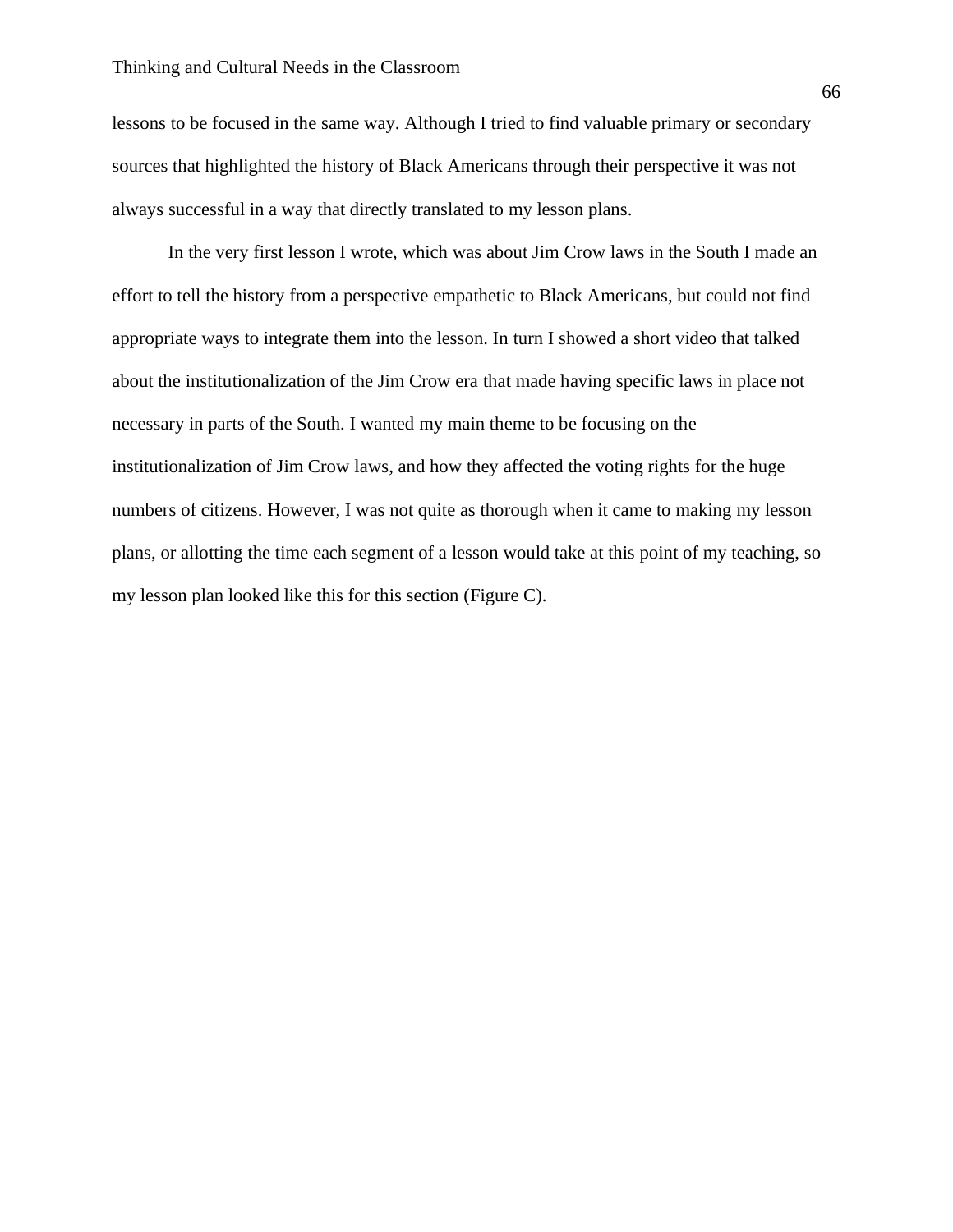# **Figure C**

| Segment of lesson plan on the Jim Crow era |  |  |  |  |
|--------------------------------------------|--|--|--|--|
|                                            |  |  |  |  |

| Show students an example literacy<br>test that is available online, ask<br>them to go over the questions and | 25<br>minu<br>tes | Teaching OR Group OR<br><b>Independent Application:</b><br>Show the effects of Plessy that<br>took place throughout the south.<br>Start with a 7 minute video that<br>talks about the institutionalization<br>of the laws with a few pauses to<br>highlight the moments I find<br>important. From here go over<br>some of the more notable issues<br>that black people have to face<br>including losing the ability to vote.<br>answer them as best they can. | Teaching OR Group OR<br><b>Independent Application:</b><br>Read the test and ideally interact<br>with the class through either the<br>chat or actually talking. If this<br>lesson was in person we would go<br>over the example as a class as well<br>as individually to gauge the<br>differences that are easily available<br>with the questions. | If in class<br>students would<br>take the literacy<br>test I found<br>online and from<br>there go over<br>how they<br>answered it in<br>class as I would<br>project it on the<br>whiteboard. |
|--------------------------------------------------------------------------------------------------------------|-------------------|---------------------------------------------------------------------------------------------------------------------------------------------------------------------------------------------------------------------------------------------------------------------------------------------------------------------------------------------------------------------------------------------------------------------------------------------------------------|----------------------------------------------------------------------------------------------------------------------------------------------------------------------------------------------------------------------------------------------------------------------------------------------------------------------------------------------------|----------------------------------------------------------------------------------------------------------------------------------------------------------------------------------------------|
|--------------------------------------------------------------------------------------------------------------|-------------------|---------------------------------------------------------------------------------------------------------------------------------------------------------------------------------------------------------------------------------------------------------------------------------------------------------------------------------------------------------------------------------------------------------------------------------------------------------------|----------------------------------------------------------------------------------------------------------------------------------------------------------------------------------------------------------------------------------------------------------------------------------------------------------------------------------------------------|----------------------------------------------------------------------------------------------------------------------------------------------------------------------------------------------|

You can see I have not planned a proper amount of time to discuss the importance of either of my main goals. I talk about "a few pauses to highlight the moments I find important" but do not mention what those are. Further, these do not actually demonstrate culturally responsive issues. They are simply teaching the students about what I find important about Jim Crow. Figuring out a way to feature other voices was what I wanted to do and was not successful.

I was much better in the lesson I taught that focused on school segregation that was brought on because of the Jim Crow policies. For this lesson I used an excerpt from the book *Four Hundred Souls* which gives the histories of Black Americans through stories told by members of the Black community. I used an excerpt about integration from a small school district in Texas that had segregation become a major public issue after the school designated for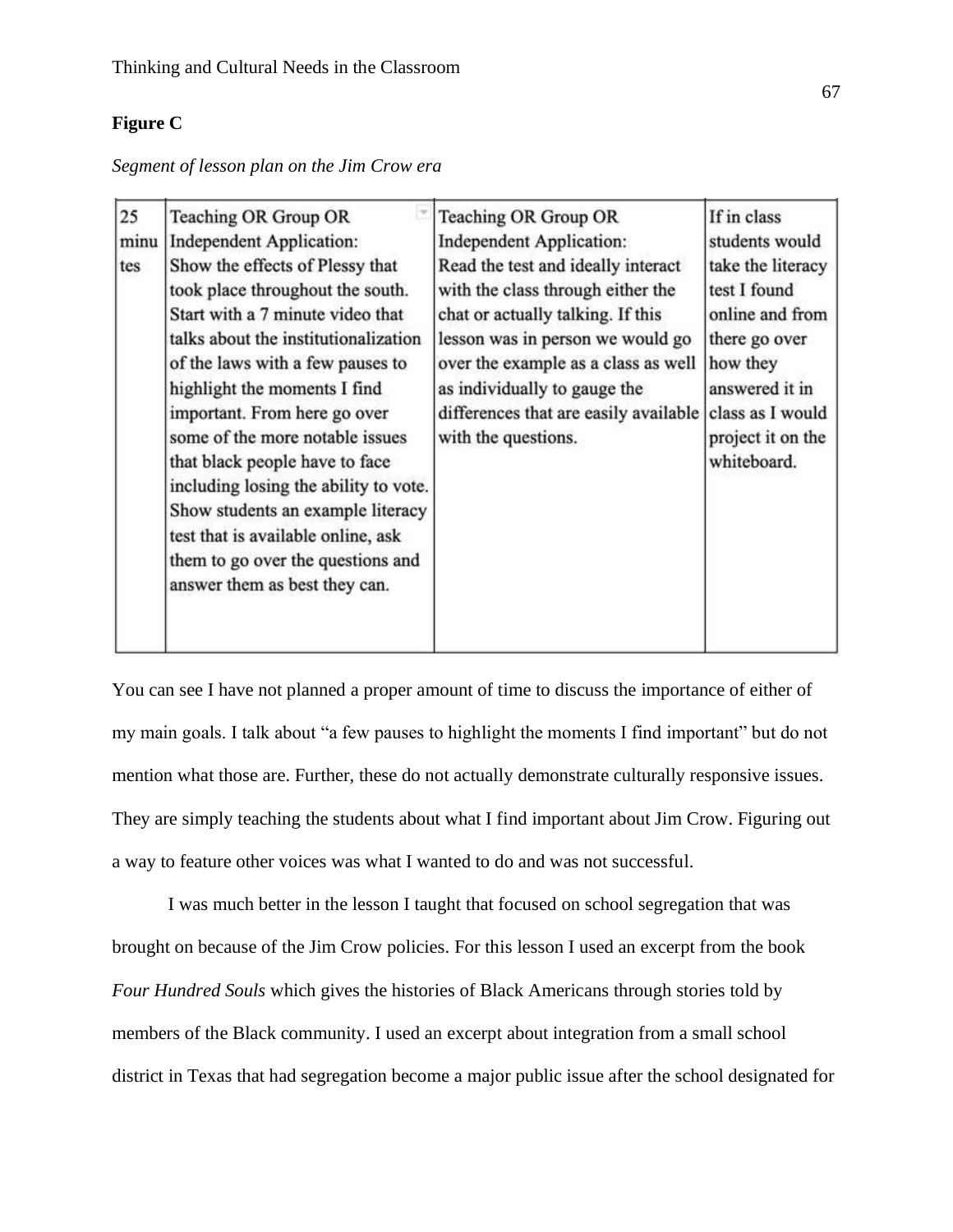Black children burned down shortly after World War 2. The school district wanted to relocate the Black students to a literal POW shelter that was used for Germans during the war, and the parents of those students were appropriately furious. A wide range of issues highlighting the differences between how white and Black students' schools were covered in the reading. These ranged from the difference in funding for the schools, which was ten times more for the white school despite the majority of the town being people of color, to the simple aspect of how ugly the proposed school was as an educational building. It also went into the negative perception of the students' parents which I tried to connect to the modern day protests happening around the Black Lives Matter movement. My struggles to get students to engage with even simple prompts early on made this lesson a hard one to get much in terms of assessing student learning, but I do think this was a good idea for a culturally responsive lesson plan. It brought in the perspective of members of a community that was being marginalized during Jim Crow forced school segregation. I wasn't quite as thorough in my lesson plans yet but for this lesson I had this as the plan. I used this image earlier in the chapter, in figure A, talking about how I struggled with promoting critical thinking, but here it shows my attempts at promoting a culturally responsive classroom, which I think it demonstrates much better. (Figure A.)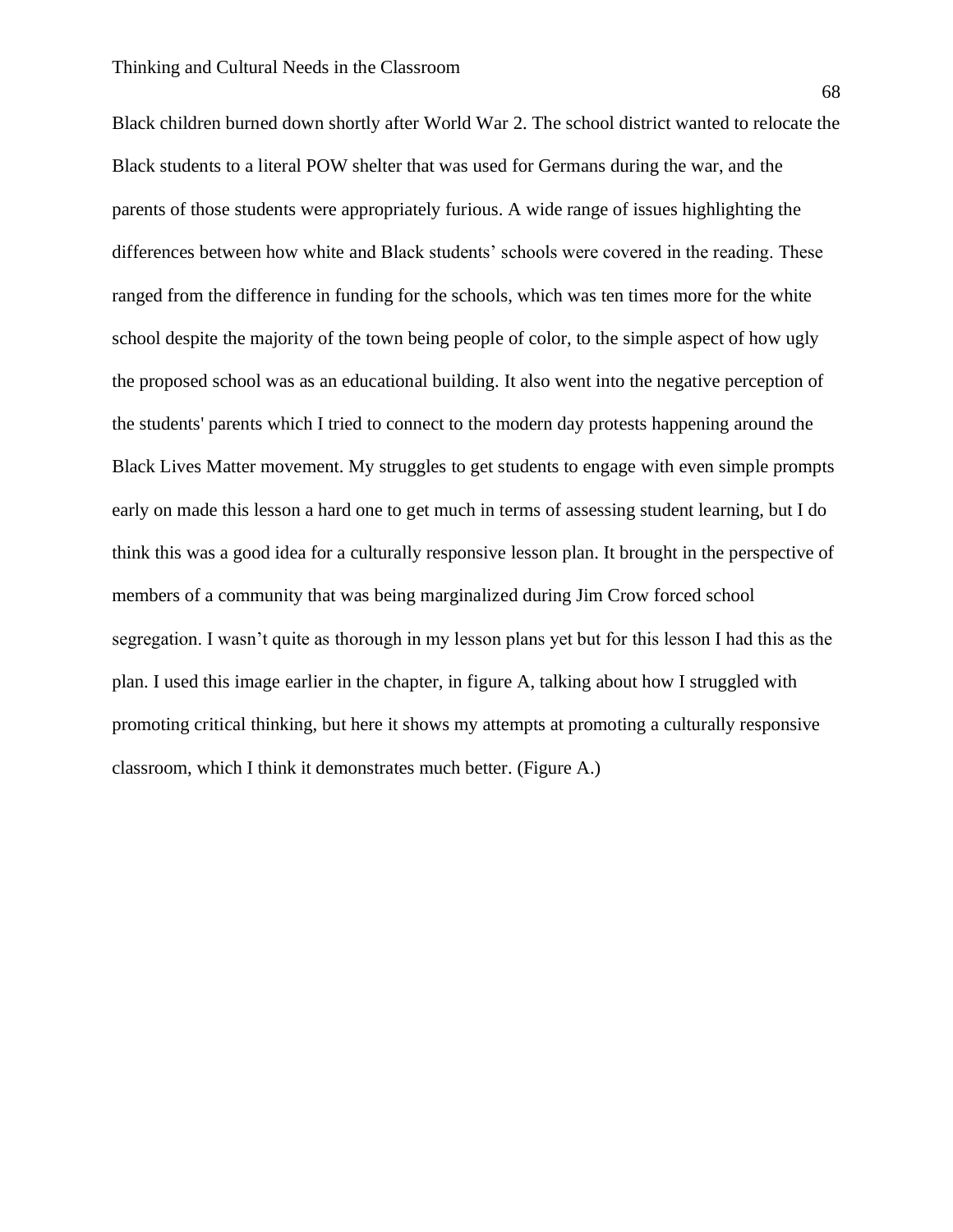## **Figure A.**

|  |  |  |  |  | Segment of lesson plan on school segregation |  |
|--|--|--|--|--|----------------------------------------------|--|
|--|--|--|--|--|----------------------------------------------|--|

| 25<br>minu<br>tes | Teaching OR Group OR<br>Independent Application:<br>Get into the meat of the lesson<br>which is going over the reading<br>that I have found from Four<br>Hundred Souls with parts that I<br>have found important highlighted.<br>I want to focus on the issues of<br>perception by the parents as they<br>fought for a better school, and the<br>disparity in funding/quality of the<br>schools for black students despite<br>being the majority of the district. I<br>will ask students questions about | Teaching OR Group OR<br><b>Independent Application:</b><br>Read along with the article. I will<br>be summarizing most of it, but will<br>have highlighted parts and will be<br>puting the reading in the google<br>classroom for students to access. | The responses<br>in the<br>assessment after<br>the lesson is<br>over |
|-------------------|----------------------------------------------------------------------------------------------------------------------------------------------------------------------------------------------------------------------------------------------------------------------------------------------------------------------------------------------------------------------------------------------------------------------------------------------------------------------------------------------------------|------------------------------------------------------------------------------------------------------------------------------------------------------------------------------------------------------------------------------------------------------|----------------------------------------------------------------------|
|                   | the reading as we go                                                                                                                                                                                                                                                                                                                                                                                                                                                                                     |                                                                                                                                                                                                                                                      |                                                                      |

In some instances where I could not find appropriate sources that showcased the perspective of marginalized groups I tried to show that common narratives about past events are not showing the realities of the past. While teaching about the build up to the Civil War I made sure to showcase the fact that slavery was without a doubt the driving factor behind the Southern states seceding. I also taught an entire lesson about John Brown, who is someone that never even came up while I was in school, to demonstrate that the issue of slavery was a moral issue that the country knew it had to reckon with. I wanted to dispel the myths that the Civil War was about anything other than slavery and showing how passionate people were in opposition was the first step.

What showed this theme in a stronger way was the actual lesson I taught about the early days of the civil war. In this I showed the exact reasons the states seceded using their declarations of secessions. After establishing the clear goals of the first 7 states that left the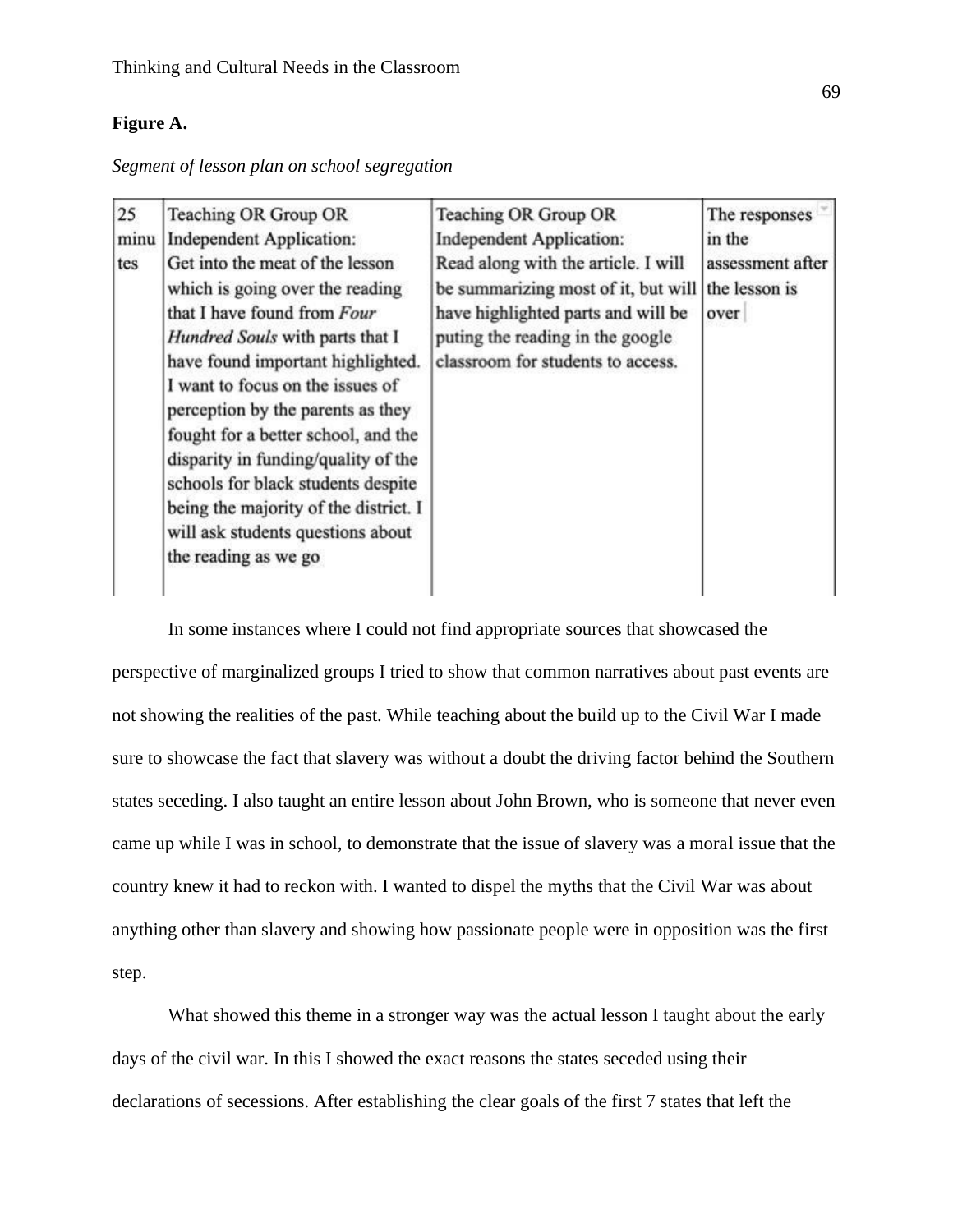United States I used a quote from the Vice president of the Confederate States of America as a

bold quote taking up an entire slide in the presentation which is shown in figure D.

### **Figure D.**

*Excerpt from presentation during lesson on the Confederate States of America*

"Its foundations are laid, its cornerstone rests upon the great truth, that the negro is not equal to the white man; that slavery-subordination to the superior race-is his natural and normal condition. This, our new government, is the first, in the history of the world, based upon this great physical, philosophical, and moral truth"-**Alexander Stephens- March 1861** 

My goal in this was to demonstrate without a doubt that the Southern states were seceding and in turn starting the Civil War to uphold the institution of slavery, and starting a new country based around a false racial hierarchy. Using this strategy is not perfect, and in something like the early stages of the Civil War I probably should have found a source from either an emancipated Black person or other document that gives agency to the enslaved people building up to, and during, the war. In lieu of that I do think this strategy shows the forced prosecution of Black men and women that was ingrained into white society from some of the earliest points in our country.

Following the lessons about the civil war I went into the Reconstruction era. I mentioned this lesson a little earlier about how I finally started getting more details into my lesson plans that guided me towards better lessons. In this I wanted to show that the rise of terrorist groups like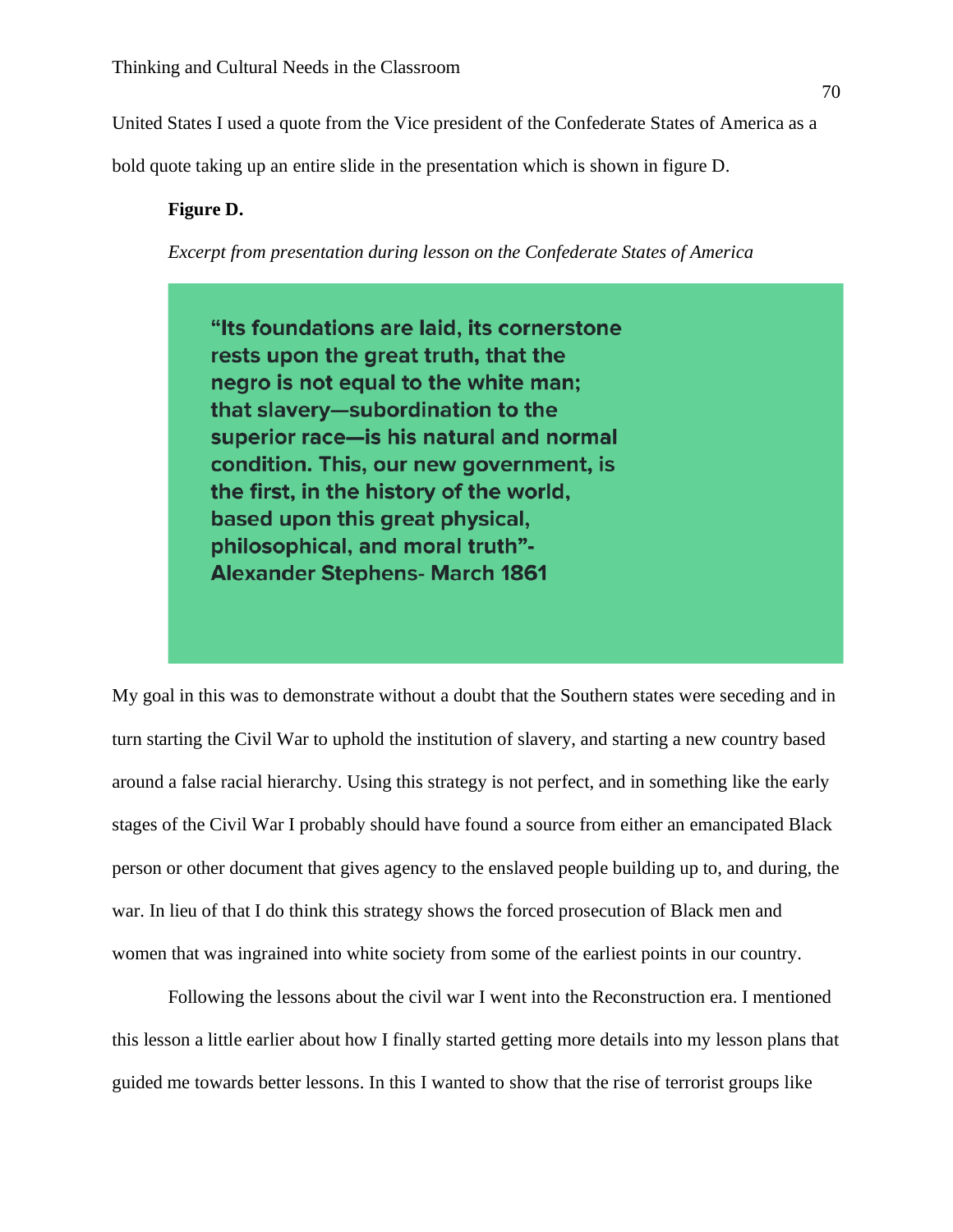the KKK were major reasons for the lack of Black representation in politics. Similar to the last lesson I talked about I struggled to find good sources that were not from the white perspective to go over in class. I want to believe that giving students the history of how the white power structure was willing to change laws, and committee groups dedicated to terrorizing the Black community was adequate culturally responsive teaching, but am not sure it is. The pertinent information in the lesson plan focuses on how America didn't get Black representation in either the Senate or House of Representatives at a level even near reconstruction levels until the students' lifetimes. Figure E is how I displayed that in my lesson plan

#### **Figure E.**

#### *Segment of lesson plan on reconstruction*

| 15   | Teaching OR Group OR                                                                                                                                                                                                                                                                                                                                                                                                                       | Teaching OR Group OR                                                                                                                                                                      | I will either ask                                                                     |
|------|--------------------------------------------------------------------------------------------------------------------------------------------------------------------------------------------------------------------------------------------------------------------------------------------------------------------------------------------------------------------------------------------------------------------------------------------|-------------------------------------------------------------------------------------------------------------------------------------------------------------------------------------------|---------------------------------------------------------------------------------------|
| minu | <b>Independent Application:</b>                                                                                                                                                                                                                                                                                                                                                                                                            | <b>Independent Application:</b>                                                                                                                                                           | about questions                                                                       |
| tes  | Focus on how the era immediately<br>after the Civil War was a time<br>where more black men were in<br>politics in a way that was not<br>replicated until recently, if it even<br>has been in modern times.<br>Mention the representation in the<br>senate, and house of<br>representatives specifically. Talk<br>about the rise of the KKK and<br>how the terror that they caused<br>nearly eliminated voting among<br>the black community | Follow along and filling in the<br>worksheet that goes along with the<br>lesson. This part will connect with<br>a question in the first section.<br>Asking questions when<br>appropriate. | that may have<br>had or read the<br>assessment that<br>goes along with<br>the lesson. |

You can see how my goals were to showcase the disparities and terror that were present at the time. This does connect to the displays of white dominance that continues throughout the country today, but is still told through that same white cultural power structure more than is ideal.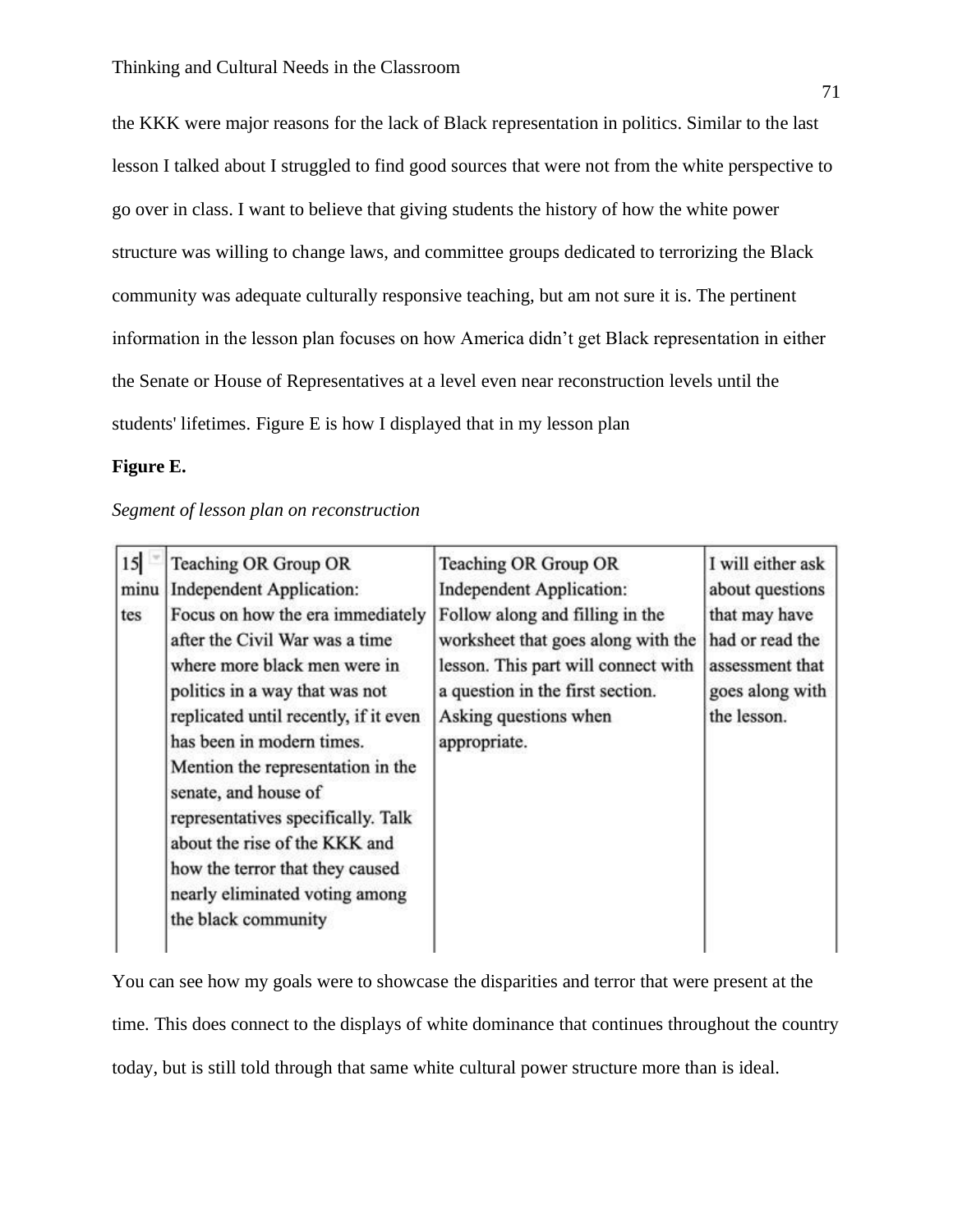Despite trying to make sure all my lesson plans had at least some culturally responsive strategies I was not always successful. I found that this did not have to do with the stage I was in regarding lesson planning either. Some of the earlier lessons I made integrated culturally responsive practices better than the later ones. I fear that as I got more comfortable making lessons the routine took over and I would just make what felt like a good lesson rather than consistently thinking about ways to provide culturally responsive teaching. You can see this on some of my lesson plans about things that should have had culturally responsive activities, but I really only taught about things that I believed are good to learn about. I taught a broad lesson about the Civil Rights movement which should have easily had empowering elements included throughout. Instead I merely thought talking about how Rosa Parks was not a passive observer when she refused to give up her seat on the bus was adequate. Although giving someone everybody has learned about some form of agency is important it would have been easy to go further than I did. You can see in figure F. that I concluded that a simple telling of Park's story was enough to get students to think of her as an activist instead of a woman too tired to give up her seat.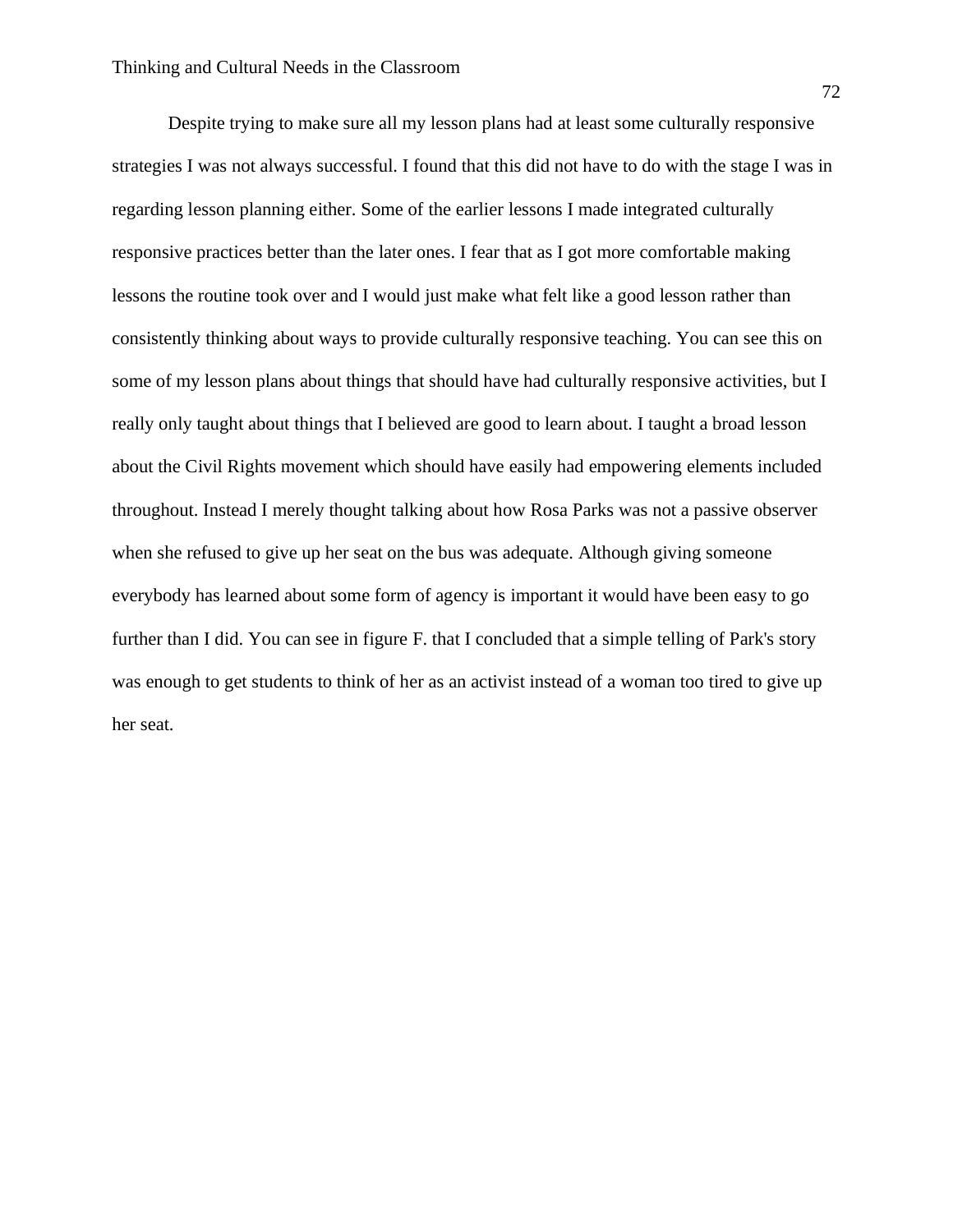## **Figure F.**

*Segment of lesson plan on the Civil Rights movement* 

| 10   | Teaching OR Group OR                                                                                                                                                                                                                                                                                                                                                                   | Teaching OR Group OR                                                                                                                                                                                | I will know                                                                                                          |
|------|----------------------------------------------------------------------------------------------------------------------------------------------------------------------------------------------------------------------------------------------------------------------------------------------------------------------------------------------------------------------------------------|-----------------------------------------------------------------------------------------------------------------------------------------------------------------------------------------------------|----------------------------------------------------------------------------------------------------------------------|
| minu | <b>Independent Application:</b>                                                                                                                                                                                                                                                                                                                                                        | <b>Independent Application:</b>                                                                                                                                                                     | what they have                                                                                                       |
| tes  | Rosa Parks section. I will go over<br>how I perceive the common telling<br>of Parks to be lacking in not<br>giving her any agency in her own<br>life. Then show the students a 5<br>minute video that goes into more<br>detail about her activism prior to<br>and after the moment she refused<br>to move seats. This is where I<br>would connect this moment to<br>Plessy v. Ferguson | I have one question that<br>specifically requires attention to<br>the video that was played. I am<br>making sure the answers are<br>readily available for students who<br>may not be in the meeting | learned as<br>responses on the<br>short worksheet<br>that I am having<br>them fill out<br>during the<br>presentation |

I clearly had assumptions about what students would take from the lesson but didn't give them enough time or information to internalize it.

In that same lesson I also tried to teach students about activists that are not as commonly talked about. I had a short section on the Student Nonviolent Coordinating Committee (SNCC) which was geared towards the events on Bloody Sunday when police violently beat the protestors. This was caught on cameras and displayed across the country providing a swell of support for the Civil Rights movement in the nation. Rather than focusing on how police brutality is something that has persisted throughout the history of the country I focused on the importance of imagery and video in growing support for causes. I wanted to connect the events on Bloody Sunday to the protests last summer in how having clear video of an event can both breed support, or help kick off protests over an issue. I think that it would have been a better idea looking at the events as one that relates to how communities have been mistreated by authority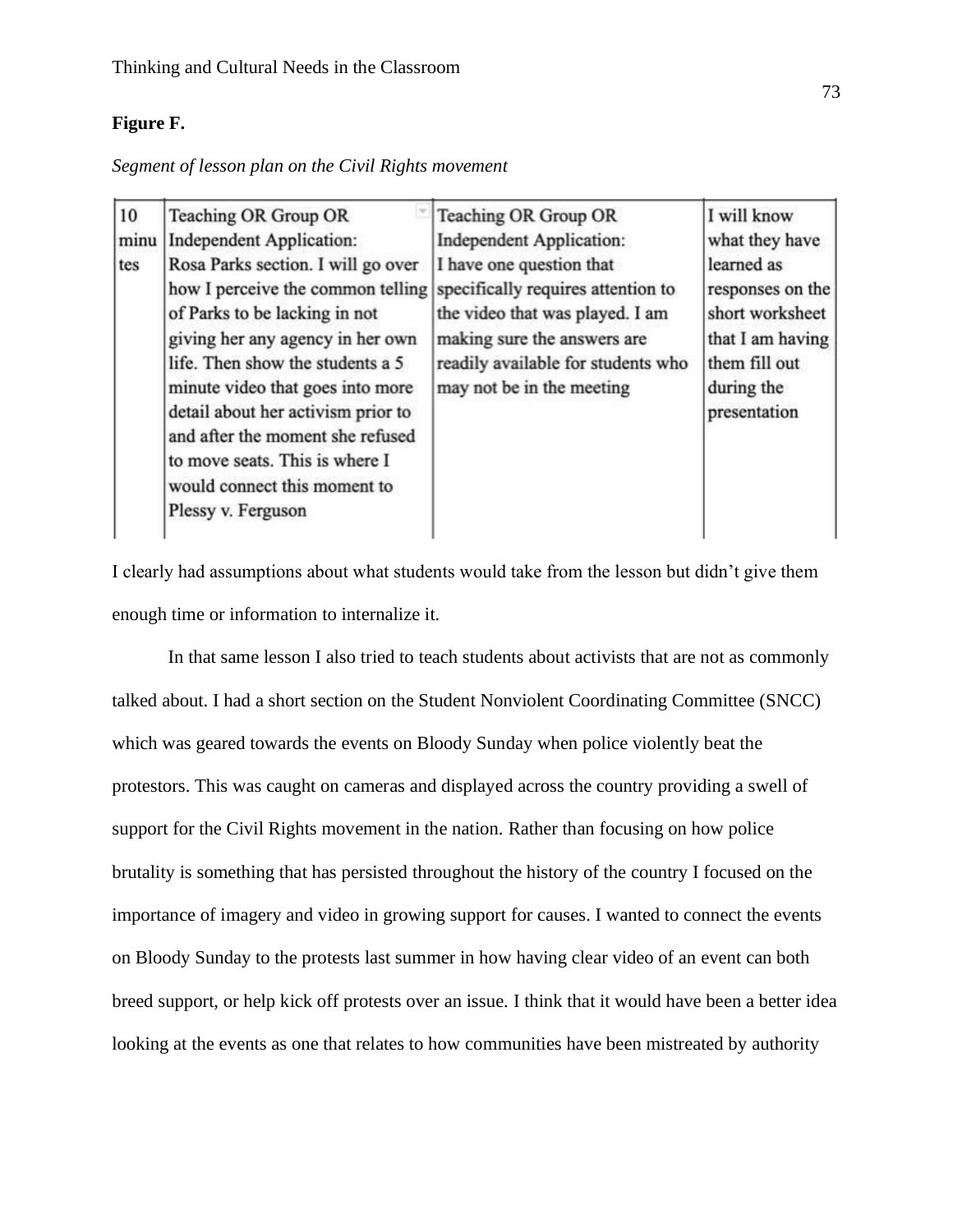figures over time breeding mistrust. You can see in my lesson plan for that day (Figure G.) I was

focusing on the media aspect rather than the cultural one.

### **Figure G.**

*Segment of lesson plan on the Civil Rights movement* 

| $ 10\rangle$ | Teaching OR Group OR                | Teaching OR Group OR                | Again I will get |
|--------------|-------------------------------------|-------------------------------------|------------------|
| minu         | <b>Independent Application:</b>     | <b>Independent Application:</b>     | the evidence of  |
| tes          | This is the SNCC/bloody sunday      | As this has more connections to     | student work,    |
|              | portion of the lesson. I will       | today I would hope for more         | and what they    |
|              | introduce the Student Nonviolent    | student engagement. I will ask      | have learned     |
|              | Coordinating Committee and how      | questions about how it connects to  | through the      |
|              | they used freedom rides and other   | today trying to prod it out of some | lesson from the  |
|              | tactics. I will also first bring up | of the students. If not I will be   | worksheet that   |
|              | John Lewis who plays a role in      | looking at the worksheet that is    | is on the google |
|              | bloody sunday. I want to connect    | given to the class.                 | classroom.       |
|              | that to the role media plays in     |                                     |                  |
|              | building empathy for movements      |                                     |                  |
|              | like this and from last summer.     |                                     |                  |

Overall my culturally responsive lesson planning was an inconsistent goal. I tried to implement the strategy in most of my lessons, but in many, failed to go far enough to make a difference in how students interpreted the ideas. When I did manage to get my lesson plans to align with my goals I believe that I made plans that were successful in showing students what common historical events were like from the perspective of the marginalized groups in this country. If I was making some of these plans over again I would focus more on getting perspectives of the BIPOC people that we are learning about, but in cases where that was not applicable finding narratives that do not showcase the dominant white power structure should have been the focus.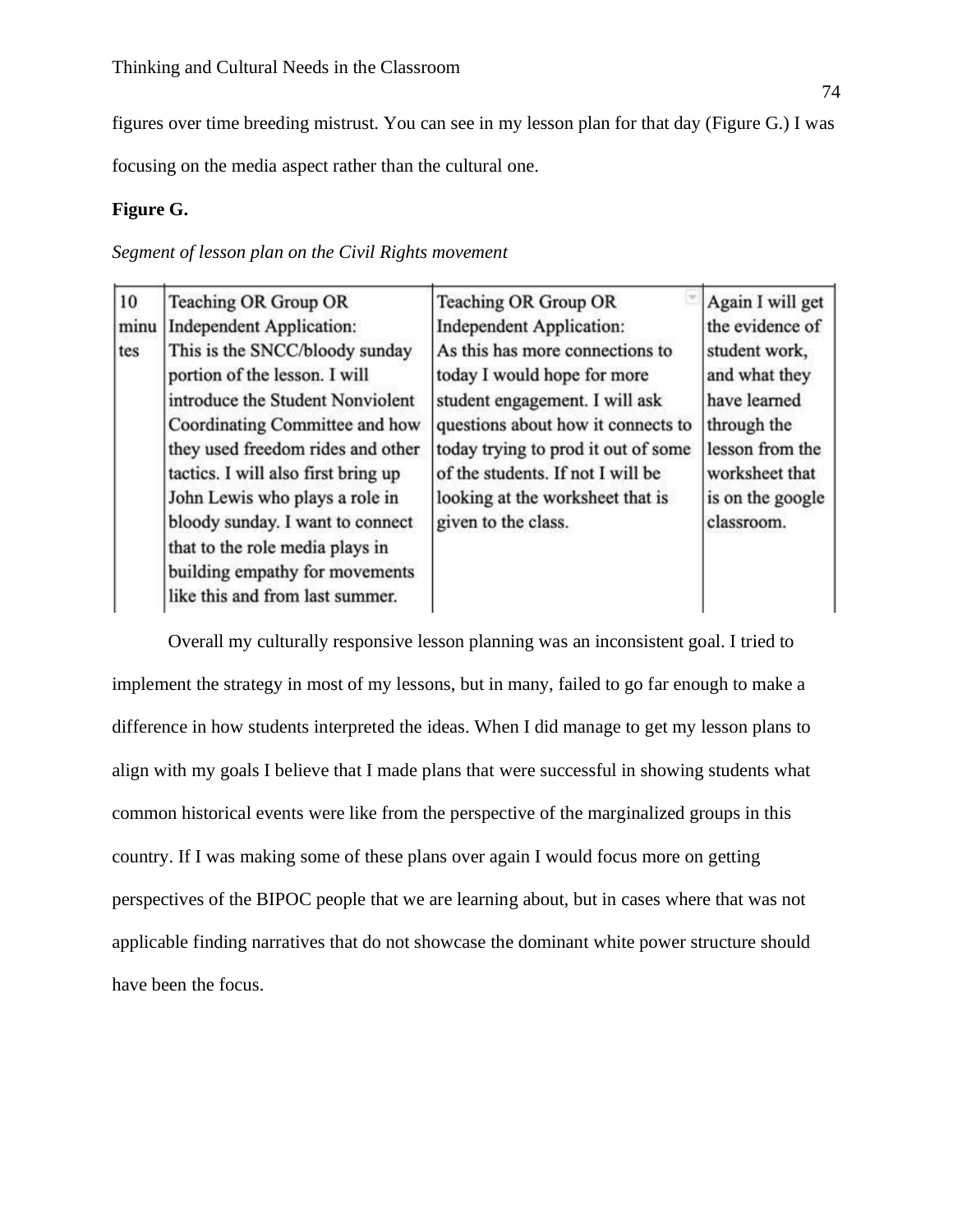### **Formal Observations**

In a similar vein to the student work my observations did not mention specifically culturally responsive aspects of my teaching. They did, however, comment on the lesson plans overall. Building from this can be a good way to know if the lessons that they did provide feedback on followed good concepts of lesson planning, and then connect those to how I perceived my lessons regarding their cultural responsiveness. I do not have the largest bank of lessons that have provided feedback from either my Western Oregon University appointed advisor, or my cooperating teacher, but should still be enough to provide me with good feedback on my lessons.

The first lesson my WOU advisor observed was the lesson in which I taught about school segregation. Personally I felt that this was one of my better lessons when it came to teaching in a culturally responsive way. I utilized Black voices to tell the story of school segregation in a small Texas town in which whites were the minority. The reading that we did in class was one that demonstrated the struggles in getting funding, safety, and presentation of a new school for the Black students after their former school had burned down. In the section on lesson plans I go into more detail about this specific lesson, as I do believe it to be one of my more culturally responsive.

In my advisor's feedback for this lesson he was overall positive. He praised how I differentiated the lesson for students through highlighting the significant parts of the reading we went over in class saying "For differentiation, Joseph visually (w/highlights) displayed the reading article as well as orally read the article". He also mentioned that after reading aloud, and attempting to discuss the reading I at least tried to assess the students in a breakout room to discuss the worksheet that went along with the lesson. Unfortunately I have a clear memory of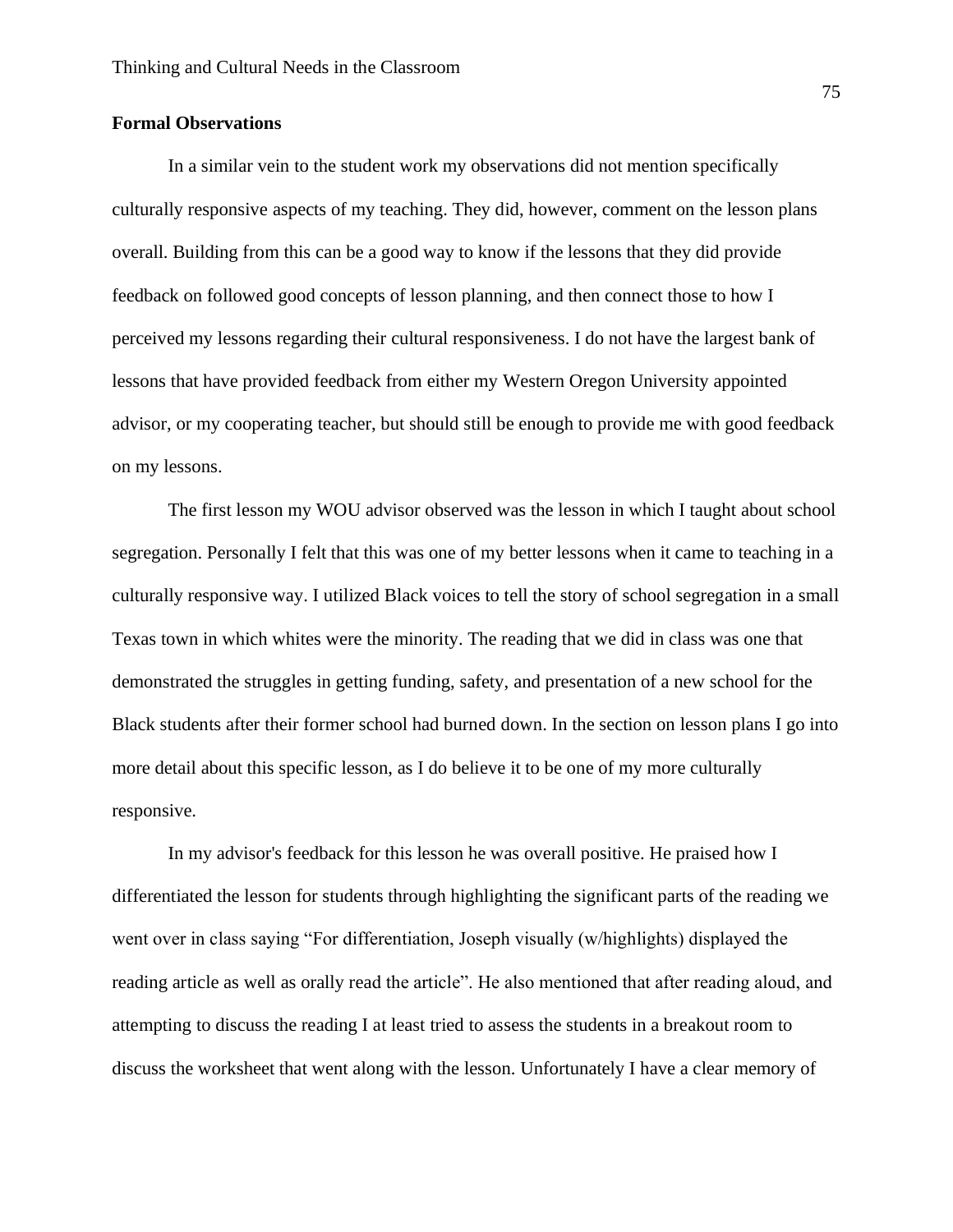#### Thinking and Cultural Needs in the Classroom

this lesson and although I did try and talk to the students in the breakout rooms they were dead silent with the students simply doing the worksheet independently. Although that is specifically something that I believe has more to do with practice than the lesson plan it is still disappointing.

When combining how I felt towards this lesson plan with what the overall feedback was from my Western Oregon advisor I feel good about how this lesson plan worked overall. The aspects that focused on being culturally responsive were some of my better ones, and the actual lesson plan had positive feedback. This was one of the lessons I was most positive about in this regard so it is not unexpected to get positive remarks about the lesson.

In my second observed lesson from my WOU advisor I did not get much as far as feedback on the actual lesson plan. As my first days of teaching came at a slightly rushed pace because of my late placement, these two observations were on back to back lessons that I taught. With this in mind I think my advisor was trying to avoid giving similar feedback while still being positive because of the rushed nature of the observations. The only thing that was said explicitly about my lesson plans was "The lesson is sequenced and scaffolded appropriately". Most of the feedback was about my actual teaching practice rather than the planning. With that information it is hard to say how culturally responsive my lesson plans were.

My observations from my cooperating teacher had more to say about the lesson plans that were used, but as they were also still early in the process focused more on my improvements in the classroom. From my first formal observation my cooperating teacher said "The lesson plan was very detailed and contained good information" and "Learning targets were communicated in the lesson plan but not clearly to the students". With that feedback it does seem like the lesson plan was not all together horrible. In my own review of this lesson in the section on how my lesson plans were culturally responsive I was disappointed with how I portrayed the Jim Crow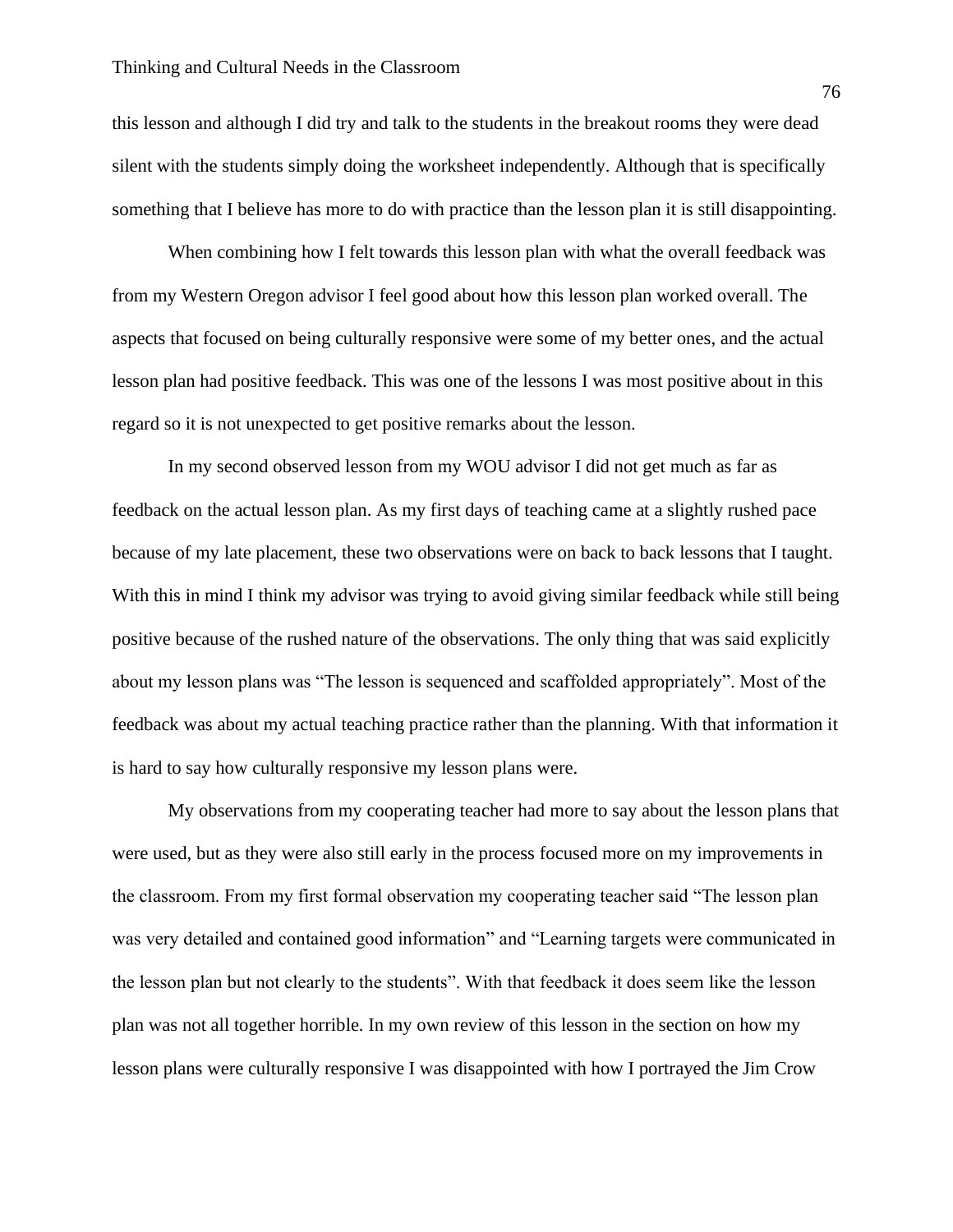era in the south. Having feedback that at least says I organized the materials in a way that was useful to the students can help in how I organize them once they are more culturally responsive.

Similar to my Western Oregon advisor's second observation feedback, my cooperating teacher focused on how I could improve in the classroom. Part of this did connect to the lesson plan in how I stated my overall objectives better in the plan than while teaching the lesson saying "All stated goals objectives, standards and targets were appropriately stated in the lesson plan. In the future Joe should try to present those elements to the students in order to provide them a map and ideology of the different elements that would be included in the days lesson plan.". This is something that I worked on early in my teaching a lot. When using this strategy in a culturally responsive manner being abundantly clear about the main theme is important. In my lesson, that was not observed, about the origins of the Civil War I made sure that I clearly repeated how slavery was the reason for the war to make sure that is what students took out of the lesson. Enforcing that with evidence using primary sources created a lesson that although not perfect, was a good lesson in making sure the representation of the war is not told through the narrative of white cultural heroism about the actors in the southern states.

My advisors were not completely clear about how culturally responsive teaching played a role in the lessons they observed. It is important as someone always trying to improve at what they do to take feedback in many ways. Being able to implement what was said into improving my culturally responsive teaching will undoubtedly be useful throughout my teaching career. What the observations did give me was a good idea that how I was planning these lessons would still benefit the students. Once I improve my ability to find resources that the culture of marginalized groups, as I plan on doing, the result should be complete lessons that make other cultures the centerpiece rather than observers in history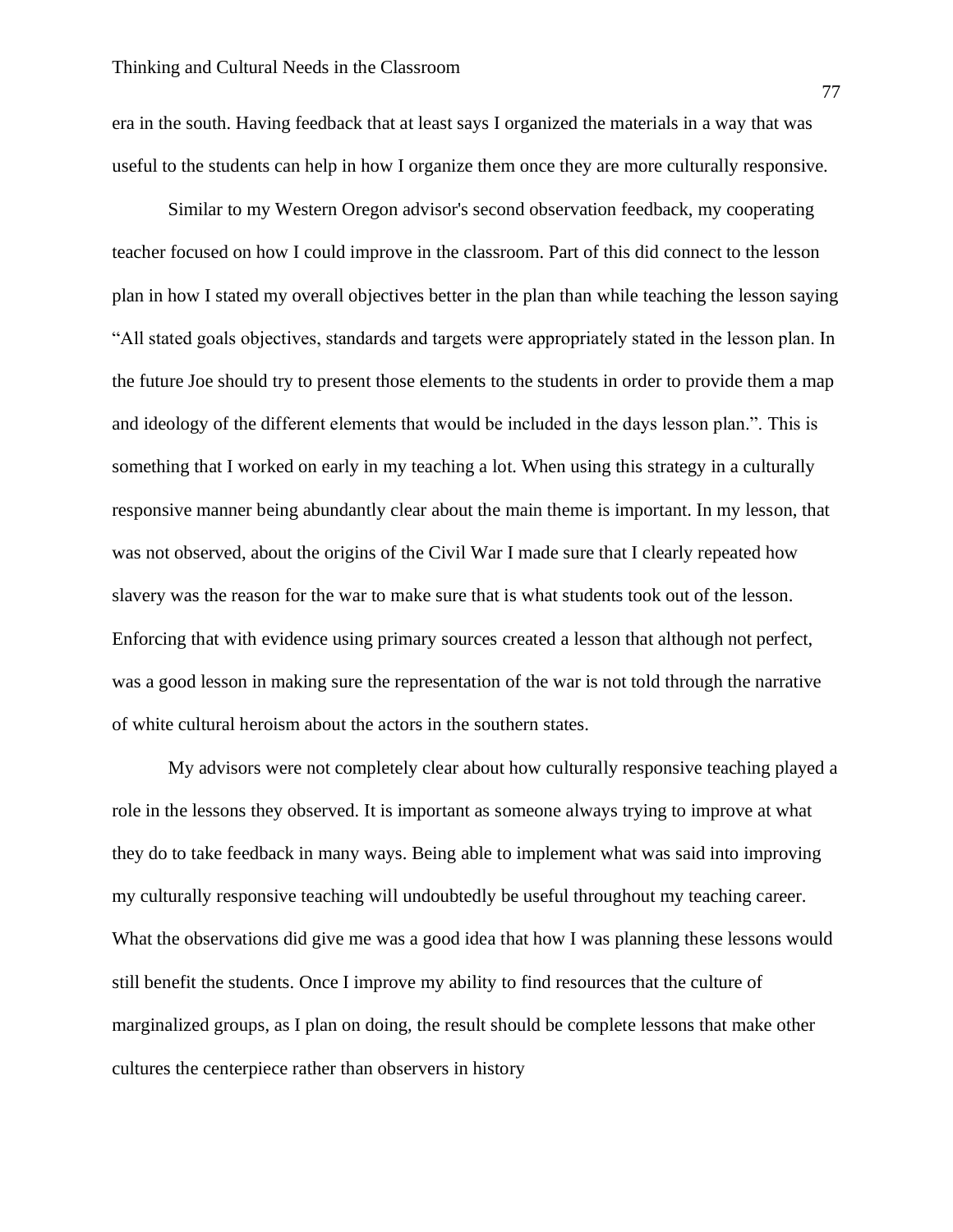### **Personal Reflections**

My reflections about how I perceived my culturally responsive practices showed the inconsistencies that I saw while looking at my lesson plans, but put into my thoughts at the time. From these reflections it becomes clear how I either completely forgot to mention the fact it was a goal of mine, or how I felt like I could have put more work into teaching in a manner that was culturally responsive.

While reading these I also realized other ways of teaching to cultures that surround the school. In reflections from classes I was observing, my cooperating teachers showed how to teach to cultures beyond the range I was thinking about. Students in the area I am working are overwhelmingly rural, and have a culture that reflects that. One of the early classes I observed the teacher talked about the concept of imminent domain. He connected this to the area we are teaching in how some of the students, who have large areas of property may have the government asking to put a cell tower, or widen the highway near their homes a lane into their property. This does not have a lot to do with my main goal in researching this type of pedagogy, but I found it useful as a reminder that there are countless different cultures that can be taught in a specific way. As I started teaching and putting my own efforts into creating culturally responsive practices I did tend to focus on those that related to marginalized groups over those that dealt with the local culture of the school. I did put in effort to try and localize some of the lessons, but that was more in regard to comments made during the lesson, not overarching themes of them.

After the first lesson I taught I did not mention the goal of cultural responsiveness in my reflection, it was more about the relief of finally teaching. My second lesson, which is the one I have mentioned multiple times so far about school segregation, did provide a good barometer of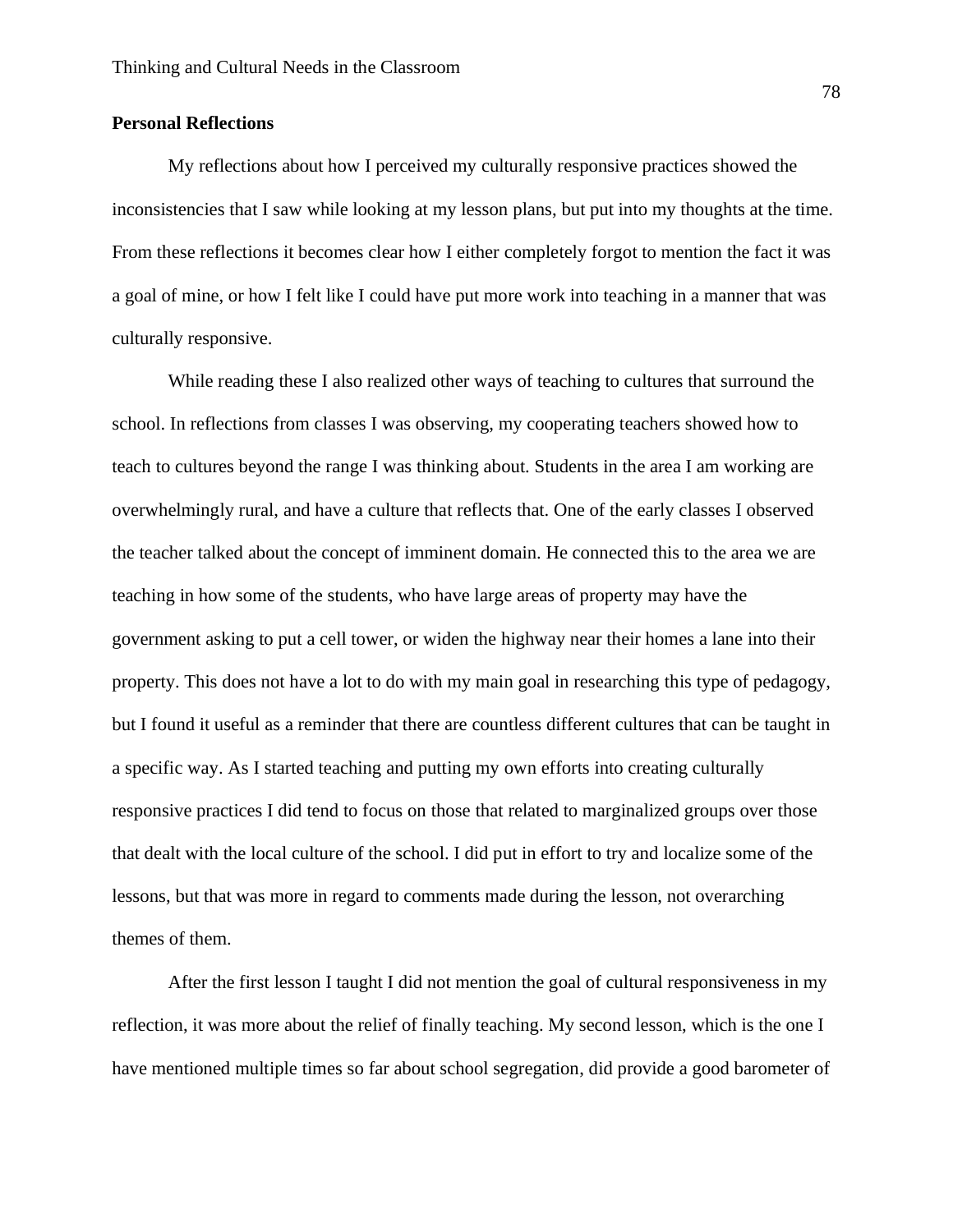how I was feeling at that point in time with me saying "One thing that I think I have done well with the two lessons I have taught so far, and the one I am working on, is teaching through a culturally responsive practice. This doesn't seem to be super prioritized at the school, which isn't particularly surprising as it is a small rural school that is overwhelmingly white from what I can tell". As I progressed in my observations I saw that the teachers would provide lessons that were responsive to other cultures when the situation was appropriate, but it was not a prioritized goal.

I continued to have similar reflections about how my own culturally responsive practices were going for most of my early lessons. One worry I had when finding out I was placed in a school that is much more rural than the area I was familiar with was how students would respond to lessons that may counter their held beliefs. This did not seem to be an issue either with me or my cooperating teachers. I recognized this in some of my earlier reflections saying "The culturally responsive aspect does seem good for now despite being in a small, conservative, school the students seem to respond to the practice". To be fair, this was not after a lesson that is particularly risky looking back on it, but that is a sentiment that remains unchanged through my varied efforts to teach in this manner. Although the school is much more conservative than the area I am familiar with, the lessons have gone without a hitch to this point.

As mentioned earlier my lessons became more culturally inconsistent as I continued to make them, and I did not feel like I was making enough of an effort on the ones that were designed to be. The next few lessons I taught there were no mentions of how well I felt I planned the lessons in a culturally responsive manner in my reflections. After the lack of referencing one of my main goals in this project, my reflection after a lesson about the Civil War was "I probably haven't been doing as well as telling the story of the civil war from the black perspective as I would like. This could be for many reasons including me trying to get more streamlined in how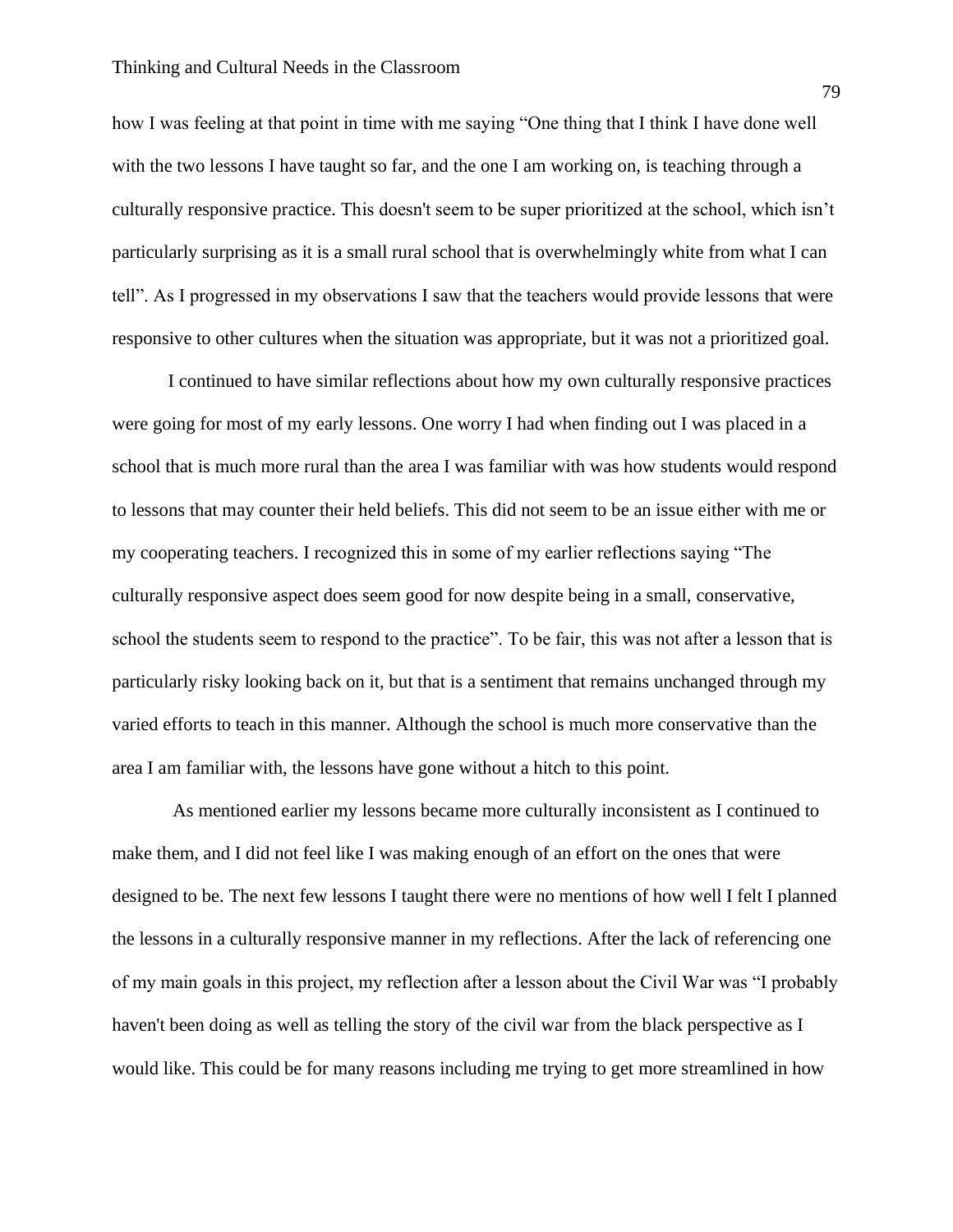long it takes me to make the lessons, or that finding first hand black perspectives of enslaved people is more difficult than it is to do during the civil rights movement". Whether these are valid excuses or not this shows that I clearly did not believe I was making enough of an effort in regards to teaching how I wanted to.

Unfortunately this type of reflection came up more consistently when attempting to speed up my lessons planning process. In the next series of reflections I made were all critical of how culturally responsive the lessons were. After teaching about the emancipation proclamation I said "I could have tried harder to find a black perspective on the emancipation proclamation as it did obviously affect enslaved people more than anybody else.". And another comment in a continuation of the civil war "I need to teach from a culturally responsive perspective. The civil war should not be difficult to find black perspectives on while teaching, but I did not and probably didn't look hard enough for that specifically while making the lesson". It worries me that as I progressed in my teaching and planning I got more absent minded about how I focused my lessons.

Some of those lessons may have been better than I gave them credit for at the time. All of those lessons specifically relate to when I was teaching about the Civil War, and while looking at those lesson plans earlier I was far less critical. I still saw that there was ample room for improvement, but recognized that the focus of the lessons was good. Knowing myself this is not incredibly surprising, I have always had stronger emotions about my own capabilities in the moment and then been able to look at them with more objectivity later on. It is good to be able to have critical assessments of yourself, but realize when you may have been too harsh as well.

During my relatively short time in a practicum I had desires to teach every lesson possible with a mind towards culturally responsive practices that I had researched in the past.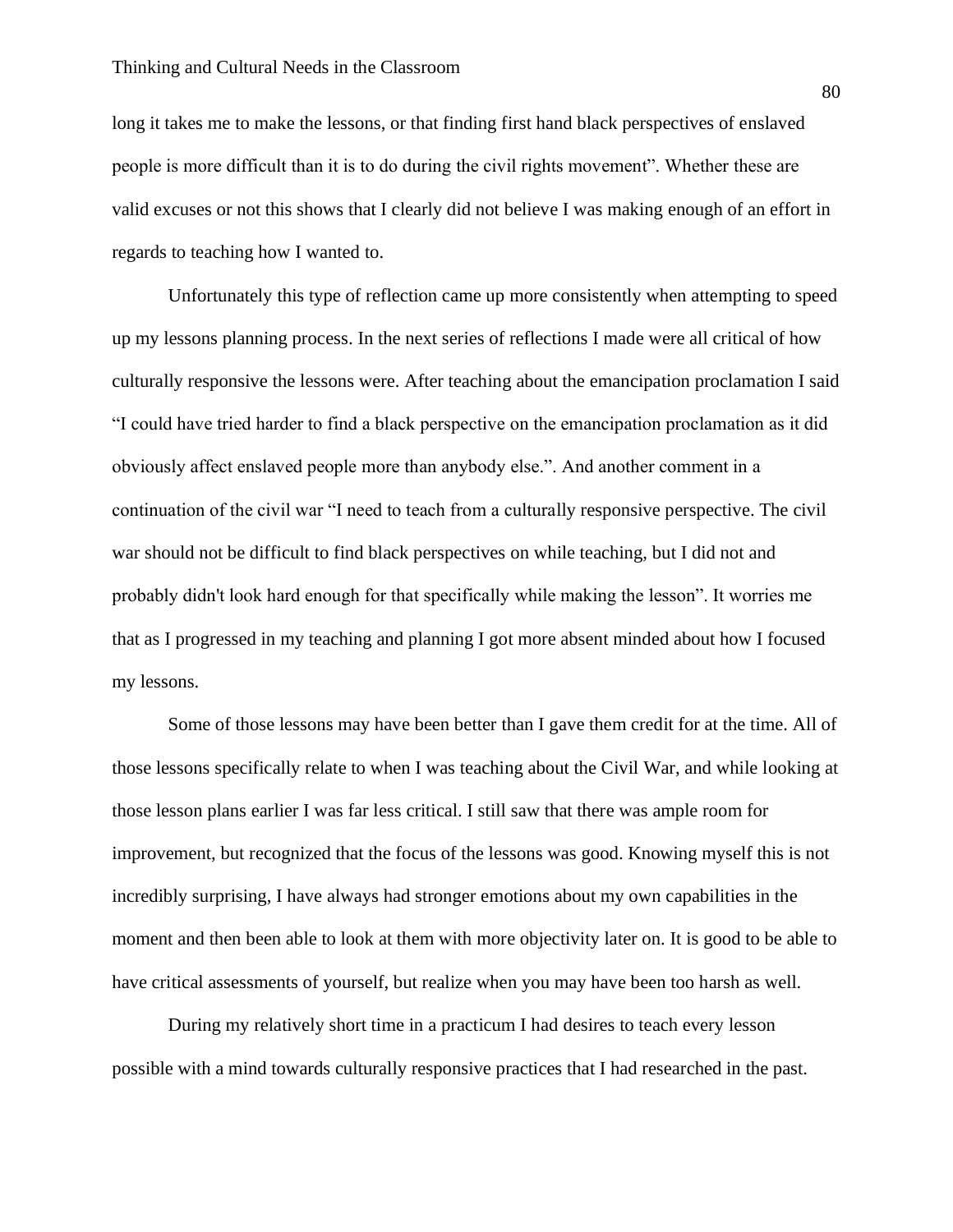Although I started out with a consistent approach the more I taught the less I prioritized the culturally responsive aspect. I found myself willing to take less time in making my lessons rather than finding ways to highlight different cultures and how they have thrived in many ways despite being oppressed by the dominant white culture. Going forward in my teaching, I will have to make sure that I put aside the time to make lesson plans that are demonstrating the values I want to show while teaching. If I do this I hope I can become the teacher I aspire to be. One who makes sure all students have an understanding of the history of all cultures and how that relates to the world today.

Looking at the data I collected and analysed I recognized how I have grown, or not grown in my time teaching. Through trial and error I have developed some strategies that helped get students to show critical thinking in their responses to assignments given by me. I still need to focus on better ways of checking for understanding so I know students have the base knowledge to show signs of critical thought when the time comes, but progress is being made. My other focus, teaching in a culturally responsive manner, was not as linear in how I have grown. At times I showed promise, but in future lessons that promise faded away. In the final chapter of this project, I will be looking at how I will use this knowledge to develop my future lessons, and classrooms as a middle or high school teacher.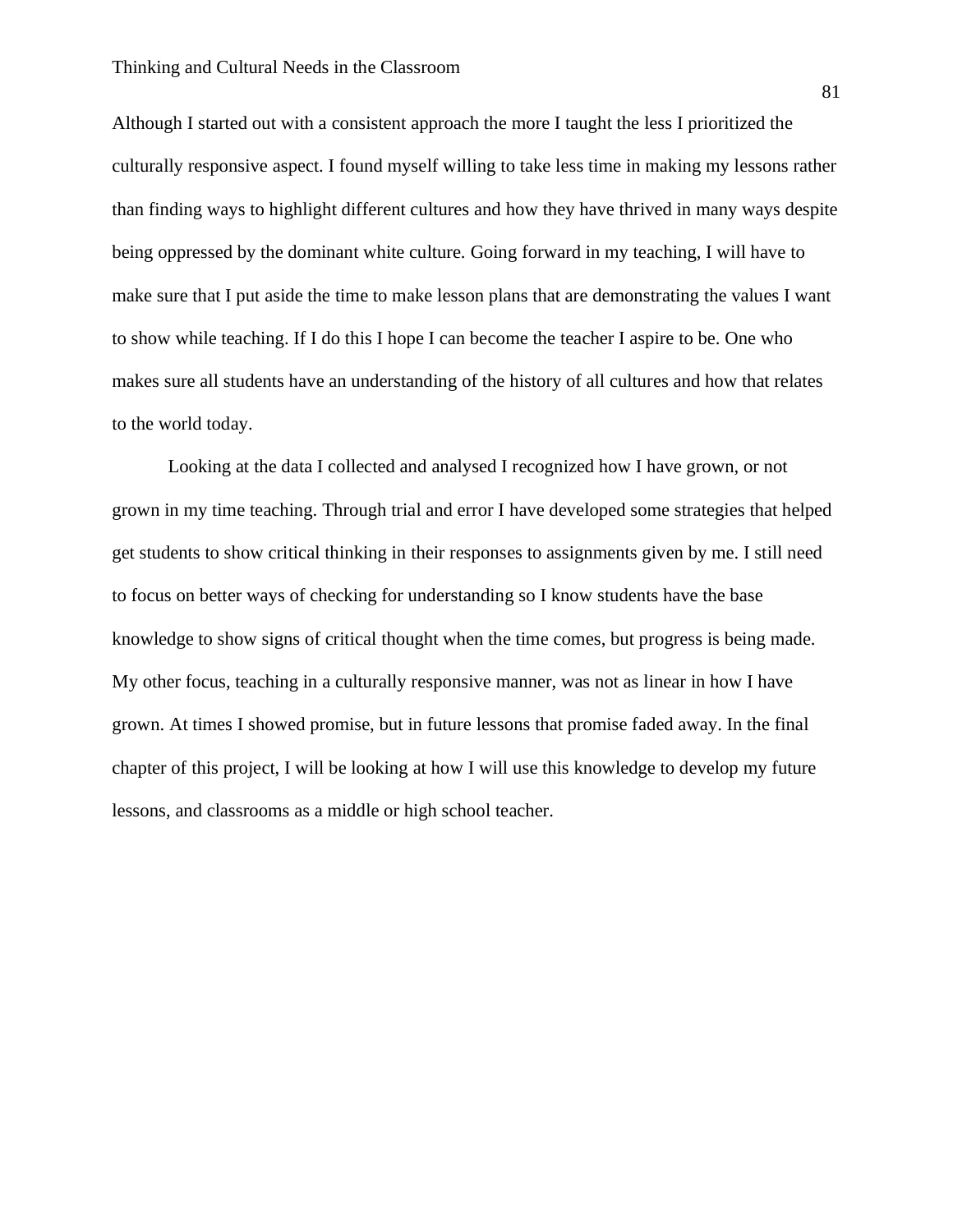#### Chapter V

### **CONCLUSION**

When I set out on this journey of action research I was unsure what I would find. I didn't know what I would be able to make from my growth, or lack thereof, as a teacher. One thing that I did expect when first sitting down to focus on the research is that I would learn the best ways to develop my teaching strategies for the rest of my career. I clearly have room to improve in getting students to think critically when they are responding to prompts, and planning lessons that focus on critically responsive practices, but this research has helped give me the tools to study my own teaching in the future. As someone that aspires to always be learning and improving as a teacher this is a skill that cannot be understated. Although I did see how to incorporate strategies that would help students answer questions with more critical thought involved, and how to recognize culturally responsive practices in my lessons, the skill of self analysis is the most important thing I gained from this research.

From here I will look at the research I have collected and go over the results, implications, limitations, how I will use this information going forward, and finally I will provide some words of conclusion for the research I have done.

#### **Results**

The results of my first question, which was what practices promoted critical thought in student answers to my questions about the lessons? Through trial and error I did show some promise as I progressed through my research. At first getting students to answer questions with more than short responses that only connected to the basic facts of the lesson was common among all students in the class. As I improved my in class teaching responses improved slightly,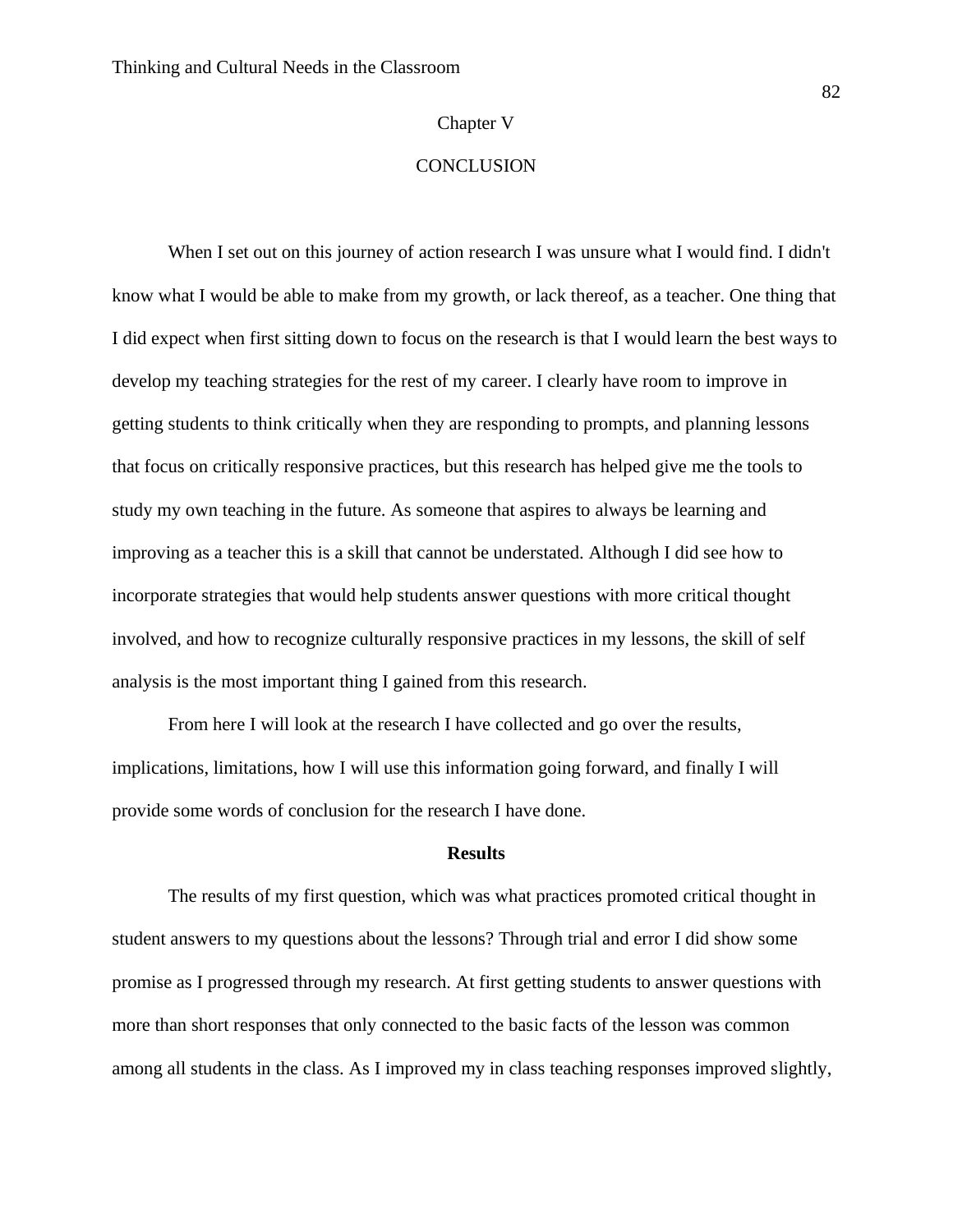and including better checks for understanding than I am currently would help this more. Beyond that what made the biggest differences, albeit in a small sample size, was having students respond to factual questions before asking them ones that required more critical thought. Having short, fact based, questions guarantees students have an understanding of the necessary information to make their own interpretations of events. Without that, students are essentially guessing at how to answer a question that claims it is opinion based, and you are assuming an ability to interpret information that may not be there.

My second question was how has my lesson planning changed to reflect culturally responsive practices the more I have taught? And my research showed that this did not have a clear answer about whether I improved throughout my time teaching. I had some lessons that showed good progress, while others lacked responsive practices when making a lesson using them should have been easily manageable. Overall it was an inconsistent process that at times showed growth that regressed by the next lesson, and then improved again the one after that. After looking over my past lessons I did see the attempts to teach in a culturally responsive manner more often than not, but the execution left a lot of room for growth. As stated in the overview of this chapter I think the ability for me to recognize areas of growth in an organized manner was the largest outcome of this project. The fact I was trying to make lessons that focused on culturally responsive practices is a good start, and now that I have more knowledge in how to recognize areas I can improve in, developing strong lessons in this manner should be on the horizon.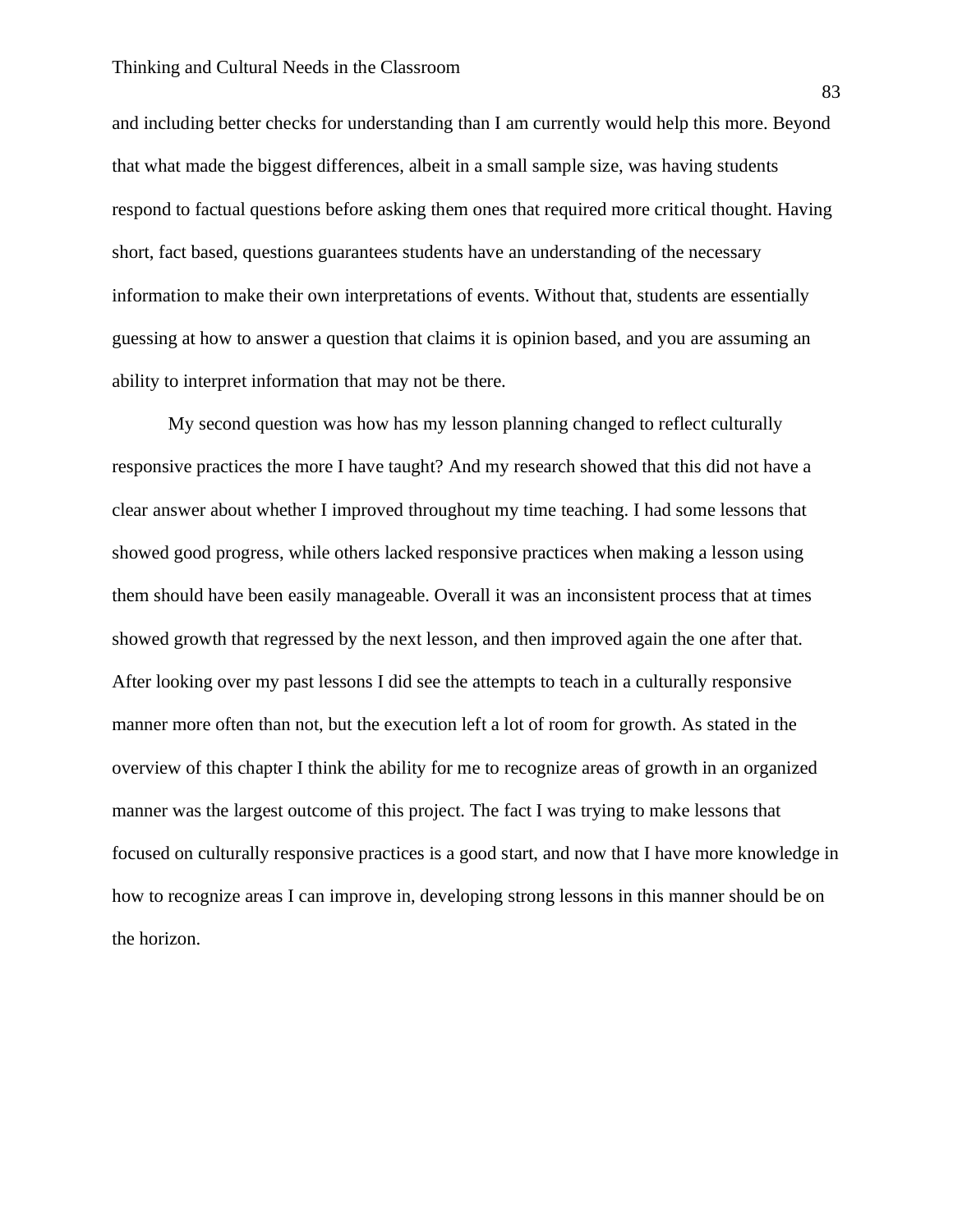#### **Implications**

My data showing that I could improve the quality of critical thinking in the answers of my students through first asking them more factual questions has serious implications for my future teaching. In my philosophy of teaching I mention how I want students to recognize the hows and whys of history, not the whos and whats, but this shows that first guaranteeing the simple facts are understood goes a long way in leading to the how and the why of an event. Rather than solely focus on major themes that make history and social studies important, it is beneficial to students to get the base information that can help guide them to those themes.

I believe the implications for my second question are far greater. The fact that I was inconsistent in how well I made culturally responsive lessons tells me about the consistency required to teach as well as you can all the time. More than simply not teaching in a culturally responsive manner for a lesson or two is the implication that you are losing focus on teaching as a whole. Falling into the routine of teaching, planning, and grading is easy, but won't give students the focus they deserve. Recognizing that this was a lack of focus in how I wanted to teach is important in being able to see when I am stumbling into this mindset in the future.

#### **Limitations**

Like many people going through their practicum this year my limitations were centered around the inability to get students into the classroom due to the Covid Shutdowns. One thing that I had to deal with that others did not was a drastically shortened timeline in which I could get acclimated to distance learning and start my research for the project. The school districts directly surrounding me were not actively taking placements for student teachers as a result of how distance learning had affected their teachers. As a result of this I was not placed in a classroom until February 22nd. This was well into the winter term, and about as late as I would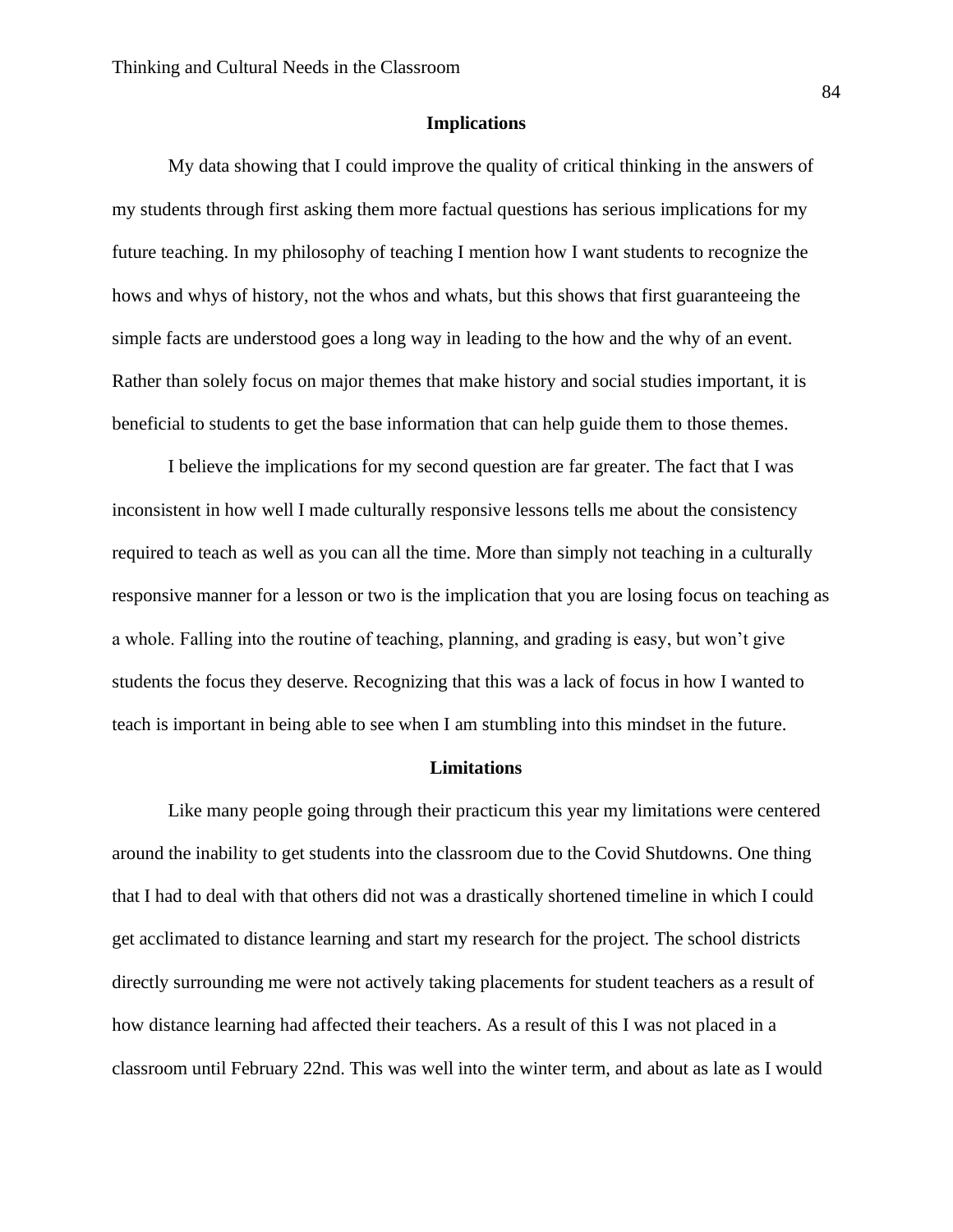feel comfortable in getting this amount of hands on research done. Starting this late limited the amount of observations of teaching I was able to complete as well. My first lessons came only two weeks after my first day. Getting thrown into the fire in a style of teaching that I had minimal experience with made my early lessons as much trial and error as anything. I was aware of the difficulties of online learning from talking with others, but still had different expectations than what was shown to be the reality when I started.

The second major limitation that I incurred was how to adjust to distance learning. I knew going into the lessons that student engagement was much lower than in person lessons, but how much so came as a surprise to me. My placement was split between two teachers and neither of them could get much in regards to student interaction. In the latter part of my placement the school started initiating some form of in person lessons, and both teachers got much better interactions with the classroom. One of the teachers was so excited when he saw enough students to get some form of class discussion started that it showed me how clearly they had made adjustments themselves throughout the year. Considering how important it is to get students engaged and asking questions in traditional classrooms this was a huge shake up from how I had been planning my teaching process in the year long lead up to my placement.

Combining my late start with my lack of understanding about how distance learning had affected the school year had the effect of limiting the questions I could ask in research. My original plan, before I was placed, was to focus on getting students to ask engaging questions rather than ones that dealt with factual information. Once I came to the realization that any serious questioning was incredibly rare during online lessons I had to adjust the goal of my research. To try and manage this while keeping the same goal in mind I adjusted that question to be one that focused on how students responded to prompts that I gave them. I had to make this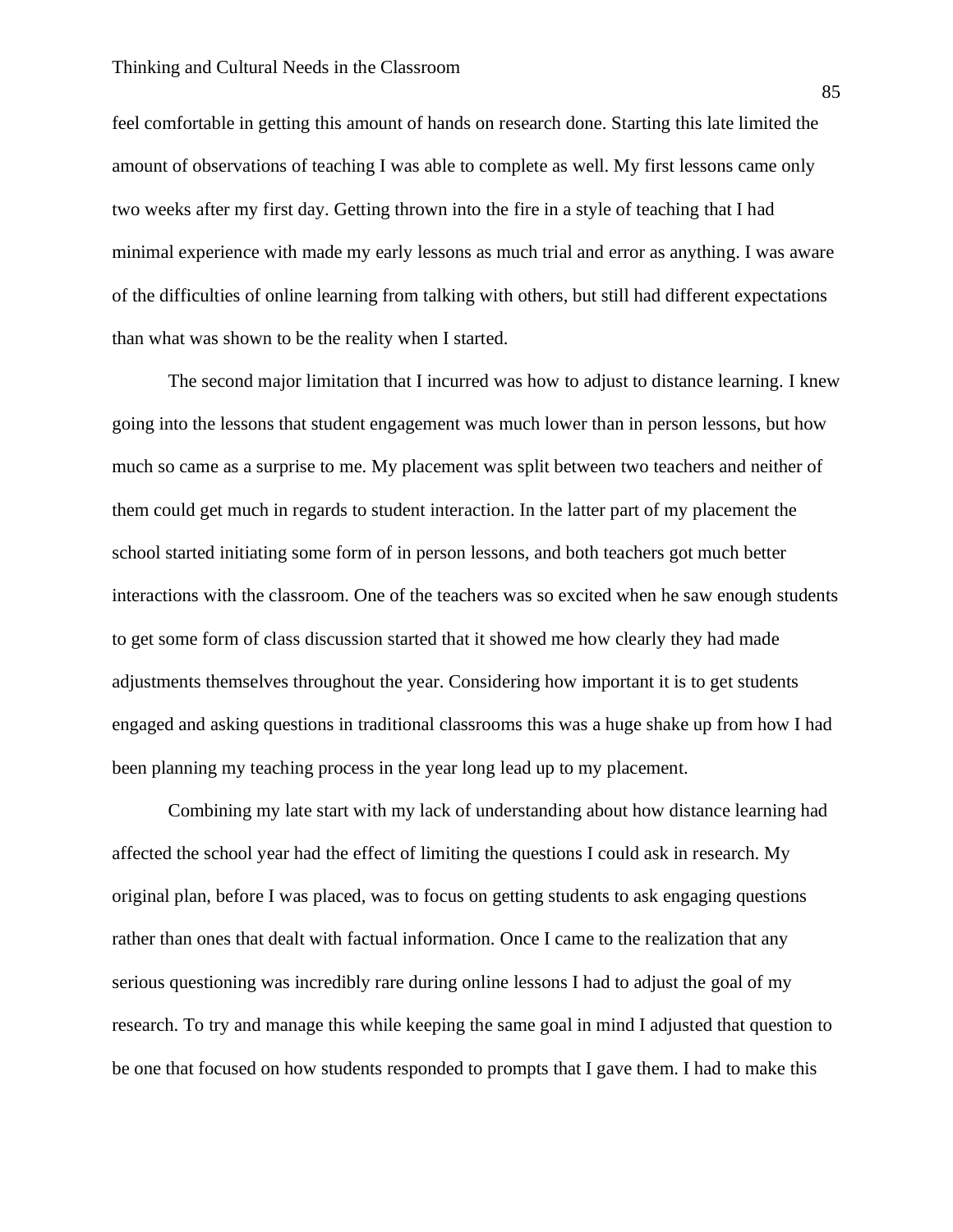adjustment early on in my placement and was still unaware that students turned in work with less consistency as well. Luckily that did not end up costing me dramatically, but I would have had more clarity in my results if more students had turned in the various assignments that I used for evidence in chapter IV.

One final limitation that I consider important enough to include in this section was that I was not placed in a community that I was familiar with before entering the school. When I first heard the school district I was placed in I had to look up where and how big the district was. Although teachers should be able to teach any students no matter if they are familiar with the community they are living in, it was hard for me to get accustomed to the culture of the surrounding area. I had goals of teaching in a culturally responsive manner during my action research process and was placed in an overwhelmingly white and rural Oregon community. I tried to make sure that didn't affect my lesson planning when it came to issues that may have had political implications, but do think I would have taken slightly stronger positions on connecting racial issues of the past to modern times if I had more familiarity with the area. Teaching issues of equality should not be shied away from as it is one of, if not the, most important issues in society. However, arriving to the school on such a weird timeline, and not having as good of a chance to know the students as individuals as well as I would like, made me hesitant to commit to showing my classes how the issue of racial equity is one that is still a major ongoing struggle rather than something that only occurred in the past. I was confident in how my two cooperating teachers would react, but beyond that I was unsure if the school administration, or parents would feel the same way.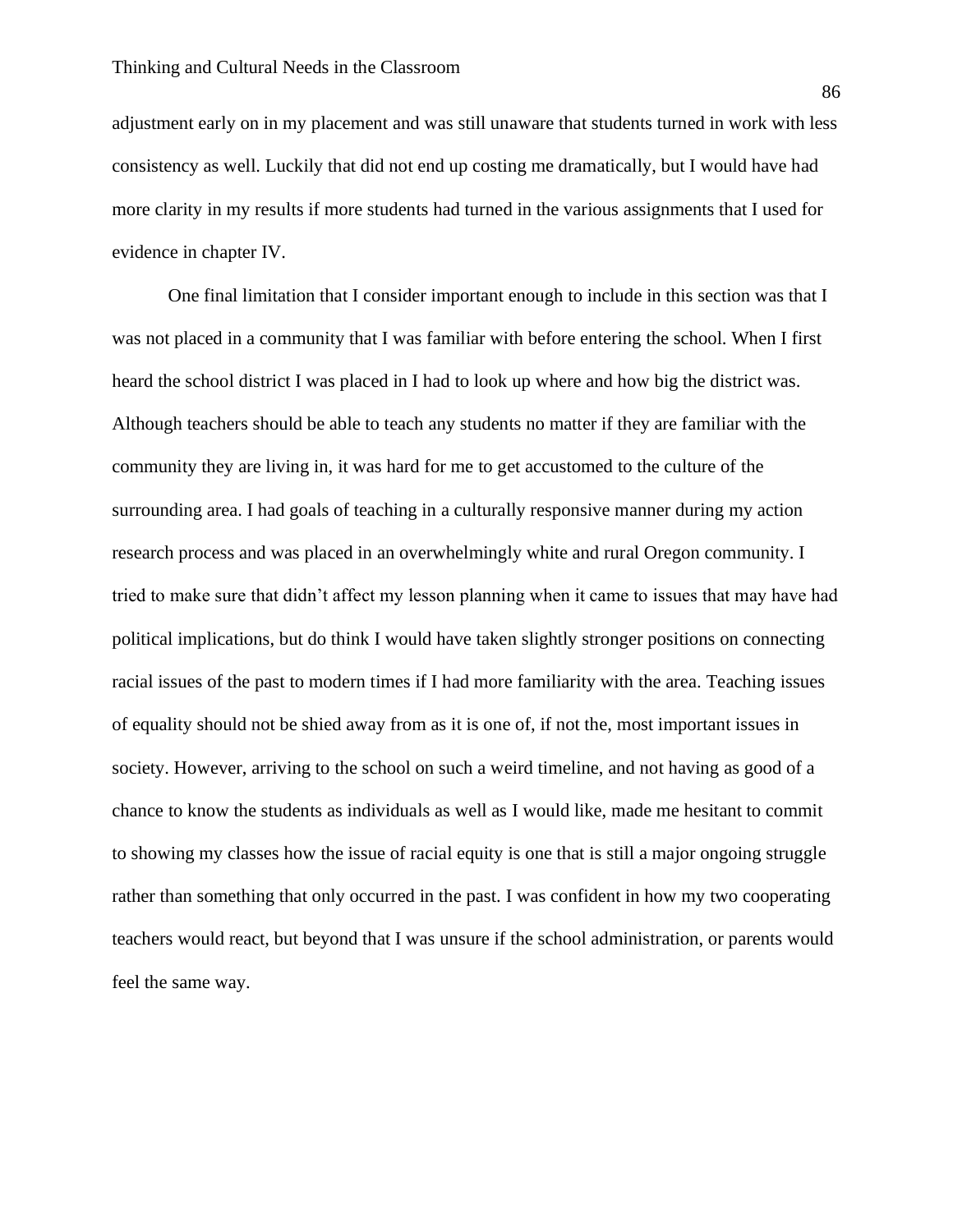#### **Future Use of Information**

To connect my findings with what I desire for my philosophy of education I need to see the places I can improve from the results of my research and work towards making them strengths in my teaching. For the two questions I have focused on during this project this means continuing to work towards making sure my lessons are culturally responsive, and that I can elicit responses from students that display critical thinking and interpretations based on the information presented in class.

Making sure my lessons are prioritizing cultures beyond the dominant white one that is commonly taught in history classrooms is something that will always need to be kept in mind while planning lessons. Even if I saw consistent improvement while researching for this project I would be far from complete in regards to a full curriculum and what I have would still be available for improvement. Teaching this way also requires constant updating of my own knowledge of cultures and the literature highlighting them that is available to use in the classroom. Gaining the ability to consistently reassess my own lessons through a culturally responsive lens is one of the major things I am taking away from working on this project. It also showed me how rewarding it can be when students acknowledge that you tried to teach them something that represented them as individuals. I got a response from a student talking about how they liked the inclusion of an LGBTQ member of the Civil Rights movement, and that was one of the most rewarding moments for me in my time teaching. If only to make me aware how important it is to get students to see themselves represented in work, attempting to teach this way was beneficial to me and I will make sure to improve this as I go forward in my career.

I still have a long way to go in getting students to answer my prompts with more critical thinking, but in this area I made more progress that can be repeated and built upon. Starting with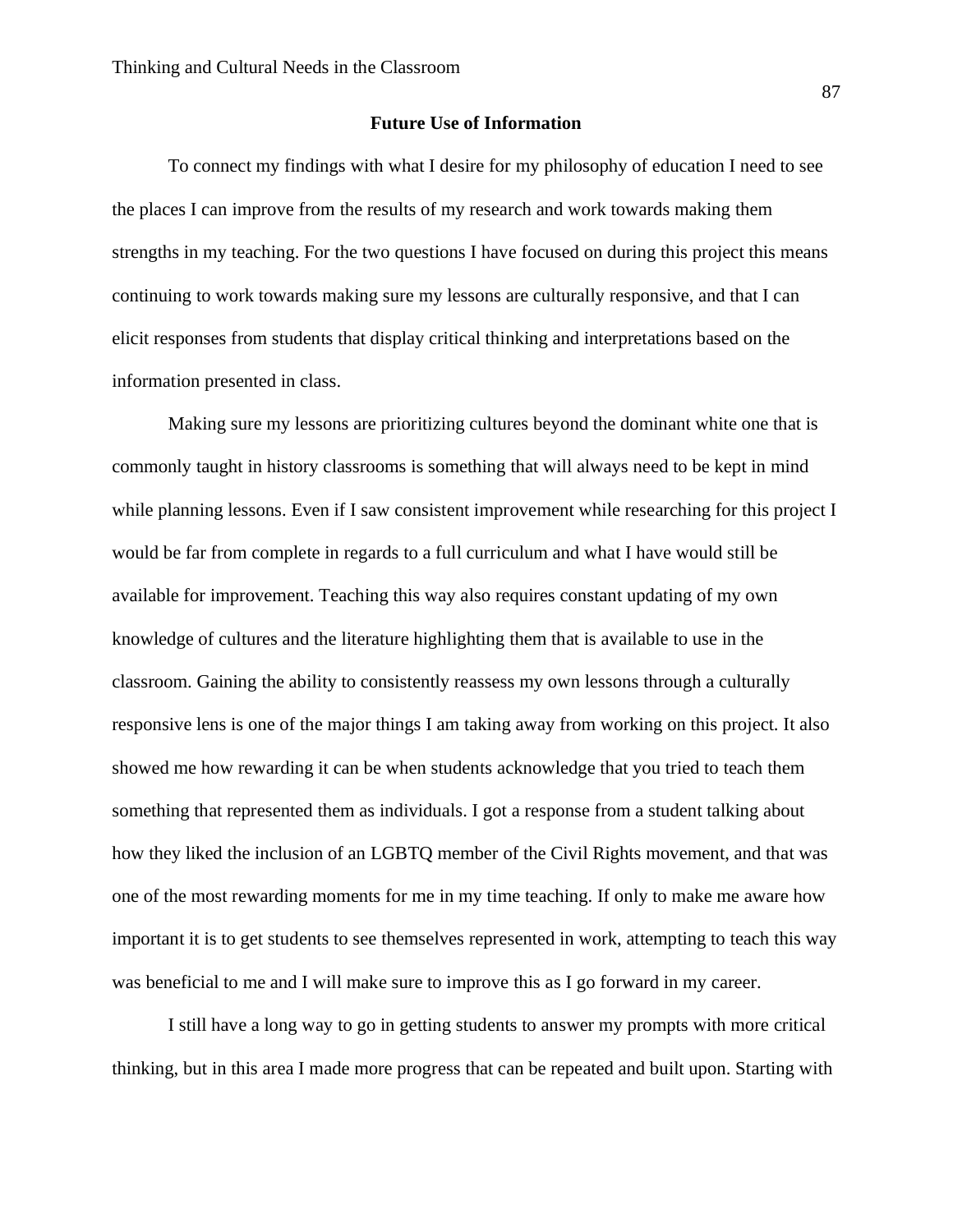#### Thinking and Cultural Needs in the Classroom

basic checks for understanding happening more often during my lessons would be a big first step. From there I think making sure students have some grasp on the factual information that is required to understand and provide an answer that requires critical thinking. As understanding is required before interpretation and analysis can be made, finding other ways to check for understanding will be prioritized in both my immediate lessons and those that I use throughout my life. For now that will be something that is used in my assessments moving forward, but I will still be looking for other ways that could improve on this idea as I continue teaching.

Eliciting critical responses is something that will help students develop the type of critical thought that is useful as a learner throughout their lives beyond school. As this is what I want to get out of the students that pass through my classroom Making it a priority in my earliest days of educating should not be a surprise. After unsuccessful attempts in my early lessons, my in class teaching and how I approached questioning the student responses improved to the point where they would show critical thinking in how they interpreted the lesson. Similarly the constant growth in learning that is required for ensuring all lessons are taught in a culturally responsive manner has the ability to make teaching as rewarding as I had hoped when initially aspiring to the profession.

#### **Conclusion**

As I stated in the overview of this chapter the main takeaway for me in the action research process was the ability to analyze my own teaching in a way that can guide my improvement. Focusing on how well I got students to answer questions, and planned for lessons culturally responsively is a positive that can be used in the future, but what is more beneficial for my long term success as an educator is the ability to assess my own teaching. A long teaching career will have many changes in what is seen as best practices, and new strategies will arise.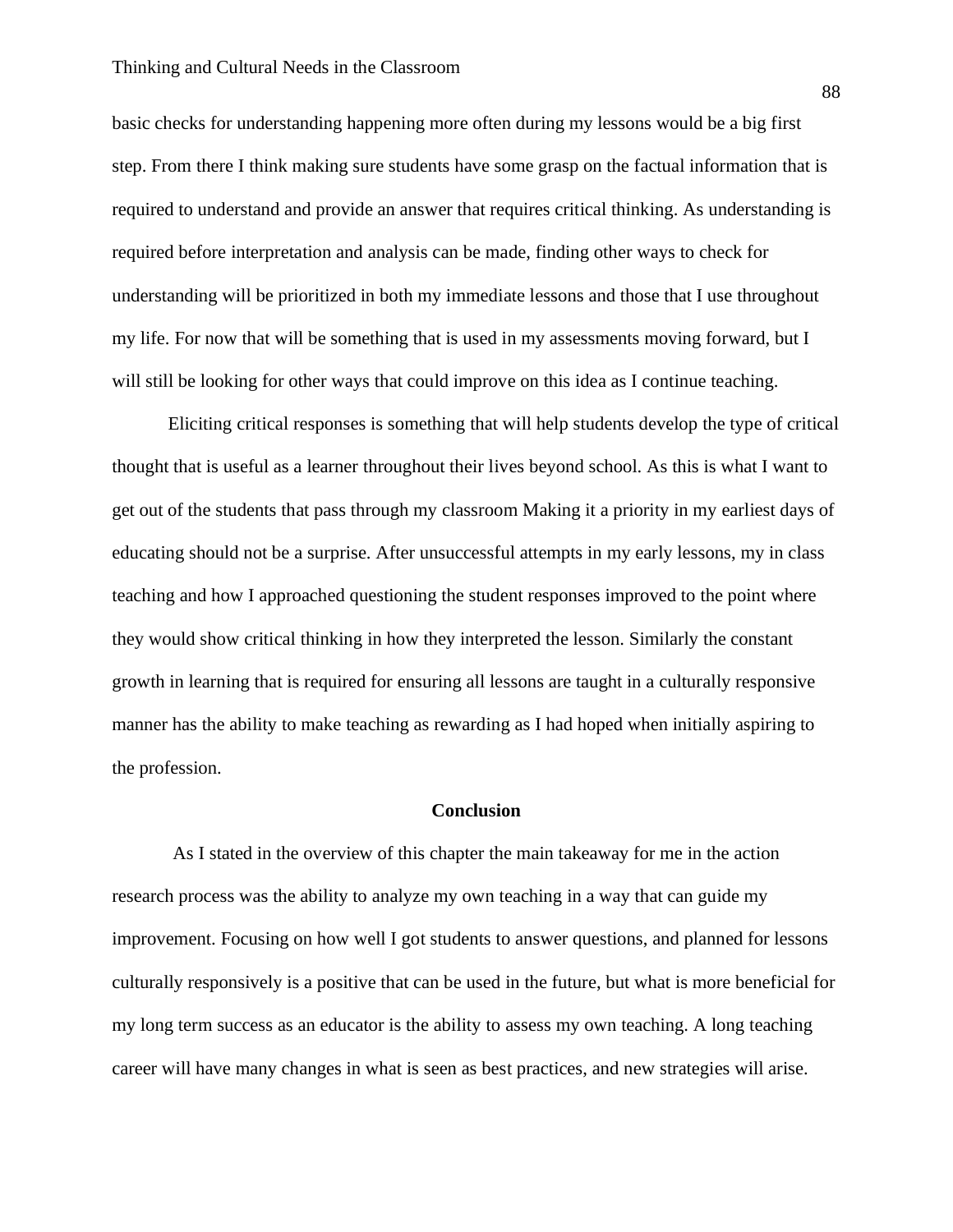The ability to see how well I can adjust to these practices and continue as an effective educator is a necessity rather than a privilege. Going forward that will be how I use this information more than anything, as a way to gauge my improvement as a long term educator.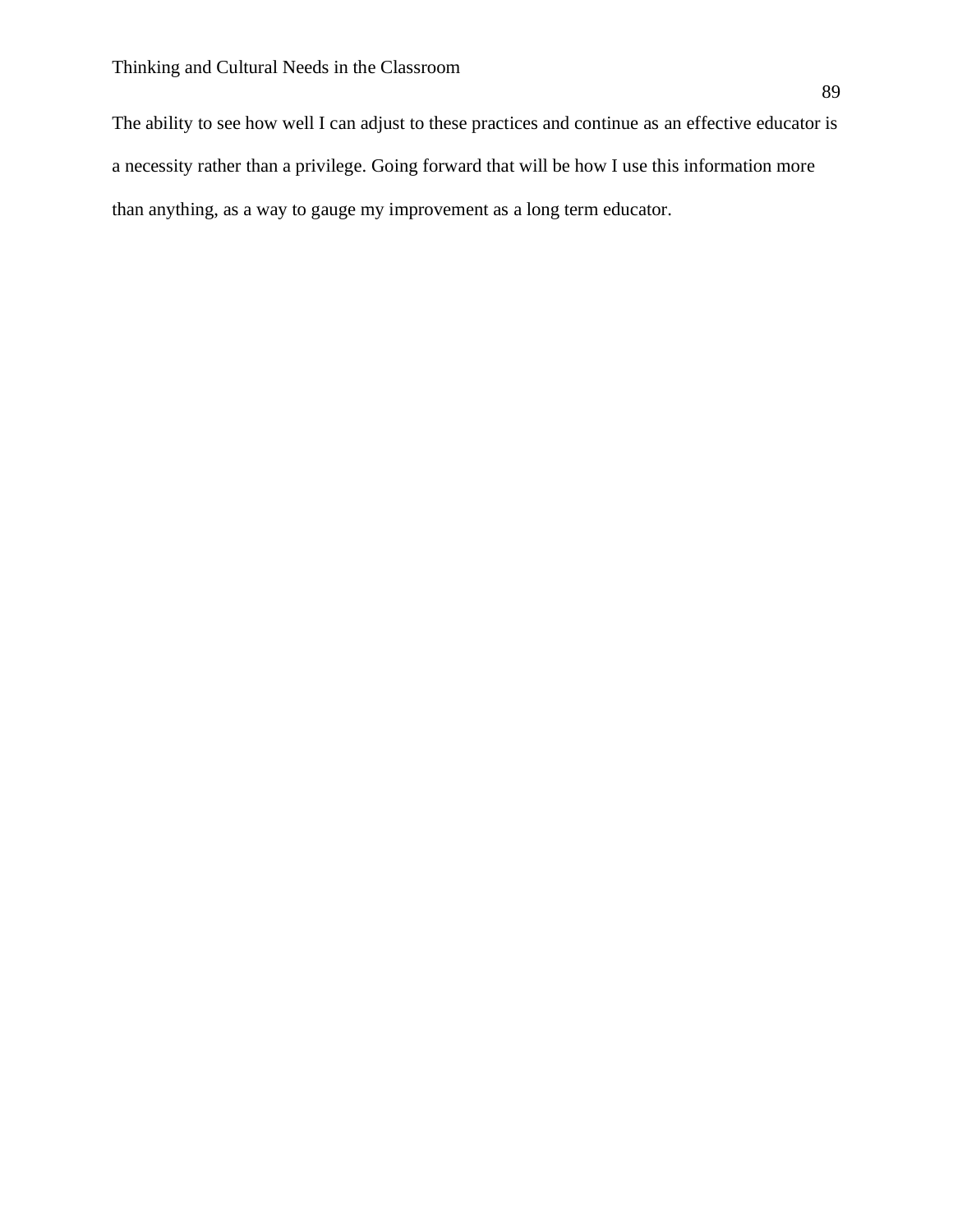#### **References**

- Apple, M. W., & King, N. R. (1977). What do schools teach? Retrieved from https://moodle.wou.edu/pluginfile.php/408592/mod\_page/content/6/ED 615 Apple\_What Do Schools Teach.pdf
- Banks, J. A., & Banks, C. A. (2010). 8.6 Challenging assumptions about LGBTQ people. In *multicultural education: Issues and perspectives* (pp. 139-148). Indianapolis, IN: John Wiley & Sons.
- Block, C. R. (2019). Educator effect: LGBTQ in social studies curriculum. *Critical Questions in Education*, *10*(1), 1–16.
- Brockenbrough, E. (2016). Becoming queerly responsive. *Urban Education (Beverly Hills, Calif.), 51*(2), 170-196.
- Buehl, D. (2017). *Developing readers in the academic disciplines* (2nd ed.). Portland, ME: Stenhouse Publishers.
- Cho, H. (2017). Navigating the meanings of social justice, teaching for social justice, and multicultural education. *International Journal of Multicultural Education, 19*(2), 1+. [https://link.gale.com/apps/doc/A500367472/AONE?u=s8399535&sid=AONE&xid=14d6](https://link.gale.com/apps/doc/A500367472/AONE?u=s8399535&sid=AONE&xid=14d60612) [0612](https://link.gale.com/apps/doc/A500367472/AONE?u=s8399535&sid=AONE&xid=14d60612)
- Clark, C. H., Schmeichel, M., & Garrett, H. J. (2020). Social studies teacher perceptions of news source credibility. *Educational Researcher, 49*(4), 262-272.
- Clark, P., & Sears, A. (2016). Fiction, history and pedagogy: A double-edged sword. *Journal of Curriculum Studies, 49*(5), 620-639. doi:10.1080/00220272.2016.1238108Moll, L. C.,

Amanti, C., Neff, D., & Gonzalez, N. (1992). Funds of knowledge for teaching: Using a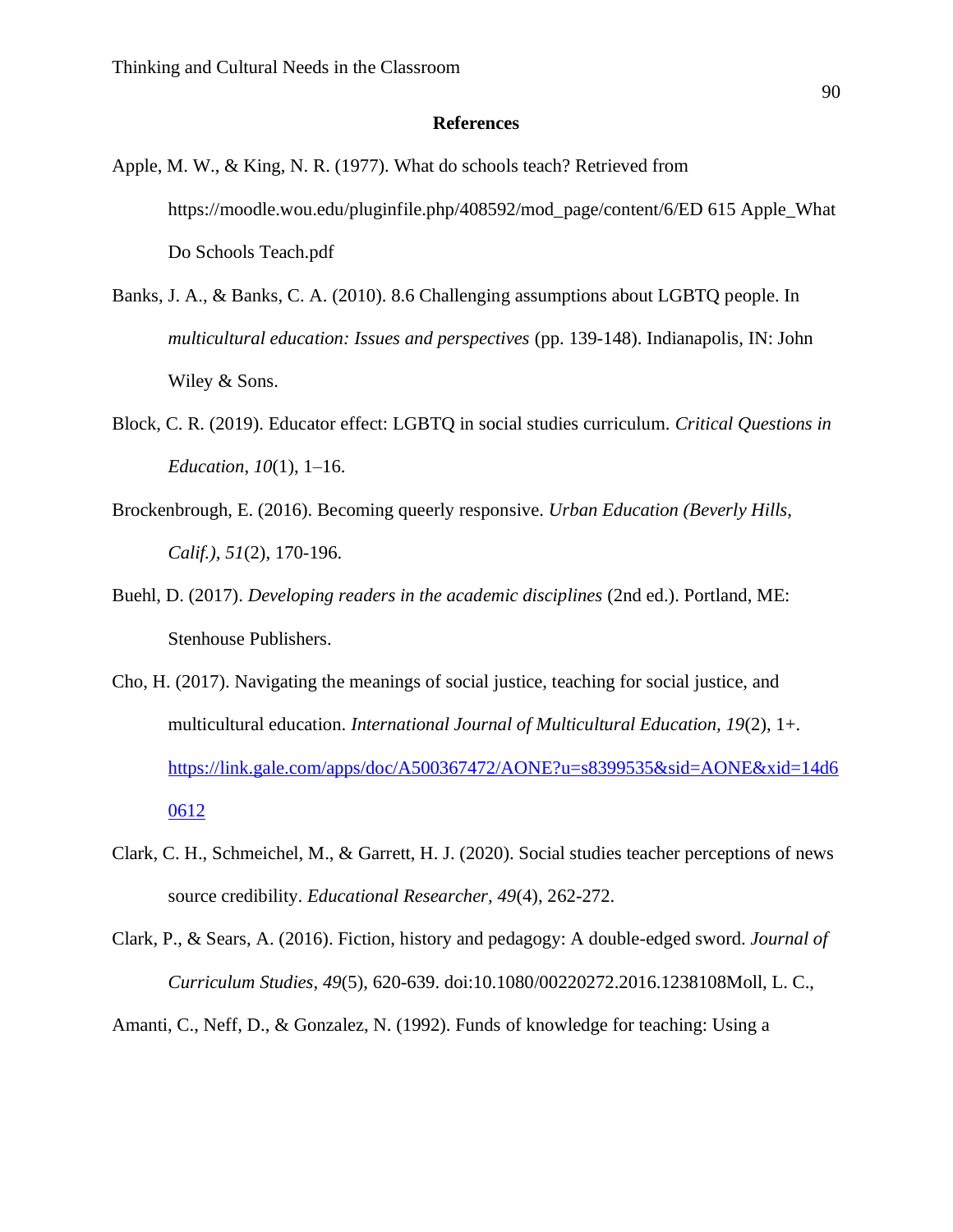qualitative approach to connect homes and classrooms." *Theory Into Practice, 31*(2), 132-141.

- Davis, B. (2004). *Inventions of teaching: A genealogy*. London: Lawerence Erlbaum Associates.
- Delpit, L. (1990). Language diversity and learning. In perspectives on talk and learning (pp. 247- 266). *National Council of Teachers of English*. Retrieved from <https://files.eric.ed.gov/fulltext/ED318076.pdf#page=247>
- Delpit, L. (1988). The silenced dialogue: Power and pedagogy in educating other people's children. *Harvard Educational Review, 58*(3), pgs. 280-299.
- Kean, E. (2020) Locating transgender within the language of queer in teacher education, multicultural perspectives, 22:2, 57-67, DOI: 10.1080/15210960.2020.1741371
- Endacott, J. (2007). Social studies interactive notebooks: Helping to meet the needs of middle school students. *Social Studies Research and Practice, 2*(1), 128-139. Retrieved from [http://www.socstrpr.org/files/Vol%202/Issue%201%20-](http://www.socstrpr.org/files/Vol%202/Issue%201%20-%20Spring%202007/Features/2.1.13.pdf) [%20Spring%202007/Features/2.1.13.pdf](http://www.socstrpr.org/files/Vol%202/Issue%201%20-%20Spring%202007/Features/2.1.13.pdf)
- Fenstermacher, G. D., & Richardson, V. (2000). On making determinations of quality in teaching. Retrieved from<http://www-personal.umich.edu/~gfenster/teaqual14ss.PDF>
- Freire, P. (1968). Pedagogy of freedom. Retrieved from <https://cultivaterspace.files.wordpress.com/2013/01/paulo-friere-chapter-2.pdf>
- Garrett, H. J. Schmeichel, M., McAnulty, J., & Janis, S. (2019). Teaching and learning news media in politically unsettled times. Pedagogies (Mahwah, N.J.), Ahead-of-print(Aheadof-print), 1-18.
- Goodman, J. (2018*). Interactive notetaking for content-area literacy, secondary*. ProQuest Ebook Central [https://ebookcentral.proquest.com](https://ebookcentral.proquest.com/)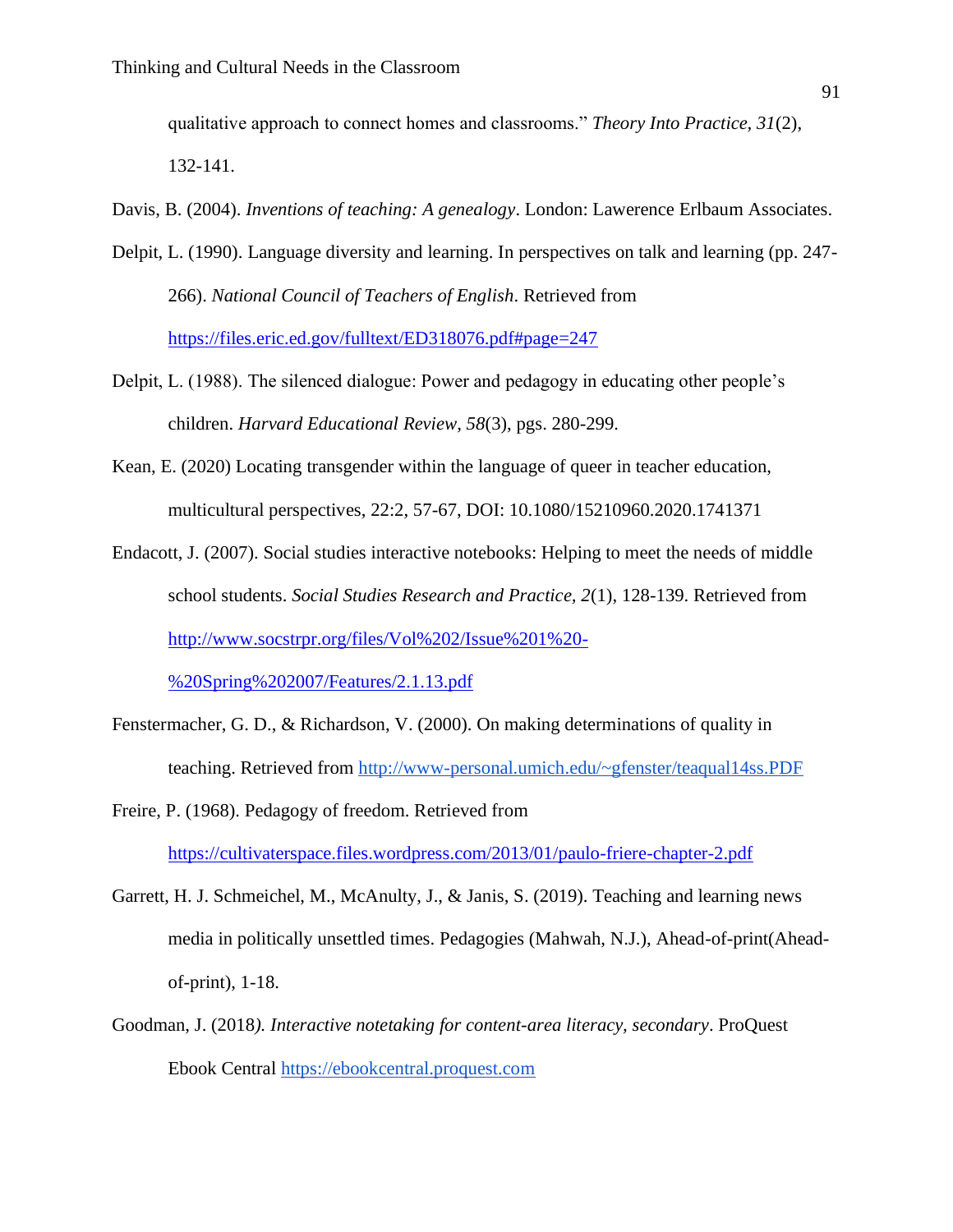- Herrera, S. G., Holmes, M. A., & Kavimandan, S. K. (2012). Bringing theory to life: Strategies that make culturally responsive pedagogy a reality in diverse secondary classrooms. *International Journal of Multicultural Education, 14*(3).
- Hicks, D., Doolittle, P., & Lee, J. K. (2004). Social studies teachers' use of classroom-based and web-based historical primary sources. *Theory & Research in Social Education, 32*(2), 213-247. doi:10.1080/00933104.2004.10473253
- Hinton, K., Suh, Y., Colón-Brown, L., & O'Hearn, M. (2014). Historical fiction in english and social studies classrooms: Is it a natural marriage? *English Journal, 103*(3), 22-27.
- Katayama, A., & Robinson, D. (2000) Getting students "partially" involved in note-taking using graphic organizers, *The Journal of Experimental Education, 68*(2), 119-133, DOI: 10.1080/00220970009598498

Kendi, I. X. (2019). *How to be an antiracist.* New York: Random House Large Print.

- Kieran, L., & Anderson, C. (2019). Connecting universal design for learning with culturally responsive teaching. *Education and Urban Society, 51*(9), 1202–1216. <https://doi.org/10.1177/0013124518785012>
- Krutka, D. G. (2017). "Remixing" current events: Navigating the transmedia terrain with fifth graders. *Social Studies and the Young Learner, 29*(4), 27.
- Ladson-Billings, G. (1988). Just what is critical race theory and what's It doing in a nice field like education? *International Journal of Qualitative Studies in Education,* 7-22.
- Ladson-Billings, G. (1995). Toward a theory of culturally relevant pedagogy. *American Educational Research Journal, 32*(3), 465-491.

McIntosh, P. (1988). White privilege: Unpacking the invisible knapsack. *The National Seed*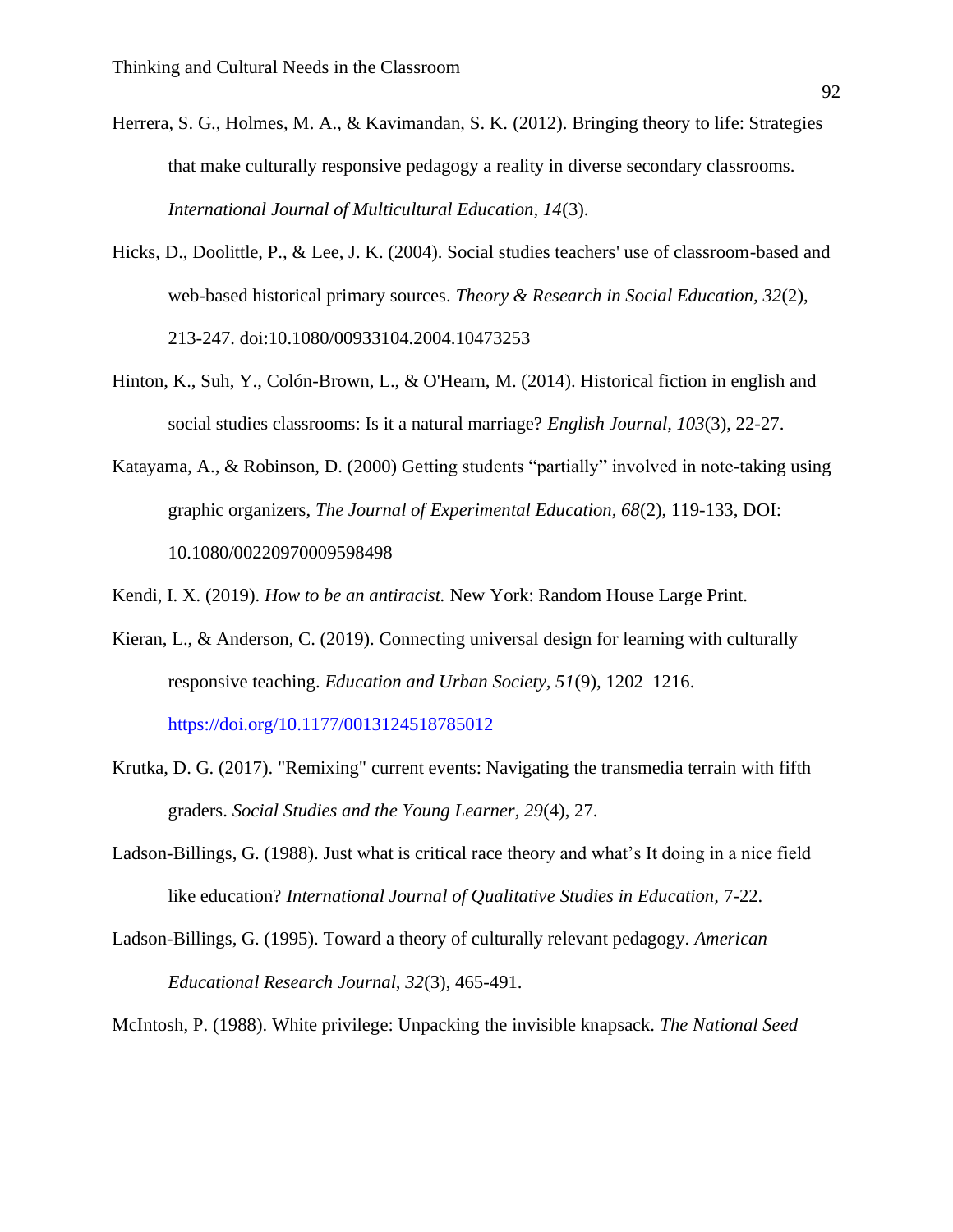*Project.* [https://nationalseedproject.org/images/documents/Knapsack\\_plus\\_Notes-](https://nationalseedproject.org/images/documents/Knapsack_plus_Notes-)

Peggy\_McIntosh.pdf.

- Maguth, B., & Taylor, N., (2014) Bringing LGBTQ topics into the social studies classroom, *The Social Studies, 105*(1), 23-28, DOI: 10.1080/00377996.2013.788471
- Mayer, J. (2014). Visual literacy across the disciplines. *In Research within the disciplines, 2nd ed*., edited by P. Keeran and M. Levine-Clark, 277-299. Lanham, MD: Neumann, David. (2010) Teaching history with film: Strategies for secondary social studies. 43.3: 467-68. Web.

Ormrod, J. E. (2016). Human learning (Seventh ed., Global). New York: Pearson.

- Santamaria, L. J. (2009). Culturally responsive differentiated instruction: Narrowing gaps between best pedagogical practices benefiting all learners. *Teachers College Record*, *11*(1), 214–242.
- Schmeichel, M., Garrett, J., Ranschaert, R., McAnulty, J., Thompson, S., Janis, S., Bivens, and B.. (2018). The complexity of learning to teach news media in social studies education. *The Journal of Media Literacy Education, 10*(2), 86-103.
- Stanton, C. R. (2012). Hearing the story: critical indigenous curriculum inquiry and primary 339-370. doi:10.1080/00933104.2012.723242
- Stokes, S. (n.d.). Visual literacy in teaching and learning: A literature perspective. *Electronic Journal for the Integration of Technology in Education, 1*(1), 10-17.
- Tallon, R. (2013). The challenges of the diverse media landscape when learning about current events in the social studies classroom. *Curriculum Matters,* 9(9), 29-45.
- Taylor, D. (2018). Research-to-resource: Dignity for all: LGBTQ students and empathic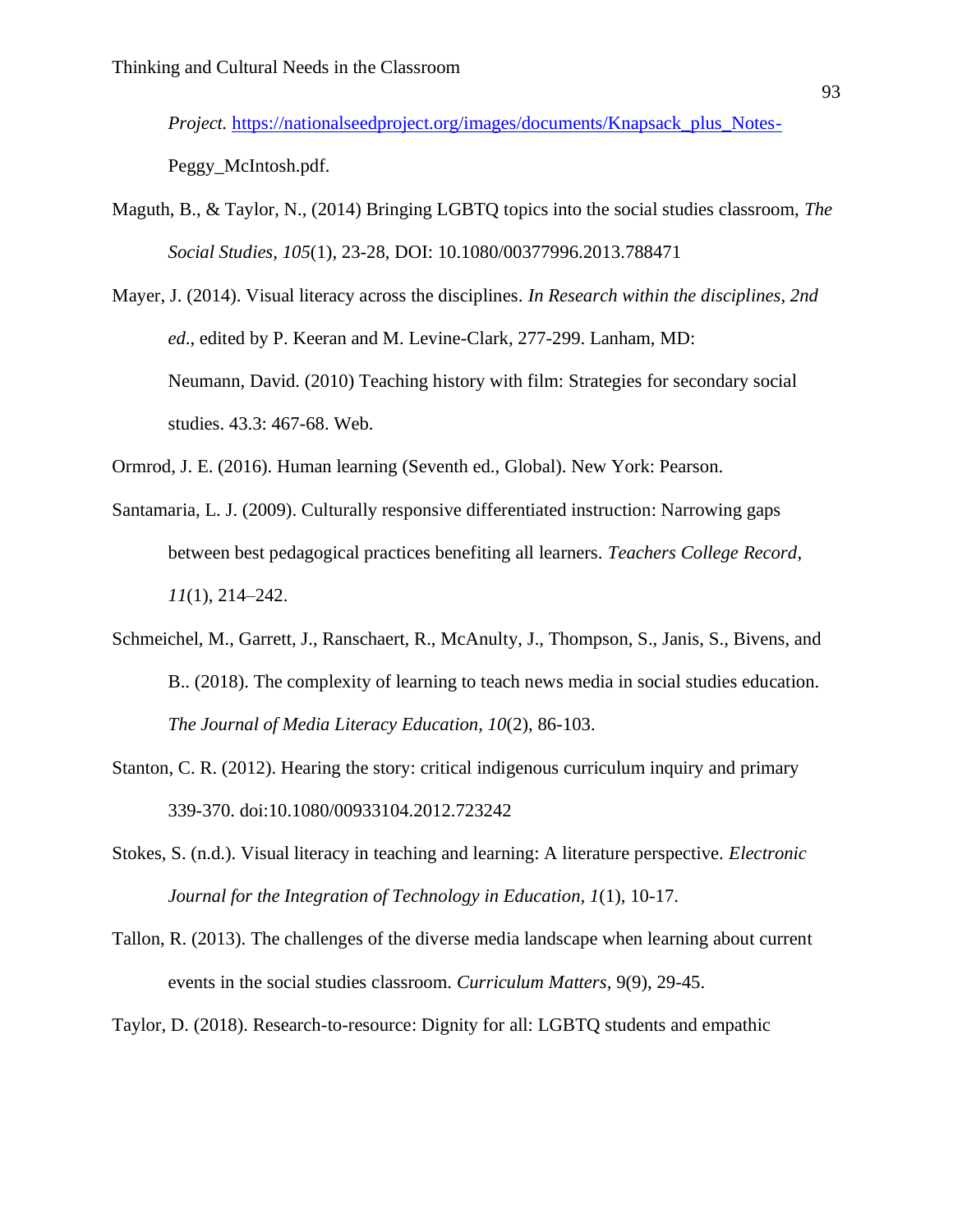teaching. Update: *Applications of Research in Music Education, 36*(3), 55–58.

<https://doi.org/10.1177/8755123318761914>

Tillman, A. (2012). What we see and why it matters: How competency in visual literacy can enhance student learning. Honors Projects. Paper

9[.http://digitalcommons.iwu.edu/education\\_honproj/9](http://digitalcommons.iwu.edu/education_honproj/9)

- Ullucci, K. & Howard, T. (2015). Pathologizing the poor: Implications for preparing teachers to work in high-poverty schools. *Urban Education, 50*(2), pgs. 12-26.
- Valiandes, S., Neophytou, L., & Hajisoteriou, C. (2018). Establishing a framework for blending intercultural education with differentiated instruction. *Intercultural Education (London, England), 29*(3), 379-398.
- Waring, S. M., & Robinson, K. S. (2010). Developing critical and historical thinking skills in middle grades social studies. *Middle School Journal, 42*(1), 22-28. doi:10.1080/00940771.2010.11461747
- Wheeler, R.S & Swords, R. (2004). Codeswitching: Tools of language and culture transform the dialectically diverse classroom. *Language Arts, 81*(6), pgs. 470-480.
- Wilson, A. A., & Chavez, K. J. (2014). *Reading and representing across the content areas: A classroom guide.* New York: Teachers College Press.
- Yosso, T. J. (2005). Whose culture has capital? A critical race theory discussion of community cultural wealth. *Race Ethnicity and Education, 8*(1), pgs. 69-91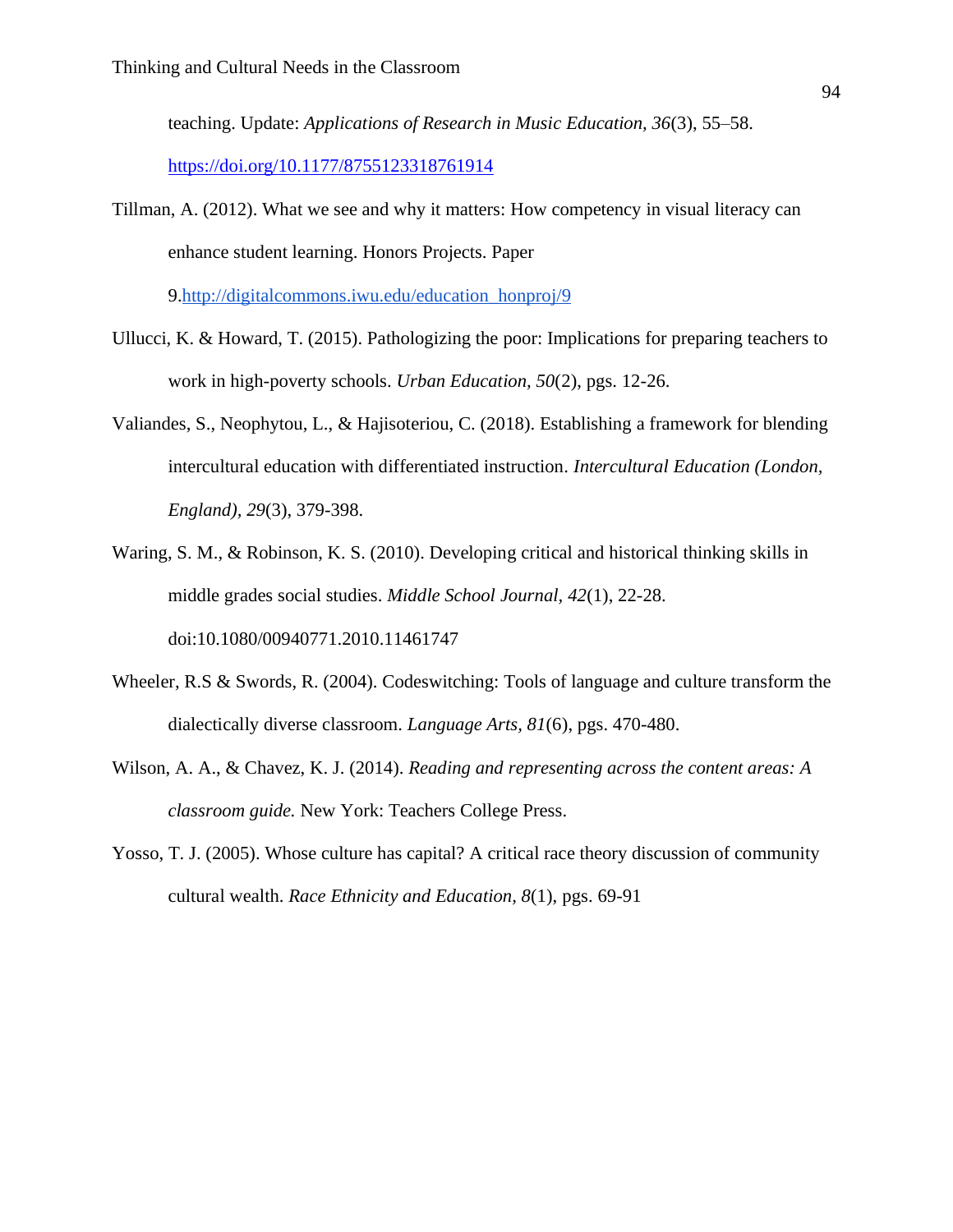# **Appendix A**

# **Lesson Plan Teacher Candidate:** Joseph Cirello **Date of Lesson:**

## **3/11/2021**

|                     | Lesson Title/Description: School desegregation                                                                                                                                                                                                 |                                                                                                                          |                                                                                                                                                                                                                                                                                   |  |
|---------------------|------------------------------------------------------------------------------------------------------------------------------------------------------------------------------------------------------------------------------------------------|--------------------------------------------------------------------------------------------------------------------------|-----------------------------------------------------------------------------------------------------------------------------------------------------------------------------------------------------------------------------------------------------------------------------------|--|
| Lesson<br>$#2$ of 3 | Time Allotted for this Lesson: 45 minutes                                                                                                                                                                                                      |                                                                                                                          |                                                                                                                                                                                                                                                                                   |  |
|                     | Standards: HS.61 Analyze and explain<br>persistent historical, social and political<br>issues, conflicts and compromises in<br>regards to power, inequality and justice<br>and their connection to currents events<br>and movements. (History) | <b>Central Focus:</b><br>Analyze the realities of black<br>americans that were forced to<br>live in a segregated society | <b>Learning Targets:</b><br>Understand what<br>separate but equal<br>actually meant<br>Get to know who<br>Thurgood Marshall as<br>an important figure in<br>the history of Civil<br>Rights<br>Compare and Contrast<br>the differences<br>between Plessy and<br><b>Brown cases</b> |  |

Pre-Requisite Knowledge and/or Skills:

I am expecting students to know what Brown v. Board is. I will give a brief recap of it before getting into the meat of the lesson about what black students were forced to go through under the name of separate but equal. We will have gone over the beginnings of Jim Crow laws in the previous class as well.

How I know the students have this:

I have no proof of their knowledge, but they are seniors in this class and the Brown decision is famous enough that most students will have some frame of reference.

Academic language that will be used in lesson: Integration, Brown v Board, school desegregation

Strategies and opportunities for supporting academic language: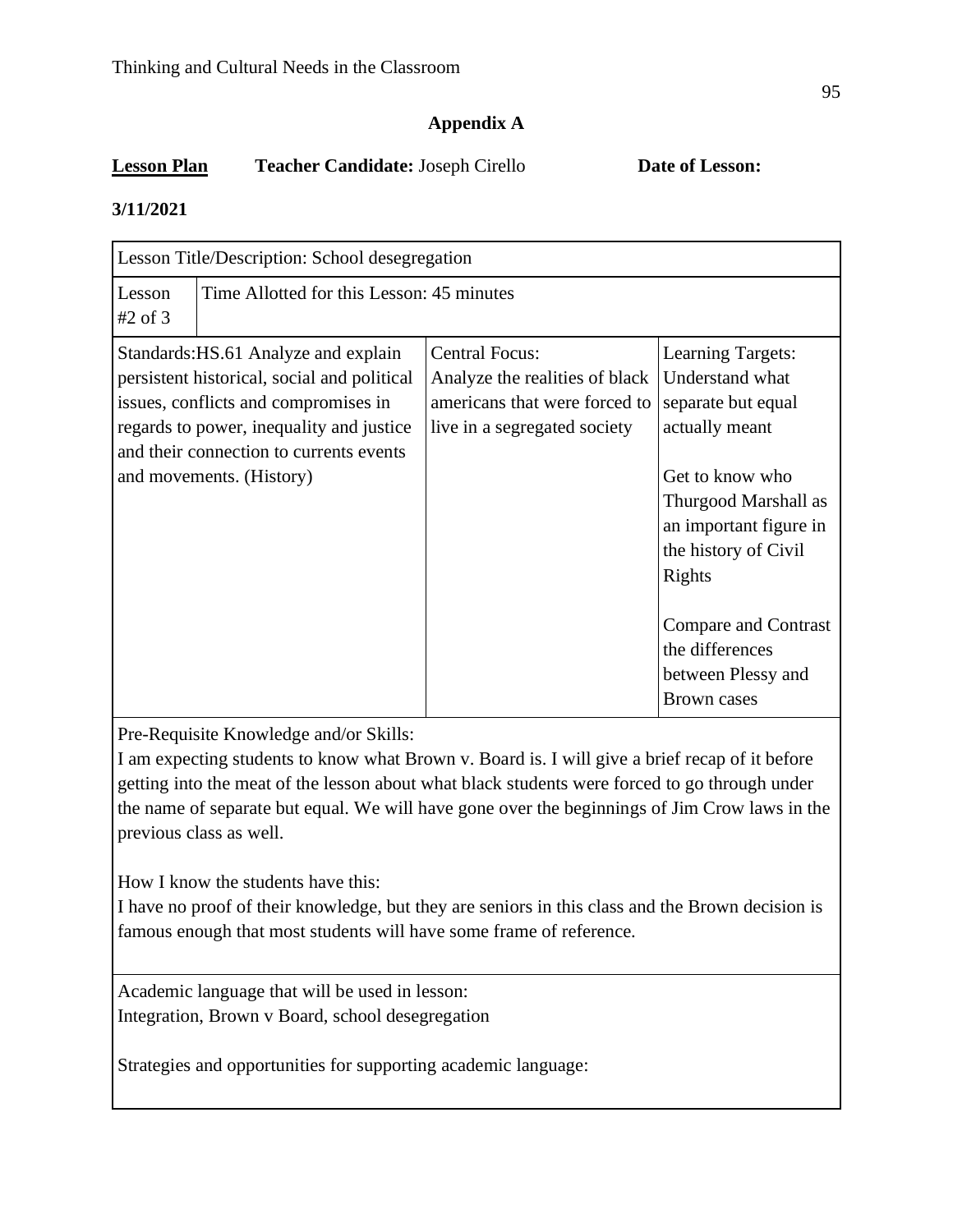Connections to students' "Funds of Knowledge"/assets, prior knowledge, and or/interdisciplinary connections that will be made during the lesson: I will try and connect the lesson to the previous one and hopefully guid this to the next part of the lesson which will be more focused on the civil rights movement

How have you addressed the needs of diverse learners ? (Ex: IEPs, 504s, linguistic & cultural diversity, students without prerequisite knowledge, etc.) I have no real life knowledge of these students, I have only seen them on Zoom and am

unaware of any IEPs or other linguistic or cultural demands

What technology supports or integration is included in this lesson? It is a Zoom lesson so I will be using that as well as a reading that is in my Google drive

Materials/Equipment/Supplies/Technology/Preparation: Reading and A few short answer questions that I will be asking about the reading. If time permits I will be going over the questions with the class

| Procedure: Teacher Does | Procedure: Students Do | What will I     |
|-------------------------|------------------------|-----------------|
|                         |                        | watch for to    |
|                         |                        | know students   |
|                         |                        | are engaged, or |
|                         |                        | what they       |
|                         |                        | learned?        |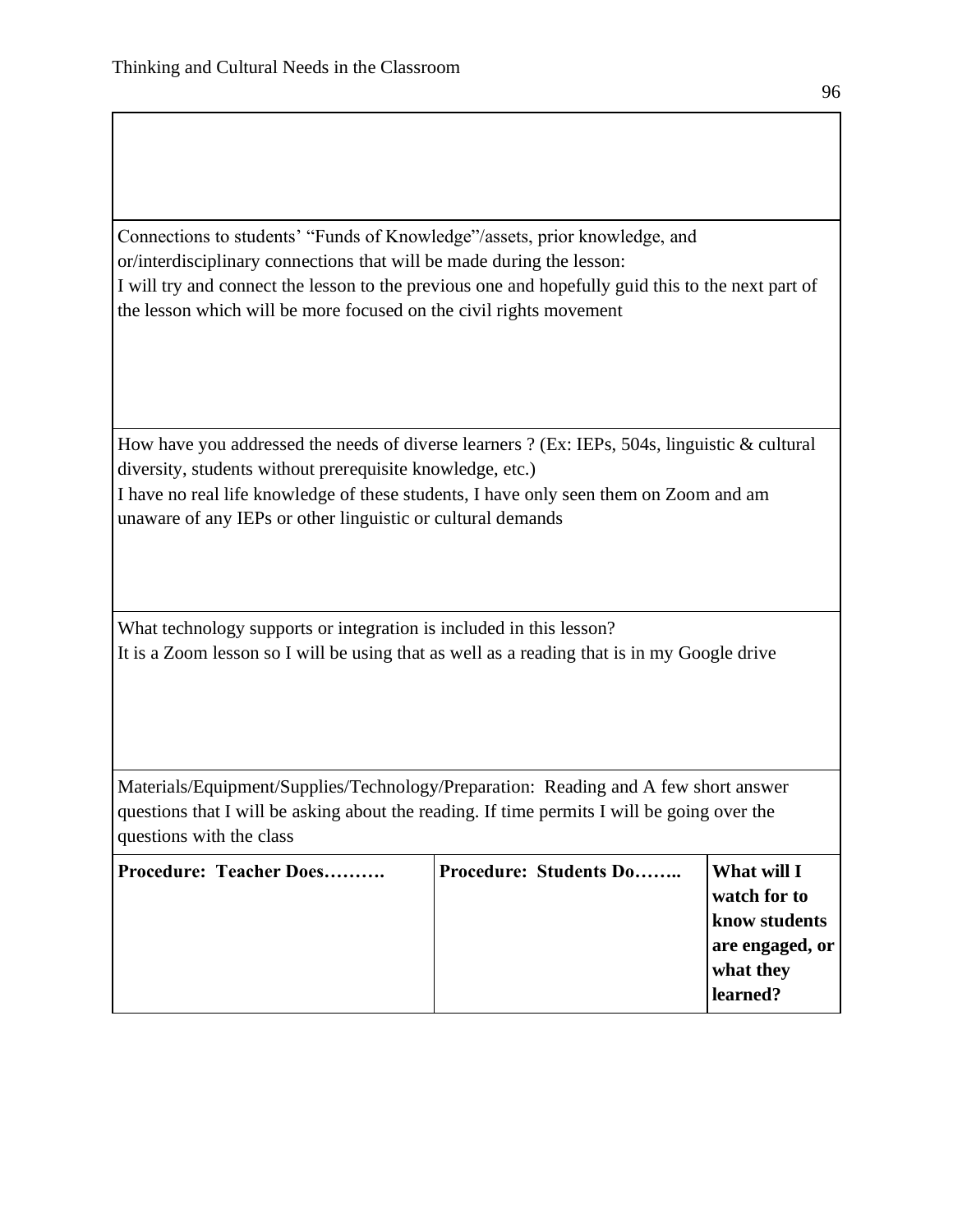| Time<br>5<br>minu<br>tes | Motivation/Hook:<br>Start the lesson by going over a<br>brief overview of Brown v. Board<br>and what the ruling was compared<br>to Plessy v. Ferguson that was<br>talked about in the previous class                                                                                                                                                                                                                                                                                                                                    | Motivation/Hook:<br>Take notes, listen to the short<br>recap and comparisons to Plessy                                                                                                                                                               |                                                                      |
|--------------------------|-----------------------------------------------------------------------------------------------------------------------------------------------------------------------------------------------------------------------------------------------------------------------------------------------------------------------------------------------------------------------------------------------------------------------------------------------------------------------------------------------------------------------------------------|------------------------------------------------------------------------------------------------------------------------------------------------------------------------------------------------------------------------------------------------------|----------------------------------------------------------------------|
| 25<br>minu<br>tes        | Teaching OR Group OR<br><b>Independent Application:</b><br>Get into the meat of the lesson<br>which is going over the reading<br>that I have found from Four<br>Hundred Souls with parts that I<br>have found important highlighted.<br>I want to focus on the issues of<br>perception by the parents as they<br>fought for a better school, and the<br>disparity in funding/quality of the<br>schools for black students despite<br>being the majority of the district. I<br>will ask students questions about<br>the reading as we go | Teaching OR Group OR<br><b>Independent Application:</b><br>Read along with the article. I will<br>be summarizing most of it, but will<br>have highlighted parts and will be<br>puting the reading in the google<br>classroom for students to access. | The responses<br>in the<br>assessment after<br>the lesson is<br>over |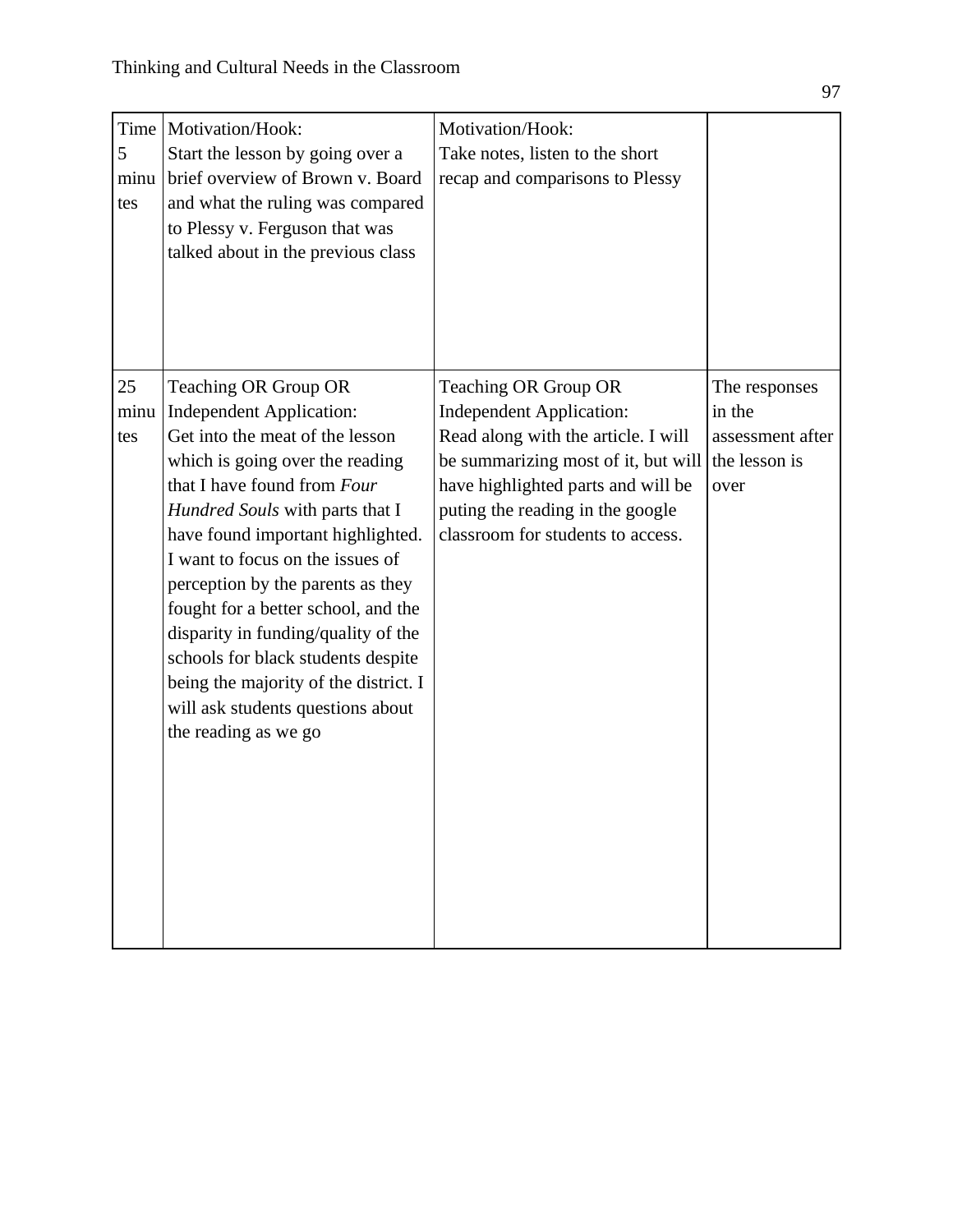| 15   | Teaching OR Group OR                 | <b>Teaching OR Group OR</b>          |  |
|------|--------------------------------------|--------------------------------------|--|
| minu | <b>Independent Application:</b>      | <b>Independent Application:</b>      |  |
| tes  | Depending on class make up, have     | Discuss answers to questions in      |  |
|      | students answer questions in         | breakout rooms that provide          |  |
|      | breakout rooms or go over them as    | smaller groups for class             |  |
|      | a class together if students want to | discussion. And discuss with class   |  |
|      | do that compared to individually.    | as a whole after that if time allows |  |
|      | This is dependent on time            |                                      |  |
|      | remaining as well.                   |                                      |  |
|      |                                      |                                      |  |
|      |                                      |                                      |  |
|      |                                      |                                      |  |
|      |                                      |                                      |  |
|      |                                      |                                      |  |
|      |                                      |                                      |  |
|      |                                      |                                      |  |
|      |                                      |                                      |  |

Assessments

1. Evidence collected during/as a result of this lesson:

I will be creating a short 2 or 3 short answer question assessment about the reading that we went over and how it affects communities of color to be represented in such a manner.

1. Summative assessment is \_\_\_\_\_ days after this lesson

Theoretical, Pedagogical, and/or Lines of Research that Justify Your Instructional Choices: This lesson uses culturally responsive practices that gives students the idea of what school segregation, and segregation as a whole, was like from the perspective of the marginalized Black americans of the time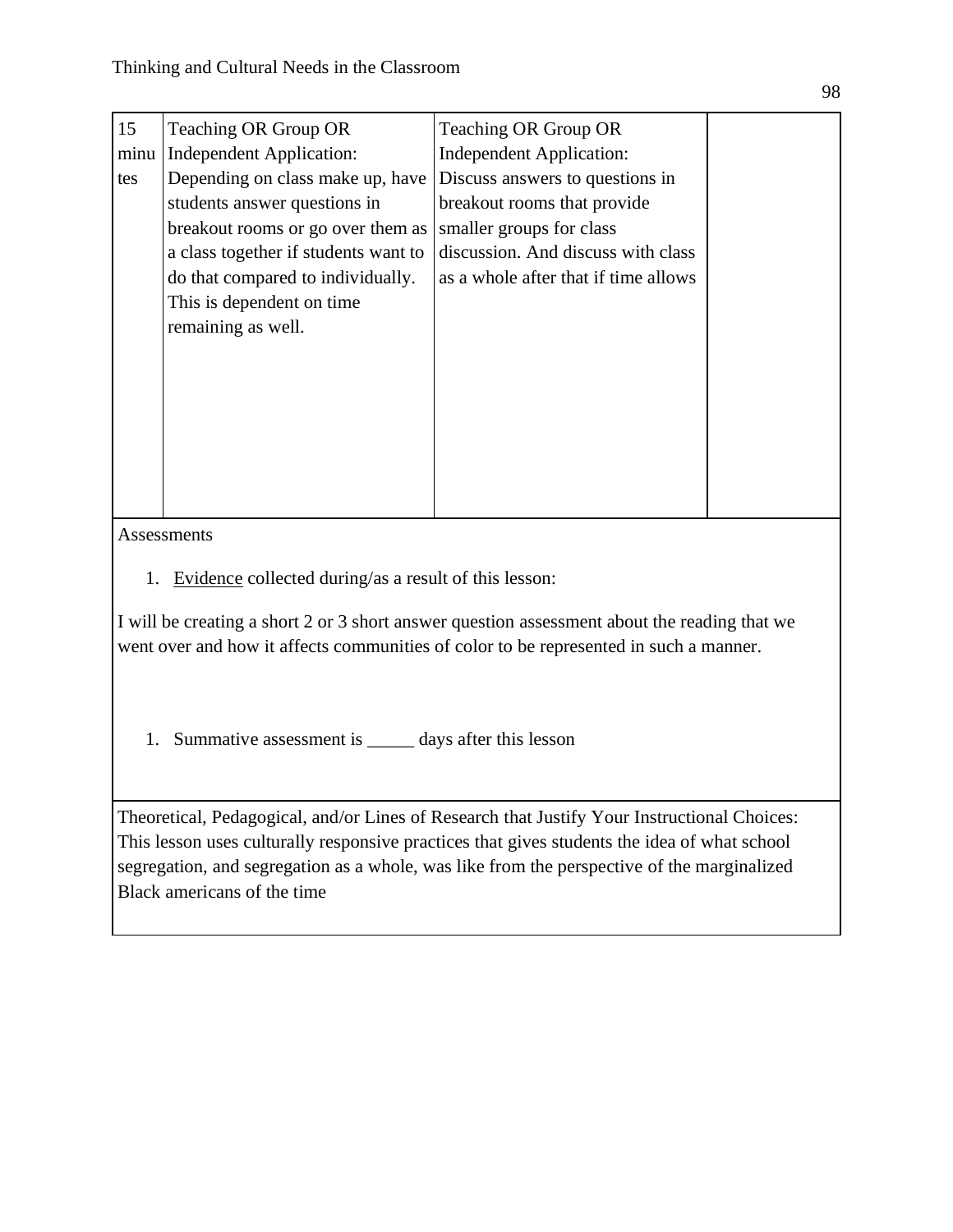# **Appendix B and E**

# **Lesson Plan Teacher Candidate:** Joseph Cirello **Date of Lesson:**

## **4/14/2021**

|                  | Lesson Title/Description: Reconstruction                                                                                                                                                                           |                                                                                                                                                                                                                                   |                                                                                                                                                                                                                                                     |  |
|------------------|--------------------------------------------------------------------------------------------------------------------------------------------------------------------------------------------------------------------|-----------------------------------------------------------------------------------------------------------------------------------------------------------------------------------------------------------------------------------|-----------------------------------------------------------------------------------------------------------------------------------------------------------------------------------------------------------------------------------------------------|--|
| Lesson $#$<br>of | Time Allotted for this Lesson: 45 minutes                                                                                                                                                                          |                                                                                                                                                                                                                                   |                                                                                                                                                                                                                                                     |  |
| and movements.   | Standards: HS.61 Analyze and explain<br>persistent historical, social and political<br>issues, conflicts and compromises in<br>regards to power, inequality and justice<br>and their connections to current events | <b>Central Focus:</b><br>Students should understand<br>the short lived era of progress<br>after the Civil War called<br>reconstruction. They will see<br>how it arose and how and<br>why it ended after a short<br>period of time | Learning Targets:<br>Understand what the<br>13th and 14th<br>amendments were<br>designed for.<br>Analyze the improved<br>progress of Black men<br>in regards to politics<br>and how that progress<br>ended as a result of<br>both legal and illegal |  |
|                  |                                                                                                                                                                                                                    |                                                                                                                                                                                                                                   | practices                                                                                                                                                                                                                                           |  |

Pre-Requisite Knowledge and/or Skills:

We will have gone over the civil war, Lincoln's politics, and the era of slavery that was prior. In previous lessons we have gone over the Civil Rights movement and Jim Crow era which shows that the rights that were gained after the war were short lived.

How I know the students have this:

As just stated we have gone over many of the surrounding issues in class previous to that students will be able to make connections to

Academic language that will be used in lesson: Reconstruction, 13th and 14th amendment, and black codes

Strategies and opportunities for supporting academic language:

We will be talking about the amendments, and reconstruction explicitly at multiple times through the lesson which should give students an understanding of those definitions. I will give a short description of what the black codes were in the middle of the lesson.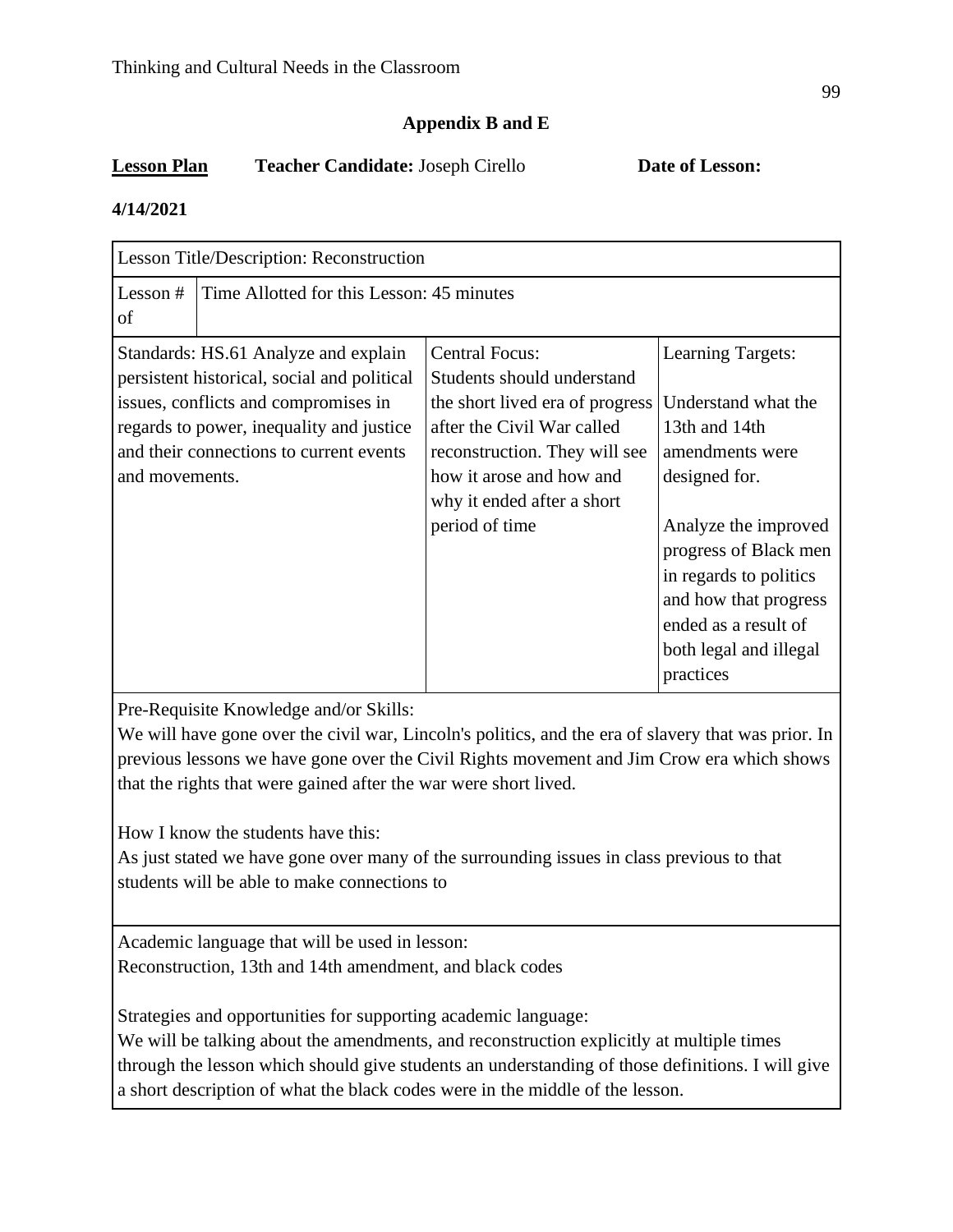Connections to students' "Funds of Knowledge"/assets, prior knowledge, and or/interdisciplinary connections that will be made during the lesson: As mentioned earlier we have gone over a lot of the surrounding issues in class previously so students have a good understanding of them. This should have created a good fund of knowledge that they can make connections to while learning.

How have you addressed the needs of diverse learners ? (Ex: IEPs, 504s, linguistic & cultural diversity, students without prerequisite knowledge, etc.)

I provide both visual and auditory ways of taking in this lesson which helps students who struggle with either following along visually or hearing. I also give students the chance to follow along on their own after the class in the google classroom page.

What technology supports or integration is included in this lesson? This is an online lesson and will be taught on Zoom, I also will be using a google slide deck

Materials/Equipment/Supplies/Technology/Preparation:

|                          | Procedure: Teacher Does                                                                                                                                                                                                                                                               | Procedure: Students Do                                                                                                                                                                                                                          | What will I<br>watch for to<br>know students<br>are engaged, or<br>what they<br>learned?                                                 |
|--------------------------|---------------------------------------------------------------------------------------------------------------------------------------------------------------------------------------------------------------------------------------------------------------------------------------|-------------------------------------------------------------------------------------------------------------------------------------------------------------------------------------------------------------------------------------------------|------------------------------------------------------------------------------------------------------------------------------------------|
| Time<br>5<br>minu<br>tes | Motivation/Hook:<br>Go over the initial ending of the<br>Civil War and the main issue of<br>the 13th and 14th amendments<br>being passed.                                                                                                                                             | Motivation/Hook:<br>Follow the worksheet that<br>accompanies the lesson that has<br>the factual questions at the top of<br>the sheet, and one more critical<br>thinking inspired question at the<br>bottom                                      | Either asking<br>questions, or<br>following along<br>with the<br>worksheet                                                               |
| 20<br>minu<br>tes        | Teaching OR Group OR<br><b>Independent Application:</b><br>Cover the actual reconstruction act<br>that was passed through congress.<br>Prioritize that after this act and the<br>14th amendment were both passed<br>the amount of black men that<br>could vote was higher than it was | Teaching OR Group OR<br><b>Independent Application:</b><br>Follow along with the lesson, and<br>how at one point after the Civil<br>War the political rights of black<br>men were higher than at any point<br>in nearly one hundred years until | This has to do<br>with the second<br>part of the<br>worksheet given<br>over Google<br>classroom so I<br>would like to<br>see connections |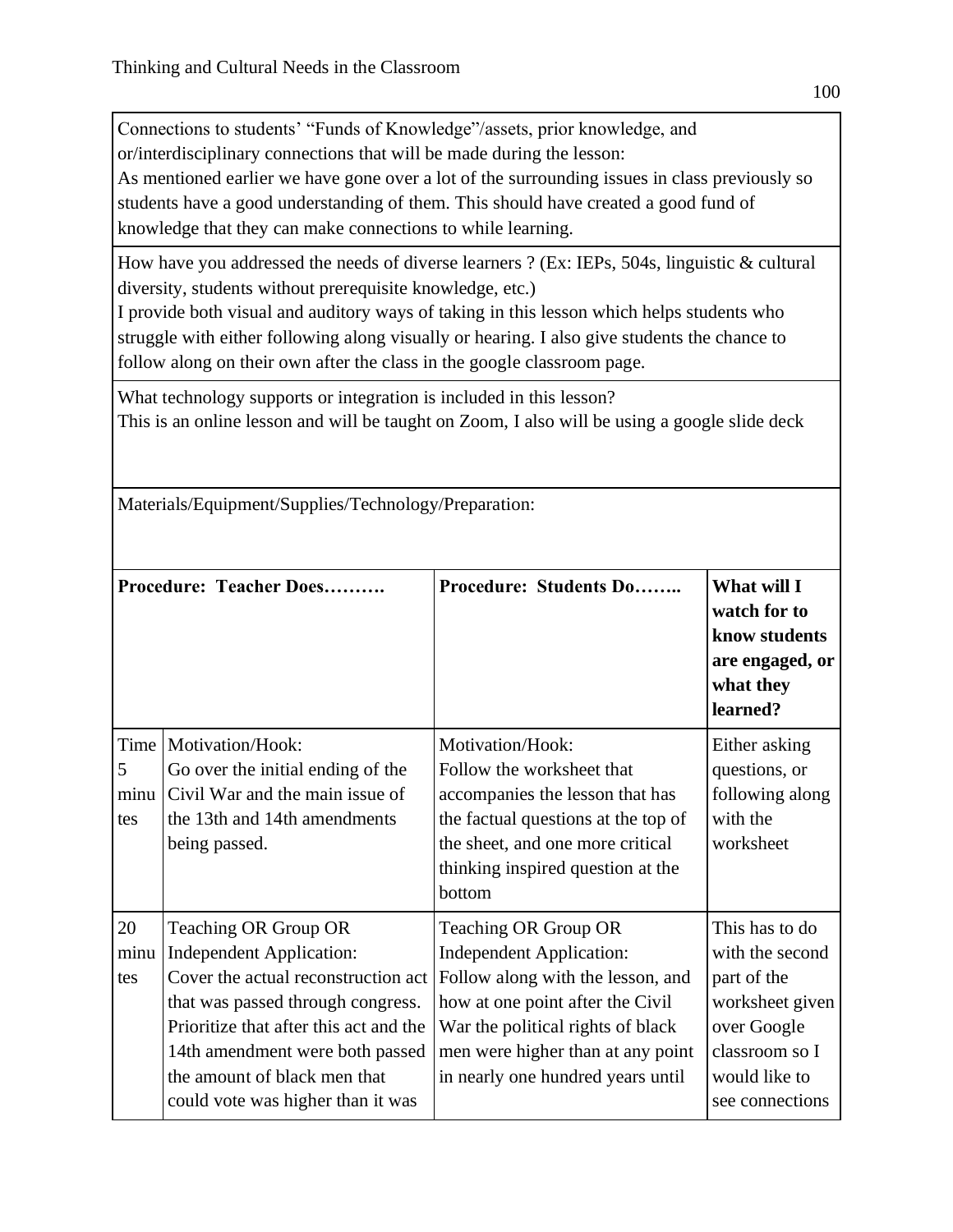|                   | both before, but also after the                                                                                                                                                                                                                                                                                                                                                                                                                                                                       | the passing of the Civil Rights Act                                                                                                                                                                                                                  | made during                                                                                                                   |
|-------------------|-------------------------------------------------------------------------------------------------------------------------------------------------------------------------------------------------------------------------------------------------------------------------------------------------------------------------------------------------------------------------------------------------------------------------------------------------------------------------------------------------------|------------------------------------------------------------------------------------------------------------------------------------------------------------------------------------------------------------------------------------------------------|-------------------------------------------------------------------------------------------------------------------------------|
|                   | immediate reconstruction era                                                                                                                                                                                                                                                                                                                                                                                                                                                                          | in the $1960$ 's                                                                                                                                                                                                                                     | that.                                                                                                                         |
| 15<br>minu<br>tes | Teaching OR Group OR<br><b>Independent Application:</b><br>Focus on how the era immediately<br>after the Civil War was a time<br>where more black men were in<br>politics in a way that was not<br>replicated until recently, if it even<br>has been in modern times.<br>Mention the representation in the<br>senate, and house of<br>representatives specifically. Talk<br>about the rise of the KKK and how<br>the terror that they caused nearly<br>eliminated voting among the black<br>community | Teaching OR Group OR<br><b>Independent Application:</b><br>Follow along and filling in the<br>worksheet that goes along with the<br>lesson. This part will connect with<br>a question in the first section.<br>Asking questions when<br>appropriate. | I will either ask<br>about questions<br>that may have<br>had or read the<br>assessment that<br>goes along with<br>the lesson. |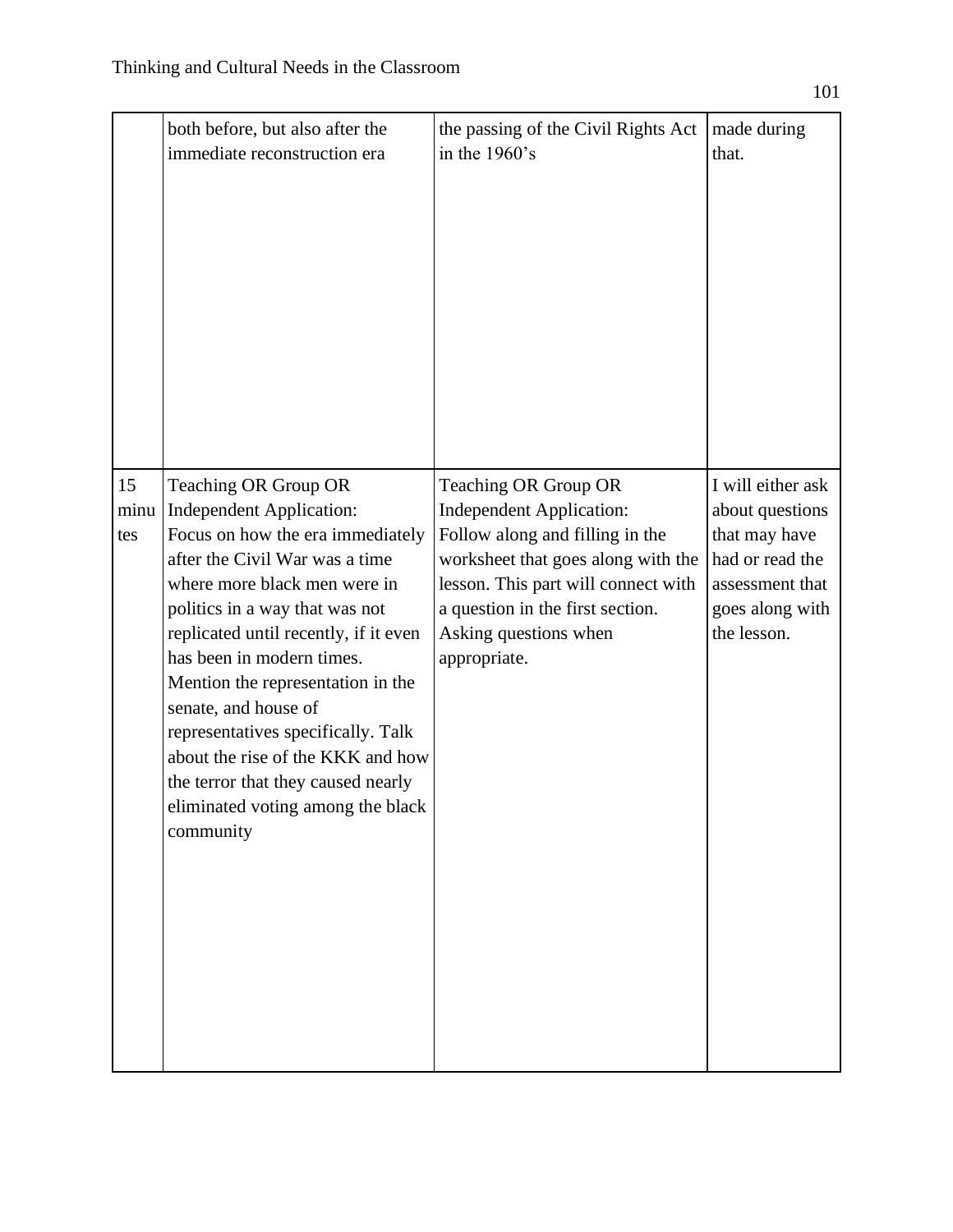Assessments

1. Evidence collected during/as a result of this lesson:

Their is a worksheet that I will be providing with this lesson that will provide me with a formal assessment

1. Summative assessment is \_\_\_\_\_ days after this lesson

Theoretical, Pedagogical, and/or Lines of Research that Justify Your Instructional Choices: I scaffold this lesson throughout and give students connections to modern times with the change in representation by Black men and women an US politics in the century plus since reconstruction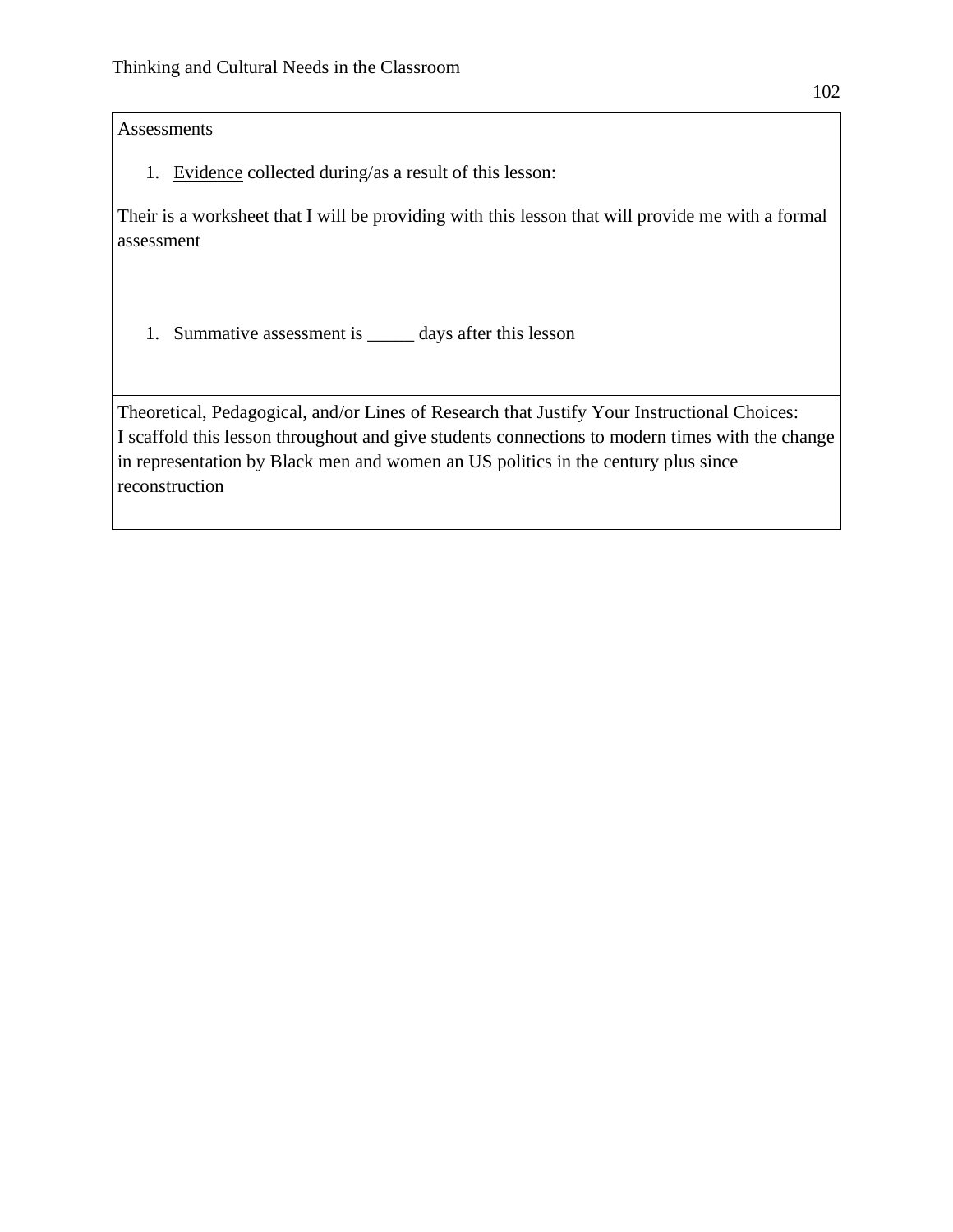## **Appendix C**

## **Lesson Plan Teacher Candidate:** Joseph Cirello **Date of Lesson: 3/8/2021**

| Lesson Title/Description: Jim Crow                                                                                                                                                                                                                                          |                                                                                                                                                                                                                                                                                                                                                                                                                                                                        |                                                                                                                                      |                                                                                                                                                                                                                      |  |
|-----------------------------------------------------------------------------------------------------------------------------------------------------------------------------------------------------------------------------------------------------------------------------|------------------------------------------------------------------------------------------------------------------------------------------------------------------------------------------------------------------------------------------------------------------------------------------------------------------------------------------------------------------------------------------------------------------------------------------------------------------------|--------------------------------------------------------------------------------------------------------------------------------------|----------------------------------------------------------------------------------------------------------------------------------------------------------------------------------------------------------------------|--|
| Lesson $#$<br>1 of 2                                                                                                                                                                                                                                                        | Time Allotted for this Lesson: 40 minutes                                                                                                                                                                                                                                                                                                                                                                                                                              |                                                                                                                                      |                                                                                                                                                                                                                      |  |
| Standards:<br>etc.). (Civics)                                                                                                                                                                                                                                               | HS.12 Examine the power of<br>government and evaluate the reasoning<br>and impact of Supreme Court decisions<br>on the rights of individuals and groups<br>(such as Marbury v. Madison, Roe v.<br>Wade, D.C. v. Heller, Loving v.<br>Virginia, Plessy v. Ferguson, Obergefell<br>v. Hodges, Brown v. Board, Cherokee<br>Nation v. Georgia, Reed v. Reed,<br>Oregon Employment Division vs.<br>Smith, Korematsu v. US, Dartmouth v.<br>Woodward, Mendez v. Westminster, | <b>Central Focus:</b><br>Understanding the origins of<br>Jim Crow laws in the south<br>and how they affected the<br>black population | Learning Targets:<br>Analyze the<br>difficulties in<br>voting for<br>people of color<br>and how this<br>affects the<br>population<br>Understand the<br>significance of<br>Jim Crow laws<br>on the southern<br>states |  |
| Pre-Requisite Knowledge and/or Skills:<br>Students will have an understanding of reconstruction that leads into the era of Jim Crow, I will<br>be picking up after Plessy V Ferguson in 1896 which does leave a hole in the timeline.<br>How I know the students have this: |                                                                                                                                                                                                                                                                                                                                                                                                                                                                        |                                                                                                                                      |                                                                                                                                                                                                                      |  |

The lesson prior my mentor teacher will be giving a lesson on reconstruction that should give the students an idea of background information that leads me into the plan

Academic language that will be used in lesson: disenfranchisement , Jim Crow,

Strategies and opportunities for supporting academic language:

For this lesson I will be giving a quick definition of disenfranchisement and give the students a rundown of jim crow throughout the lesson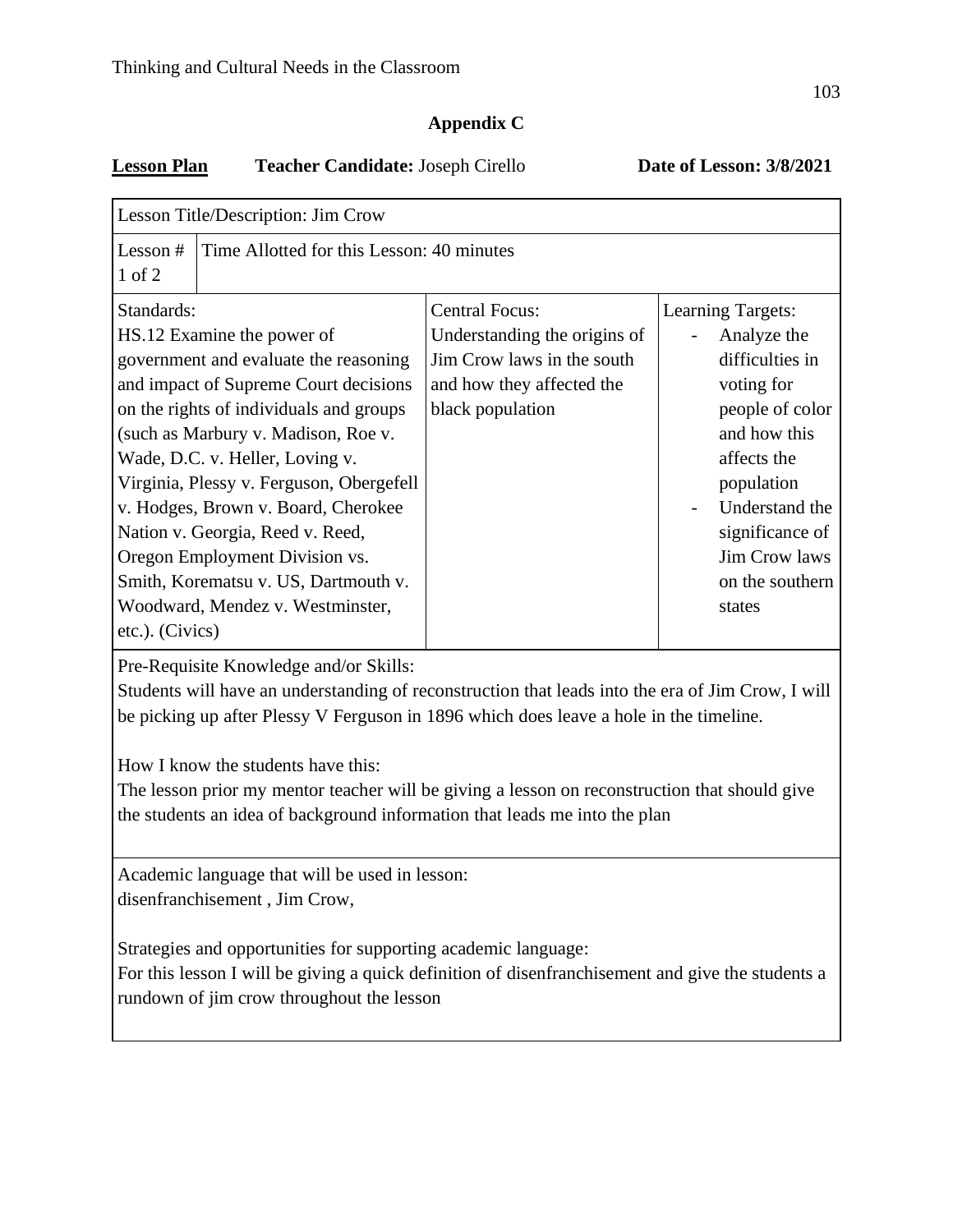Connections to students' "Funds of Knowledge"/assets, prior knowledge, and or/interdisciplinary connections that will be made during the lesson: I should be connecting to reconstruction and maybe the lesson prior of chattel slavery and indentured servitude depending on what is covered in the reconstruction lesson

How have you addressed the needs of diverse learners ? (Ex: IEPs, 504s, linguistic & cultural diversity, students without prerequisite knowledge, etc.)

I am unaware of these issues in the class at this time as I haven't been told of any, and all the students are in Zoom calls with their cameras turned off.

What technology supports or integration is included in this lesson? Zoom, like all the lessons this year.

Materials/Equipment/Supplies/Technology/Preparation: Google slide deck, Zoom, and two videos that are of varying length

|                  | Procedure: Teacher Does                                                                                                                                                                                                 | <b>Procedure: Students Do</b>                                                                                                  | What will I<br>watch for to<br>know students<br>are engaged, or<br>what they<br>learned?                                             |
|------------------|-------------------------------------------------------------------------------------------------------------------------------------------------------------------------------------------------------------------------|--------------------------------------------------------------------------------------------------------------------------------|--------------------------------------------------------------------------------------------------------------------------------------|
| 5<br>minu<br>tes | Time   Motivation/Hook:<br>Introduce myself and talk to the<br>class for a little bit about how I am<br>teaching today, that I am in school<br>and this is my first lesson but will<br>hopefully be teaching many more. | Motivation/Hook:<br>Listen through the Zoom and<br>hopefully interact with me in some<br>manner to avoid total<br>awkwardness. | Ideally the<br>students will<br>ask me<br>questions about<br>who I am and if<br>I will be<br>teaching them<br>more going<br>forward. |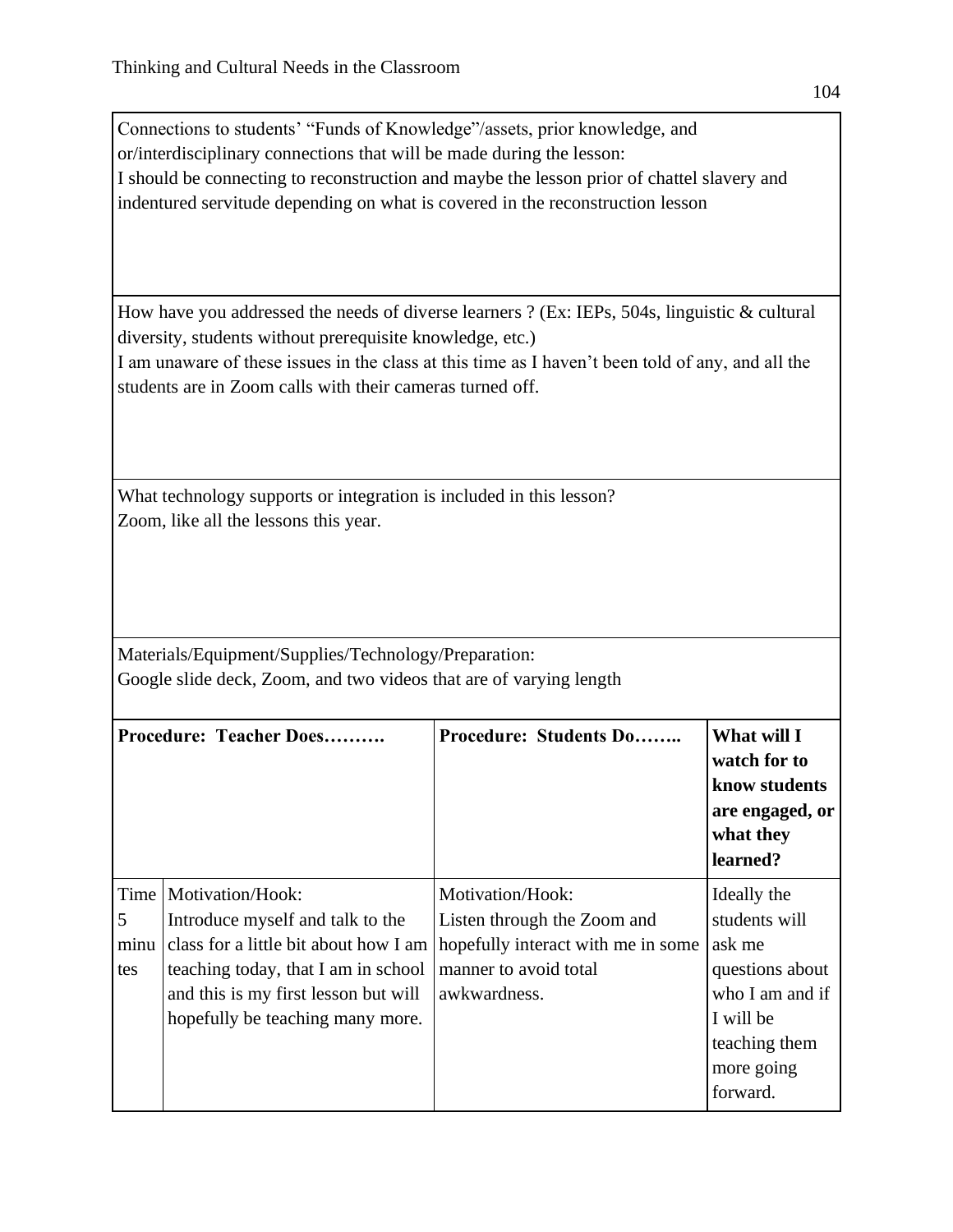| 5<br>minu<br>tes  | Teaching OR Group OR<br><b>Independent Application:</b><br>Introduce the idea of Jim Crow<br>that many students should be<br>familiar with. From there show a<br>short video on Plessy V Ferguson<br>to show students how                                                                                                                                                                                                                                                                                                                                                     | Teaching OR Group OR<br><b>Independent Application:</b><br>Watching the video and hopefully<br>asking questions that are in<br>connection to it.                                                                                                                                                                                                   | Again with<br>cameras off this<br>is difficult, but<br>students should<br>be engaged in<br>the video and<br>possibly asking<br>questions                                                                                                                                                                     |
|-------------------|-------------------------------------------------------------------------------------------------------------------------------------------------------------------------------------------------------------------------------------------------------------------------------------------------------------------------------------------------------------------------------------------------------------------------------------------------------------------------------------------------------------------------------------------------------------------------------|----------------------------------------------------------------------------------------------------------------------------------------------------------------------------------------------------------------------------------------------------------------------------------------------------------------------------------------------------|--------------------------------------------------------------------------------------------------------------------------------------------------------------------------------------------------------------------------------------------------------------------------------------------------------------|
| 25<br>minu<br>tes | Teaching OR Group OR<br><b>Independent Application:</b><br>Show the effects of Plessy that<br>took place throughout the south.<br>Start with a 7 minute video that<br>talks about the institutionalization<br>of the laws with a few pauses to<br>highlight the moments I find<br>important. From here go over<br>some of the more notable issues<br>that black people have to face<br>including losing the ability to vote.<br>Show students an example literacy<br>test that is available online, ask<br>them to go over the questions and<br>answer them as best they can. | Teaching OR Group OR<br><b>Independent Application:</b><br>Read the test and ideally interact<br>with the class through either the<br>chat or actually talking. If this<br>lesson was in person we would go<br>over the example as a class as well<br>as individually to gauge the<br>differences that are easily available<br>with the questions. | If in class<br>students would<br>take the literacy<br>test I found<br>online and from<br>there go over<br>how they<br>answered it in<br>class as I would<br>project it on the<br>whiteboard.<br>Over Zoom I<br>will hope they<br>try and answer<br>questions that<br>are on the test<br>as I go over<br>them |
| 5<br>minu<br>tes  | Teaching OR Group OR<br><b>Independent Application:</b><br>If time allows talk about the rise<br>of the KKK as a result of people<br>of color having various freedoms                                                                                                                                                                                                                                                                                                                                                                                                         | Teaching OR Group OR<br><b>Independent Application:</b><br>Ask questions and potentially take<br>notes through the lesson about the<br>rise of the Klan.                                                                                                                                                                                           |                                                                                                                                                                                                                                                                                                              |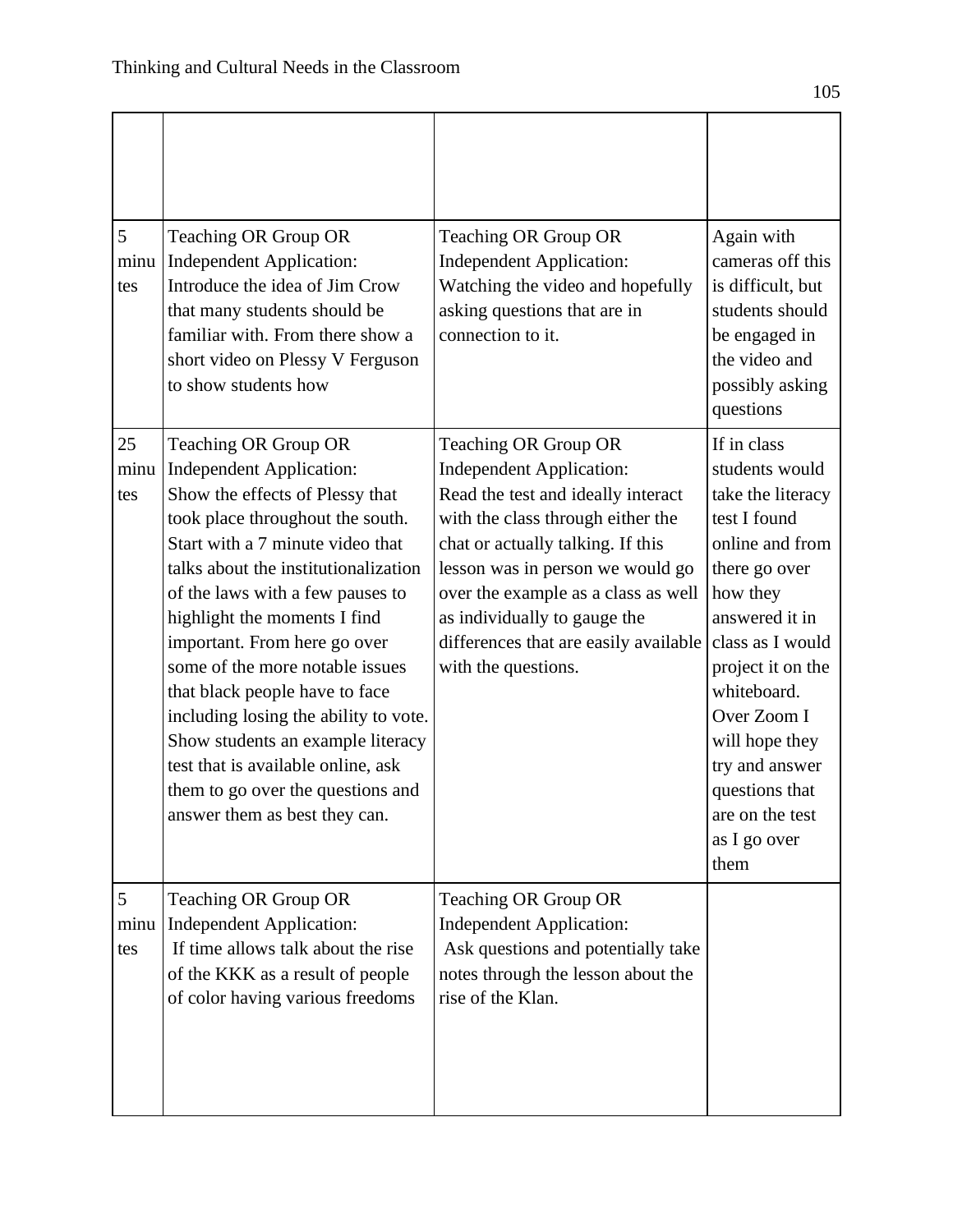| Assessments                                                 |                                                                                                  |  |  |  |
|-------------------------------------------------------------|--------------------------------------------------------------------------------------------------|--|--|--|
| Evidence collected during/as a result of this lesson:<br>1. |                                                                                                  |  |  |  |
|                                                             | Informal assessments ideally. This is my first lesson with the students so I might need to gauge |  |  |  |

ormal assessments ideally. This is my first lesson with the students so I might need to gauge how well I am performing these

1. Summative assessment is \_\_\_\_\_ days after this lesson

Theoretical, Pedagogical, and/or Lines of Research that Justify Your Instructional Choices: Using primary sources such as an example literacy test will both surprise students about how ridiculous the questions are and give them an example of how unjust the tests are.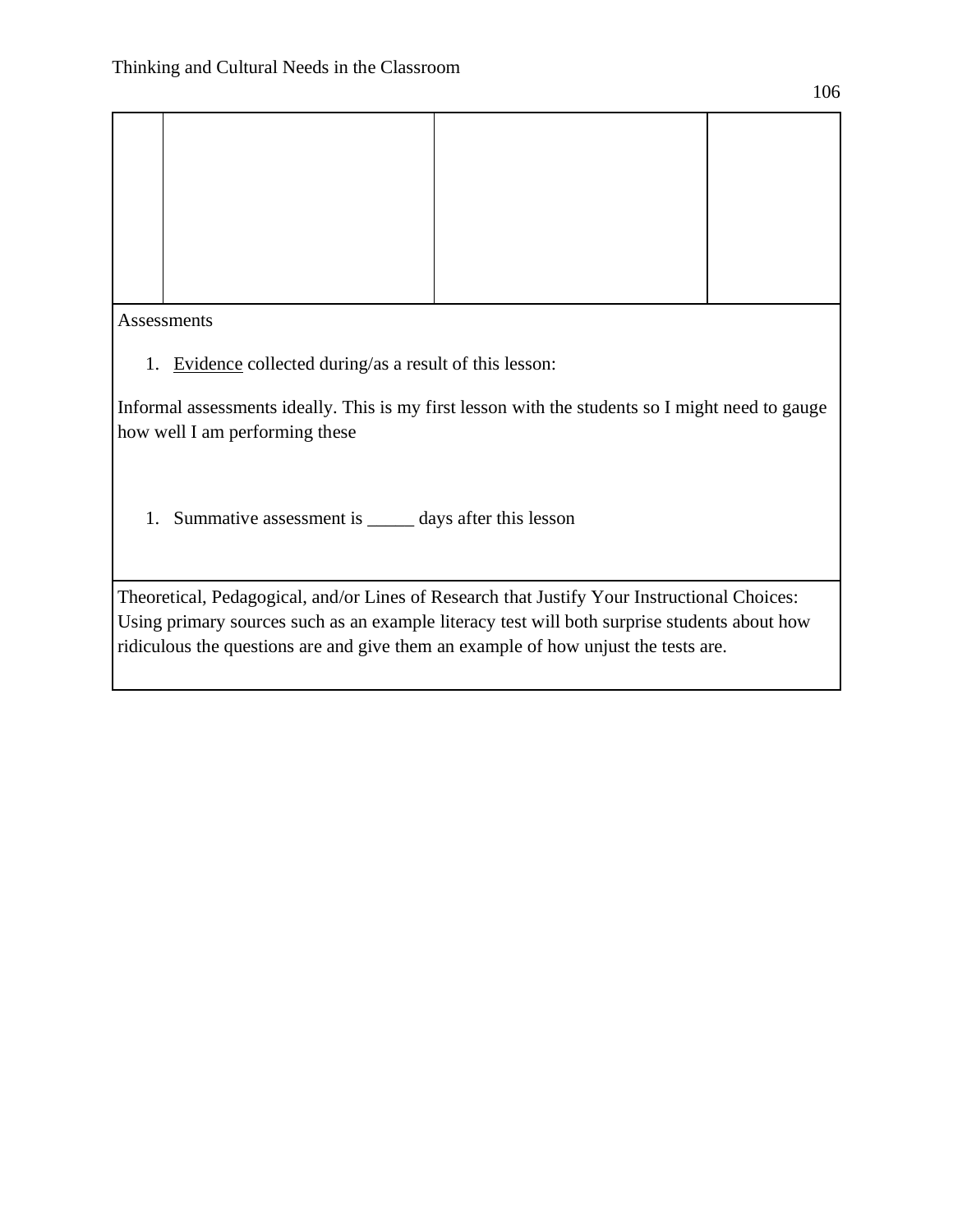## **Appendix F and G**

## **Lesson Plan Teacher Candidate:** Joseph Cirello **Date of Lesson:**

3/16/2021

| Lesson Title/Description: Figures in the Civil Rights Movement                                                                                                                                                                      |                                                                                                                                                                                                   |                                                                                                                                                                                                                                                                                  |  |  |
|-------------------------------------------------------------------------------------------------------------------------------------------------------------------------------------------------------------------------------------|---------------------------------------------------------------------------------------------------------------------------------------------------------------------------------------------------|----------------------------------------------------------------------------------------------------------------------------------------------------------------------------------------------------------------------------------------------------------------------------------|--|--|
| Lesson $#$<br>$3$ of $4$                                                                                                                                                                                                            | Time Allotted for this Lesson: 45 minutes                                                                                                                                                         |                                                                                                                                                                                                                                                                                  |  |  |
| StaHS.61 Analyze and explain<br>persistent historical, social and political<br>issues, conflicts and compromises in<br>regards to power, inequality and justice<br>and their connections to current events<br>and movements.ndards: | Central Focus: I want<br>students to recognize the<br>importance of a variety of<br>figures and organizations<br>beyond Martin Luther King<br>that played a role in the Civil<br>Rights movement. | Learning Targets:<br>Understand the agency<br>that actors such as<br>Rosa Parks carried into<br>their work as Civil<br><b>Rights leaders</b><br>Compare and contrast<br>the differences in how<br>certain civil rights<br>leaders are represented<br>in the mainstream<br>public |  |  |

Pre-Requisite Knowledge and/or Skills:

Jim Crow era laws that were persistent in the 1950's, I will also expect them to have an idea about the march on washington which although we haven't covered in class directly

How I know the students have this:

Over the past two classes we have discussed the jim crow south. One lesson went over the origins of the laws, and how that affected people in their everyday lives. The other discussed school segregation, the extent of it affected students, and the build up to Brown v. Board.

Academic language that will be used in lesson: Personal agency, nonviolence, boycott, freedom rides, sit ins, SNCC

Strategies and opportunities for supporting academic language:

Most of the strategies will be giving short explanations of the language throughout the process of the lesson.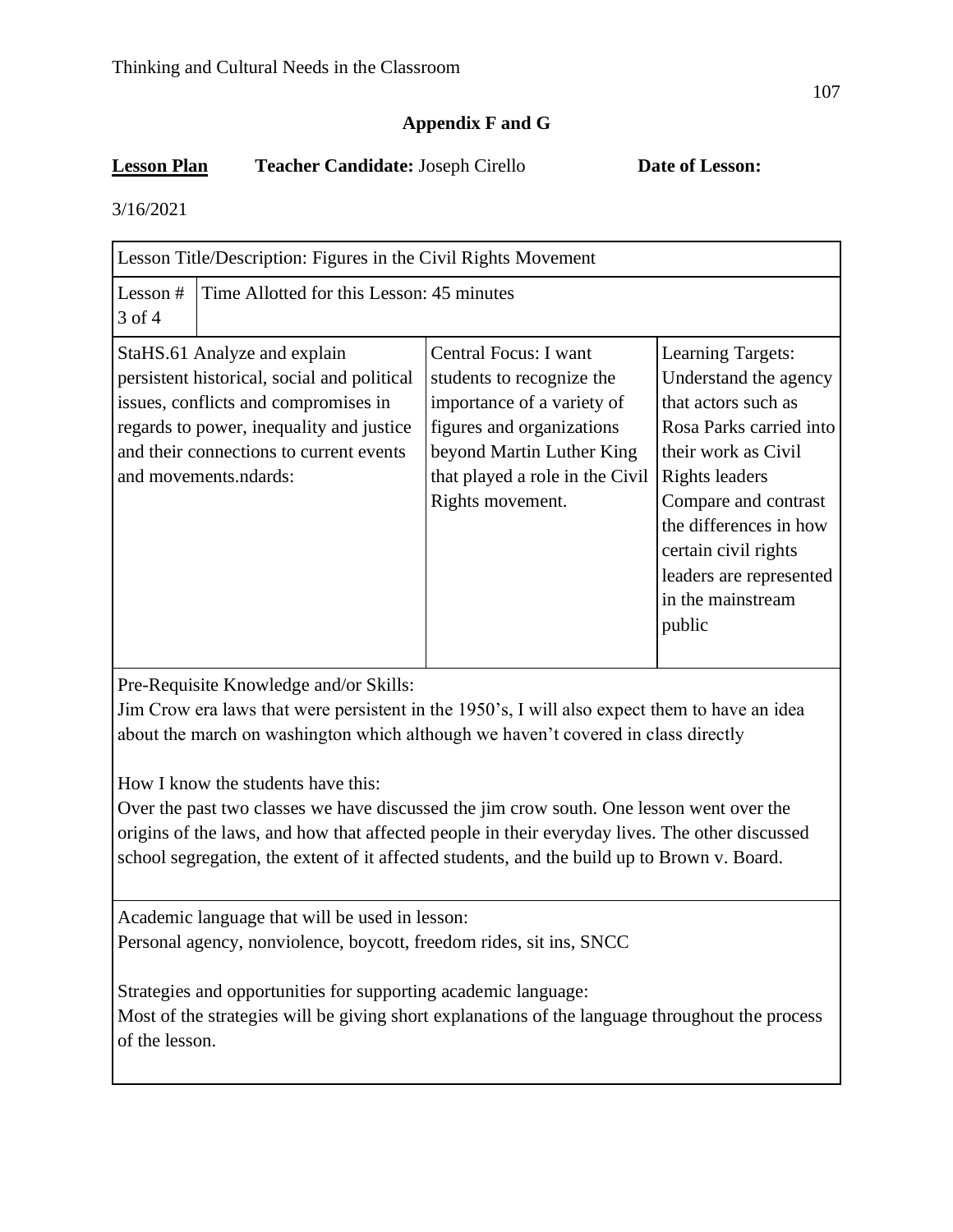Connections to students' "Funds of Knowledge"/assets, prior knowledge, and or/interdisciplinary connections that will be made during the lesson: I will connect the history of "bloody sunday" and how having video of the atrocities shown to millions across the country to the events of last summer and the role video plays in creating empathy for movements

I am also making connections with what they know about Rosa Parks and attempting to give the students a fuller view of her as a person. In my experience she is rarely taught about as an activist, and gets called a tired woman on the bus too often. This will also be brought back to the Plessy v. Ferguson case because they both have to do with someone not moving from there seat on public transport (train car/bus)

How have you addressed the needs of diverse learners ? (Ex: IEPs, 504s, linguistic & cultural diversity, students without prerequisite knowledge, etc.)

I am still figuring out all the IEP issues of the class, but it is good to know that two students have issues with anxiety when asked to speak in public so I will have to make sure and use the chat feature on Zoom in the situation that I am seeking class discussion

What technology supports or integration is included in this lesson? Zoom, google slides, I will be using videos from online as well

Materials/Equipment/Supplies/Technology/Preparation:

A google slides presentation, and a short worksheet that should be answerable with the resources provided in it and the video on Parks as the attendance is generally low in the Zoom meetings.

|                | Procedure: Teacher Does                                            | <b>Procedure: Students Do</b>   | What will I<br>watch for to<br>know students<br>are engaged, or<br>what they<br>learned? |
|----------------|--------------------------------------------------------------------|---------------------------------|------------------------------------------------------------------------------------------|
| Time           | Motivation/Hook:                                                   | Motivation/Hook:                | Since this is a                                                                          |
| $\overline{5}$ | Introduce myself the class and                                     | If they have any questions that | short review                                                                             |
| minu           | give a short review about what we                                  | arose from the previous lessons | section I will be                                                                        |
| tes            | talked about on the previous                                       | that they didn't have in the    | looking for                                                                              |
|                | tuesday and thursday regarding<br>Jim Crow and school segregation. | moment they can ask them,       | questions from<br>previous classes                                                       |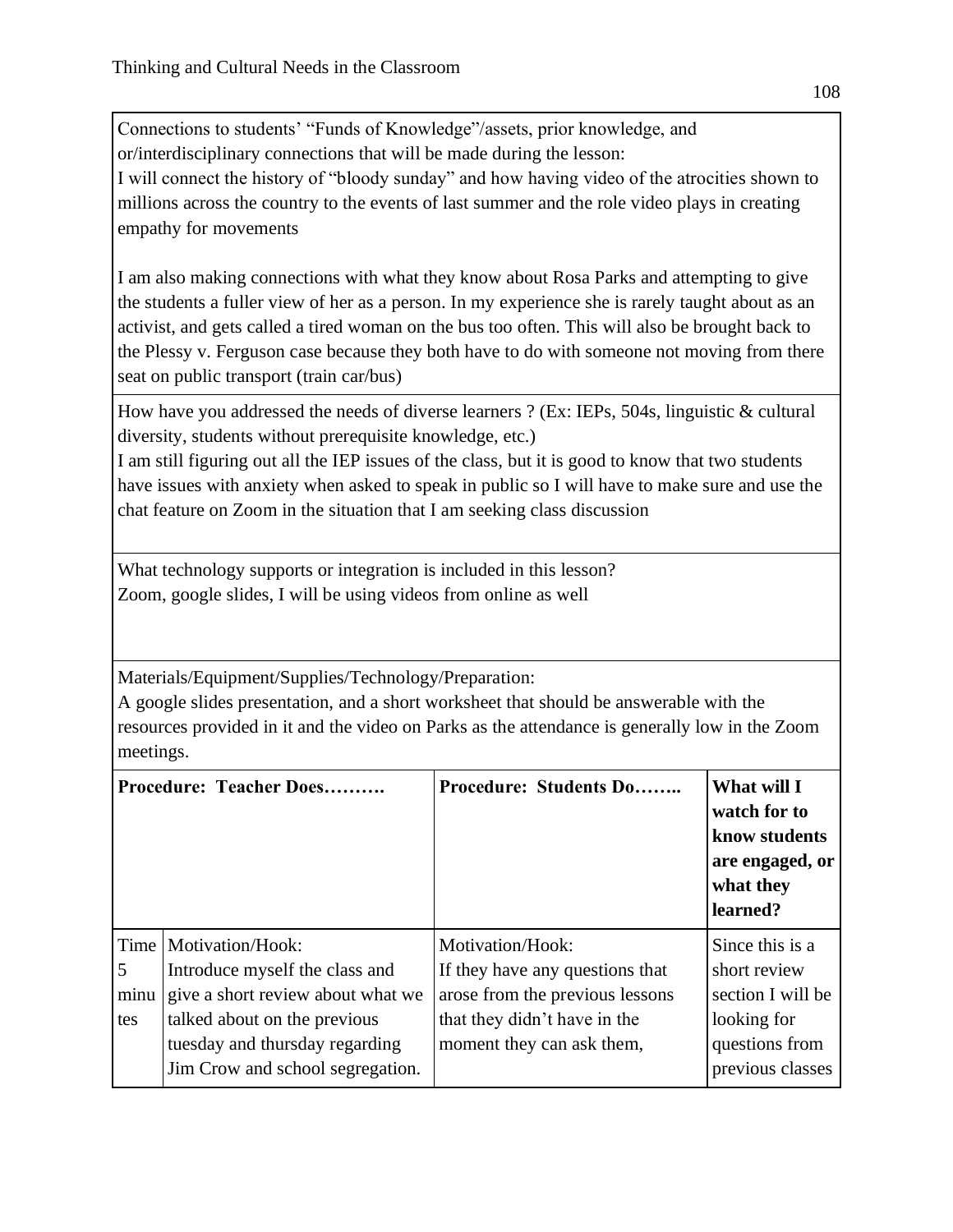|                   | Guide them to the google<br>classroom that will have a sheet to<br>go over that                                                                                                                                                                                                                                                                                                                                                                   |                                                                                                                                                                                                                                                                                                                                          |                                                                                                                                                                             |
|-------------------|---------------------------------------------------------------------------------------------------------------------------------------------------------------------------------------------------------------------------------------------------------------------------------------------------------------------------------------------------------------------------------------------------------------------------------------------------|------------------------------------------------------------------------------------------------------------------------------------------------------------------------------------------------------------------------------------------------------------------------------------------------------------------------------------------|-----------------------------------------------------------------------------------------------------------------------------------------------------------------------------|
| 10<br>minu<br>tes | Teaching OR Group OR<br><b>Independent Application:</b><br>Rosa Parks section. I will go over<br>how I perceive the common telling<br>of Parks to be lacking in not<br>giving her any agency in her own<br>life. Then show the students a 5<br>minute video that goes into more<br>detail about her activism prior to<br>and after the moment she refused<br>to move seats. This is where I<br>would connect this moment to<br>Plessy v. Ferguson | Teaching OR Group OR<br><b>Independent Application:</b><br>I have one question that<br>specifically requires attention to<br>the video that was played. I am<br>making sure the answers are<br>readily available for students who<br>may not be in the meeting                                                                           | I will know<br>what they have<br>learned as<br>responses on the<br>short worksheet<br>that I am having<br>them fill out<br>during the<br>presentation                       |
| 10<br>minu<br>tes | Teaching OR Group OR<br><b>Independent Application:</b><br>Getting into the Montgomery bus<br>boycott and how that affects the<br>movement. This also gives us a<br>time to introduce MLK who is<br>someone they should know about,<br>but it is still important to create<br>more knowledge.                                                                                                                                                     | Teaching OR Group OR<br><b>Independent Application:</b><br>Following along with the<br>worksheet that goes with the<br>presentation. Again the answers<br>should be directly in the slide deck<br>for easy reference                                                                                                                     | I will have<br>evidence of<br>students<br>following along<br>with the<br>assessment that<br>will be back to<br>me later                                                     |
| 10<br>minu<br>tes | Teaching OR Group OR<br><b>Independent Application:</b><br>This is the SNCC/bloody sunday<br>portion of the lesson. I will<br>introduce the Student Nonviolent<br>Coordinating Committee and how<br>they used freedom rides and other<br>tactics. I will also first bring up<br>John Lewis who plays a role in<br>bloody sunday. I want to connect<br>that to the role media plays in                                                             | Teaching OR Group OR<br><b>Independent Application:</b><br>As this has more connections to<br>today I would hope for more<br>student engagement. I will ask<br>questions about how it connects to<br>today trying to prod it out of some<br>of the students. If not I will be<br>looking at the worksheet that is<br>given to the class. | Again I will get<br>the evidence of<br>student work,<br>and what they<br>have learned<br>through the<br>lesson from the<br>worksheet that<br>is on the google<br>classroom. |